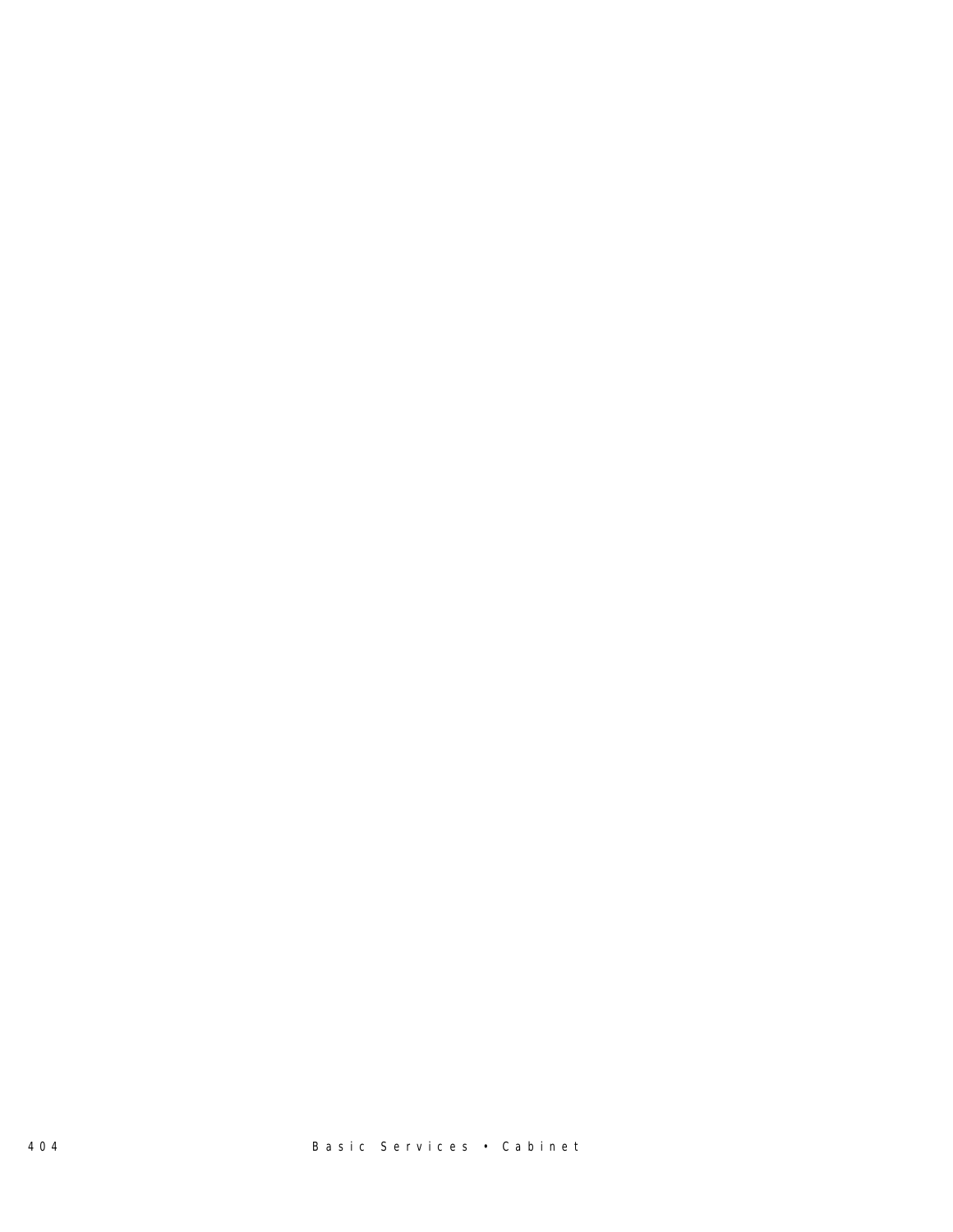## Basic Services

### *Michael Galvin, Chief of Basic Services*

### *Cabinet Mission*

Access to information, administrative functions, and maintenance of physical assets fall under the auspices of the Basic Services Cabinet. The Cabinet includes such diverse entities as Parks and Recreation, Property & Construction Management, and the Election Department.

| <b>Operating Budget</b>            | Program Name                  | Total Actual '03 | <b>Total Actual '04</b> | Total Approp '05    | <b>Total Budget '06</b> |
|------------------------------------|-------------------------------|------------------|-------------------------|---------------------|-------------------------|
|                                    | <b>Election Department</b>    | 2,562,585        | 2,206,761               | 2.432.610           | 2,362,000               |
|                                    | Parks & Recreation Department | 13.629.210       | 12.474.395              | 13,840,499          | 13.969.438              |
|                                    | Property & Construction Mgmt  | 19,061,861       | 21,243,083              | 20,427,027          | 21,924,121              |
|                                    | Special Events & Tourism      | 982,213          | 902,904                 | 0                   | $\Omega$                |
|                                    | Total                         | 36,235,869       | 36,827,143              | 36,700,136          | 38,435,559              |
| Capital Budget Expenditures        |                               | Actual 03        | Actual 04               | <b>Estimated 05</b> | Projected 06            |
|                                    |                               |                  |                         |                     |                         |
|                                    | Parks & Recreation Department | 12,786,367       | 7.042.185               | 10.785.357          | 11,389,109              |
|                                    | Property & Construction Mgmt  | 36,801,072       | 4,384,491               | 3,427,152           | 8,644,008               |
|                                    | <b>Total</b>                  | 49,587,439       | 11,426,676              | 14,212,509          | 20,033,117              |
| <b>External Funds Expenditures</b> |                               | Total Actual '03 | <b>Total Actual '04</b> | Total Approp '05    | <b>Total Budget '06</b> |
|                                    | <b>Election Department</b>    | $\Omega$         | 1.473.200               | 0                   | $\Omega$                |
|                                    | Parks & Recreation Department | 3,514,393        | 5,127,759               | 4,780,000           | 5,430,000               |
|                                    | Property & Construction Mgmt  | 233,132          | 285,511                 | 152,928             | 152,928                 |
|                                    | <b>Total</b>                  | 3,747,525        | 6,886,470               | 4,932,928           | 5,582,928               |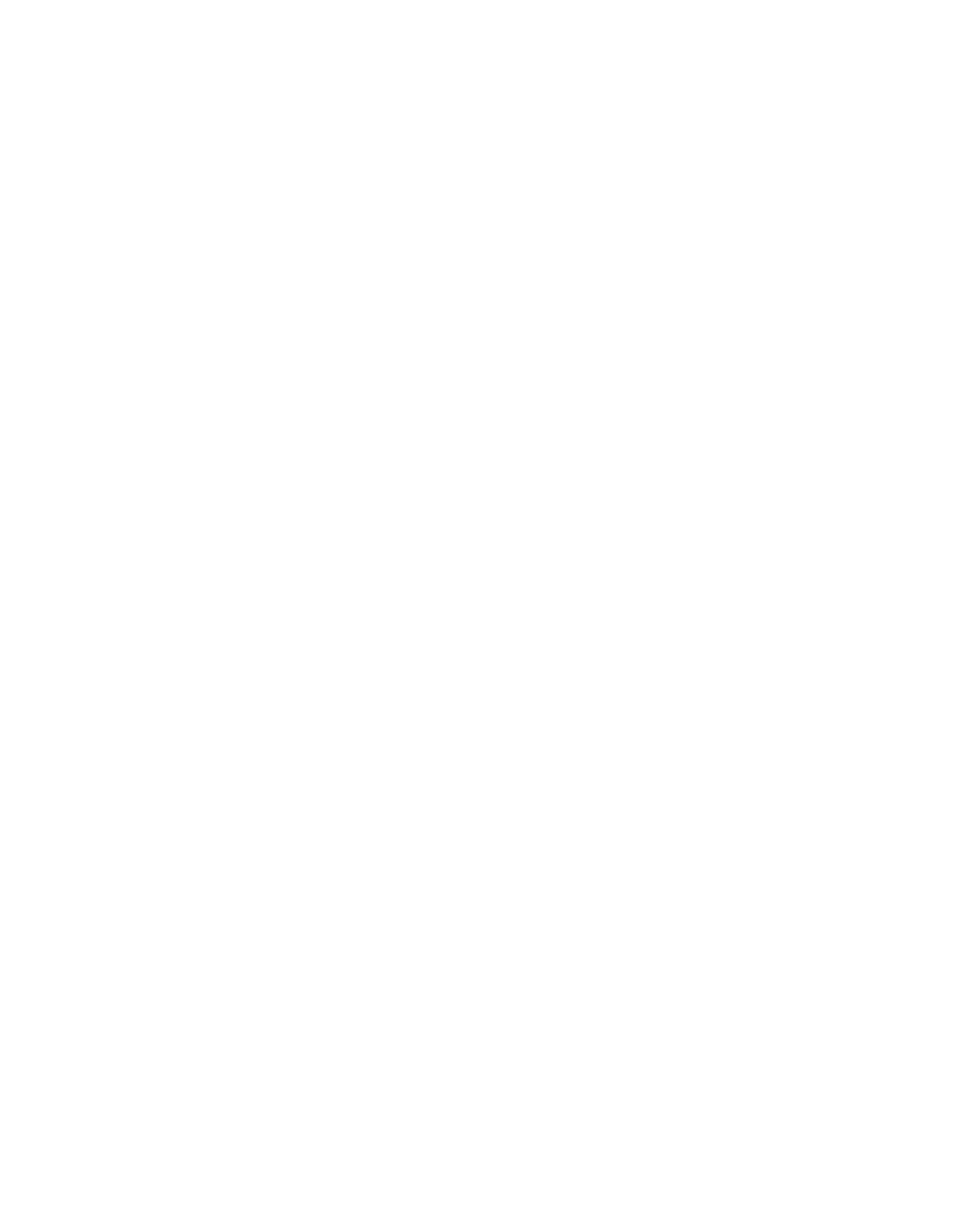# Election Department Operating Budget

#### *Geraldine Cuddyer, Commissioner Appropriation: 121*

### *Department Mission*

The mission of the Election Department is to ensure that all municipal, state and federal elections conducted within the City of Boston are properly managed in accordance with City, state and federal laws. The Department also seeks to ensure that all eligible citizens are registered to vote and that a comprehensive juror list is provided to the State Jury Commissioner.

#### *FY06 Performance Objectives*

- To provide voter registration to all eligible residents.
- To conduct all municipal, state, and federal elections in accordance with all applicable laws.
- To identify every resident of the City who is 17 years of age and older.
- To ensure the proper functioning of election equipment.
- To provide a comprehensive jury list to the Jury Commissioner each year.

| <b>Operating Budget</b>            | <b>Division Name</b>                      | <b>Total Actual '03</b> | Total Actual '04     | Total Approp '05     | <b>Total Budget '06</b> |
|------------------------------------|-------------------------------------------|-------------------------|----------------------|----------------------|-------------------------|
|                                    | <b>Election Division</b><br>Listing Board | 2.446.569<br>116,016    | 2,052,403<br>154,358 | 2,166,503<br>266,107 | 2,151,000<br>211,000    |
|                                    | <b>Total</b>                              | 2,562,585               | 2,206,761            | 2,432,610            | 2,362,000               |
| <b>External Funds Budget</b>       | <b>Fund Name</b>                          | <b>Total Actual '03</b> | Total Actual '04     | Total Approp '05     | <b>Total Budget '06</b> |
|                                    | Help America Vote Act                     | $\overline{0}$          | 1,473,200            | 0                    | $\theta$                |
|                                    | <b>Total</b>                              | 0                       | 1,473,200            | 0                    | 0                       |
| <b>Selected Service Indicators</b> |                                           | Actual '03              | Actual '04           | Approp '05           | Budget '06              |
|                                    | Personnel Services<br>Non Personnel       | 1.805.665<br>756.920    | 1.630.584<br>576,177 | 1.716.961<br>715,649 | 1,717,833<br>644,166    |
|                                    | <b>Total</b>                              | 2,562,585               | 2,206,761            | 2,432,610            | 2,362,000               |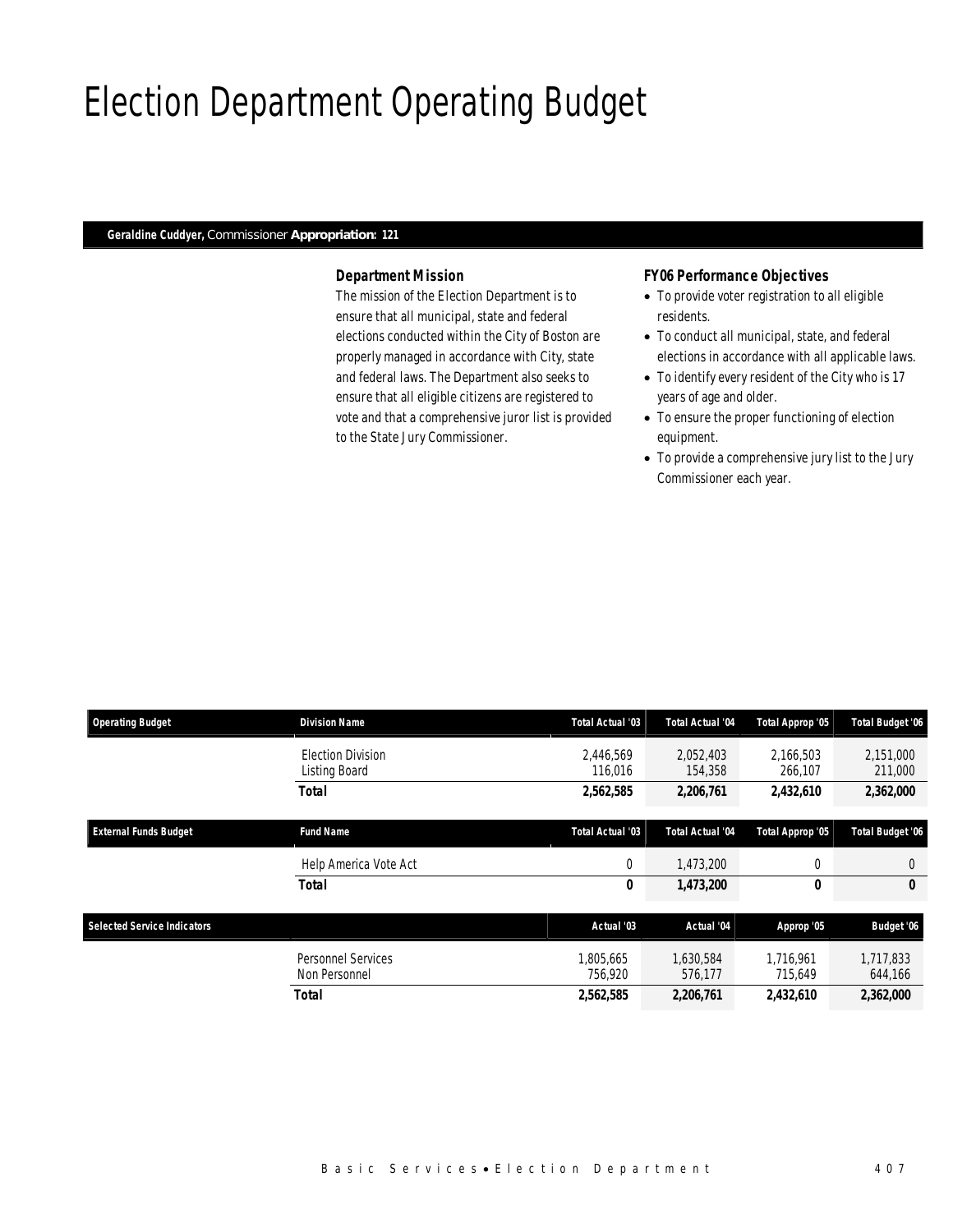# Election Department Operating Budget



#### *Authorizing Statutes*

- Enabling Legislation, Ch. 449, Acts of 1895.
- Primaries and Elections, MGLA c. 50-57; Ch. 835, Acts of 1913.
- Listing Board, Ch.29, Acts of 1917.
- Party Enrollment, Ch. 305, Acts of 1920.
- "Juries Obligation to Serve, and Lists," MGLA c. 234A, s. 4-6, CBC S, 200-245.

#### *Description of Services*

The Election Department provides for voter registration, maintenance of election equipment, arrangement for and operation of polling places, certification of nomination papers and referendum petitions, tabulations and certification of election results, operation of a public service counter in Boston City Hall, and mailings to residents on voter registration and Election Day activities. The Department also conducts a census of Boston residents aged 17 years and older.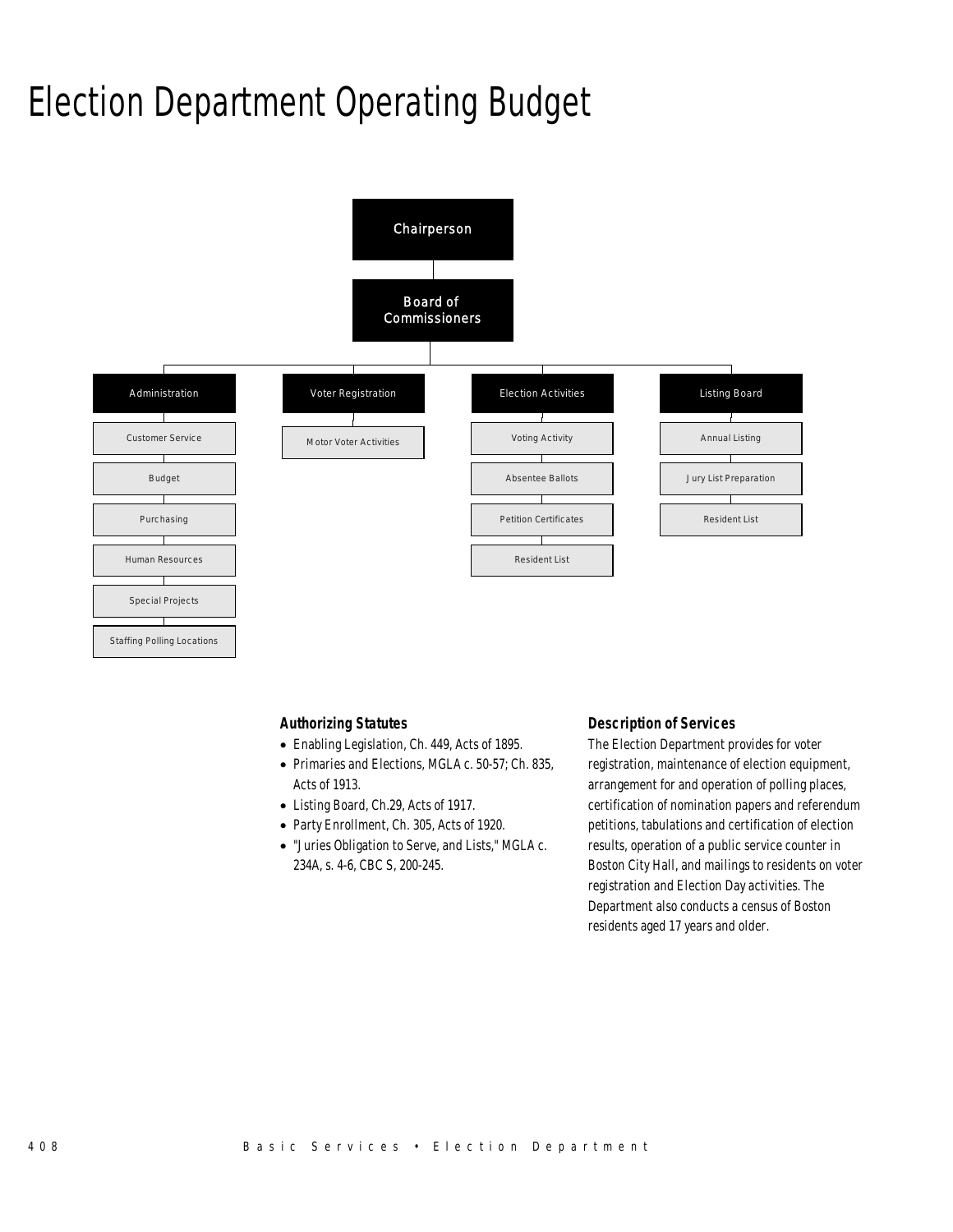# Department History

| <b>Personnel Services</b>       |                                                                                                                                                                                                                                                                                                          | FY03 Expenditure                                                                                                                   | FY04 Expenditure                                                                                        | FY05 Appropriation                                                                                                   | FY06 Adopted                                                                                                              | Inc/Dec 05 vs 06                                                                                                                  |
|---------------------------------|----------------------------------------------------------------------------------------------------------------------------------------------------------------------------------------------------------------------------------------------------------------------------------------------------------|------------------------------------------------------------------------------------------------------------------------------------|---------------------------------------------------------------------------------------------------------|----------------------------------------------------------------------------------------------------------------------|---------------------------------------------------------------------------------------------------------------------------|-----------------------------------------------------------------------------------------------------------------------------------|
|                                 | 51000 Permanent Employees<br>51100 Emergency Employees<br>51200 Overtime<br>51600 Unemployment Compensation<br>51700 Workers' Compensation<br><b>Total Personnel Services</b>                                                                                                                            | 1,351,644<br>341,264<br>103,832<br>7,760<br>1,165<br>1,805,665                                                                     | 936.703<br>492,907<br>46,008<br>80,111<br>74,855<br>1,630,584                                           | 1,124,979<br>504,482<br>77,500<br>5,000<br>5,000<br>1,716,961                                                        | 1,114,748<br>513,086<br>77,500<br>7,500<br>5,000<br>1,717,834                                                             | $-10,231$<br>8,604<br>$\mathbf{0}$<br>2,500<br>$\Omega$<br>873                                                                    |
| <b>Contractual Services</b>     |                                                                                                                                                                                                                                                                                                          | FY03 Expenditure                                                                                                                   | FY04 Expenditure                                                                                        | FY05 Appropriation                                                                                                   | FY06 Adopted                                                                                                              | Inc/Dec 05 vs 06                                                                                                                  |
|                                 | 52100 Communications<br>52200 Utilities<br>52300 Water & Sewer<br>52400 Snow Removal<br>52500 Garbage/Waste Removal<br>52600 Repairs Buildings & Structures<br>52700 Repairs & Service of Equipment<br>52800 Transportation of Persons<br>52900 Contracted Services<br><b>Total Contractual Services</b> | 124,260<br>$\mathbf{0}$<br>$\mathbf{0}$<br>$\mathbf{0}$<br>$\mathbf{0}$<br>$\Omega$<br>5,660<br>$\mathbf{0}$<br>137,378<br>267,298 | 77,116<br>0<br>$\theta$<br>0<br>$\mathbf{0}$<br>$\Omega$<br>16,094<br>106<br>81,724<br>175,040          | 76,000<br>0<br>$\overline{0}$<br>$\overline{0}$<br>$\overline{0}$<br>$\Omega$<br>13,000<br>400<br>112,000<br>201,400 | 82,425<br>0<br>$\mathbf{0}$<br>$\overline{0}$<br>$\mathbf 0$<br>$\overline{0}$<br>7,250<br>$\Omega$<br>176,500<br>266,175 | 6,425<br>$\mathbf 0$<br>$\overline{0}$<br>$\overline{0}$<br>$\mathbf 0$<br>$\mathbf{0}$<br>$-5,750$<br>$-400$<br>64,500<br>64,775 |
| <b>Supplies &amp; Materials</b> |                                                                                                                                                                                                                                                                                                          | FY03 Expenditure                                                                                                                   | FY04 Expenditure                                                                                        | FY05 Appropriation                                                                                                   | FY06 Adopted                                                                                                              | Inc/Dec 05 vs 06                                                                                                                  |
|                                 | 53000 Auto Energy Supplies<br>53200 Food Supplies<br>53400 Custodial Supplies<br>53500 Med, Dental, & Hosp Supply<br>53600 Office Supplies and Materials<br>53700 Clothing Allowance<br>53800 Educational Supplies & Mat<br>53900 Misc Supplies & Materials<br><b>Total Supplies &amp; Materials</b>     | 4,631<br>$\mathbf{0}$<br>$\mathbf{0}$<br>$\mathbf{0}$<br>147,492<br>225<br>$\overline{0}$<br>2,892<br>155,240                      | 3,805<br>1,855<br>$\mathbf{0}$<br>$\mathbf{0}$<br>222,236<br>$\mathbf{0}$<br>$\theta$<br>255<br>228,151 | 5,000<br>2,500<br>$\mathbf 0$<br>$\mathbf{0}$<br>281,200<br>$\overline{0}$<br>$\Omega$<br>1,000<br>289,700           | 5,000<br>2,500<br>$\mathbf 0$<br>$\mathbf{0}$<br>245,700<br>2,000<br>$\Omega$<br>1,000<br>256,200                         | 0<br>$\overline{0}$<br>$\overline{0}$<br>$\overline{0}$<br>$-35,500$<br>2,000<br>0<br>$\Omega$<br>$-33,500$                       |
| <b>Current Chgs &amp; Oblig</b> |                                                                                                                                                                                                                                                                                                          | FY03 Expenditure                                                                                                                   | FY04 Expenditure                                                                                        | FY05 Appropriation                                                                                                   | FY06 Adopted                                                                                                              | Inc/Dec 05 vs 06                                                                                                                  |
|                                 | 54300 Workers' Comp Medical<br>54400 Legal Liabilities<br>54600 Current Charges H&I<br>54900 Other Current Charges<br>Total Current Chgs & Oblig                                                                                                                                                         | 16,633<br>$\mathbf{0}$<br>$\overline{0}$<br>28,562<br>45,195                                                                       | 25,343<br>$\mathbf{0}$<br>$\theta$<br>28,682<br>54,025                                                  | 0<br>$\mathbf{0}$<br>$\overline{0}$<br>80,800<br>80,800                                                              | 0<br>$\overline{0}$<br>$\Omega$<br>68,800<br>68,800                                                                       | 0<br>$\overline{0}$<br>$\Omega$<br>$-12,000$<br>$-12,000$                                                                         |
| Equipment                       |                                                                                                                                                                                                                                                                                                          | FY03 Expenditure                                                                                                                   | FY04 Expenditure                                                                                        | FY05 Appropriation                                                                                                   | FY06 Adopted                                                                                                              | Inc/Dec 05 vs 06                                                                                                                  |
|                                 | 55000 Automotive Equipment<br>55400 Lease/Purchase<br>55600 Office Furniture & Equipment<br>55900 Misc Equipment<br><b>Total Equipment</b>                                                                                                                                                               | $\mathbf 0$<br>$\mathbf{0}$<br>289,188<br>$\mathbf{0}$<br>289,188                                                                  | $\mathbf 0$<br>$\mathbf{0}$<br>34,130<br>84,831<br>118,961                                              | 0<br>93,749<br>$\Omega$<br>50,000<br>143,749                                                                         | 0<br>17,991<br>$\Omega$<br>35,000<br>52,991                                                                               | 0<br>$-75,758$<br>$\Omega$<br>$-15,000$<br>$-90,758$                                                                              |
| Other                           |                                                                                                                                                                                                                                                                                                          | FY03 Expenditure                                                                                                                   | FY04 Expenditure                                                                                        | FY05 Appropriation                                                                                                   | FY06 Adopted                                                                                                              | Inc/Dec 05 vs 06                                                                                                                  |
|                                 | 56200 Special Appropriation<br>57200 Structures & Improvements<br>58000 Land & Non-Structure<br><b>Total Other</b>                                                                                                                                                                                       | $\boldsymbol{0}$<br>$\mathbf{0}$<br>$\mathbf{0}$<br>$\mathbf{0}$                                                                   | $\mathbf 0$<br>$\mathbf 0$<br>$\mathbf 0$<br>0                                                          | $\boldsymbol{0}$<br>$\mathbf{0}$<br>0<br>0                                                                           | $\pmb{0}$<br>$\mathbf 0$<br>$\mathbf 0$<br>0                                                                              | 0<br>0<br>0<br>0                                                                                                                  |
|                                 | <b>Grand Total</b>                                                                                                                                                                                                                                                                                       | 2,562,586                                                                                                                          | 2,206,761                                                                                               | 2,432,610                                                                                                            | 2,362,000                                                                                                                 | $-70,610$                                                                                                                         |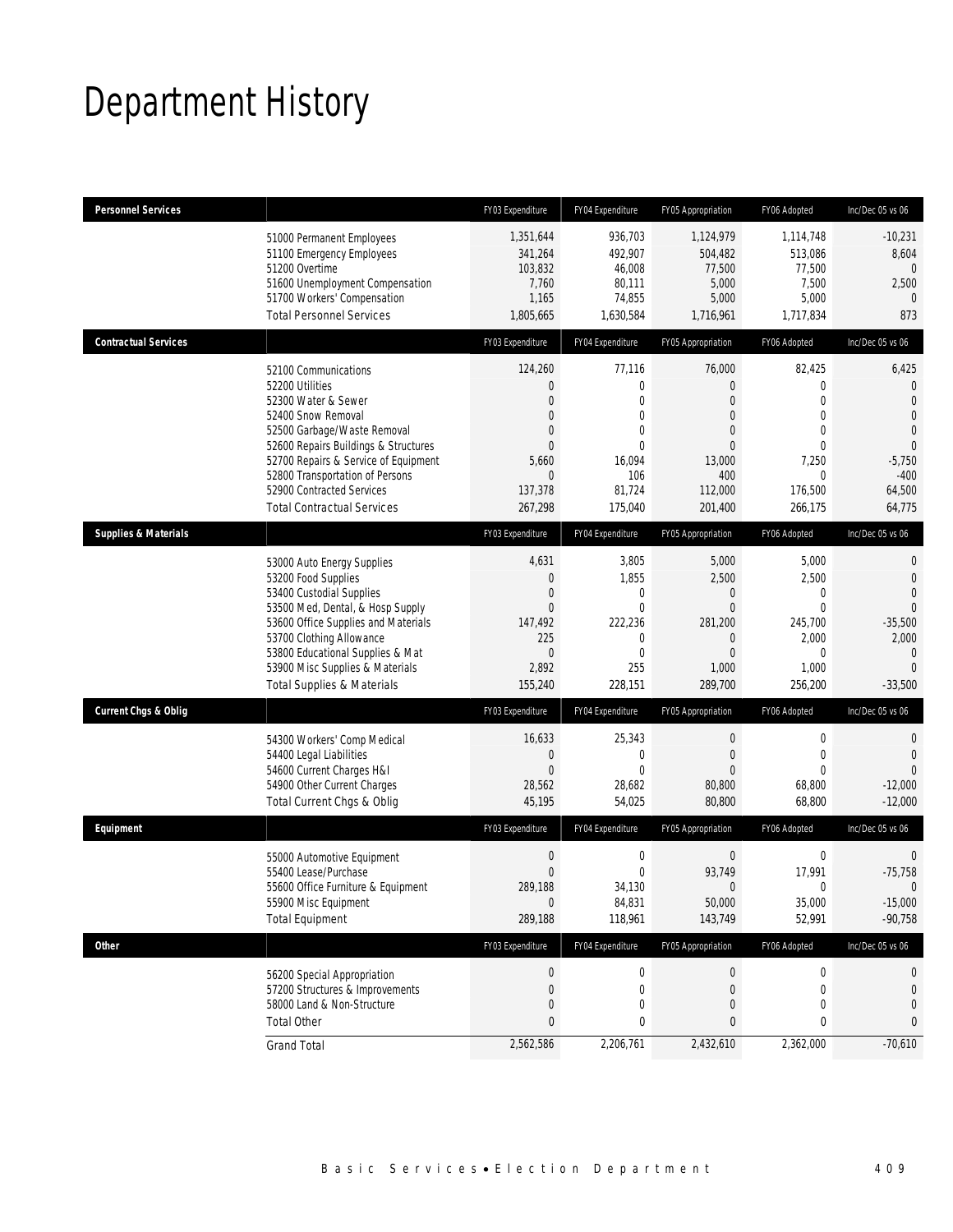# Department Personnel

| Chairman<br>CDH<br>92,504<br>SU4<br>12<br>Asst Reg of Voters                                                            |                | 38,326      |
|-------------------------------------------------------------------------------------------------------------------------|----------------|-------------|
| 3<br>SU4<br>Member Elect Board<br>EXM<br>142,223<br><b>Assistant Registrar Voters</b><br>11                             | 3              | 90,686      |
| Admin Analyst<br><b>Hd Assistant Reg Voters</b><br>SE <sub>1</sub><br>10<br>SU <sub>4</sub><br>17<br>56,733             |                | 90,256      |
| Sr Data Proc System Analyst<br>Pr Assistant Reg Voters<br>3<br>SE <sub>1</sub><br>8<br>15<br>132,410<br>SU <sub>4</sub> |                | 70,647      |
| Senior Assistant Reg Vt<br>SE <sub>1</sub><br>13<br>234,585<br>Admin Assistant<br>SU <sub>4</sub><br>6<br>6             | $\overline{2}$ | 129,288     |
| Sr Personnel Officer<br>SE <sub>1</sub><br>6                                                                            |                | 61,295      |
| <b>Total</b>                                                                                                            | 23             | 1,138,954   |
| <b>Adjustments</b>                                                                                                      |                |             |
| Differential Payments                                                                                                   |                | $\mathbf 0$ |
| Other                                                                                                                   |                | 9,500       |
| Chargebacks                                                                                                             |                | $\mathbf 0$ |
| <b>Salary Savings</b>                                                                                                   |                | $-33,706$   |
| <b>FY06 Total Request</b>                                                                                               |                | 1,114,748   |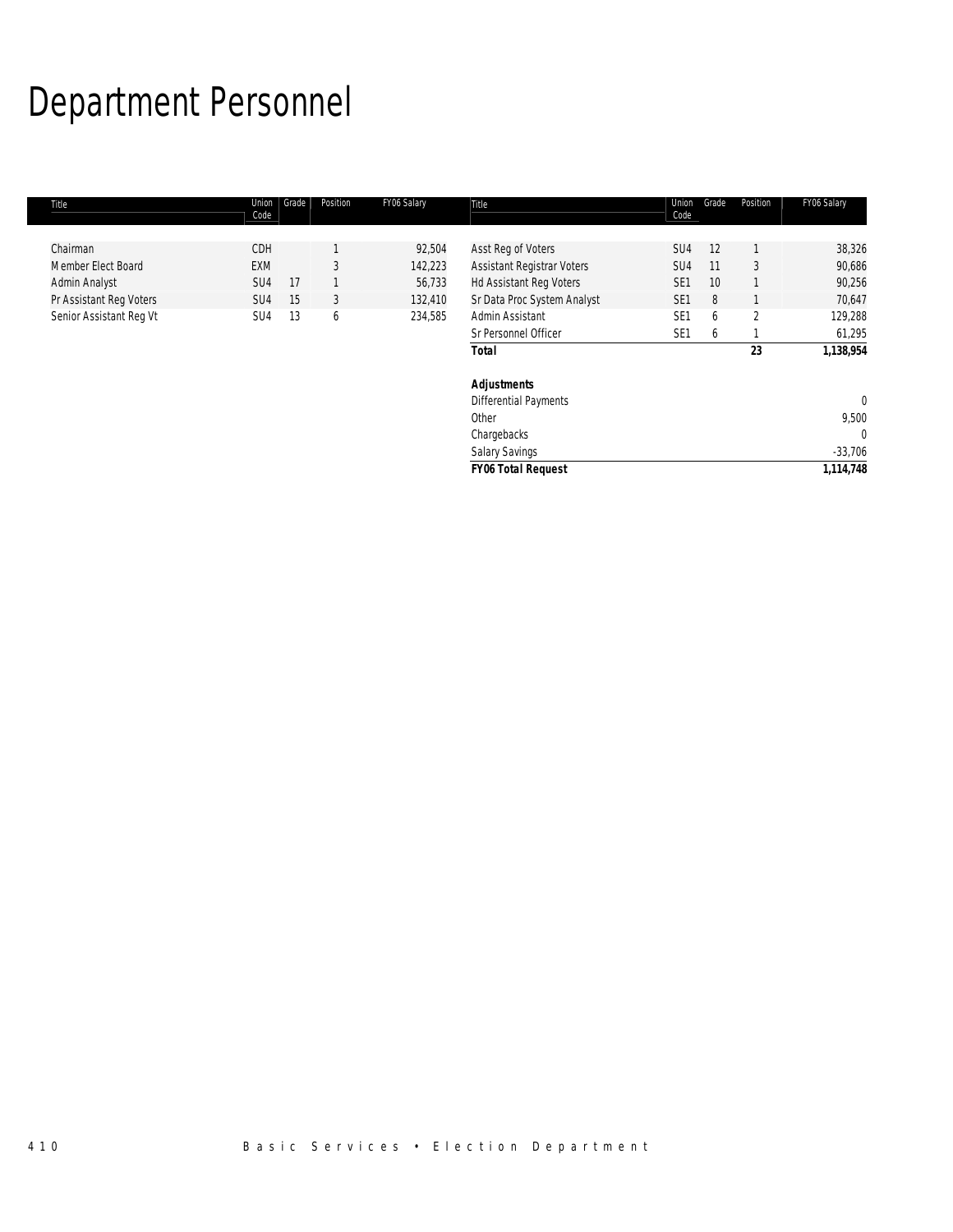# Election Division Operating Budget

*Geraldine Cuddyer, Commissioner Appropriation: 121* 

## *Division Mission*

The Election Division prepares for and conducts municipal, state, and federal elections in accordance with all applicable laws.

| <b>Operating Budget</b>            | Program Name                        | Total Actual '03     | <b>Total Actual '04</b> | Total Approp '05     | Total Budget '06     |
|------------------------------------|-------------------------------------|----------------------|-------------------------|----------------------|----------------------|
|                                    | Administration                      | 813.443              | 919.157                 | 864,421              | 814,789              |
|                                    | <b>Voting Machines</b>              | 740,678              | 42,486                  | C                    | $\left( \right)$     |
|                                    | Voter Registration                  | 485.044              | 387,525                 | 559,707              | 553,408              |
|                                    | <b>Election Activities</b>          | 407,404              | 703,236                 | 742,375              | 782,802              |
|                                    | <b>Total</b>                        | 2,446,569            | 2,052,404               | 2,166,503            | 2,151,000            |
| <b>External Funds Budget</b>       | <b>Fund Name</b>                    | Total Actual '03     | <b>Total Actual '04</b> | Total Approp '05     | Total Budget '06     |
|                                    | Help America Vote Act               | 0                    | 1,473,200               | 0                    | $\theta$             |
|                                    | <b>Total</b>                        | 0                    | 1,473,200               | 0                    | 0                    |
| <b>Selected Service Indicators</b> |                                     | Actual '03           | Actual '04              | Approp '05           | Budget '06           |
|                                    |                                     |                      |                         |                      |                      |
|                                    | Personnel Services<br>Non Personnel | 1.796.928<br>649,641 | 1.630.584<br>421,819    | 1,677,854<br>488,649 | 1,717,833<br>433,166 |
|                                    | Total                               | 2,446,569            | 2,052,403               | 2,166,503            | 2,151,000            |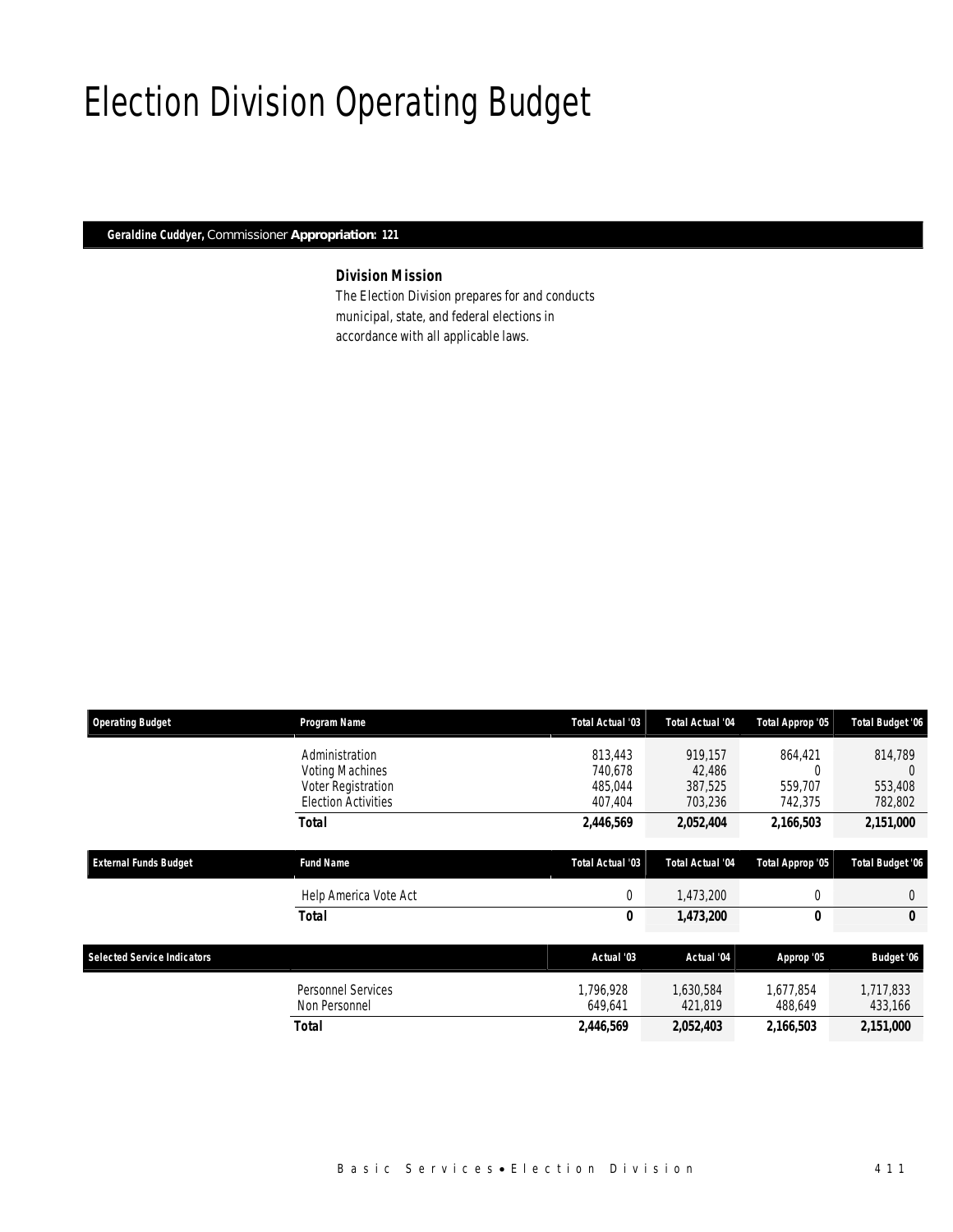# Election Division Operating Budget

### *Description of Services*

The Election Division conducts all municipal, state, and federal elections within the City of Boston. The Division handles registration of voters, maintains all election equipment, organizes and conducts elections, and tabulates and certifies election results.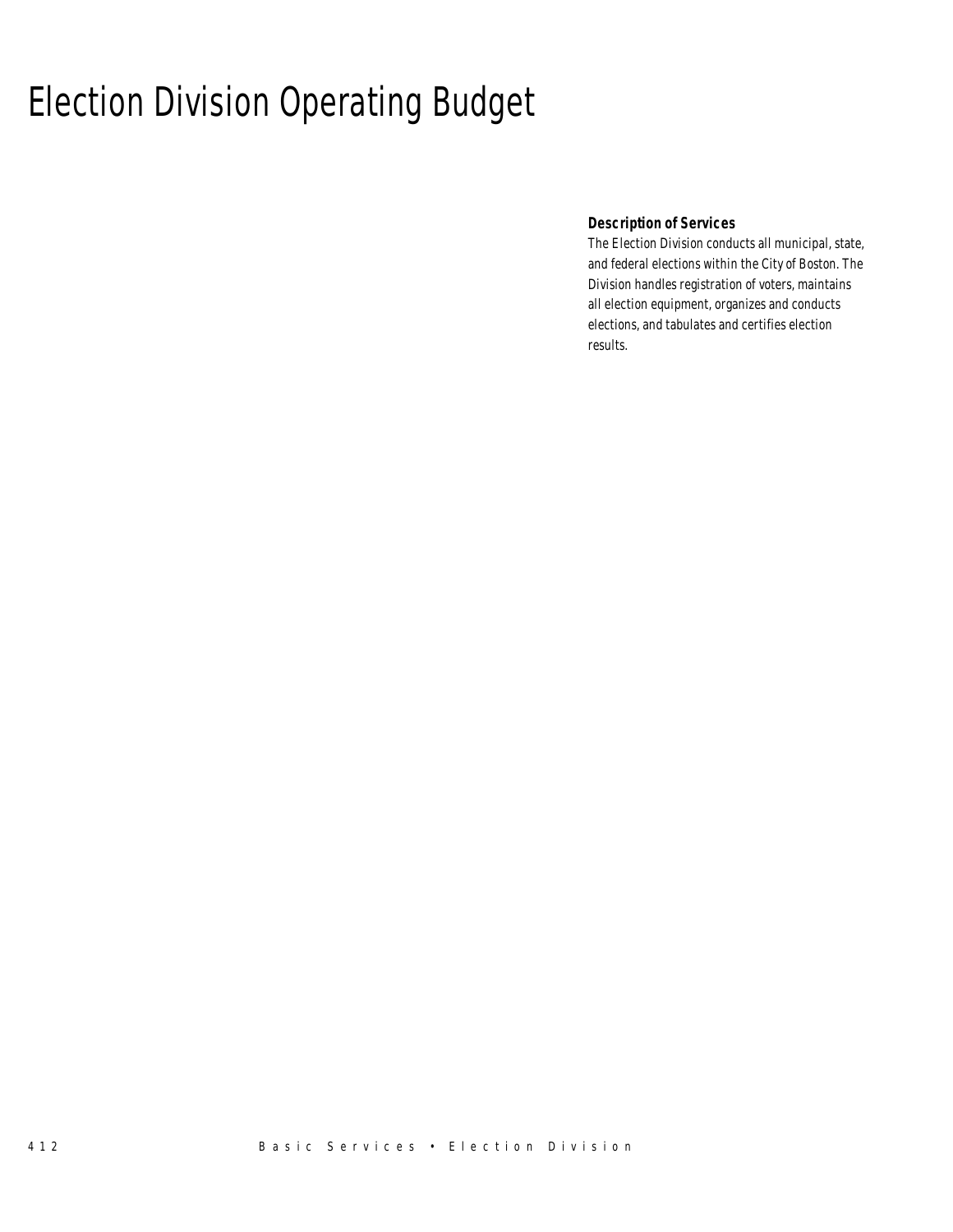# Division History

| Personnel Services              |                                                                                                                                                                                                                                                                                                          | FY03 Expenditure                                                                                                                     | FY04 Expenditure                                                                                        | FY05 Appropriation                                                                                                               | FY06 Adopted                                                                                               | Inc/Dec 05 vs 06                                                                                                             |
|---------------------------------|----------------------------------------------------------------------------------------------------------------------------------------------------------------------------------------------------------------------------------------------------------------------------------------------------------|--------------------------------------------------------------------------------------------------------------------------------------|---------------------------------------------------------------------------------------------------------|----------------------------------------------------------------------------------------------------------------------------------|------------------------------------------------------------------------------------------------------------|------------------------------------------------------------------------------------------------------------------------------|
|                                 | 51000 Permanent Employees<br>51100 Emergency Employees<br>51200 Overtime<br>51600 Unemployment Compensation<br>51700 Workers' Compensation<br><b>Total Personnel Services</b>                                                                                                                            | 1,351,644<br>332,551<br>103,808<br>7,760<br>1,165<br>1,796,928                                                                       | 936.703<br>492,907<br>46,008<br>80,111<br>74,855<br>1,630,584                                           | 1,124,979<br>465.375<br>77,500<br>5,000<br>5,000<br>1,677,854                                                                    | 1,114,748<br>513,086<br>77,500<br>7,500<br>5,000<br>1,717,834                                              | $-10,231$<br>47,711<br>$\theta$<br>2,500<br>$\Omega$<br>39,980                                                               |
| <b>Contractual Services</b>     |                                                                                                                                                                                                                                                                                                          | FY03 Expenditure                                                                                                                     | FY04 Expenditure                                                                                        | FY05 Appropriation                                                                                                               | FY06 Adopted                                                                                               | Inc/Dec 05 vs 06                                                                                                             |
|                                 | 52100 Communications<br>52200 Utilities<br>52300 Water & Sewer<br>52400 Snow Removal<br>52500 Garbage/Waste Removal<br>52600 Repairs Buildings & Structures<br>52700 Repairs & Service of Equipment<br>52800 Transportation of Persons<br>52900 Contracted Services<br><b>Total Contractual Services</b> | 123,881<br>$\overline{0}$<br>$\overline{0}$<br>$\overline{0}$<br>$\mathbf{0}$<br>$\Omega$<br>5,660<br>$\Omega$<br>137,378<br>266.919 | 77,116<br>0<br>$\Omega$<br>$\overline{0}$<br>$\Omega$<br>$\theta$<br>16,094<br>106<br>81,724<br>175.040 | 76,000<br>$\overline{0}$<br>$\overline{0}$<br>$\overline{0}$<br>$\Omega$<br>$\overline{0}$<br>13,000<br>400<br>75,000<br>164,400 | 82,425<br>0<br>0<br>$\overline{0}$<br>$\overline{0}$<br>$\overline{0}$<br>7,250<br>0<br>122,500<br>212.175 | 6,425<br>0<br>$\overline{0}$<br>$\overline{0}$<br>$\overline{0}$<br>$\overline{0}$<br>$-5,750$<br>$-400$<br>47,500<br>47,775 |
| <b>Supplies &amp; Materials</b> |                                                                                                                                                                                                                                                                                                          | FY03 Expenditure                                                                                                                     | FY04 Expenditure                                                                                        | FY05 Appropriation                                                                                                               | FY06 Adopted                                                                                               | Inc/Dec 05 vs 06                                                                                                             |
|                                 | 53000 Auto Energy Supplies<br>53200 Food Supplies<br>53400 Custodial Supplies<br>53500 Med, Dental, & Hosp Supply<br>53600 Office Supplies and Materials<br>53700 Clothing Allowance<br>53800 Educational Supplies & Mat<br>53900 Misc Supplies & Materials<br><b>Total Supplies &amp; Materials</b>     | 4,631<br>$\theta$<br>$\mathbf 0$<br>$\Omega$<br>40,592<br>225<br>$\overline{0}$<br>2,892<br>48,340                                   | 3,805<br>1,855<br>$\overline{0}$<br>$\overline{0}$<br>67,878<br>0<br>$\theta$<br>255<br>73,793          | 5,000<br>2,500<br>$\mathbf 0$<br>$\overline{0}$<br>91,200<br>$\overline{0}$<br>$\Omega$<br>1,000<br>99,700                       | 5,000<br>2,500<br>$\mathbf 0$<br>$\overline{0}$<br>90,700<br>$\mathbf 0$<br>$\Omega$<br>1,000<br>99,200    | 0<br>$\mathbf{0}$<br>$\overline{0}$<br>$\theta$<br>$-500$<br>$\mathbf 0$<br>$\overline{0}$<br>$\Omega$<br>$-500$             |
| <b>Current Chgs &amp; Oblig</b> |                                                                                                                                                                                                                                                                                                          | FY03 Expenditure                                                                                                                     | FY04 Expenditure                                                                                        | FY05 Appropriation                                                                                                               | FY06 Adopted                                                                                               | Inc/Dec 05 vs 06                                                                                                             |
|                                 | 54300 Workers' Comp Medical<br>54400 Legal Liabilities<br>54600 Current Charges H&I<br>54900 Other Current Charges<br>Total Current Chgs & Oblig                                                                                                                                                         | 16,633<br>$\theta$<br>$\mathbf{0}$<br>28,562<br>45,195                                                                               | 25,343<br>$\overline{0}$<br>$\theta$<br>28,682<br>54,025                                                | $\mathbf 0$<br>$\overline{0}$<br>$\overline{0}$<br>80,800<br>80,800                                                              | $\mathbf 0$<br>$\mathbf{0}$<br>$\overline{0}$<br>68,800<br>68,800                                          | 0<br>$\overline{0}$<br>$\Omega$<br>$-12,000$<br>$-12,000$                                                                    |
| Equipment                       |                                                                                                                                                                                                                                                                                                          | FY03 Expenditure                                                                                                                     | FY04 Expenditure                                                                                        | FY05 Appropriation                                                                                                               | FY06 Adopted                                                                                               | Inc/Dec 05 vs 06                                                                                                             |
|                                 | 55000 Automotive Equipment<br>55400 Lease/Purchase<br>55600 Office Furniture & Equipment<br>55900 Misc Equipment<br><b>Total Equipment</b>                                                                                                                                                               | $\mathbf 0$<br>$\mathbf{0}$<br>289,188<br>$\mathbf 0$<br>289,188                                                                     | $\mathbf 0$<br>$\overline{0}$<br>34,130<br>84,831<br>118,961                                            | 0<br>93,749<br>$\overline{0}$<br>50,000<br>143,749                                                                               | 0<br>17,991<br>0<br>35,000<br>52,991                                                                       | $\mathbf 0$<br>$-75,758$<br>$\theta$<br>$-15,000$<br>$-90,758$                                                               |
| Other                           |                                                                                                                                                                                                                                                                                                          | FY03 Expenditure                                                                                                                     | FY04 Expenditure                                                                                        | FY05 Appropriation                                                                                                               | FY06 Adopted                                                                                               | Inc/Dec 05 vs 06                                                                                                             |
|                                 | 56200 Special Appropriation<br>57200 Structures & Improvements<br>58000 Land & Non-Structure<br><b>Total Other</b>                                                                                                                                                                                       | $\mathbf 0$<br>$\mathbf 0$<br>$\boldsymbol{0}$<br>$\bf{0}$                                                                           | $\mathbf 0$<br>$\mathbf 0$<br>0<br>0                                                                    | $\boldsymbol{0}$<br>$\mathbf 0$<br>$\mathbf 0$<br>0                                                                              | $\boldsymbol{0}$<br>0<br>0<br>0                                                                            | 0<br>0<br>$\overline{0}$<br>0                                                                                                |
|                                 | <b>Grand Total</b>                                                                                                                                                                                                                                                                                       | 2,446,570                                                                                                                            | 2,052,403                                                                                               | 2,166,503                                                                                                                        | 2,151,000                                                                                                  | $-15,503$                                                                                                                    |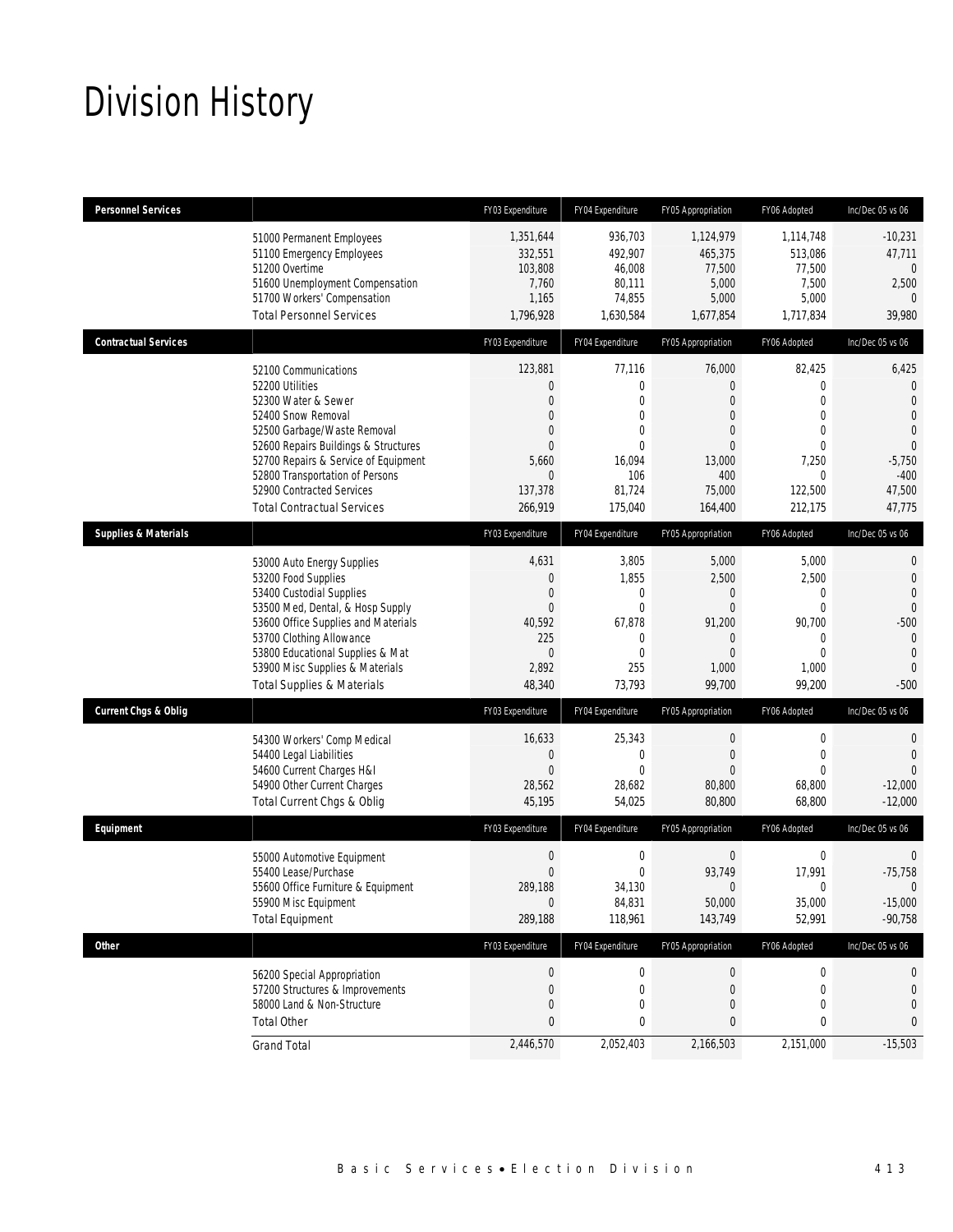# Department Personnel

| Title                   | Union<br>Code   | Grade | Position | FY06 Salary | Title                        | Union<br>Code   | Grade | Position | FY06 Salary  |
|-------------------------|-----------------|-------|----------|-------------|------------------------------|-----------------|-------|----------|--------------|
|                         |                 |       |          |             |                              |                 |       |          |              |
| Chairman                | <b>CDH</b>      |       |          | 92,504      | Asst Reg of Voters           | SU4             | 12    |          | 38,326       |
| Member Elect Board      | <b>EXM</b>      |       | 3        | 142,223     | Assistant Registrar Voters   | SU <sub>4</sub> | 11    | 3        | 90,686       |
| Admin Analyst           | SU <sub>4</sub> | 17    |          | 56,733      | Hd Assistant Reg Voters      | SE <sub>1</sub> | 10    |          | 90,256       |
| Pr Assistant Reg Voters | SU <sub>4</sub> | 15    | 3        | 132,410     | Sr Data Proc System Analyst  | SE <sub>1</sub> | 8     |          | 70,647       |
| Senior Assistant Reg Vt | SU <sub>4</sub> | 13    | 6        | 234,585     | Admin Assistant              | SE <sub>1</sub> | 6     | 2        | 129,288      |
|                         |                 |       |          |             | Sr Personnel Officer         | SE <sub>1</sub> | b     |          | 61,295       |
|                         |                 |       |          |             | <b>Total</b>                 |                 |       | 23       | 1,138,954    |
|                         |                 |       |          |             | <b>Adjustments</b>           |                 |       |          |              |
|                         |                 |       |          |             | <b>Differential Payments</b> |                 |       |          | $\mathbf{0}$ |
|                         |                 |       |          |             | Other                        |                 |       |          | 9,500        |
|                         |                 |       |          |             | Chargebacks                  |                 |       |          | $\mathbf{0}$ |
|                         |                 |       |          |             | Salary Savings               |                 |       |          | $-33,706$    |
|                         |                 |       |          |             | <b>FY06 Total Request</b>    |                 |       |          | 1,114,748    |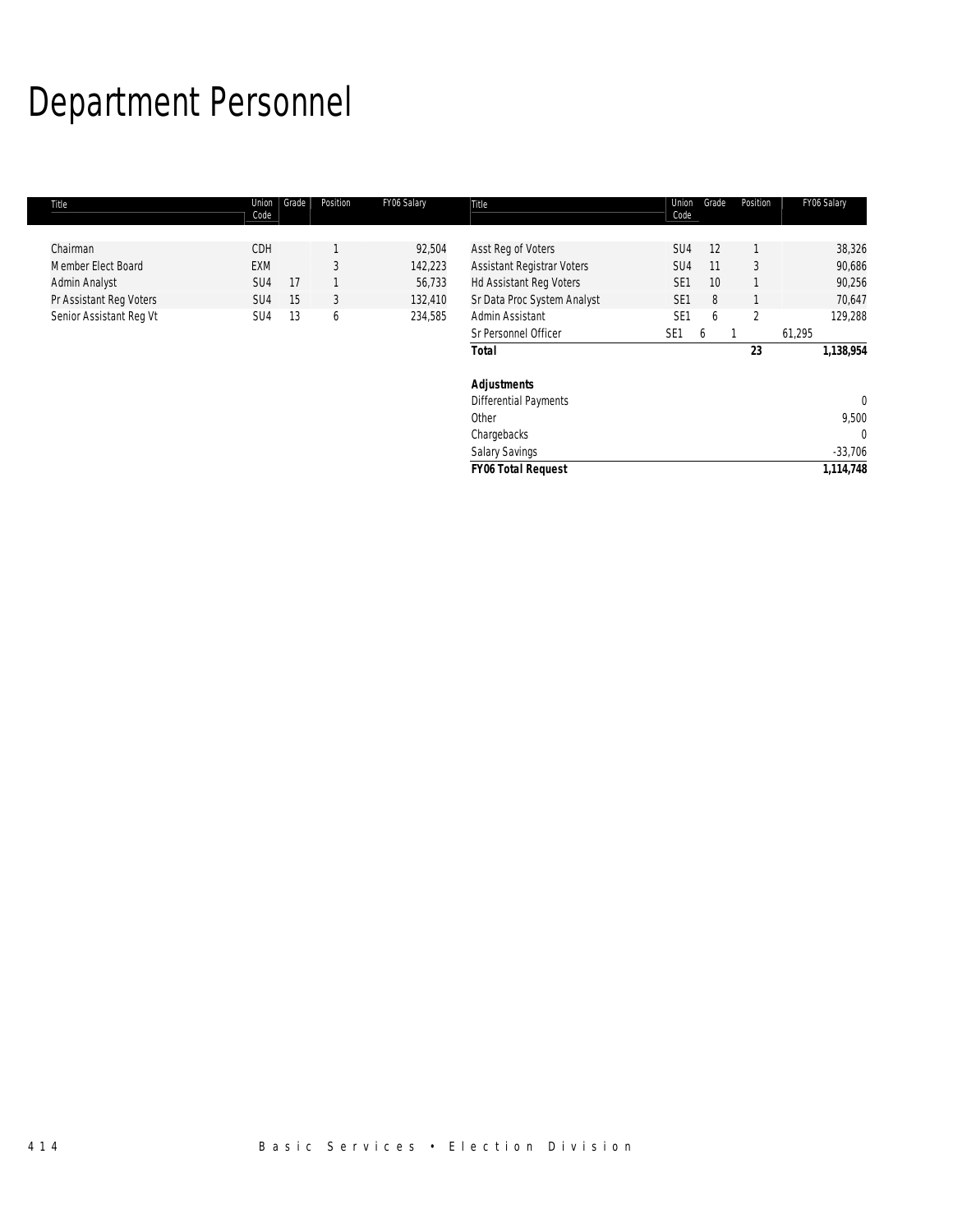## Program 1. Administration

### *Geraldine Cuddyer, Commissioner Organization: 121100*

#### *Program Description*

The Administration Program provides overall administrative and management support to the Election Department, including managing staff and Election Day employee attendance, hiring and compensation, handling complaints, and monitoring the performance of each of the Department's programs.

- To respond to all voter complaints.
- To process Election Day employees' payroll in a timely manner.
- To expand voter registration and outreach activities.

| <b>Program Outcomes</b>            |                                                                                                                                                                                                     | Actual '03               | Actual '04               | Projected '05            | <b>PLOS '06</b>          |
|------------------------------------|-----------------------------------------------------------------------------------------------------------------------------------------------------------------------------------------------------|--------------------------|--------------------------|--------------------------|--------------------------|
|                                    | % of complaints responded to<br>Average # of days between election and pay<br>date for election day employees<br>Outreach and media activities to encourage voter<br>registration and participation | 100%<br>33               | 100%<br>24               | 100%<br>26               | 100%<br>21<br>75         |
| <b>Selected Service Indicators</b> |                                                                                                                                                                                                     | Actual '03               | Actual '04               | Approp '05               | Budget '06               |
|                                    | Quota<br><b>Personnel Services</b><br>Non Personnel                                                                                                                                                 | 12<br>649.491<br>163.953 | 10<br>752.117<br>167.040 | 10<br>675.272<br>189.149 | 10<br>686,539<br>128,250 |
|                                    | <b>Total</b>                                                                                                                                                                                        | 813,443                  | 919,157                  | 864,421                  | 814,789                  |
|                                    | Total voter complaints<br>Voter complaints responded to                                                                                                                                             | 89<br>89                 | 103<br>103               | 125<br>125               | 100<br>100               |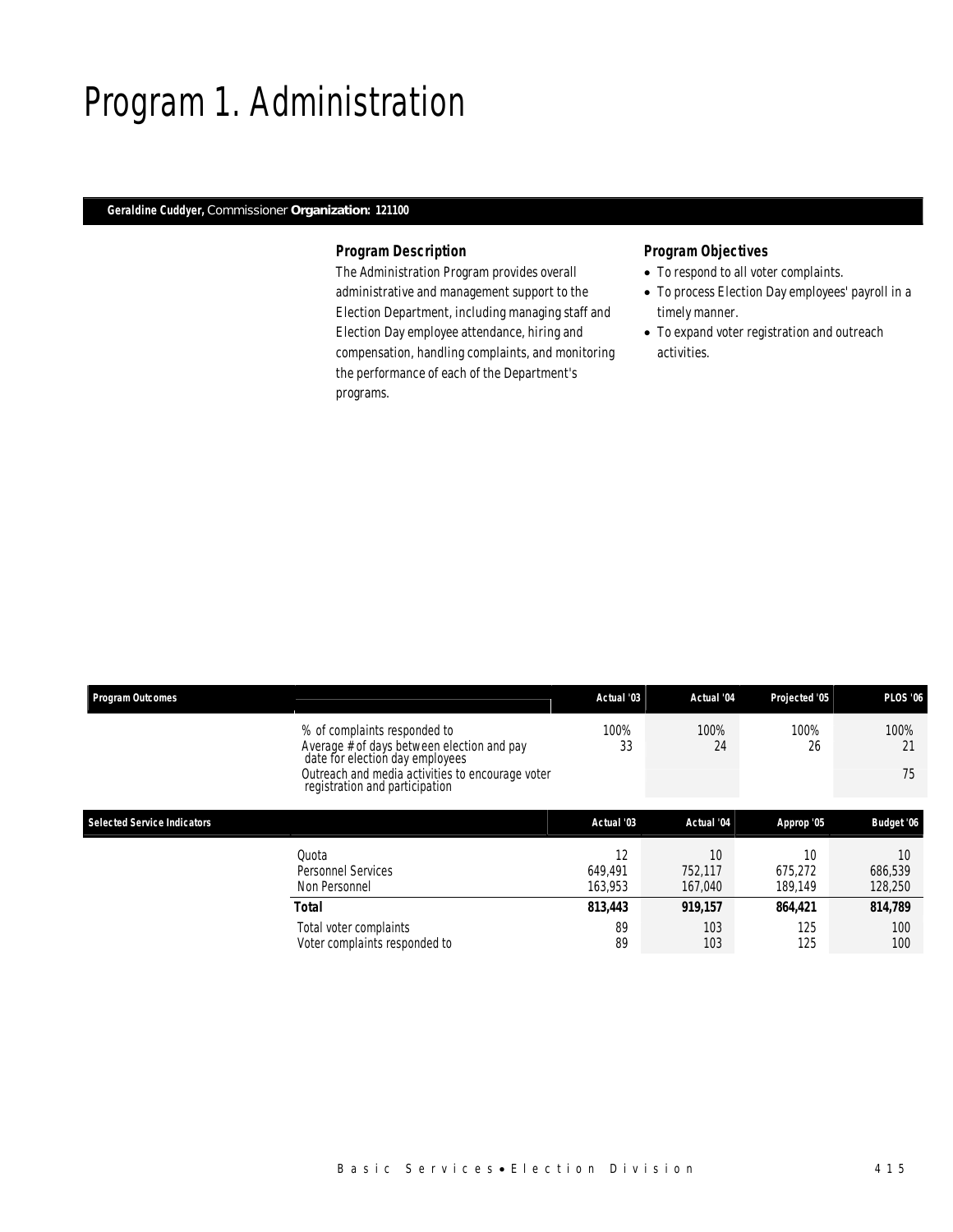# Program 2. Voting Machines

### *Organization: 121200*

#### *Program Description*

In keeping with the Election Department's goal of equipping election sites with an adequate number of properly functioning voting machines, the Voting Machines Program ensures that all machines are operating properly by providing Election Day as well as year round maintenance for the machines. The Voting Machines Program is responsible for moving and transporting machines to polling locations.\* Beginning in FY04 the Voting Machines Program will be combined with the Election Activities Program (121400).

- To move voting machines from storage to polling locations.
- To ensure the proper functioning of election equipment.

| <b>Selected Service Indicators</b> |                             | Actual '03         | Actual '04       | Approp '05 | <b>Budget '06</b> |
|------------------------------------|-----------------------------|--------------------|------------------|------------|-------------------|
|                                    | Quota<br>Personnel Services | $\sim$<br>360.624  | 17,143           |            |                   |
|                                    | Non Personnel<br>Total      | 380.054<br>740,678 | 25,343<br>42,486 |            | U                 |
|                                    |                             |                    |                  |            |                   |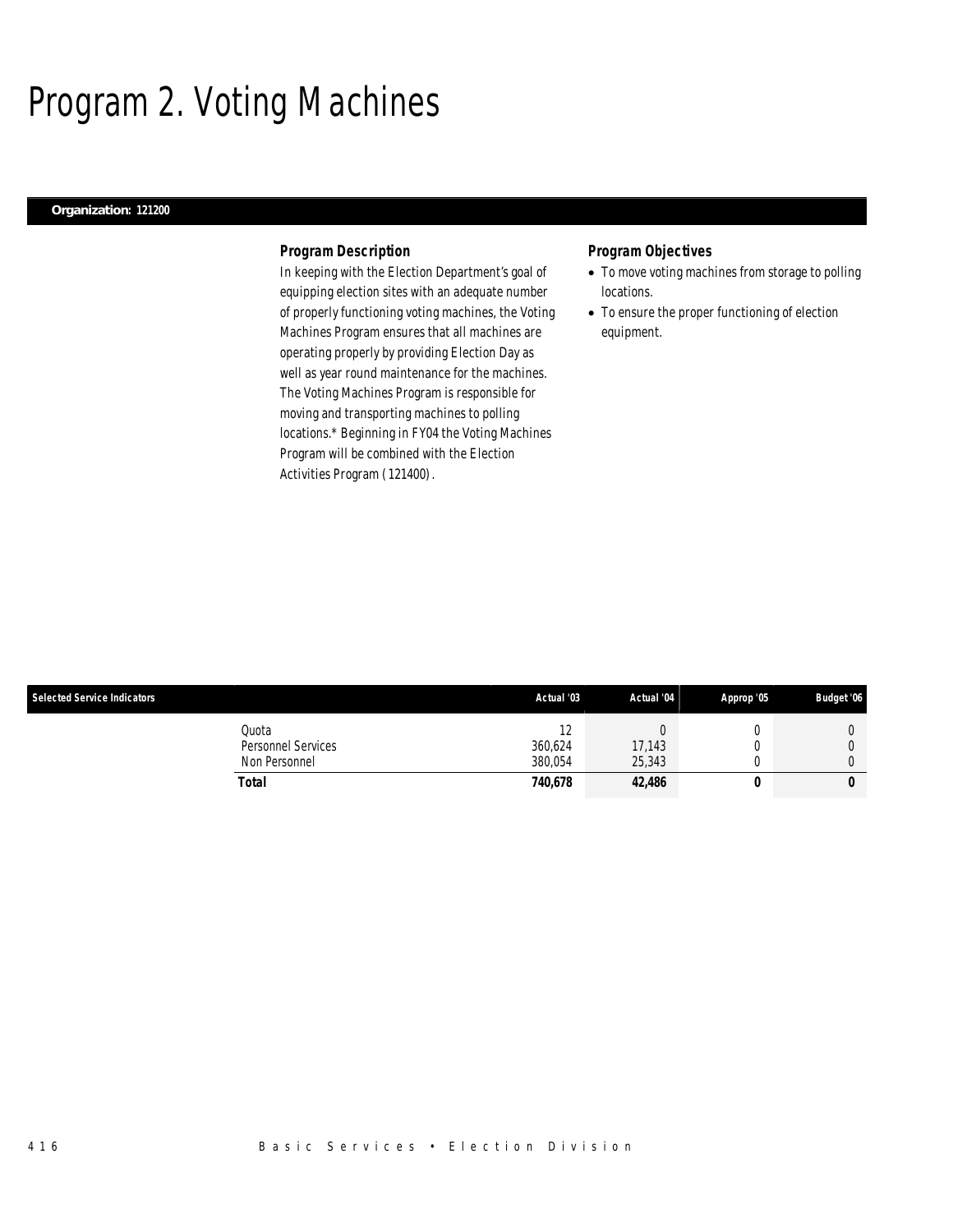## Program 3. Voter Registration

### *John F. Donovan, Jr., Manager Organization: 121300*

### *Program Description*

The Voter Registration Program works to promote voting among eligible City of Boston residents in accordance with state laws. The Voter Registration Program registers voters, maintains accurate and up-to-date lists of registered voters, keeps a master voting list of eligible Boston voters, and provides information to voters about registration and the voting process.

### *Program Objectives*

• To provide voter registration to all eligible residents.

| <b>Program Outcomes</b>            |                                                                  | Actual '03             | Actual '04             | Projected '05           | <b>PLOS '06</b>         |
|------------------------------------|------------------------------------------------------------------|------------------------|------------------------|-------------------------|-------------------------|
|                                    | % net increase in registered voters                              | .7%                    | 6%                     | 6.2%                    | 5.0%                    |
| <b>Selected Service Indicators</b> |                                                                  | Actual '03             | Actual '04             | Approp '05              | Budget '06              |
|                                    | Ouota<br>Personnel Services<br>Non Personnel                     | 13<br>476.290<br>8.753 | 10<br>379.897<br>7.628 | 13<br>529.707<br>30,000 | 13<br>511,208<br>42,200 |
|                                    | <b>Total</b>                                                     |                        | 387,525                | 559,707                 | 553,408                 |
|                                    | New voter registrations processed<br>Net total registered voters | 26.551<br>262,888      | 32,318<br>277.944      | 69,246<br>295,300       | 26,000<br>310,000       |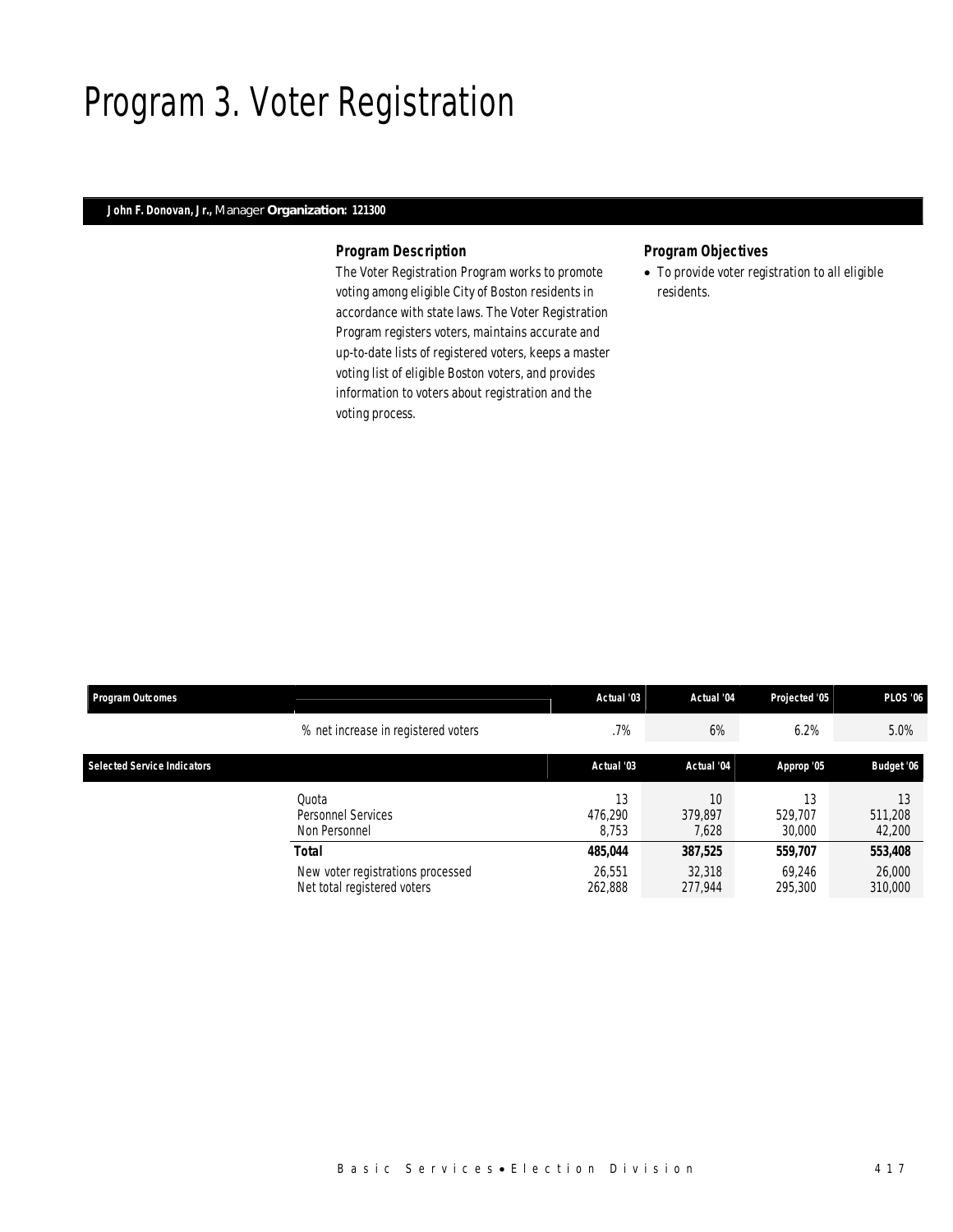## Program 4. Election Activities

#### *John F. Donovan, Jr., Manager Organization: 121400*

#### *Program Description*

The Election Activities Program manages all activities related to the conduct of elections in the City of Boston, certifies nomination papers, provides all material for polling locations, trains election day officials, conducts the absentee ballot process, tabulates and certifies election results, registers voters, and responds to inquiries regarding voter status. The Election Activities Program is also responsible for equipping election sites with the proper equipment.\* Beginning in FY04 the Voting Machines Program will be combined with the Election Activities Program.

- To ensure the proper functioning of election equipment.
- To conduct absentee ballot process.
- To conduct all municipal, state, and federal elections in accordance with all applicable laws.
- To certify signatures for nomination papers.
- To properly train and equip election day officials.

| <b>Program Outcomes</b>            |                                                                                                                                                                                                                                                        | Actual '03                    | Actual '04                                  | Projected '05                             | <b>PLOS '06</b>                                               |
|------------------------------------|--------------------------------------------------------------------------------------------------------------------------------------------------------------------------------------------------------------------------------------------------------|-------------------------------|---------------------------------------------|-------------------------------------------|---------------------------------------------------------------|
|                                    | Elections held<br>% of registered voters casting ballots<br>Nomination papers verified<br>Initiative petitions processed<br>Election officials provided training and materials<br>for election day<br>% of registered voters voting by absentee ballot | 4<br>1,828<br>695             | 3<br>59%<br>6,360<br>4,500<br>1,824<br>0.9% | 4<br>30.3%<br>2,976<br>0<br>2,865<br>3.4% | $\overline{2}$<br>50%<br>7,500<br><b>TBR</b><br>3,200<br>1.5% |
|                                    | % of scanners requiring service calls on Election<br>Day                                                                                                                                                                                               |                               | 6%                                          | 3%                                        | 3%                                                            |
| <b>Selected Service Indicators</b> |                                                                                                                                                                                                                                                        | Actual '03                    | Actual '04                                  | Approp '05                                | Budget '06                                                    |
|                                    | Quota<br><b>Personnel Services</b><br>Non Personnel                                                                                                                                                                                                    | $\Omega$<br>310,523<br>96,881 | $\overline{0}$<br>481,428<br>221,807        | $\Omega$<br>472,875<br>269,500            | 0<br>520,086<br>262,716                                       |
|                                    | Total                                                                                                                                                                                                                                                  | 407,404                       | 703,236                                     | 742,375                                   | 782,802                                                       |
|                                    | Election officers hired<br>Bilingual poll workers<br>Absentee ballots returned to Election                                                                                                                                                             |                               | 1,824<br>2,389                              | 2,865<br>9.368                            | 3,200<br>400<br>4,500                                         |
|                                    | Department<br>Provisional ballots<br>Affirmation of Current and Continuous Residence<br>forms filled out on Election Day (for incorrect<br>address, spelling, or name missing from voting<br>list)                                                     |                               | 1,350                                       | 6,584                                     | <b>TBR</b><br>2,500                                           |
|                                    | Number of polling locations<br>Optical scanners requiring service calls on<br>Election Day                                                                                                                                                             |                               | 14                                          | 15                                        | 180<br>10                                                     |
|                                    | Optical scanners per precinct<br>Number of precincts<br>Optical scanners owned by the City of Boston                                                                                                                                                   |                               | 254<br>265                                  | 254<br>265                                | 254<br>265                                                    |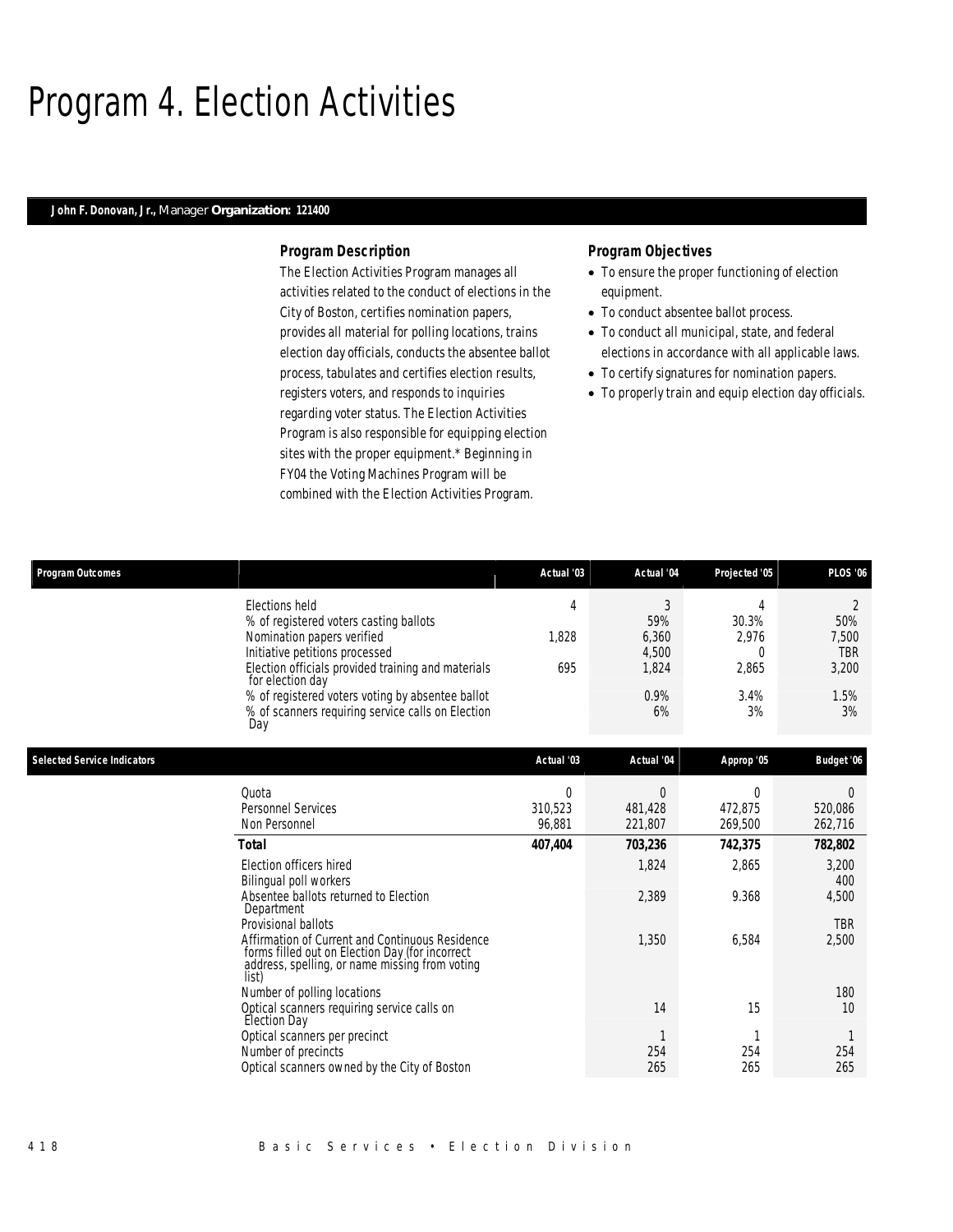# Listing Board Operating Budget

### *Geraldine Cuddyer, Commissioner Appropriation: 128*

### *Division Mission*

The Listing Board's mission is to produce, on an annual basis, a listing of all residents of the City of Boston who are age 17 years or older. This list must be provided to the Jury Commissioner each year.

| <b>Operating Budget</b>            | Program Name       | Total Actual '03 | Total Actual '04 | Total Approp '05 | <b>Total Budget '06</b> |
|------------------------------------|--------------------|------------------|------------------|------------------|-------------------------|
|                                    | Annual Listing     | 116.016          | 154,358          | 266,107          | 211,000                 |
|                                    | <b>Total</b>       | 116,016          | 154,358          | 266,107          | 211,000                 |
|                                    |                    |                  |                  |                  |                         |
| <b>Selected Service Indicators</b> |                    | Actual '03       | Actual '04       | Approp '05       | Budget '06              |
|                                    | Personnel Services | 8.737            |                  | 39.107           |                         |
|                                    | Non Personnel      | 107.279          | 154,358          | 227,000          | 211,000                 |
|                                    | <b>Total</b>       | 116,016          | 154,358          | 266,107          | 211,000                 |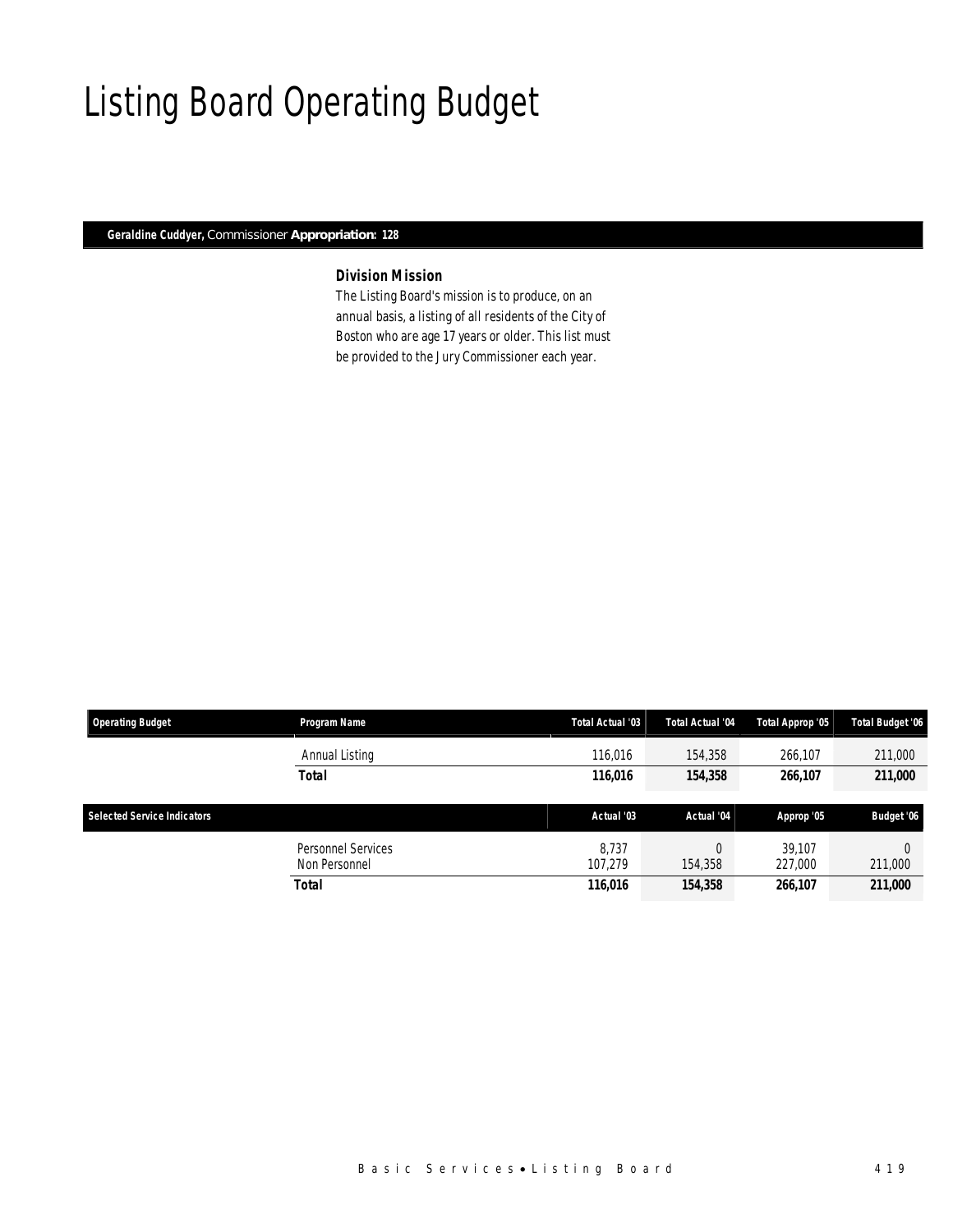# Listing Board Operating Budget

 *Description of Services* 

The Listing Board is responsible for an annual listing of Boston residents age 17 or older. The Listing Board prepares an Annual Listing of Residents and a Jury List and verifies voters eligible to vote in elections.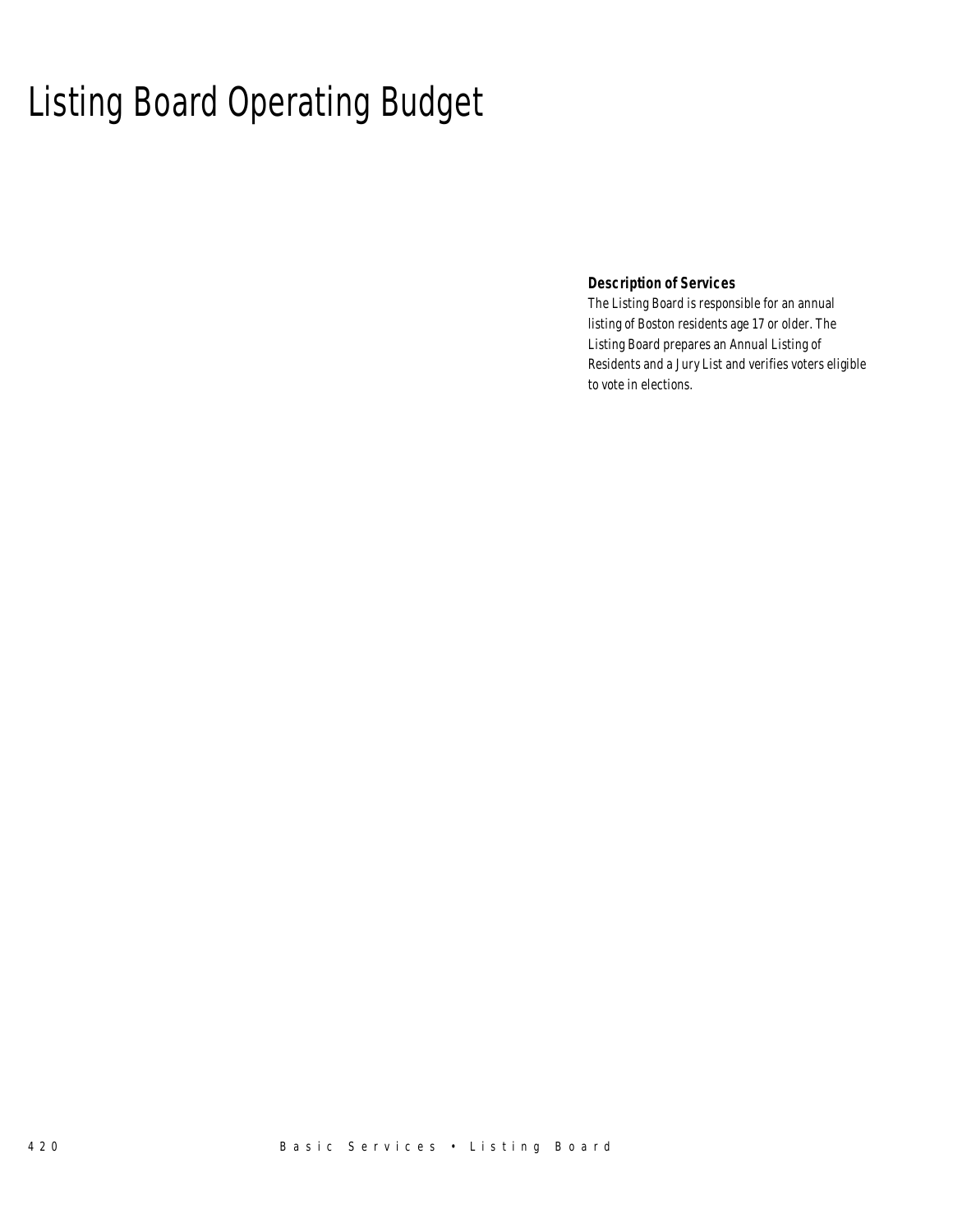# Division History

| <b>Personnel Services</b>       |                                                                                                                                                                                                                                                                                                          | FY03 Expenditure                                                                                                                     | FY04 Expenditure                                                                                                            | FY05 Appropriation                                                                                                                                         | FY06 Adopted                                                                                                                        | Inc/Dec 05 vs 06                                                                                    |
|---------------------------------|----------------------------------------------------------------------------------------------------------------------------------------------------------------------------------------------------------------------------------------------------------------------------------------------------------|--------------------------------------------------------------------------------------------------------------------------------------|-----------------------------------------------------------------------------------------------------------------------------|------------------------------------------------------------------------------------------------------------------------------------------------------------|-------------------------------------------------------------------------------------------------------------------------------------|-----------------------------------------------------------------------------------------------------|
|                                 | 51000 Permanent Employees<br>51100 Emergency Employees<br>51200 Overtime<br>51600 Unemployment Compensation<br>51700 Workers' Compensation<br><b>Total Personnel Services</b>                                                                                                                            | $\boldsymbol{0}$<br>8,713<br>24<br>$\overline{0}$<br>$\overline{0}$<br>8,737                                                         | $\mathbf 0$<br>$\mathbf{0}$<br>$\mathbf{0}$<br>0<br>$\theta$<br>0                                                           | $\boldsymbol{0}$<br>39,107<br>0<br>$\mathbf{0}$<br>$\Omega$<br>39,107                                                                                      | $\boldsymbol{0}$<br>$\mathbf{0}$<br>$\mathbf 0$<br>0<br>$\mathbf{0}$<br>0                                                           | $\mathbf 0$<br>$-39,107$<br>0<br>$\overline{0}$<br>$\Omega$<br>$-39,107$                            |
| <b>Contractual Services</b>     |                                                                                                                                                                                                                                                                                                          | FY03 Expenditure                                                                                                                     | FY04 Expenditure                                                                                                            | FY05 Appropriation                                                                                                                                         | FY06 Adopted                                                                                                                        | Inc/Dec 05 vs 06                                                                                    |
|                                 | 52100 Communications<br>52200 Utilities<br>52300 Water & Sewer<br>52400 Snow Removal<br>52500 Garbage/Waste Removal<br>52600 Repairs Buildings & Structures<br>52700 Repairs & Service of Equipment<br>52800 Transportation of Persons<br>52900 Contracted Services<br><b>Total Contractual Services</b> | 379<br>$\mathbf 0$<br>$\Omega$<br>$\overline{0}$<br>$\Omega$<br>$\mathbf{0}$<br>$\mathbf{0}$<br>$\Omega$<br>$\overline{0}$<br>379    | $\mathbf 0$<br>$\mathbf{0}$<br>$\theta$<br>0<br>0<br>$\mathbf{0}$<br>$\mathbf{0}$<br>$\theta$<br>$\overline{0}$<br>0        | $\boldsymbol{0}$<br>$\overline{0}$<br>$\overline{0}$<br>$\overline{0}$<br>$\mathbf{0}$<br>$\overline{0}$<br>$\overline{0}$<br>$\Omega$<br>37,000<br>37,000 | $\mathbf 0$<br>$\mathbf 0$<br>$\mathbf{0}$<br>$\overline{0}$<br>0<br>$\mathbf{0}$<br>$\overline{0}$<br>$\Omega$<br>54,000<br>54,000 | 0<br>$\mathbf 0$<br>0<br>0<br>0<br>$\overline{0}$<br>$\overline{0}$<br>$\Omega$<br>17,000<br>17,000 |
| <b>Supplies &amp; Materials</b> |                                                                                                                                                                                                                                                                                                          | FY03 Expenditure                                                                                                                     | FY04 Expenditure                                                                                                            | FY05 Appropriation                                                                                                                                         | FY06 Adopted                                                                                                                        | Inc/Dec 05 vs 06                                                                                    |
|                                 | 53000 Auto Energy Supplies<br>53200 Food Supplies<br>53400 Custodial Supplies<br>53500 Med, Dental, & Hosp Supply<br>53600 Office Supplies and Materials<br>53700 Clothing Allowance<br>53800 Educational Supplies & Mat<br>53900 Misc Supplies & Materials<br><b>Total Supplies &amp; Materials</b>     | $\mathbf{0}$<br>$\mathbf{0}$<br>$\overline{0}$<br>$\mathbf{0}$<br>106,900<br>$\mathbf{0}$<br>$\mathbf{0}$<br>$\mathbf{0}$<br>106,900 | $\mathbf 0$<br>$\mathbf{0}$<br>$\overline{0}$<br>$\theta$<br>154,358<br>$\mathbf{0}$<br>$\mathbf{0}$<br>$\theta$<br>154,358 | $\mathbf 0$<br>$\mathbf{0}$<br>$\overline{0}$<br>$\Omega$<br>190,000<br>$\mathbf{0}$<br>$\mathbf{0}$<br>$\overline{0}$<br>190,000                          | 0<br>$\mathbf{0}$<br>$\overline{0}$<br>$\Omega$<br>155,000<br>2,000<br>0<br>$\mathbf{0}$<br>157,000                                 | 0<br>$\overline{0}$<br>0<br>0<br>$-35,000$<br>2,000<br>$\overline{0}$<br>$\Omega$<br>$-33,000$      |
| <b>Current Chgs &amp; Oblig</b> |                                                                                                                                                                                                                                                                                                          | FY03 Expenditure                                                                                                                     | FY04 Expenditure                                                                                                            | FY05 Appropriation                                                                                                                                         | FY06 Adopted                                                                                                                        | Inc/Dec 05 vs 06                                                                                    |
|                                 | 54300 Workers' Comp Medical<br>54400 Legal Liabilities<br>54600 Current Charges H&I<br>54900 Other Current Charges<br>Total Current Chgs & Oblig                                                                                                                                                         | $\mathbf 0$<br>$\mathbf{0}$<br>$\mathbf{0}$<br>$\mathbf{0}$<br>$\theta$                                                              | $\mathbf 0$<br>$\mathbf{0}$<br>$\overline{0}$<br>$\mathbf{0}$<br>$\theta$                                                   | $\boldsymbol{0}$<br>$\mathbf{0}$<br>$\mathbf 0$<br>$\mathbf{0}$<br>0                                                                                       | $\mathbf 0$<br>0<br>$\mathbf 0$<br>$\mathbf 0$<br>0                                                                                 | 0<br>0<br>0<br>0<br>$\Omega$                                                                        |
| Equipment                       |                                                                                                                                                                                                                                                                                                          | FY03 Expenditure                                                                                                                     | FY04 Expenditure                                                                                                            | FY05 Appropriation                                                                                                                                         | FY06 Adopted                                                                                                                        | Inc/Dec 05 vs 06                                                                                    |
|                                 | 55000 Automotive Equipment<br>55400 Lease/Purchase<br>55600 Office Furniture & Equipment<br>55900 Misc Equipment<br><b>Total Equipment</b>                                                                                                                                                               | $\mathbf 0$<br>$\mathbf{0}$<br>$\Omega$<br>$\boldsymbol{0}$<br>$\bf{0}$                                                              | $\mathbf 0$<br>$\mathbf{0}$<br>$\Omega$<br>$\boldsymbol{0}$<br>$\bf{0}$                                                     | $\boldsymbol{0}$<br>$\boldsymbol{0}$<br>$\Omega$<br>$\boldsymbol{0}$<br>0                                                                                  | $\mathbf 0$<br>$\mathbf 0$<br>$\Omega$<br>0<br>0                                                                                    | 0<br>$\mathbf 0$<br>$\overline{0}$<br>0<br>0                                                        |
| <b>Other</b>                    |                                                                                                                                                                                                                                                                                                          | FY03 Expenditure                                                                                                                     | FY04 Expenditure                                                                                                            | FY05 Appropriation                                                                                                                                         | FY06 Adopted                                                                                                                        | Inc/Dec 05 vs 06                                                                                    |
|                                 | 56200 Special Appropriation<br>57200 Structures & Improvements<br>58000 Land & Non-Structure<br><b>Total Other</b>                                                                                                                                                                                       | $\boldsymbol{0}$<br>$\mathbf{0}$<br>$\mathbf 0$<br>$\mathbf{0}$                                                                      | $\mathbf 0$<br>$\mathbf{0}$<br>$\mathbf{0}$<br>0                                                                            | $\boldsymbol{0}$<br>$\mathbf{0}$<br>0<br>0                                                                                                                 | $\boldsymbol{0}$<br>$\mathbf 0$<br>0<br>0                                                                                           | 0<br>0<br>0<br>0                                                                                    |
|                                 | <b>Grand Total</b>                                                                                                                                                                                                                                                                                       | 116,016                                                                                                                              | 154,358                                                                                                                     | 266,107                                                                                                                                                    | 211,000                                                                                                                             | $-55,107$                                                                                           |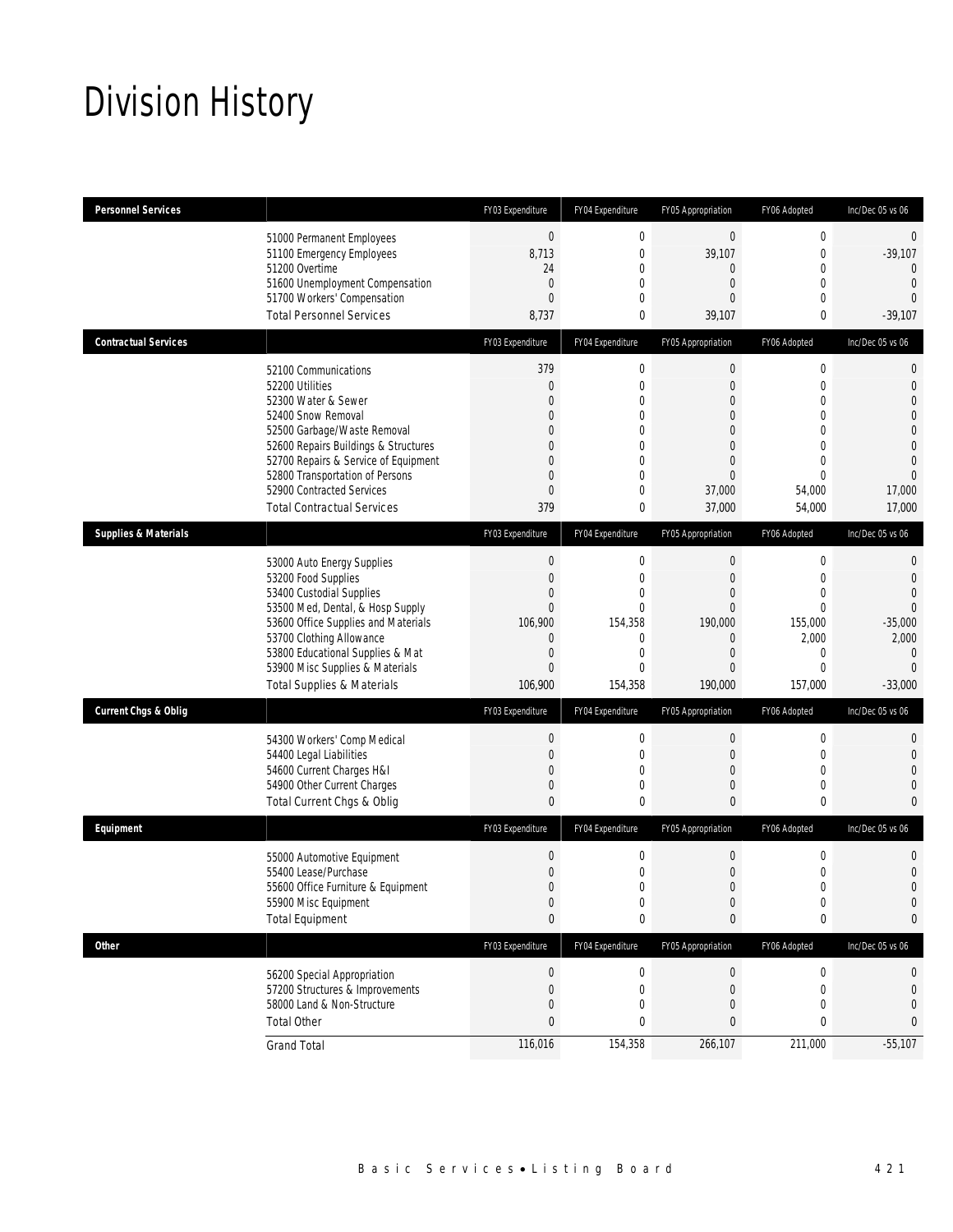## Program 1. Annual Listing

### *Sabino Piemonte, Manager Organization: 128100*

#### *Program Description*

The Annual Listing is mandated by the Commonwealth to provide annually, a list of all residents 17 years of age and older to the Jury Commission. This list is compiled through an annual citywide census including residents of multiple dwelling units, nursing homes, shelters and college residences.

- To identify every resident of the City who is 17 years of age and older.
- To provide a comprehensive jury list to the Jury Commissioner each year.

| <b>Program Outcomes</b>            |                                                                               | Actual '03                    | Actual '04                    | Projected '05                 | <b>PLOS '06</b>               |
|------------------------------------|-------------------------------------------------------------------------------|-------------------------------|-------------------------------|-------------------------------|-------------------------------|
|                                    | Annual listing submitted to the State Jury<br>Commissioner                    |                               |                               |                               |                               |
| <b>Selected Service Indicators</b> |                                                                               | Actual '03                    | Actual '04                    | Approp '05                    | Budget '06                    |
|                                    | Quota<br>Personnel Services<br>Non Personnel                                  | 0<br>8.737<br>107.279         | 154,358                       | 39.107<br>227,000             | 211,000                       |
|                                    | Total<br>Eligible voters verified<br>Residents listed for the Jury Commission | 116,016<br>260.600<br>452,153 | 154,358<br>271,930<br>428,062 | 266,107<br>292.619<br>434,349 | 211,000<br>310,000<br>460,000 |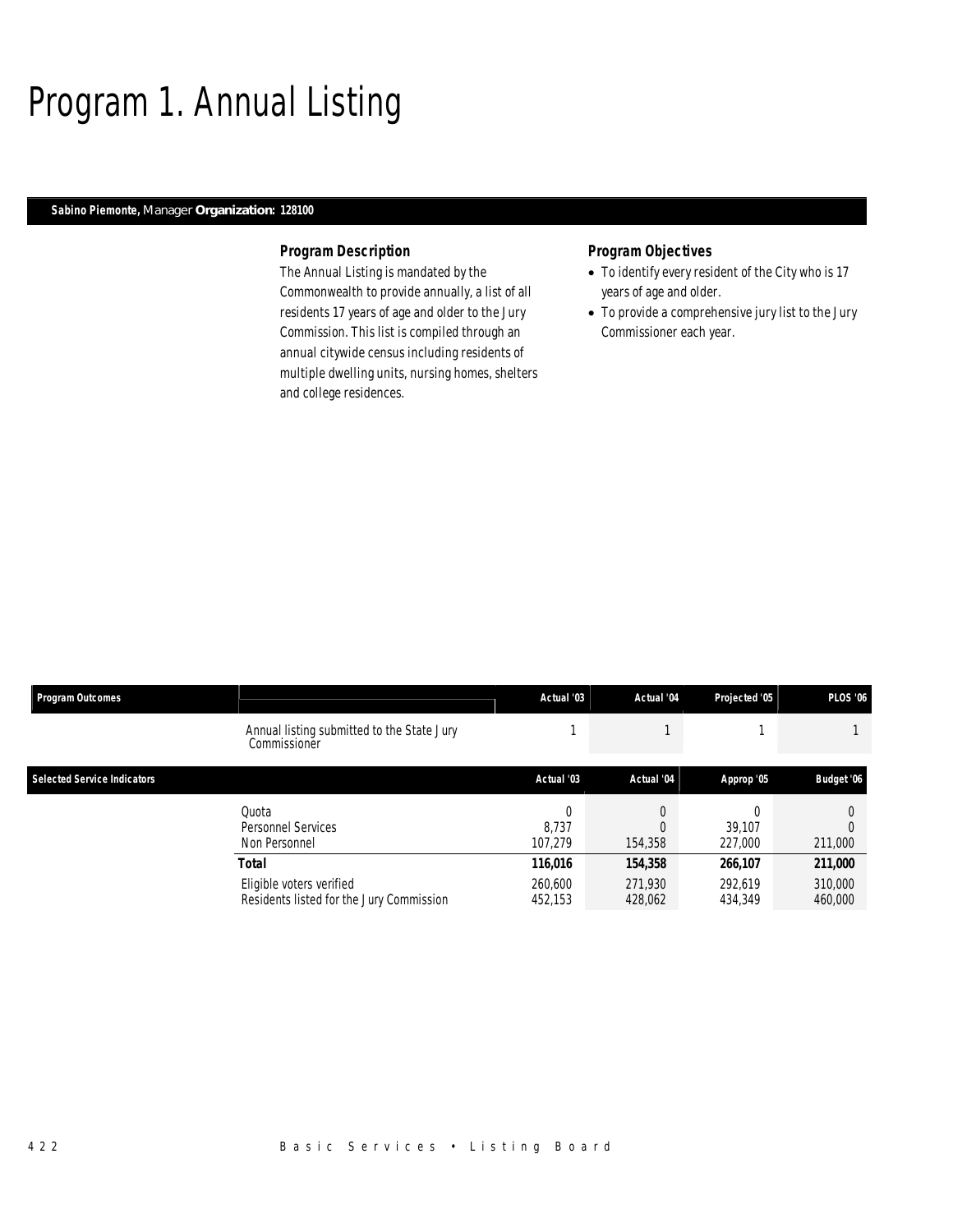# Parks and Recreation Department Operating Budget

#### *Antonia Pollak, Commissioner Appropriation: 300*

### *Department Mission*

The mission of the Parks and Recreation Department is to maintain clean, green, safe, accessible and well-programmed park land for the City's residents.

#### *FY06 Performance Objectives*

- To maintain clean, green, safe, attractive parks and playgrounds.
- To design and construct capital projects.
- To maintain active and historic cemeteries.
- To monitor quality control programs to ensure consistent work performance.
- To permit use of park facilities.
- To raise funds through various leases, sponsorships, and special events.
- To provide skilled horticultural maintenance to City of Boston parks and open spaces.
- To maintain a citywide beautification program.
- To manage a street tree maintenance program.

| <b>Operating Budget</b>            | Program Name                                                                                                        | Total Actual '03                                 | Total Actual '04                                 | Total Approp '05                                 | <b>Total Budget '06</b>                          |
|------------------------------------|---------------------------------------------------------------------------------------------------------------------|--------------------------------------------------|--------------------------------------------------|--------------------------------------------------|--------------------------------------------------|
|                                    | Administration<br>Maintenance<br>Design & Construction<br>Cemetery                                                  | 3,727,919<br>6.724.446<br>1,396,090<br>1,780,755 | 3,356,019<br>6,050,297<br>1,340,195<br>1,727,884 | 3,267,220<br>7,390,721<br>1,081,584<br>2,100,974 | 3,180,868<br>7,478,027<br>1,200,542<br>2,110,000 |
| <b>External Funds Budget</b>       | <b>Total</b>                                                                                                        | 13,629,210                                       | 12,474,395                                       | 13,840,499                                       | 13,969,437                                       |
|                                    | <b>Fund Name</b>                                                                                                    | Total Actual '03                                 | <b>Total Actual '04</b>                          | Total Approp '05                                 | <b>Total Budget '06</b>                          |
|                                    | Central Artery<br><b>Floodlighting Fees</b><br><b>Fund for Parks and Recreation</b><br>George W. Parkman Trust Fund | 34,113<br>100,000<br>2,303,422<br>1,076,858      | $\Omega$<br>167,537<br>3,873,812<br>1,086,410    | 0<br>180,000<br>3,500,000<br>1,100,000           | $\Omega$<br>180,000<br>4,150,000<br>1,100,000    |
|                                    | <b>Total</b>                                                                                                        | 3,514,393                                        | 5,127,759                                        | 4,780,000                                        | 5,430,000                                        |
| <b>Selected Service Indicators</b> |                                                                                                                     | Actual '03                                       | Actual '04                                       | Approp '05                                       | Budget '06                                       |
|                                    | Personnel Services<br>Non Personnel                                                                                 | 8,451,349<br>5,177,861                           | 7,945,773<br>4,528,622                           | 8.857.502<br>4,982,997                           | 9,035,464<br>4,933,973                           |
|                                    | <b>Total</b>                                                                                                        | 13,629,210                                       | 12,474,395                                       | 13,840,499                                       | 13,969,437                                       |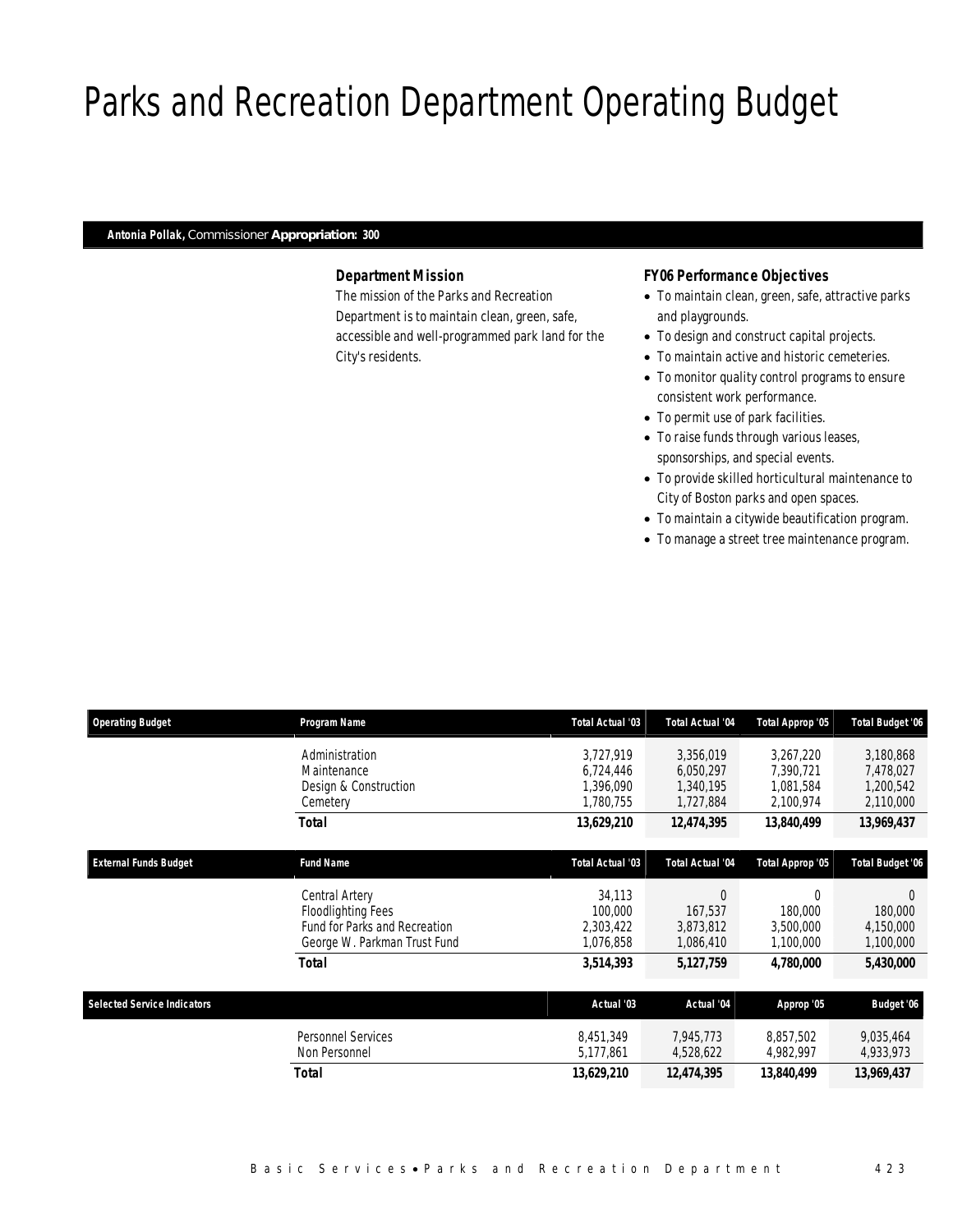# Parks & Recreation Department Operating Budget



### *Authorizing Statutes*

- Care of Public Parks and Playgrounds, CBC St. 7 s. 100-106.
- Parks and Recreation Board: Powers and Duties, CBC Ord. 7, s. 100-112.
- Administration, Ch. 624m, s. 1-10, Acts of 1982.
- Generally, St. 1898, c. 410, s. 3-4, 6; Special St. 1919, c. 87, s. 2; St. 1953, c.473, s. 1; Rev. Ord. 1961, c. 4, s. 8; MGLA c. 41, s. 82-84.

### *Description of Services*

The Department maintains 215 City parks, playgrounds and athletic fields, 65 squares, 17 fountains, 75 game courts, and approximately 125,000 trees, all covering 2,200 acres, 1,000 of which comprise the historic Emerald Necklace. The department annually beautifies these park areas with ornamental plantings of trees, shrubs, and flowers. The department schedules events and programs for the participation and enjoyment of the public.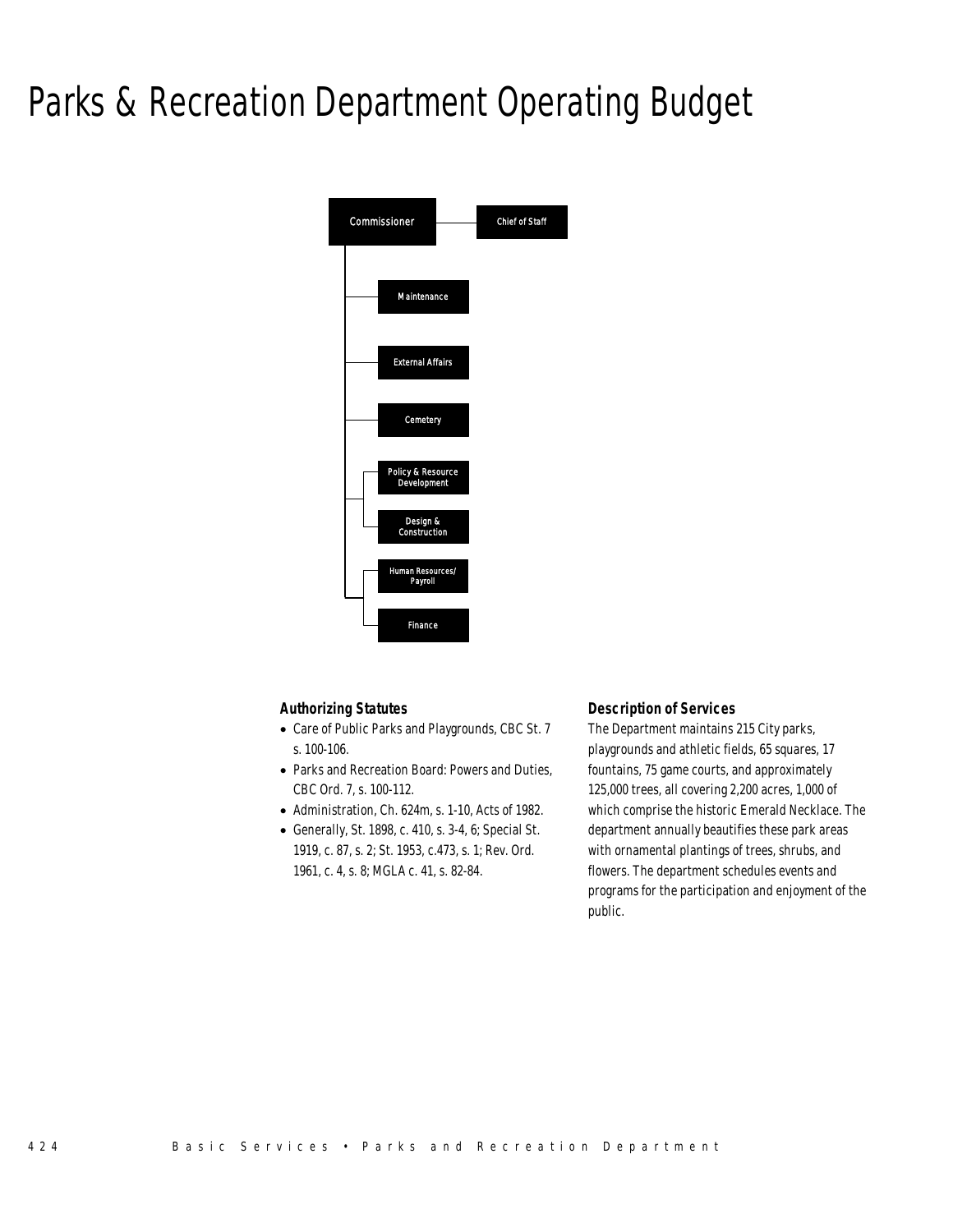## Department History

| <b>Personnel Services</b>       |                                                                                                                                                                                                                                                                                                          | FY03 Expenditure                                                                                                     | FY04 Expenditure                                                                                        | FY05 Appropriation                                                                                                         | FY06 Adopted                                                                                            | Inc/Dec 05 vs 06                                                                                                             |
|---------------------------------|----------------------------------------------------------------------------------------------------------------------------------------------------------------------------------------------------------------------------------------------------------------------------------------------------------|----------------------------------------------------------------------------------------------------------------------|---------------------------------------------------------------------------------------------------------|----------------------------------------------------------------------------------------------------------------------------|---------------------------------------------------------------------------------------------------------|------------------------------------------------------------------------------------------------------------------------------|
|                                 | 51000 Permanent Employees<br>51100 Emergency Employees<br>51200 Overtime<br>51600 Unemployment Compensation<br>51700 Workers' Compensation<br><b>Total Personnel Services</b>                                                                                                                            | 7,358,450<br>154,526<br>621,832<br>46,356<br>270,184<br>8,451,348                                                    | 6,923,539<br>0<br>672,547<br>74,893<br>274,794<br>7,945,773                                             | 7,887,202<br>175,000<br>535,300<br>35,000<br>225,000<br>8,857,502                                                          | 8,111,373<br>147,732<br>551,359<br>35,000<br>190,000<br>9,035,464                                       | 224,171<br>$-27,268$<br>16,059<br>$\theta$<br>$-35,000$<br>177,962                                                           |
| <b>Contractual Services</b>     |                                                                                                                                                                                                                                                                                                          | FY03 Expenditure                                                                                                     | FY04 Expenditure                                                                                        | FY05 Appropriation                                                                                                         | FY06 Adopted                                                                                            | Inc/Dec 05 vs 06                                                                                                             |
|                                 | 52100 Communications<br>52200 Utilities<br>52300 Water & Sewer<br>52400 Snow Removal<br>52500 Garbage/Waste Removal<br>52600 Repairs Buildings & Structures<br>52700 Repairs & Service of Equipment<br>52800 Transportation of Persons<br>52900 Contracted Services<br><b>Total Contractual Services</b> | 183.818<br>1,036,742<br>$\mathbf 0$<br>$\overline{0}$<br>333,050<br>81,170<br>366,286<br>977<br>587,575<br>2,589,618 | 177,183<br>1.073.407<br>0<br>$\theta$<br>338,112<br>171,032<br>322,406<br>5,995<br>733,374<br>2,821,509 | 176,000<br>1,040,436<br>$\overline{0}$<br>$\overline{0}$<br>372,800<br>170,228<br>330,000<br>2,000<br>686,000<br>2,777,464 | 176,000<br>1,136,284<br>0<br>$\theta$<br>334,000<br>173,985<br>325,000<br>1,000<br>648,000<br>2,794,269 | $\mathbf 0$<br>95,848<br>$\mathbf{0}$<br>$\overline{0}$<br>$-38,800$<br>3,757<br>$-5,000$<br>$-1,000$<br>$-38,000$<br>16,805 |
| <b>Supplies &amp; Materials</b> |                                                                                                                                                                                                                                                                                                          | FY03 Expenditure                                                                                                     | FY04 Expenditure                                                                                        | FY05 Appropriation                                                                                                         | FY06 Adopted                                                                                            | Inc/Dec 05 vs 06                                                                                                             |
|                                 | 53000 Auto Energy Supplies<br>53200 Food Supplies<br>53400 Custodial Supplies<br>53500 Med, Dental, & Hosp Supply<br>53600 Office Supplies and Materials<br>53700 Clothing Allowance<br>53800 Educational Supplies & Mat<br>53900 Misc Supplies & Materials<br><b>Total Supplies &amp; Materials</b>     | 150,108<br>$\theta$<br>28,369<br>$\mathbf{0}$<br>29,013<br>$\theta$<br>$\Omega$<br>381,404<br>588,894                | 152,439<br>$\theta$<br>32,652<br>$\Omega$<br>32,654<br>0<br>$\theta$<br>75,468<br>293,213               | 174,000<br>$\Omega$<br>36,000<br>$\overline{0}$<br>39,000<br>$\overline{0}$<br>$\Omega$<br>362,500<br>611,500              | 210,000<br>0<br>39,000<br>0<br>30,000<br>0<br>$\Omega$<br>391,380<br>670,380                            | 36,000<br>3,000<br>0<br>$-9,000$<br>$\mathbf 0$<br>$\Omega$<br>28,880<br>58,880                                              |
| <b>Current Chgs &amp; Oblig</b> |                                                                                                                                                                                                                                                                                                          | FY03 Expenditure                                                                                                     | FY04 Expenditure                                                                                        | FY05 Appropriation                                                                                                         | FY06 Adopted                                                                                            | Inc/Dec 05 vs 06                                                                                                             |
|                                 | 54300 Workers' Comp Medical<br>54400 Legal Liabilities<br>54600 Current Charges H&I<br>54900 Other Current Charges<br>Total Current Chgs & Oblig                                                                                                                                                         | 112,825<br>109,328<br>$\mathbf 0$<br>628,645<br>850,798                                                              | 83,193<br>26,467<br>$\mathbf 0$<br>320,114<br>429,774                                                   | 105,000<br>103,304<br>$\overline{0}$<br>310,073<br>518,377                                                                 | 115,000<br>60,299<br>0<br>319,225<br>494,524                                                            | 10,000<br>$-43,005$<br>$\theta$<br>9,152<br>$-23,853$                                                                        |
| Equipment                       |                                                                                                                                                                                                                                                                                                          | FY03 Expenditure                                                                                                     | FY04 Expenditure                                                                                        | FY05 Appropriation                                                                                                         | FY06 Adopted                                                                                            | Inc/Dec 05 vs 06                                                                                                             |
|                                 | 55000 Automotive Equipment<br>55400 Lease/Purchase<br>55600 Office Furniture & Equipment<br>55900 Misc Equipment<br><b>Total Equipment</b>                                                                                                                                                               | $\mathbf 0$<br>148,488<br>$\Omega$<br>33,850<br>182,338                                                              | 0<br>51,521<br>$\Omega$<br>277,897<br>329,418                                                           | $\mathbf 0$<br>8,656<br>$\Omega$<br>92,000<br>100,656                                                                      | 0<br>$\boldsymbol{0}$<br>0<br>122,800<br>122,800                                                        | $\overline{0}$<br>$-8,656$<br>$\Omega$<br>30,800<br>22,144                                                                   |
| Other                           |                                                                                                                                                                                                                                                                                                          | FY03 Expenditure                                                                                                     | FY04 Expenditure                                                                                        | FY05 Appropriation                                                                                                         | FY06 Adopted                                                                                            | Inc/Dec 05 vs 06                                                                                                             |
|                                 | 56200 Special Appropriation<br>57200 Structures & Improvements<br>58000 Land & Non-Structure<br><b>Total Other</b>                                                                                                                                                                                       | 690,270<br>$\mathbf 0$<br>275,942<br>966,212                                                                         | 269,500<br>0<br>385,208<br>654,708                                                                      | 340,000<br>0<br>635,000<br>975,000                                                                                         | 342,000<br>0<br>510,000<br>852,000                                                                      | 2,000<br>0<br>$-125,000$<br>$-123,000$                                                                                       |
|                                 | <b>Grand Total</b>                                                                                                                                                                                                                                                                                       | 13,629,208                                                                                                           | 12,474,395                                                                                              | 13,840,499                                                                                                                 | 13,969,437                                                                                              | 128,938                                                                                                                      |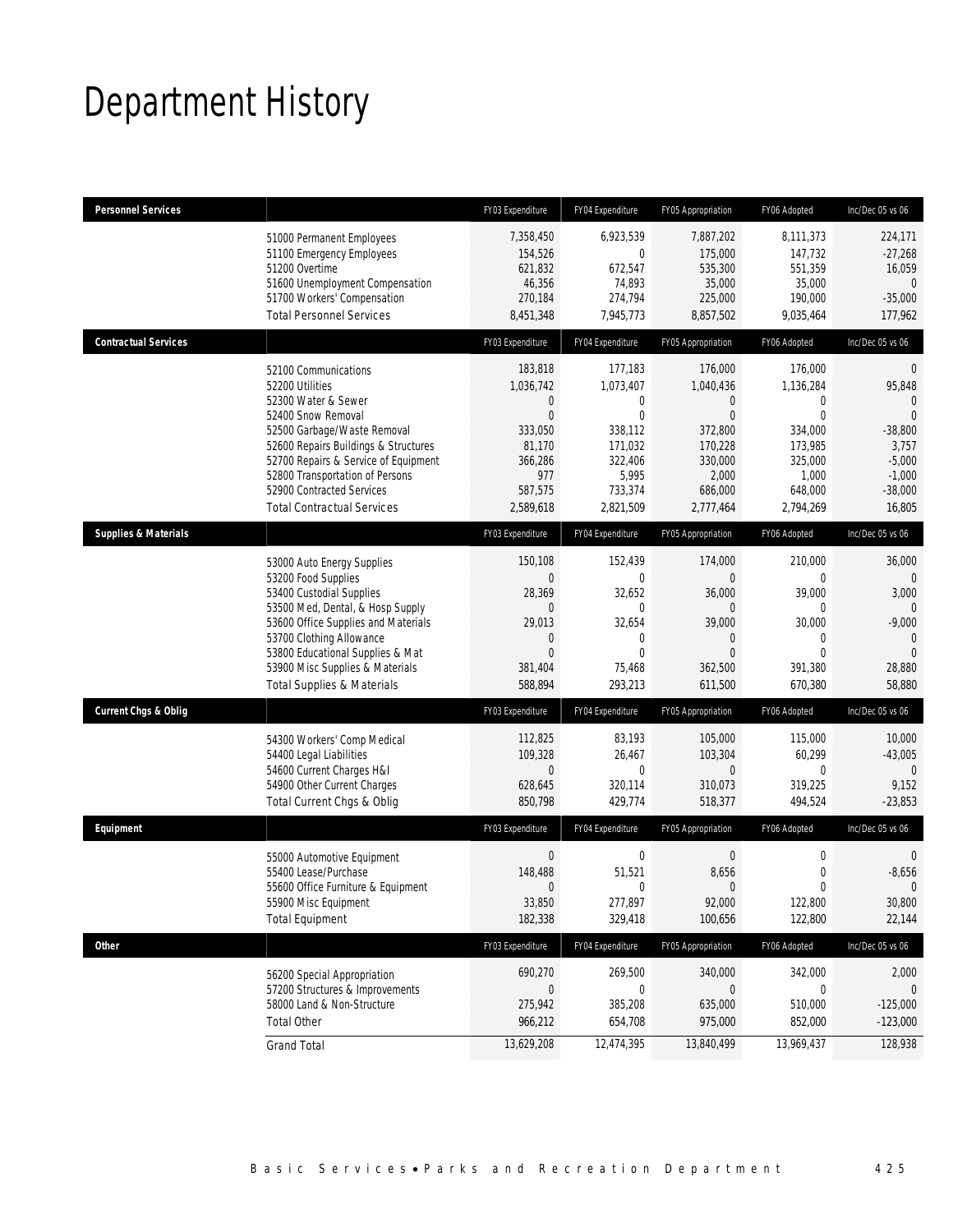## Department Personnel

| Title                           | Union<br>Code | Grade          | Position       | FY06 Salary | Title                             | Union<br>Code   | Grade          | Position       | FY06 Salary |
|---------------------------------|---------------|----------------|----------------|-------------|-----------------------------------|-----------------|----------------|----------------|-------------|
|                                 |               |                |                |             |                                   |                 |                |                |             |
| Commissioner                    | CDH           |                | $\mathbf{1}$   | 102,585     | Maint Mech (Painter)              | AFE             | 12L            | $\overline{2}$ | 73,805      |
| <b>Executive Asst-Dir Parks</b> | <b>EXM</b>    | 12             | $\mathbf{1}$   | 99,430      | Maint Mech Carpenter              | AFE             | 12L            | $\overline{3}$ | 105,747     |
| <b>Executive Secretary</b>      | <b>EXM</b>    | 10             | $\mathbf{1}$   | 90,256      | Maint Mech Plumber                | AFE             | 12L            | $\overline{2}$ | 77,733      |
| Principal Admin Asst-Comm Off   | <b>EXM</b>    | 10             | $\overline{2}$ | 180,513     | Maint Mech Welder                 | AFE             | 12L            | $\overline{2}$ | 77,733      |
| Pr Admin Asst                   | EXM           | 9              | 3              | 215,492     | <b>Tree Climber</b>               | AFE             | 12L            | $\overline{2}$ | 68,567      |
| <b>Executive Secretary</b>      | EXM           | $\overline{4}$ | $\mathbf{1}$   | 53,972      | Chief Engineer                    | SE <sub>1</sub> | 11             | $\mathbf{1}$   | 95,802      |
| Admin Assistant                 | AFE           | 18             | $\mathbf{1}$   | 51,605      | Gardener                          | AFE             | 11L            | 16             | 558,223     |
| Assistant Electrical Engineer   | AFJ           | 18             | $\mathbf{1}$   | 66,384      | Sp Hvy Mot Equip Oper             | AFE             | 11L            | $\overline{4}$ | 148,505     |
| Gen Tree Maint Foreman          | AFG           | 18             | $\overline{2}$ | 110,983     | Gen Superintendant                | SE <sub>1</sub> | 10             | $\mathbf{1}$   | 90,256      |
| Graphic Arts Tech               | AFG           | 18             | $\mathbf{1}$   | 63,830      | Gen Supt of Park Maint            | SE <sub>1</sub> | 10             | $\mathbf{1}$   | 90,256      |
| Senior Research Anl             | AFE           | 18A            | $\mathbf{1}$   | 50,103      | General Superintendent-Park Maint | SE <sub>1</sub> | 10             | $\mathbf{1}$   | 90,256      |
| Senior Research Anl             | AFJ           | <b>18A</b>     | $\overline{2}$ | 132,767     | Hvy Mot Equip Oper & Lab-Prk      | AFE             | 10L            | $\overline{7}$ | 225,340     |
| Gen Maint Mech Foreman          | AFG           | 16A            | $\mathbf{1}$   | 55,094      | Landscape Designer                | SE <sub>1</sub> | 10             | $\mathbf{1}$   | 90,256      |
| General Park Maint Foreman      | AFG           | 16A            | 6              | 309,359     | Grave Digger                      | AFE             | 9L             | 16             | 505,106     |
| Junior Civil Engineer           | AFJ           | <b>16A</b>     | $\mathbf{1}$   | 54,563      | Principal Clerk Typist            | AFE             | 9              | $\mathbf{1}$   | 34,079      |
| Maint Mech Foreman (Mach/Parks) | AFE           | 16             | $\mathbf{1}$   | 55,625      | Work Foreman Park Keeper          | AFG             | 9L             | $\mathbf{1}$   | 34,079      |
| Admin Assistant                 | AFE           | 15             | $\overline{2}$ | 97,012      | <b>Executive Secretary</b>        | SE <sub>1</sub> | 8              | $\overline{2}$ | 155,326     |
| Admin Assistant                 | AFG           | 15             | $\mathbf{1}$   | 48,506      | Executive Secretary (P&R)         | SE <sub>1</sub> | 8              | 6              | 465,978     |
| Maint Mech Fmn Carp             | AFG           | 15A            | $\mathbf{1}$   | 39,109      | Maint Mech Helper                 | AFE             | 8L             | $\overline{2}$ | 62,764      |
| Maint Mech Fmn Plumber          | AFG           | 15A            | $\mathbf{1}$   | 49,828      | Park Keeper                       | AFE             | 8L             | 14             | 451,049     |
| Maint Mech Fmn Ptr              | AFG           | <b>15A</b>     | $\mathbf{1}$   | 48,557      | Mot Equip Oper & Lbr-P&R          | AFE             | 7L             | 14             | 409.734     |
| Administrative Secretary        | AFE           | 14             | 8              | 307,294     | Superintendent Park Maint         | SE <sub>1</sub> | $\overline{7}$ | 6              | 376,387     |
| Gardener Foreman                | AFG           | 14             | 5              | 219,107     | Superintendent Park Maint Trades  | SE <sub>1</sub> | $\overline{7}$ | $\mathbf{1}$   | 62,793      |
| <b>Head Storekeeper</b>         | AFE           | 14             | $\mathbf{1}$   | 43,122      | Supn Automotive Maint             | SE <sub>1</sub> | $\overline{7}$ | $\mathbf{1}$   | 71,046      |
| Cemetery Foreman                | AFG           | 13             | 3              | 114,415     | Laborer                           | AFE             | 6L             | 24             | 632,040     |
| Head Clerk & Secretary          | AFE           | 13             | $\mathbf{1}$   | 39,868      | Pr Admin Asst                     | SE <sub>1</sub> | 6              | 8              | 505,225     |
| Hvy Mot Equip Rep               | AFE           | 13             | 3              | 100,771     | Principal Personnel Officer       | SE <sub>1</sub> | 6              | $\mathbf{1}$   | 64,644      |
| Park Maint Foreman              | AFE           | 13             | $\overline{2}$ | 73,916      | Community Rel Spec                | SE <sub>1</sub> | 5              | $\mathbf{1}$   | 56,855      |
| Park Maint Foreman              | AFG           | 13             | 16             | 637,490     | <b>Community Relations Spec</b>   | SE <sub>1</sub> | 5              | $\overline{2}$ | 116,886     |
| Greenhouse Gardener             | AFE           | 12L            | $\mathbf{1}$   | 38,335      | <b>Executive Assistant</b>        | SE <sub>1</sub> | 5              | $\sqrt{3}$     | 171,864     |
| <b>Head Clerk</b>               | AFE           | 12             | $\mathbf{1}$   | 28,000      | <b>Executive Asst</b>             | SE <sub>1</sub> | 5              | $\overline{4}$ | 230,534     |
|                                 |               |                |                |             | <b>Total</b>                      |                 |                | 223            | 9,776,761   |
|                                 |               |                |                |             | <b>Adjustments</b>                |                 |                |                |             |
|                                 |               |                |                |             | <b>Differential Payments</b>      |                 |                |                | 0           |
|                                 |               |                |                |             |                                   |                 |                |                |             |

other and the contract of the contract of the contract of the contract of the contract of the contract of the contract of the contract of the contract of the contract of the contract of the contract of the contract of the Chargebacks -1,213,831 Salary Savings -568,468 *FY06 Total Request 8,111,373*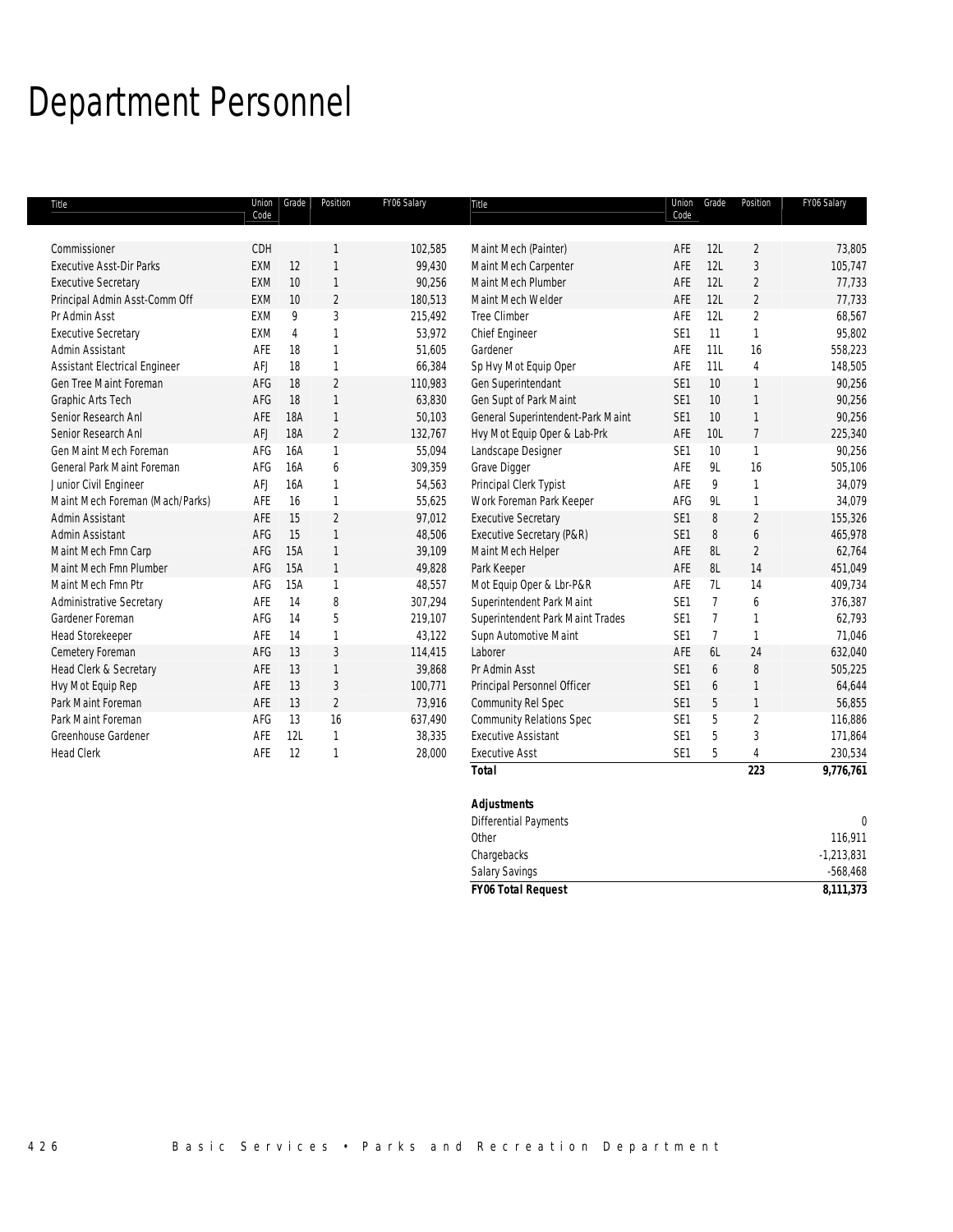## External Funds History

| <b>Personnel Services</b>       |                                                                                                                                                                                                                                                                                                            | FY03 Expenditure                                                                                                                                 | FY04 Expenditure                                                                                                                    | FY05 Appropriation                                                                                                                                                           | FY06 Adopted                                                                                                                                       | Inc/Dec 05 vs 06                                                                                  |
|---------------------------------|------------------------------------------------------------------------------------------------------------------------------------------------------------------------------------------------------------------------------------------------------------------------------------------------------------|--------------------------------------------------------------------------------------------------------------------------------------------------|-------------------------------------------------------------------------------------------------------------------------------------|------------------------------------------------------------------------------------------------------------------------------------------------------------------------------|----------------------------------------------------------------------------------------------------------------------------------------------------|---------------------------------------------------------------------------------------------------|
|                                 | 51000 Permanent Employees<br>51100 Emergency Employees<br>51200 Overtime<br>51300 Part Time Employees<br>51400 Health Insurance<br>51500 Pension & Annunity<br>51600 Unemployment Compensation<br>51700 Workers' Compensation<br>51800 Indirect Costs<br>51900 Medicare<br><b>Total Personnel Services</b> | 743,245<br>1,978<br>102,924<br>$\mathbf 0$<br>6,578<br>$\mathbf{0}$<br>$\overline{0}$<br>$\Omega$<br>2,513<br>$\mathbf{0}$<br>857,238            | 691.817<br>6,791<br>124,390<br>0<br>$\mathbf{0}$<br>$\mathbf{0}$<br>$\mathbf{0}$<br>$\theta$<br>$\mathbf{0}$<br>$\theta$<br>822,998 | 823,000<br>$\boldsymbol{0}$<br>$\mathbf{0}$<br>$\overline{0}$<br>$\overline{0}$<br>$\overline{0}$<br>$\overline{0}$<br>$\mathbf{0}$<br>$\overline{0}$<br>$\Omega$<br>823,000 | 823,000<br>$\mathbf 0$<br>$\mathbf{0}$<br>$\mathbf 0$<br>$\mathbf{0}$<br>$\mathbf 0$<br>$\mathbf{0}$<br>0<br>$\overline{0}$<br>$\Omega$<br>823,000 | 0<br>$\mathbf 0$<br>$\overline{0}$<br>0<br>0<br>$\overline{0}$<br>$\mathbf 0$<br>0<br>0<br>0<br>0 |
| <b>Contractual Services</b>     |                                                                                                                                                                                                                                                                                                            | FY03 Expenditure                                                                                                                                 | FY04 Expenditure                                                                                                                    | FY05 Appropriation                                                                                                                                                           | FY06 Adopted                                                                                                                                       | Inc/Dec 05 vs 06                                                                                  |
|                                 | 52100 Communications<br>52200 Utilities<br>52300 Water & Sewer<br>52400 Snow Removal<br>52500 Garbage/Waste Removal<br>52600 Repairs Buildings & Structures<br>52700 Repairs & Service of Equipment<br>52800 Transportation of Persons<br>52900 Contracted Services<br><b>Total Contractual Services</b>   | $\boldsymbol{0}$<br>100,000<br>$\mathbf 0$<br>$\mathbf{0}$<br>$\mathbf{0}$<br>$\mathbf{0}$<br>$\mathbf{0}$<br>$\mathbf{0}$<br>156,745<br>256,745 | $\mathbf 0$<br>151,614<br>$\mathbf{0}$<br>$\mathbf{0}$<br>5,900<br>12,625<br>3,959<br>$\mathbf{0}$<br>156,822<br>330,920            | $\mathbf 0$<br>180,000<br>$\overline{0}$<br>$\overline{0}$<br>$\overline{0}$<br>$\mathbf{0}$<br>$\overline{0}$<br>$\Omega$<br>177,000<br>357,000                             | $\boldsymbol{0}$<br>180,000<br>$\overline{0}$<br>$\mathbf 0$<br>$\mathbf 0$<br>$\overline{0}$<br>$\overline{0}$<br>$\Omega$<br>177,000<br>357,000  | 0<br>$\mathbf 0$<br>0<br>$\mathbf 0$<br>0<br>0<br>0<br>0<br>0<br>0                                |
| <b>Supplies &amp; Materials</b> |                                                                                                                                                                                                                                                                                                            | FY03 Expenditure                                                                                                                                 | FY04 Expenditure                                                                                                                    | FY05 Appropriation                                                                                                                                                           | FY06 Adopted                                                                                                                                       | Inc/Dec 05 vs 06                                                                                  |
|                                 | 53000 Auto Energy Supplies<br>53200 Food Supplies<br>53400 Custodial Supplies<br>53500 Med, Dental, & Hosp Supply<br>53600 Office Supplies and Materials<br>53700 Clothing Allowance<br>53800 Educational Supplies & Mat<br>53900 Misc Supplies & Materials<br><b>Total Supplies &amp; Materials</b>       | $\boldsymbol{0}$<br>$\overline{0}$<br>$\mathbf{0}$<br>$\mathbf{0}$<br>$\mathbf{0}$<br>$\Omega$<br>$\overline{0}$<br>17,321<br>17,321             | $\mathbf 0$<br>$\mathbf{0}$<br>$\mathbf{0}$<br>$\mathbf{0}$<br>$\theta$<br>$\Omega$<br>$\Omega$<br>20,973<br>20,973                 | $\boldsymbol{0}$<br>$\overline{0}$<br>$\mathbf{0}$<br>$\overline{0}$<br>$\mathbf{0}$<br>$\overline{0}$<br>$\Omega$<br>20,000<br>20,000                                       | $\boldsymbol{0}$<br>$\mathbf{0}$<br>0<br>$\mathbf 0$<br>$\overline{0}$<br>0<br>$\Omega$<br>20,000<br>20,000                                        | 0<br>0<br>0<br>$\mathbf 0$<br>0<br>0<br>0<br>$\mathbf 0$<br>0                                     |
| Current Chgs & Oblig            |                                                                                                                                                                                                                                                                                                            | FY03 Expenditure                                                                                                                                 | FY04 Expenditure                                                                                                                    | FY05 Appropriation                                                                                                                                                           | FY06 Adopted                                                                                                                                       | Inc/Dec 05 vs 06                                                                                  |
|                                 | 54300 Workers' Comp Medical<br>54400 Legal Liabilities<br>54600 Current Charges H&I<br>54900 Other Current Charges<br>Total Current Chgs & Oblig                                                                                                                                                           | $\boldsymbol{0}$<br>$\mathbf 0$<br>$\mathbf{0}$<br>$\mathbf{0}$<br>$\mathbf{0}$                                                                  | $\mathbf 0$<br>$\mathbf{0}$<br>$\mathbf 0$<br>$\mathbf 0$<br>$\mathbf 0$                                                            | $\boldsymbol{0}$<br>$\mathbf{0}$<br>$\mathbf 0$<br>$\mathbf{0}$<br>0                                                                                                         | $\boldsymbol{0}$<br>$\mathbf 0$<br>0<br>$\mathbf 0$<br>0                                                                                           | 0<br>0<br>0<br>$\mathbf 0$<br>0                                                                   |
| Equipment                       |                                                                                                                                                                                                                                                                                                            | FY03 Expenditure                                                                                                                                 | FY04 Expenditure                                                                                                                    | FY05 Appropriation                                                                                                                                                           | FY06 Adopted                                                                                                                                       | Inc/Dec 05 vs 06                                                                                  |
|                                 | 55000 Automotive Equipment<br>55400 Lease/Purchase<br>55600 Office Furniture & Equipment<br>55900 Misc Equipment<br><b>Total Equipment</b>                                                                                                                                                                 | $\boldsymbol{0}$<br>$\boldsymbol{0}$<br>$\mathbf{0}$<br>12,900<br>12,900                                                                         | 10,836<br>$\mathbf 0$<br>$\mathbf 0$<br>7,187<br>18,023                                                                             | 0<br>$\boldsymbol{0}$<br>0<br>20,000<br>20,000                                                                                                                               | 0<br>$\boldsymbol{0}$<br>$\mathbf 0$<br>20,000<br>20,000                                                                                           | 0<br>$\mathbf 0$<br>0<br>$\mathbf 0$<br>0                                                         |
| <b>Other</b>                    |                                                                                                                                                                                                                                                                                                            | FY03 Expenditure                                                                                                                                 | FY04 Expenditure                                                                                                                    | FY05 Appropriation                                                                                                                                                           | FY06 Adopted                                                                                                                                       | Inc/Dec 05 vs 06                                                                                  |
|                                 | 56200 Special Appropriation<br>57200 Structures & Improvements<br>58000 Land & Non-Structure<br><b>Total Other</b><br><b>Grand Total</b>                                                                                                                                                                   | 2,303,422<br>$\boldsymbol{0}$<br>66,768<br>2,370,190<br>3,514,394                                                                                | 3,873,812<br>$\mathbf 0$<br>61,033<br>3,934,845<br>5,127,759                                                                        | 3,500,000<br>$\mathbf 0$<br>60,000<br>3,560,000<br>4,780,000                                                                                                                 | 4,150,000<br>0<br>60,000<br>4,210,000<br>5,430,000                                                                                                 | 650,000<br>0<br>$\mathbf{0}$<br>650,000<br>650,000                                                |
|                                 |                                                                                                                                                                                                                                                                                                            |                                                                                                                                                  |                                                                                                                                     |                                                                                                                                                                              |                                                                                                                                                    |                                                                                                   |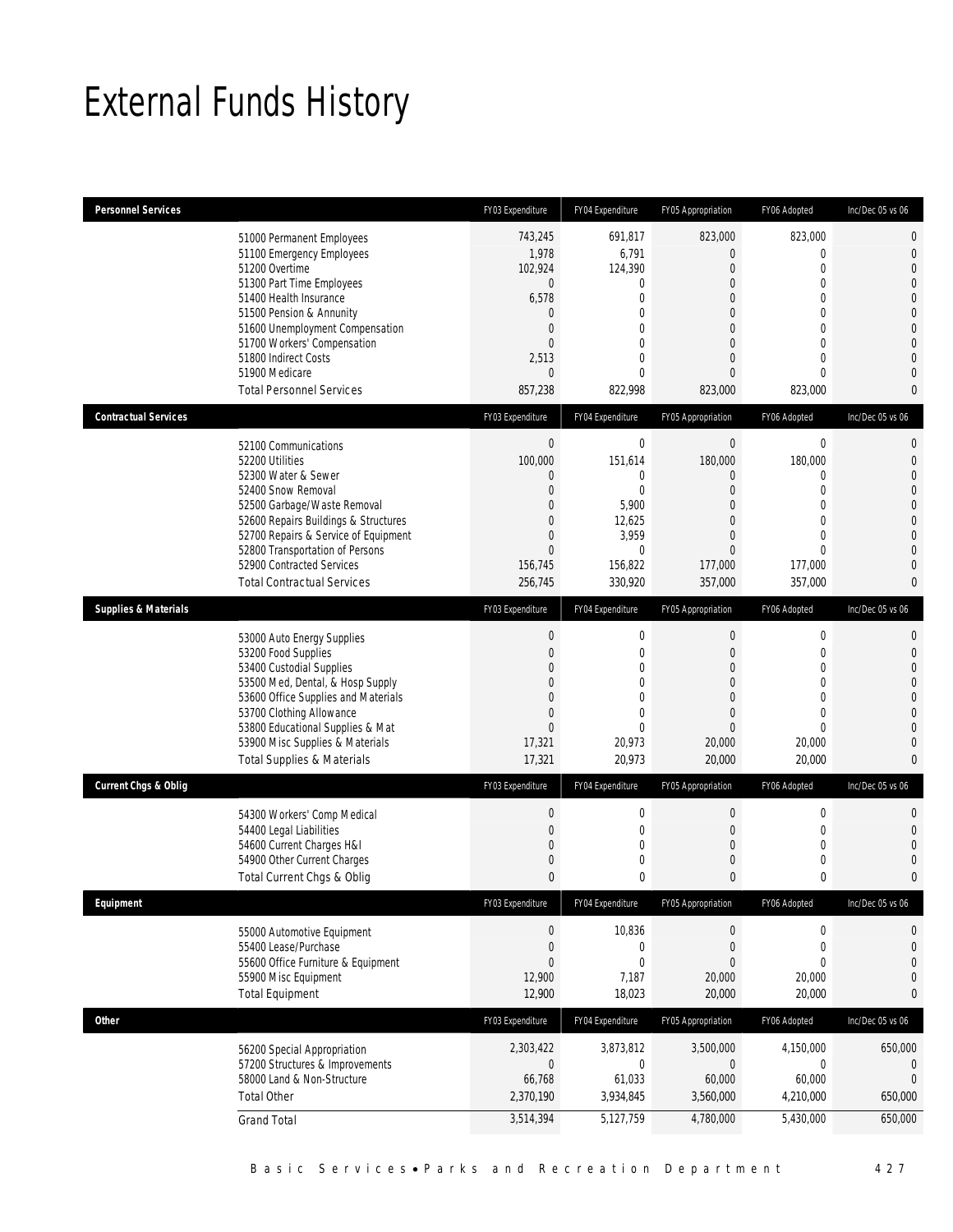## Program 1. Administration

#### *Antonia Pollak, Commissioner Organization: 300100*

### *Program Description*

The Administration Program provides administrative, financial, and personnel support for all departmental units. This program is also responsible for monitoring MOA's, contractual arrangements, licensing of major park facilities, coordination of community-based organizations, solicitation of corporate sponsorship, and communication with the public.

- To provide yearlong arts and cultural programs.
- To raise funds through various leases, sponsorships, and special events.
- To permit use of park facilities.
- To monitor licenses and contracts.
- To provide administrative, financial, and human resource support to all department programs.

| <b>Program Outcomes</b>            |                                                                                                                              | Actual '03                   | Actual '04                   | Projected '05                | <b>PLOS '06</b>              |
|------------------------------------|------------------------------------------------------------------------------------------------------------------------------|------------------------------|------------------------------|------------------------------|------------------------------|
|                                    | Vendor payments processed<br>Revenue transactions completed<br>Licenses, contracts, MOU's, and MOA's renewed<br>or initiated |                              | 4,170<br>1,662<br>20         | 5.772<br>1,528               | 5,250<br>2,000<br>20         |
|                                    | Park permits granted<br>Dollar amount raised<br>Arts and cultural programs                                                   | 3,874                        | 4,844<br>3,803,882           | 5.237<br>4,768,095           | 5,200<br>4,000,000<br>150    |
| <b>Selected Service Indicators</b> |                                                                                                                              | Actual '03                   | Actual '04                   | Approp '05                   | Budget '06                   |
|                                    | Quota<br>Personnel Services<br>Non Personnel                                                                                 | 32<br>1,641,317<br>2,086,602 | 24<br>1.608.235<br>1,747,785 | 25<br>1.747.615<br>1,519,605 | 27<br>1,656,547<br>1,524,321 |
|                                    | <b>Total</b>                                                                                                                 | 3,727,919                    | 3,356,019                    | 3,267,220                    | 3,180,868                    |
|                                    | Park Partnerships established                                                                                                |                              | 4                            |                              | 5                            |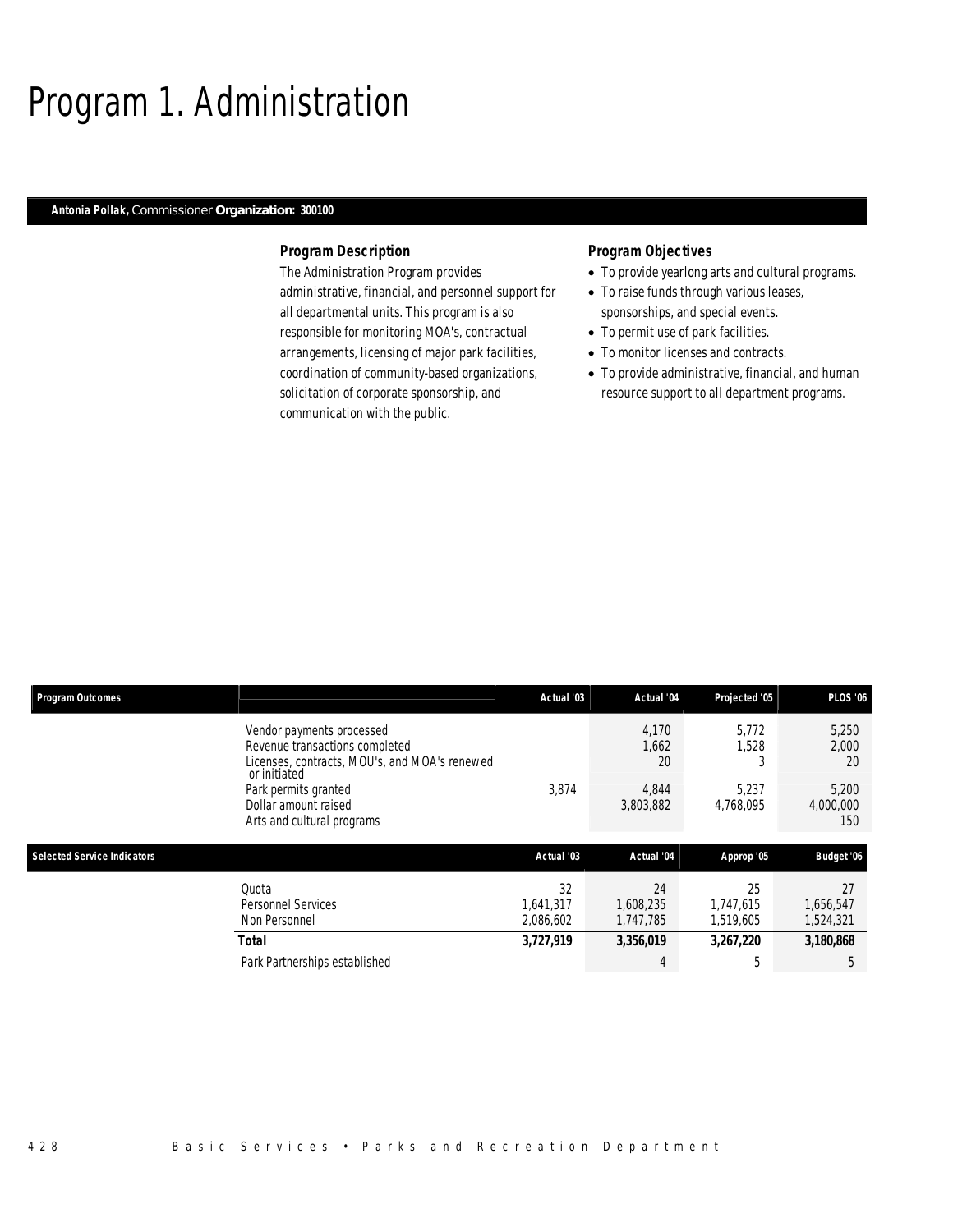## Program 2. Maintenance

## *Bernie Lynch, Manager Organization: 300200*

#### *Program Description*

The Maintenance Program provides clean, hazard free, and physically attractive areas for public use. This includes maintaining the grounds and equipment in squares, parks, all City athletic fields and playgrounds.

- To manage a street tree maintenance program.
- To manage Franklin Park greenhouse activities.
- To maintain a citywide beautification program.
- To provide skilled horticultural maintenance to City of Boston parks and open spaces.
- To maintain clean, green, safe, attractive parks and playgrounds.
- To monitor quality control programs to ensure consistent work performance.

| <b>Program Outcomes</b>            |                                                                                                               | Actual '03                    | Actual '04                    | Projected '05                 | <b>PLOS '06</b>               |
|------------------------------------|---------------------------------------------------------------------------------------------------------------|-------------------------------|-------------------------------|-------------------------------|-------------------------------|
|                                    | % of maintenance requests completed on<br>schedule                                                            | 63%                           | 69%                           | 74%                           | 80%                           |
|                                    | Park Inspection Program (PIP) overall rating for<br>cleanliness and condition in 5 regions                    | 85%                           | 86%                           | 88%                           | 85%                           |
|                                    | Skilled horticultural maintenance visits<br>conducted                                                         |                               | 1,500                         | <b>TBR</b>                    | 1,500                         |
|                                    | Maintenance visits to beautification sites<br>Greenhouse plants distributed or planted                        |                               | 5,000<br>50,000               | <b>TBR</b><br><b>TBR</b>      | 5,000<br>50,000               |
|                                    | Street trees planted                                                                                          | 363                           | 300                           | 285                           | 425                           |
| <b>Selected Service Indicators</b> |                                                                                                               | Actual '03                    | Actual '04                    | Approp '05                    | Budget '06                    |
|                                    | Quota<br><b>Personnel Services</b><br>Non Personnel                                                           | 163<br>4,684,474<br>2,039,971 | 152<br>4,198,019<br>1,852,279 | 152<br>4,935,372<br>2,455,349 | 152<br>5,216,159<br>2,261,868 |
|                                    | <b>Total</b>                                                                                                  | 6,724,446                     | 6,050,297                     | 7,390,721                     | 7,478,027                     |
|                                    | Maintenance requests completed on schedule<br>Maintenance requests received<br>Street trees maintained/pruned | 2,598<br>4,115                | 1,587<br>2,307<br>1,619       | 2,052<br>2,773<br>1,052       | 1,750<br>2,200<br>800         |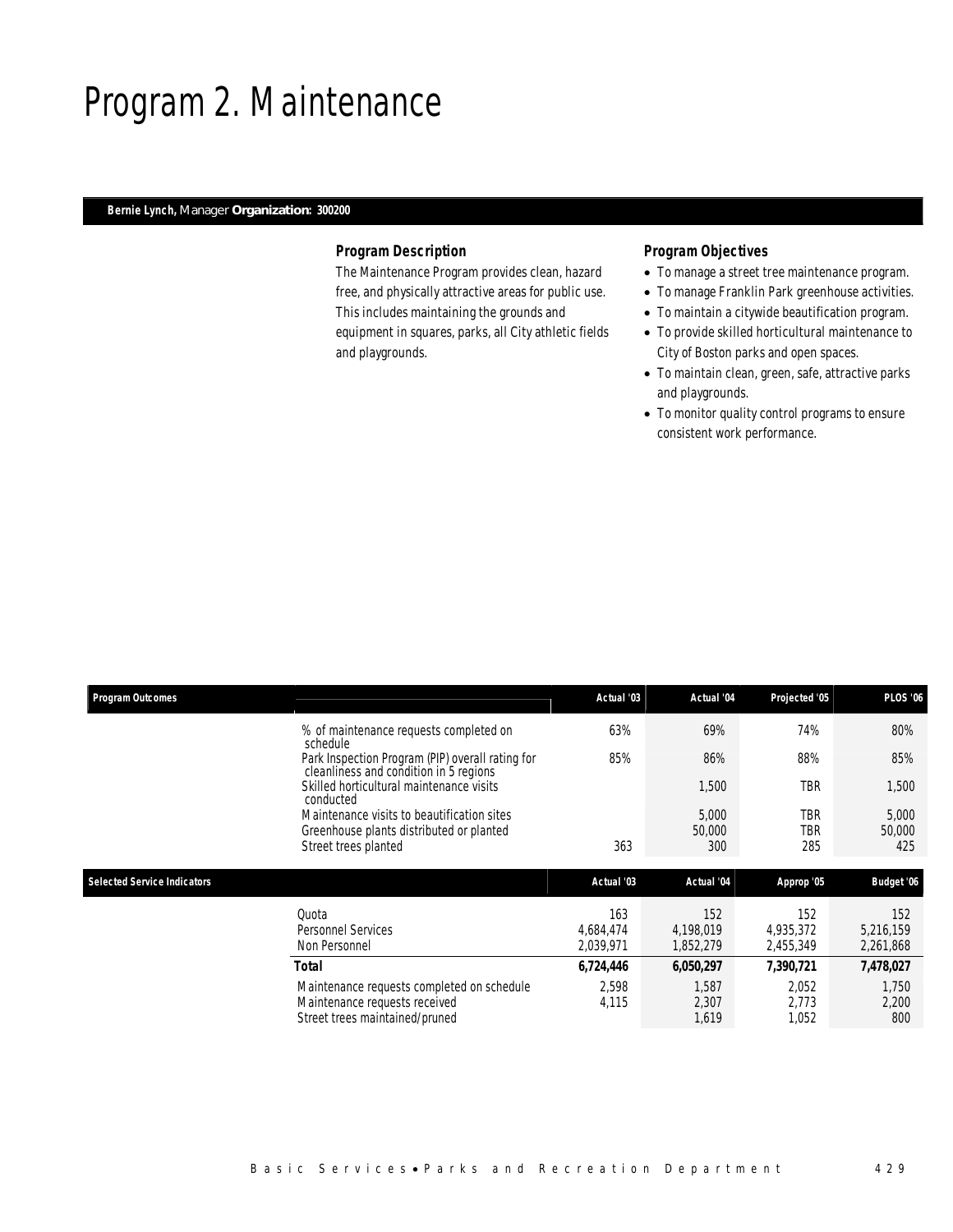## Program 3. Design & Construction

#### *Stan Ivan, Manager Organization: 300400*

#### *Program Description*

The Design & Construction Program works to develop and revitalize the full potential of Boston's physical park system by designing, contracting, and monitoring capital improvement projects. The planning process analyzes active and passive park opportunities, restores park lands, and promotes open space that is safe and accessible as well as functional and aesthetically pleasing. Improvements must be sensitive to community needs, budget limitations, appropriate environmental and horticultural values, and maintenance requirements.

### *Program Objectives*

• To design and construct capital projects.

| Program Outcomes                   |                                      | Actual '03 | Actual '04 | Projected '05 | <b>PLOS '06</b> |
|------------------------------------|--------------------------------------|------------|------------|---------------|-----------------|
|                                    | Park design plans completed          | 10         | 10         | 15            | 10              |
|                                    | Park construction projects completed | 16         | 10         | 12            | 10              |
| <b>Selected Service Indicators</b> |                                      | Actual '03 | Actual '04 | Approp '05    | Budget '06      |
|                                    | Ouota                                | 17         | 12         | 12            | 12              |
|                                    | Personnel Services                   | 706.495    | 760,236    | 564.895       | 554,289         |
|                                    | Non Personnel                        | 689.595    | 579,959    | 516,689       | 646,253         |
|                                    | <b>Total</b>                         | 1,396,090  | 1,340,195  | 1,081,584     | 1,200,542       |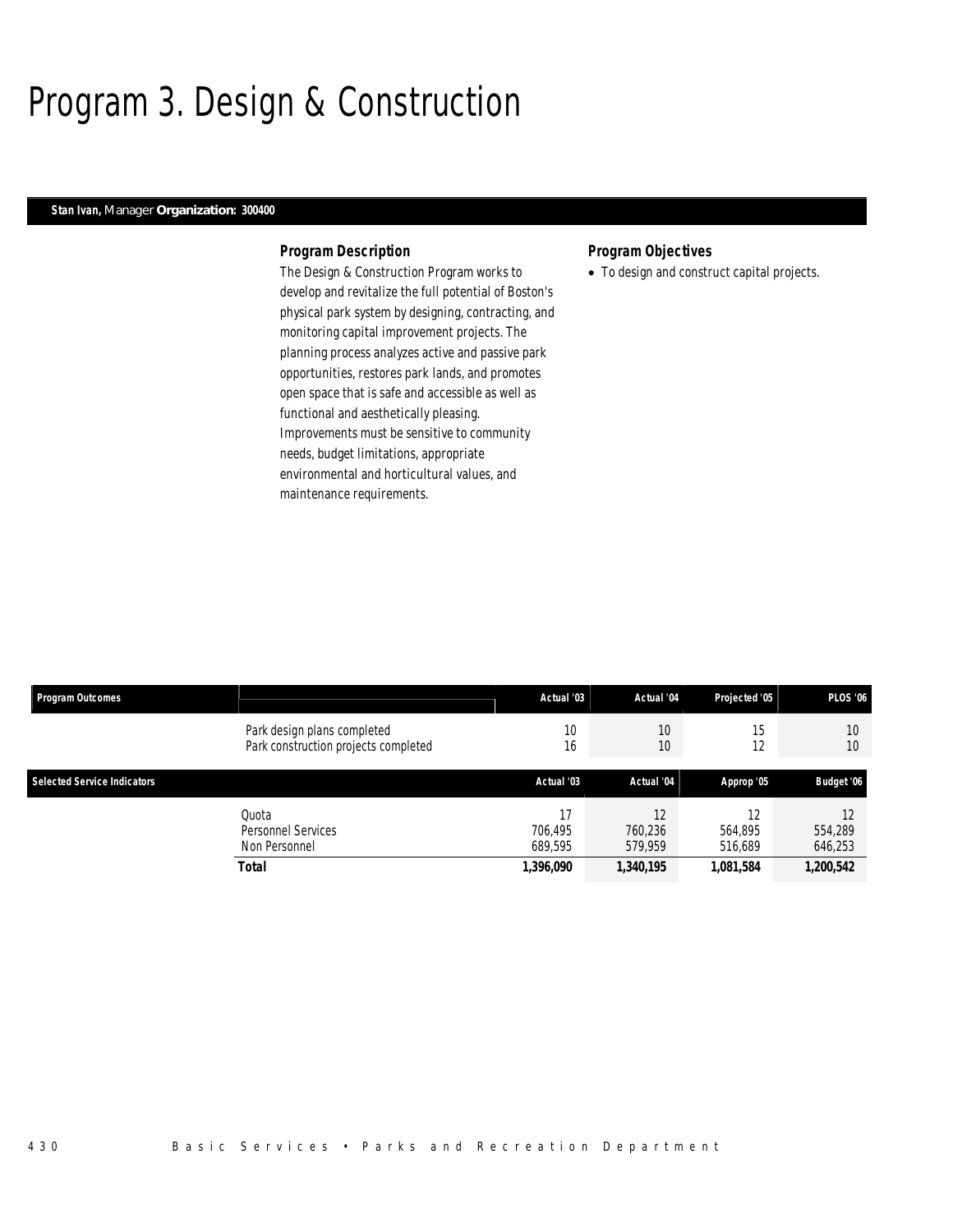## Program 4. Cemetery

### *Donald Griffis, Manager Organization: 400100*

#### *Program Description*

The Cemetery Program provides grounds maintenance for the City's three active cemeteries and sixteen historic cemeteries ensuring that they are physically attractive and well-manicured. Special efforts are undertaken in preparation for Memorial Day, Veterans' Day, and other holidays. This program is also responsible for completing all burials requested during the year. Preparation involves identifying and preparing grave sites, escorting the funeral service, and securing the burial plot upon completion of service.

- To maintain active and historic cemeteries.
- To provide respectful and courteous burials as requested.

| <b>Program Outcomes</b>            |                                                       | Actual '03                              | Actual '04                              | Projected '05                           | <b>PLOS '06</b>                         |
|------------------------------------|-------------------------------------------------------|-----------------------------------------|-----------------------------------------|-----------------------------------------|-----------------------------------------|
|                                    | Burials performed                                     | 977                                     | 913                                     | 858                                     | 900                                     |
| <b>Selected Service Indicators</b> |                                                       | Actual '03                              | Actual '04                              | Approp '05                              | Budget '06                              |
|                                    | Ouota<br>Personnel Services<br>Non Personnel<br>Total | 32<br>1,419,063<br>361.692<br>1,780,755 | 32<br>1,379,284<br>348,600<br>1,727,884 | 32<br>1,609,620<br>491.354<br>2,100,974 | 32<br>1,608,469<br>501,531<br>2,110,000 |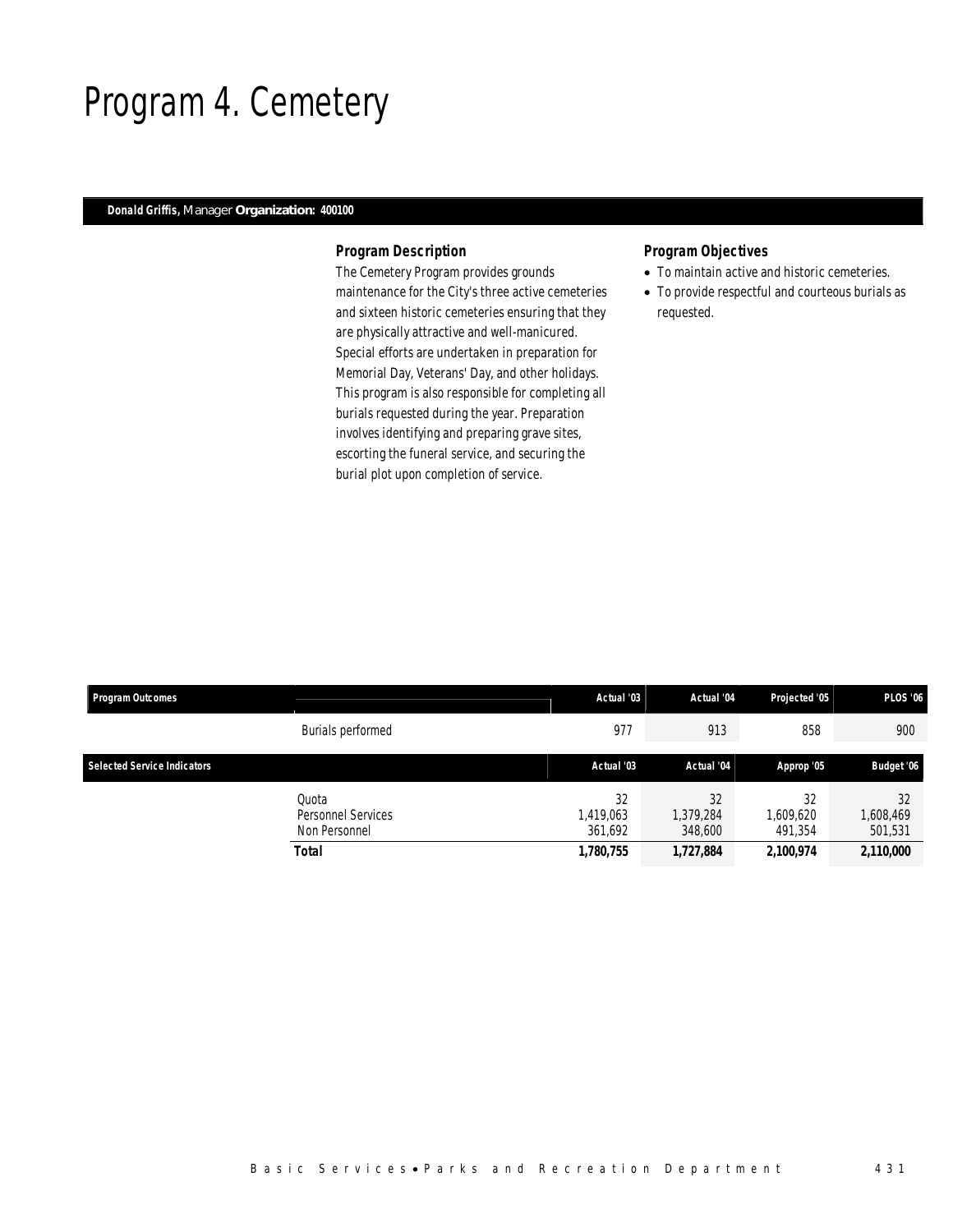## External Funds Projects

*Floodlighting Fees* 

#### *Project Mission*

Floodlighting fees are charged to non-resident groups and resident non-youth group organizations (typically sports leagues) conducting permitted night-time activities which require the use of the floodlights located at City parks.

*Fund for Parks and Recreation* 

#### *Project Mission*

The Fund for Parks and Recreation in Boston was established in 1983 for the purpose of furthering the maintenance and preservation of parks now or in the future belonging to the City of Boston and to provide recreational programs to the residents of Boston.

#### *Parkman Trust Fund*

#### *Project Mission*

The Parkman Fund annually provides additional funding to maintain and improve parks, such as the Boston Common, Public Garden, Franklin Park, the Fens, etc. This includes tree work, repairs to roads, turf, and funding for maintenance employees working in designated parks.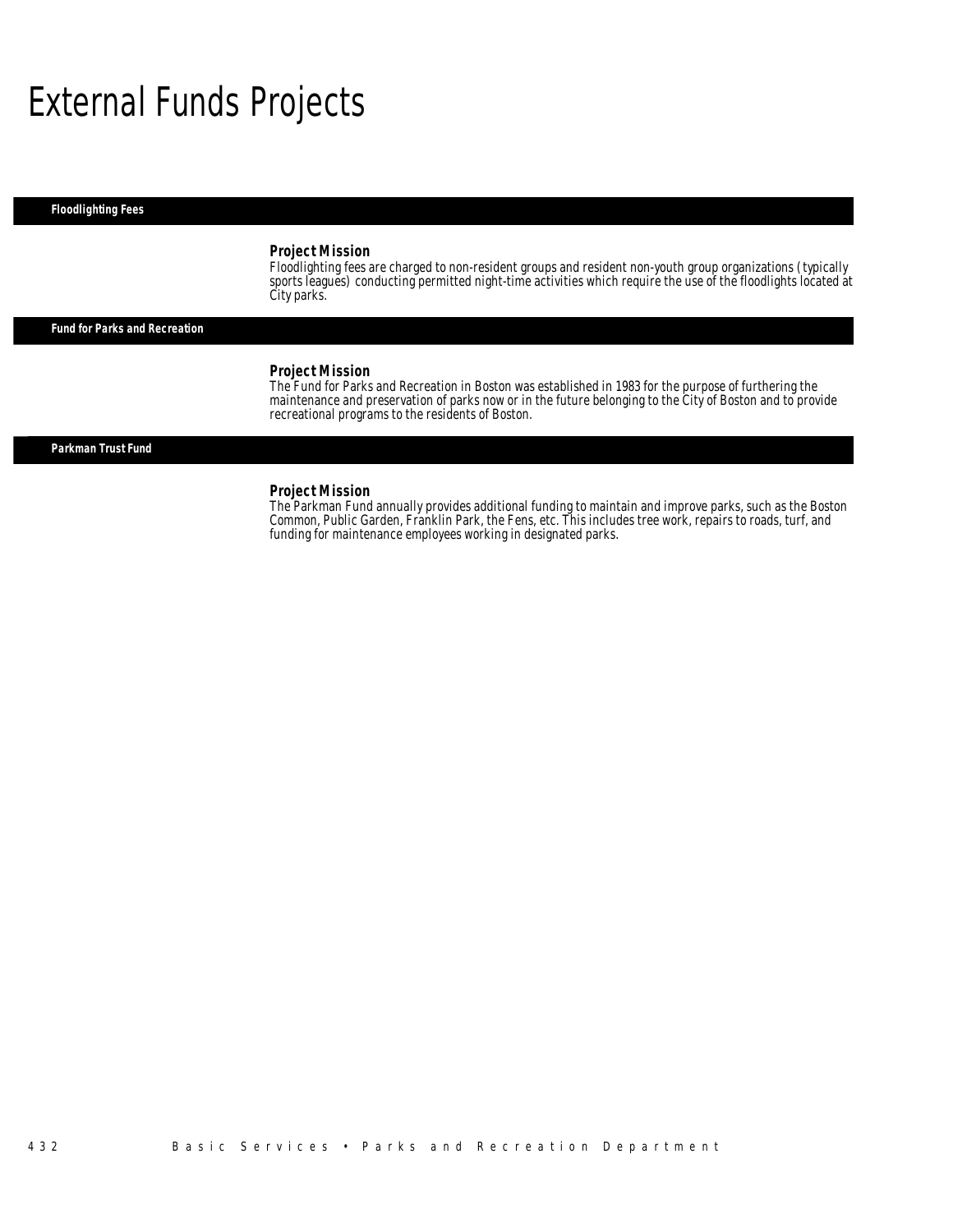## Parks and Recreation Department Capital Budget

#### *Overview*

Boston's parks and open spaces provide numerous environmental, recreational, social, and economic benefits to the city's residents and visitors. This includes the Emerald Necklace, a series of nine parks from Franklin Park to the Back Bay Fens to the Boston Common, which connects Boston's neighborhoods to the downtown area. Ongoing capital investment in these and other parks, as well as in the many ball fields, playgrounds, play lots, and other recreational areas utilized by the city's visitors, youth and families, results in a park system that is among the nation's best.

#### *FY06 Major Initiatives*

- 18 park, ballfield and playlot projects will be completed including, Ringer, Garvey, Dorchester Park, Jefferson and McLaughlin.
- Pagel Playground, Madison Park High School and East Boston Memorial Park synthetic turf playing fields will be completed.
- Design work will begin for a new Charlestown High School synthetic turf playing field.
- Nine playing courts will be renovated across the city.
- The Street Tree Planting program will plant approximately 425 trees.
- Upgrades will be made to ball field lighting systems at several parks.
- Ongoing improvements at the George Wright Golf Course and the William Devine Golf Course at Franklin Park.
- Construction will begin at the Almont/Orlando Street Playlot.

| <b>Capital Budget Expenditures</b> |                         | Total Actual '03 | Total Actual '04 |            | Estimated '05 Total Projected '06 |
|------------------------------------|-------------------------|------------------|------------------|------------|-----------------------------------|
|                                    | <b>Total Department</b> | 12,786,367       | 7.042.185        | 10,785,357 | 11,389,109                        |
|                                    |                         |                  |                  |            |                                   |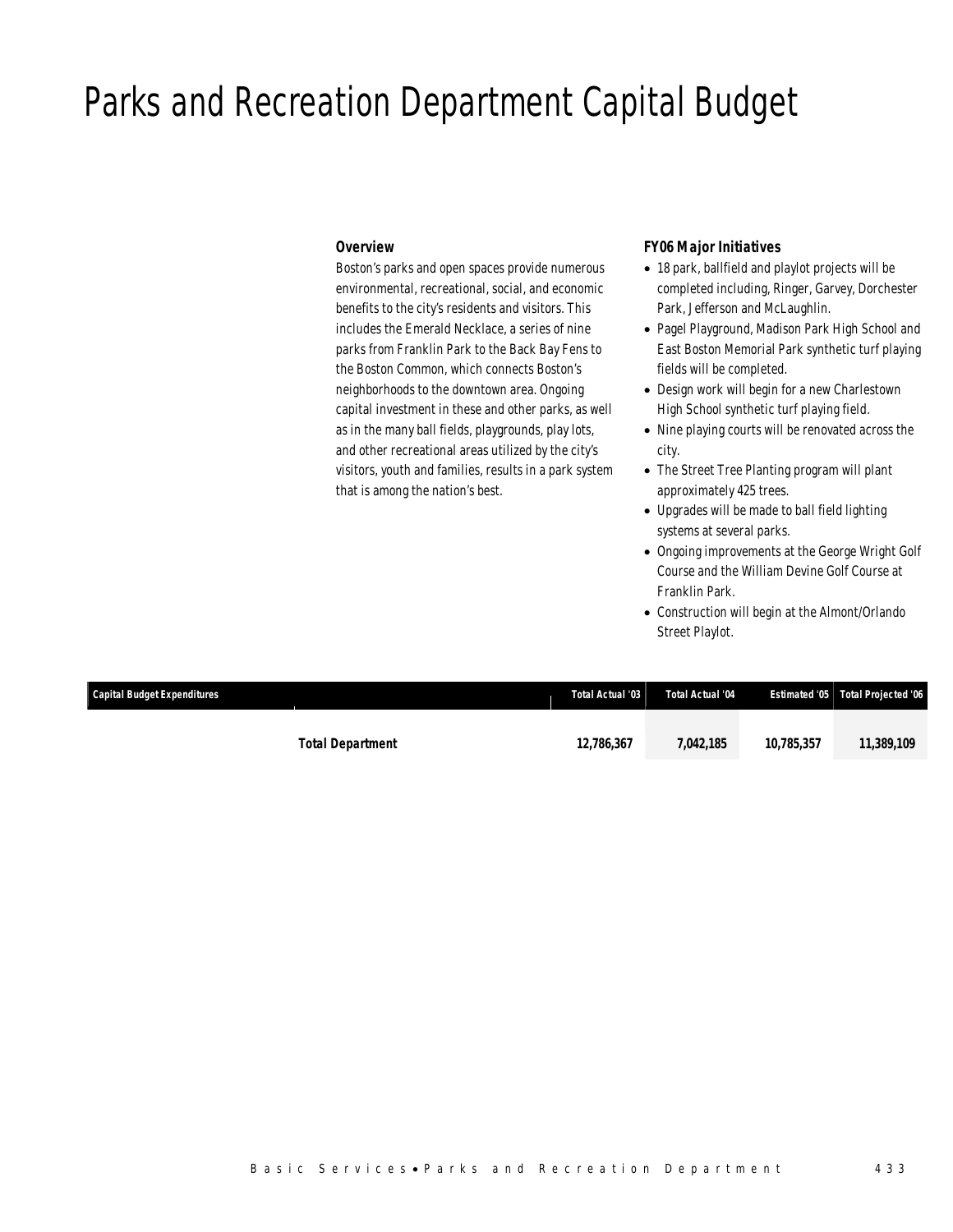#### *ALMONT/ORLANDO STREET PLAYLOT*

## *Project Mission*

Remove and replace outdated play equipment.

*Managing Department,* Parks and Recreation Department *Status,* In Design

*Location,* Mattapan

| <b>Authorizations</b>                    |          |                  |                  |             |         |
|------------------------------------------|----------|------------------|------------------|-------------|---------|
|                                          |          |                  |                  | Non Capital |         |
| Source                                   | Existing | FY <sub>06</sub> | Future           | Fund        | Total   |
| City Capital                             | 50,000   | 350,000          | 0                | 0           | 400,000 |
| Grants/Other                             | 0        | 0                | 0                | 0           | 0       |
| Total                                    | 50,000   | 350,000          | $\theta$         | $\bf{0}$    | 400,000 |
| <b>Expenditures (Actual and Planned)</b> |          |                  |                  |             |         |
|                                          | Thru     |                  |                  |             |         |
| Source                                   | 6/30/04  | <b>FY05</b>      | FY <sub>06</sub> | FY07-10     | Total   |
| City Capital                             | 0        | 25,000           | 300,000          | 75,000      | 400.000 |
| Grants/Other                             | 0        | 0                | 0                | 0           | 0       |
| Total                                    | 0        | 25,000           | 300,000          | 75,000      | 400.000 |

#### *AMERICAN LEGION FIELD HOUSE*

*Project Mission* 

Demolish the field house and replace the electrical controls for the floodlighting system in a small structure. *Managing Department,* Construction Management *Status,* New Project *Location,* East Boston

| <b>Authorizations</b> |          |                  |        |             |         |
|-----------------------|----------|------------------|--------|-------------|---------|
|                       |          |                  |        | Non Capital |         |
| Source                | Existing | FY <sub>06</sub> | Future | Fund        | Total   |
| City Capital          |          | 410,000          |        |             | 410,000 |
| Grants/Other          |          |                  |        |             |         |
| Total                 |          | 410,000          |        |             | 410,000 |

#### *Expenditures (Actual and Planned)*

|              | Thru    |      |      |         |         |
|--------------|---------|------|------|---------|---------|
| Source       | 6/30/04 | FY05 | FY06 | FY07-10 | Total   |
| City Capital |         |      |      | 410,000 | 410,000 |
| Grants/Other |         |      |      |         |         |
| Total        |         |      |      | 410,000 | 410,000 |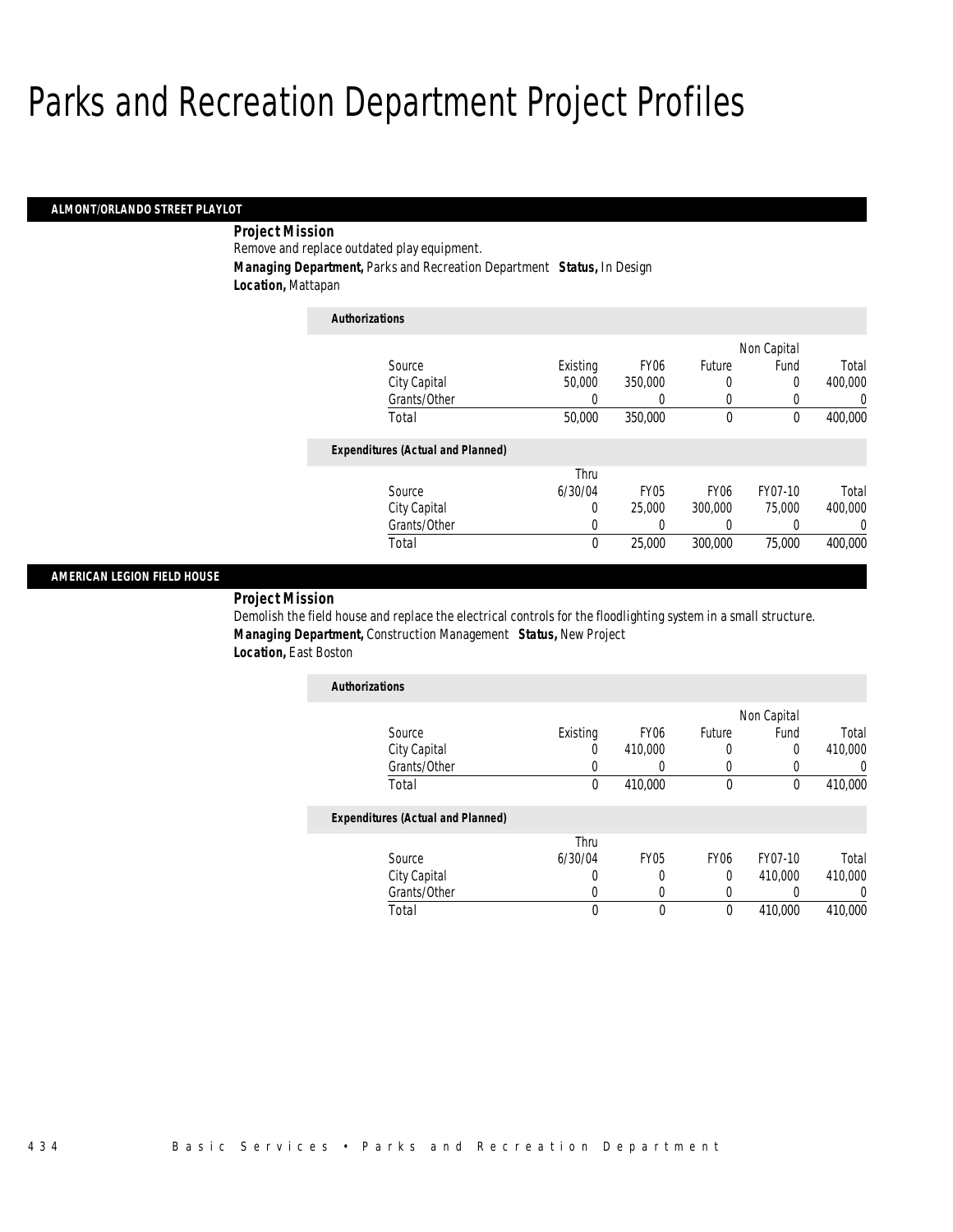#### *B.B. FENS AND CORRIDOR LINKS ENHANCEMENT*

#### *Project Mission*

Design and construct pedestrian and bicycle pathways linking Fenway Corridor to Southwest Corridor. TEA-21 Enhancement funding anticipated.

*Managing Department,* Parks and Recreation Department *Status,* To Be Scheduled *Location,* Fenway/Kenmore

| <b>Authorizations</b>                    |          |             |                  |             |           |
|------------------------------------------|----------|-------------|------------------|-------------|-----------|
|                                          |          |             |                  | Non Capital |           |
| Source                                   | Existing | <b>FY06</b> | Future           | Fund        | Total     |
| City Capital                             | 909,800  | 0           | 0                | 0           | 909.800   |
| Grants/Other                             | 0        | 0           | $\Omega$         | 1,000,000   | 1,000,000 |
| Total                                    | 909,800  | $\theta$    | 0                | 1,000,000   | 1,909,800 |
| <b>Expenditures (Actual and Planned)</b> |          |             |                  |             |           |
|                                          | Thru     |             |                  |             |           |
| Source                                   | 6/30/04  | <b>FY05</b> | FY <sub>06</sub> | FY07-10     | Total     |
| City Capital                             | 121,850  |             | $\Omega$         | 787.950     | 909,800   |
| Grants/Other                             | 0        | 0           | 0                |             | 0         |
| Total                                    | 121,850  | 0           | $\mathbf 0$      | 787.950     | 909,800   |
|                                          |          |             |                  |             |           |

#### *BALLFIELD FLOODLIGHTING*

#### *Project Mission*

Repair and upgrade the ballfield lighting system.

 *Managing Department,* Parks and Recreation Department *Status,* New Project *Location,* Citywide

| <b>Authorizations</b>                    |          |                  |                  |             |         |
|------------------------------------------|----------|------------------|------------------|-------------|---------|
|                                          |          |                  |                  | Non Capital |         |
| Source                                   | Existing | FY <sub>06</sub> | Future           | Fund        | Total   |
| City Capital                             | 0        | 350,000          | 0                | 0           | 350,000 |
| Grants/Other                             |          | $\left( \right)$ | 0                |             | 0       |
| Total                                    | 0        | 350,000          | 0                | 0           | 350,000 |
| <b>Expenditures (Actual and Planned)</b> |          |                  |                  |             |         |
|                                          | Thru     |                  |                  |             |         |
| Source                                   | 6/30/04  | <b>FY05</b>      | FY <sub>06</sub> | FY07-10     | Total   |
| City Capital                             | 0        | 0                | 50,000           | 300,000     | 350,000 |
| Grants/Other                             |          |                  | 0                |             | 0       |
| Total                                    | 0        | 0                | 50,000           | 300,000     | 350,000 |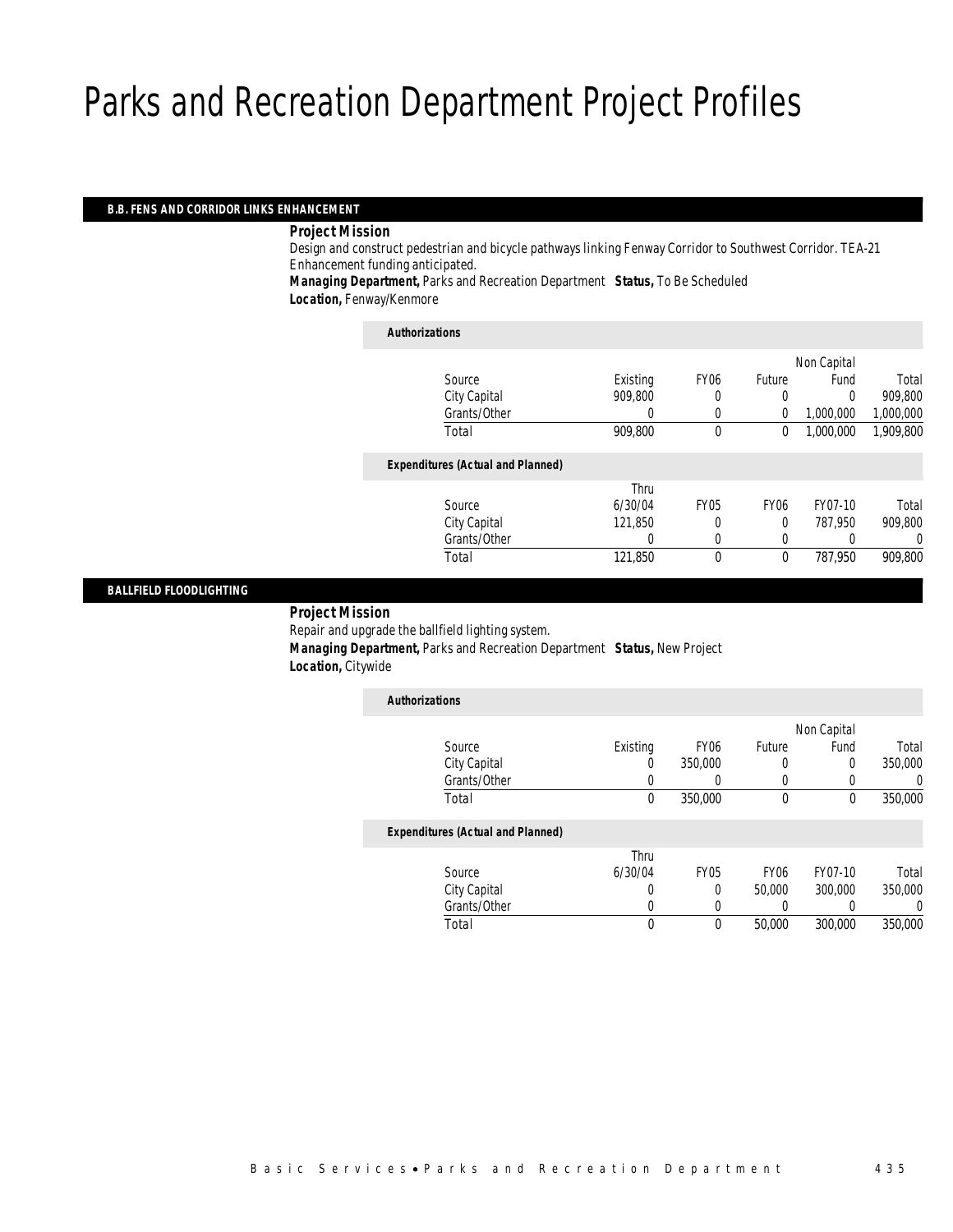#### *BARRY PLAYGROUND*

#### *Project Mission*

Renovate ballfield including landscaping and irrigation. Replace and/or repair fencing. *Managing Department,* Parks and Recreation Department *Status,* New Project *Location,* Charlestown

| <b>Authorizations</b>                    |          |                  |                  |             |          |
|------------------------------------------|----------|------------------|------------------|-------------|----------|
|                                          |          |                  |                  | Non Capital |          |
| Source                                   | Existing | FY <sub>06</sub> | Future           | Fund        | Total    |
| City Capital                             | 0        | 400,000          | 0                | 0           | 400,000  |
| Grants/Other                             | 0        | 0                | 0                | 0           | 0        |
| Total                                    | 0        | 400,000          | $\mathbf 0$      | $\theta$    | 400,000  |
| <b>Expenditures (Actual and Planned)</b> |          |                  |                  |             |          |
|                                          | Thru     |                  |                  |             |          |
| Source                                   | 6/30/04  | <b>FY05</b>      | FY <sub>06</sub> | FY07-10     | Total    |
| City Capital                             | 0        | $\Omega$         | 35,000           | 365,000     | 400,000  |
| Grants/Other                             | 0        | 0                | 0                | 0           | $\left($ |
| Total                                    | 0        | 0                | 35,000           | 365,000     | 400,000  |

#### *BLACKSTONE/FRANKLIN SQUARES FOUNTAINS*

*Project Mission* 

Complete design of comprehensive improvements.

*Managing Department,* Parks and Recreation Department *Status,* To Be Scheduled

*Location,* South End

| <b>Authorizations</b> |          |                  |        |             |         |
|-----------------------|----------|------------------|--------|-------------|---------|
|                       |          |                  |        | Non Capital |         |
| Source                | Existing | FY <sub>06</sub> | Future | Fund        | Total   |
| City Capital          | 310,700  | 0                |        |             | 310,700 |
| Grants/Other          |          |                  |        |             |         |
| Total                 | 310,700  |                  | 0      |             | 310,700 |

#### *Expenditures (Actual and Planned)*

|              | Thru    |             |      |         |         |
|--------------|---------|-------------|------|---------|---------|
| Source       | 6/30/04 | <b>FY05</b> | FY06 | FY07-10 | Total   |
| City Capital |         |             |      | 310.700 | 310,700 |
| Grants/Other |         |             |      |         |         |
| Total        |         |             |      | 310.700 | 310.700 |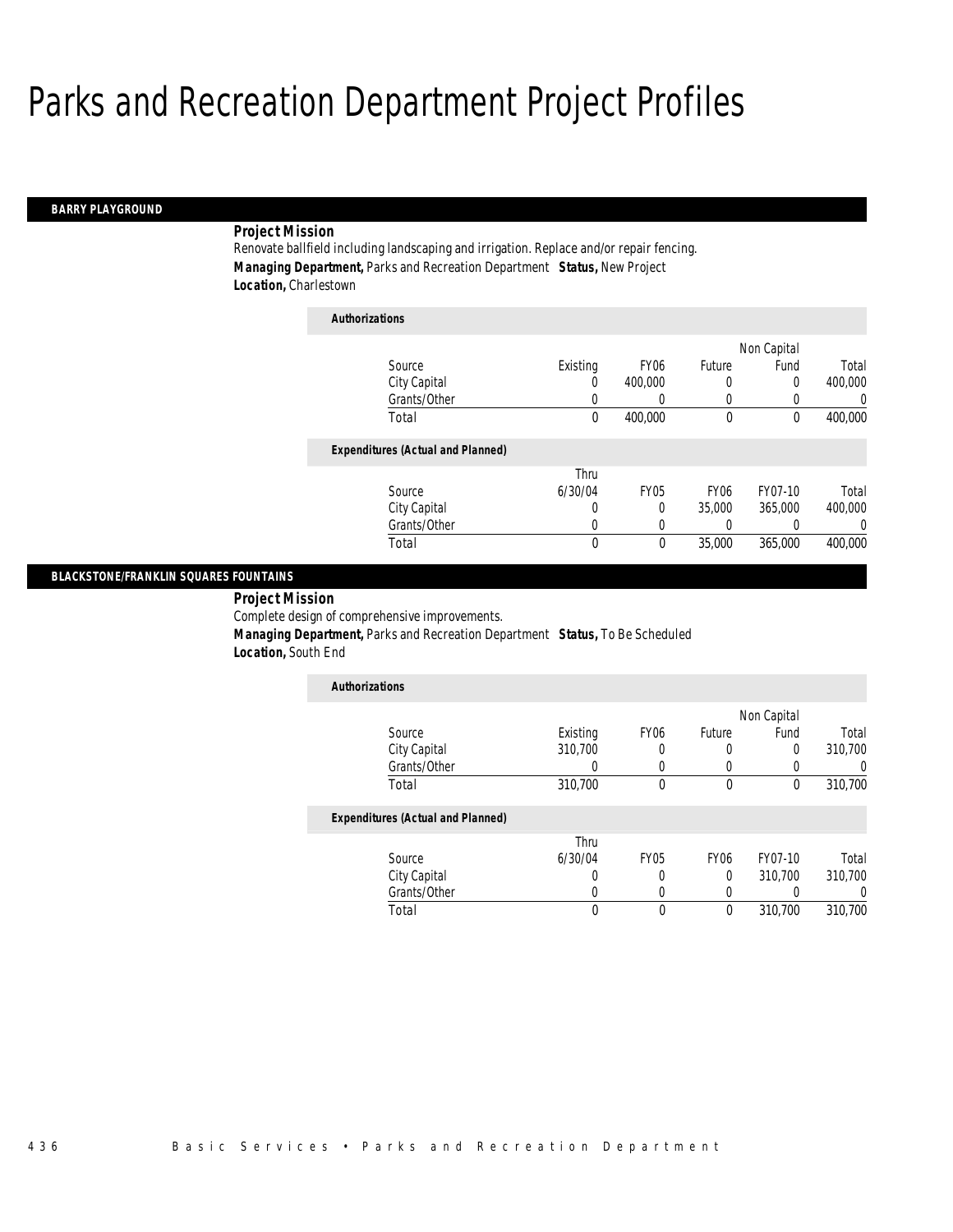#### *BOSTON COMMON*

### *Project Mission*

Reconstruct deteriorated walkways including drainage systems, benches and curbing. *Managing Department,* Parks and Recreation Department *Status,* To Be Scheduled *Location,* Back Bay/Beacon Hill

| <b>Authorizations</b>                    |          |                  |                  |             |          |
|------------------------------------------|----------|------------------|------------------|-------------|----------|
|                                          |          |                  |                  | Non Capital |          |
| Source                                   | Existing | FY <sub>06</sub> | Future           | Fund        | Total    |
| City Capital                             | 515,000  | 0                | 0                | 0           | 515,000  |
| Grants/Other                             | 0        | 0                | 0                |             | $\left($ |
| Total                                    | 515,000  | 0                | $\mathbf 0$      | 0           | 515,000  |
| <b>Expenditures (Actual and Planned)</b> |          |                  |                  |             |          |
|                                          | Thru     |                  |                  |             |          |
| Source                                   | 6/30/04  | <b>FY05</b>      | FY <sub>06</sub> | FY07-10     | Total    |
| City Capital                             | 100.857  | 0                | 0                | 414.144     | 515,000  |
| Grants/Other                             | 0        | 0                | 0                |             | $\Omega$ |
| Total                                    | 100,857  | 0                | $\mathbf 0$      | 414,144     | 515,000  |

#### *BOSTON COMMON BREWER FOUNTAIN*

*Project Mission* 

Statuary conservation of the Brewer Fountain.

*Managing Department,* Parks and Recreation Department *Status,* To Be Scheduled

*Location,* Back Bay/Beacon Hill

| <b>Authorizations</b>                    |          |                  |                  |             |                  |
|------------------------------------------|----------|------------------|------------------|-------------|------------------|
|                                          |          |                  |                  | Non Capital |                  |
| Source                                   | Existing | FY <sub>06</sub> | Future           | Fund        | Total            |
| City Capital                             | 78,000   | 0                | 0                | 0           | 78,000           |
| Grants/Other                             | O        | $\left( \right)$ | $\left( \right)$ |             | $\left( \right)$ |
| Total                                    | 78,000   | 0                | 0                | 0           | 78,000           |
| <b>Expenditures (Actual and Planned)</b> |          |                  |                  |             |                  |
|                                          | Thru     |                  |                  |             |                  |
| Source                                   | 6/30/04  | FY05             | FY <sub>06</sub> | FY07-10     | Total            |
| City Capital                             | 7.492    | 0                | 0                | 70.509      | 78,000           |
| Grants/Other                             |          |                  |                  |             | 0                |

Total 7,492 0 0 70,509 78,000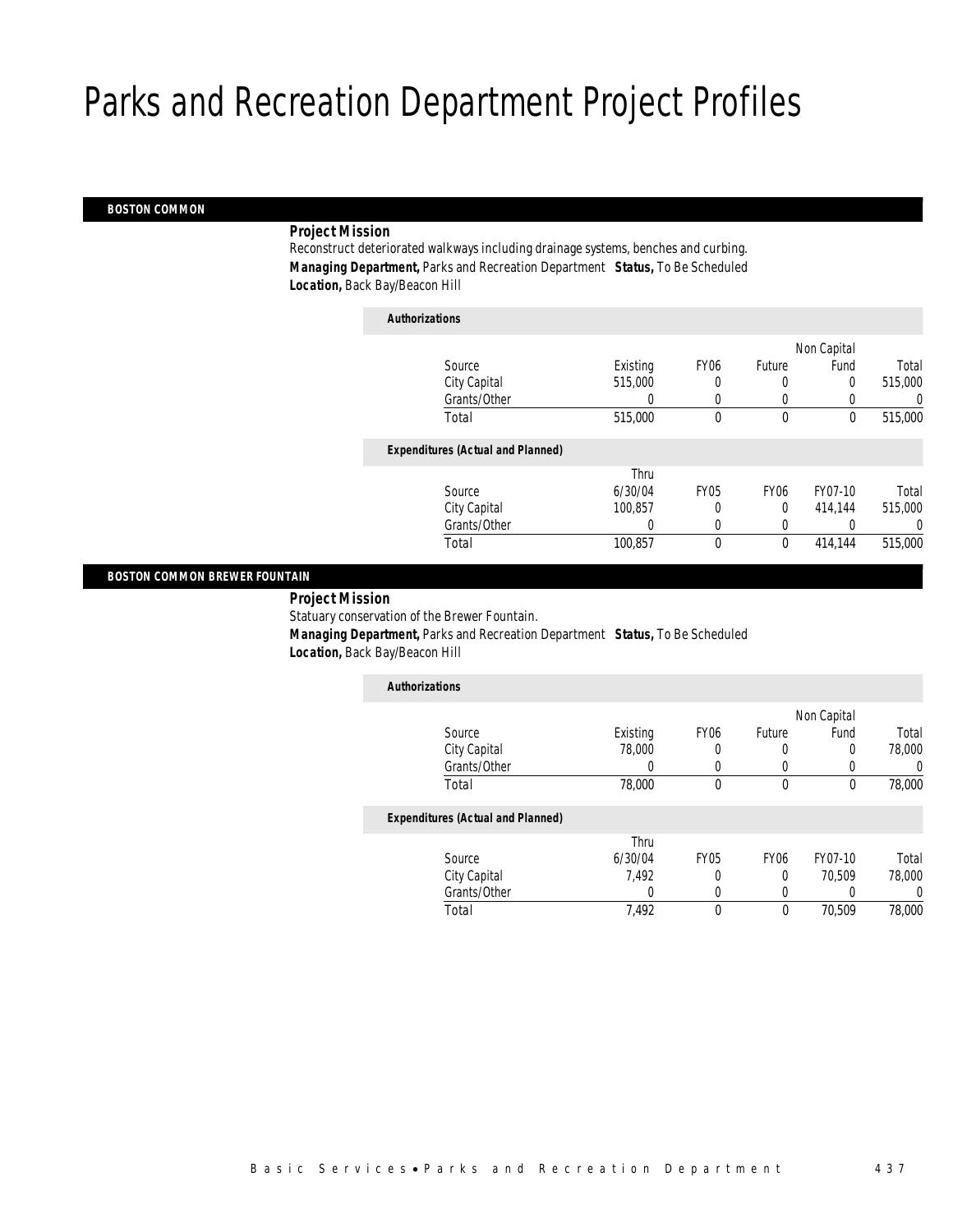#### *CASSIDY FIELD HOUSE*

#### *Project Mission*

Renovate existing fieldhouse with exterior improvements to roof, windows, doors, and brickwork. Provide handicap accessibility. Interior improvements include bathrooms, locker rooms, and office. *Managing Department,* Construction Management *Status,* To Be Scheduled *Location,* Allston/Brighton

| <b>Authorizations</b>                    |          |                  |             |             |                  |
|------------------------------------------|----------|------------------|-------------|-------------|------------------|
|                                          |          |                  |             | Non Capital |                  |
| Source                                   | Existing | FY <sub>06</sub> | Future      | Fund        | Total            |
| City Capital                             | 330,000  | 0                | 0           | 0           | 330,000          |
| Grants/Other                             | 0        | $\Omega$         | $\Omega$    |             | $\left( \right)$ |
| Total                                    | 330,000  | $\mathbf 0$      | $\mathbf 0$ | $\Omega$    | 330,000          |
| <b>Expenditures (Actual and Planned)</b> |          |                  |             |             |                  |
|                                          | Thru     |                  |             |             |                  |
| Source                                   | 6/30/04  | <b>FY05</b>      | <b>FY06</b> | FY07-10     | Total            |
| City Capital                             | 14.254   | 1.000            | $\Omega$    | 314,746     | 330,000          |
| Grants/Other                             | 0        | 0                | 0           |             | $\Omega$         |
| Total                                    | 14,254   | 1,000            | 0           | 314,746     | 330,000          |

#### *CHANDLER POND*

*Project Mission* 

Provide landscaping, paving and shoreline vegetation.

 *Managing Department,* Parks and Recreation Department *Status,* To Be Scheduled *Location,* Allston/Brighton

| <b>Authorizations</b>                    |          |             |             |             |         |
|------------------------------------------|----------|-------------|-------------|-------------|---------|
|                                          |          |             |             | Non Capital |         |
| Source                                   | Existing | <b>FY06</b> | Future      | Fund        | Total   |
| City Capital                             | 193,000  | 0           | 0           | 0           | 193,000 |
| Grants/Other                             |          | 0           | 0           | 0           |         |
| Total                                    | 193,000  | 0           | $\mathbf 0$ | $\mathbf 0$ | 193,000 |
| <b>Expenditures (Actual and Planned)</b> |          |             |             |             |         |
|                                          | Thru     |             |             |             |         |
| Source                                   | 6/30/04  | <b>FY05</b> | <b>FY06</b> | FY07-10     | Total   |
| City Capital                             |          | 0           | 0           | 193,000     | 193,000 |
| Grants/Other                             |          | 0           | 0           | 0           |         |
| Total                                    | 0        | 0           | 0           | 193,000     | 193,000 |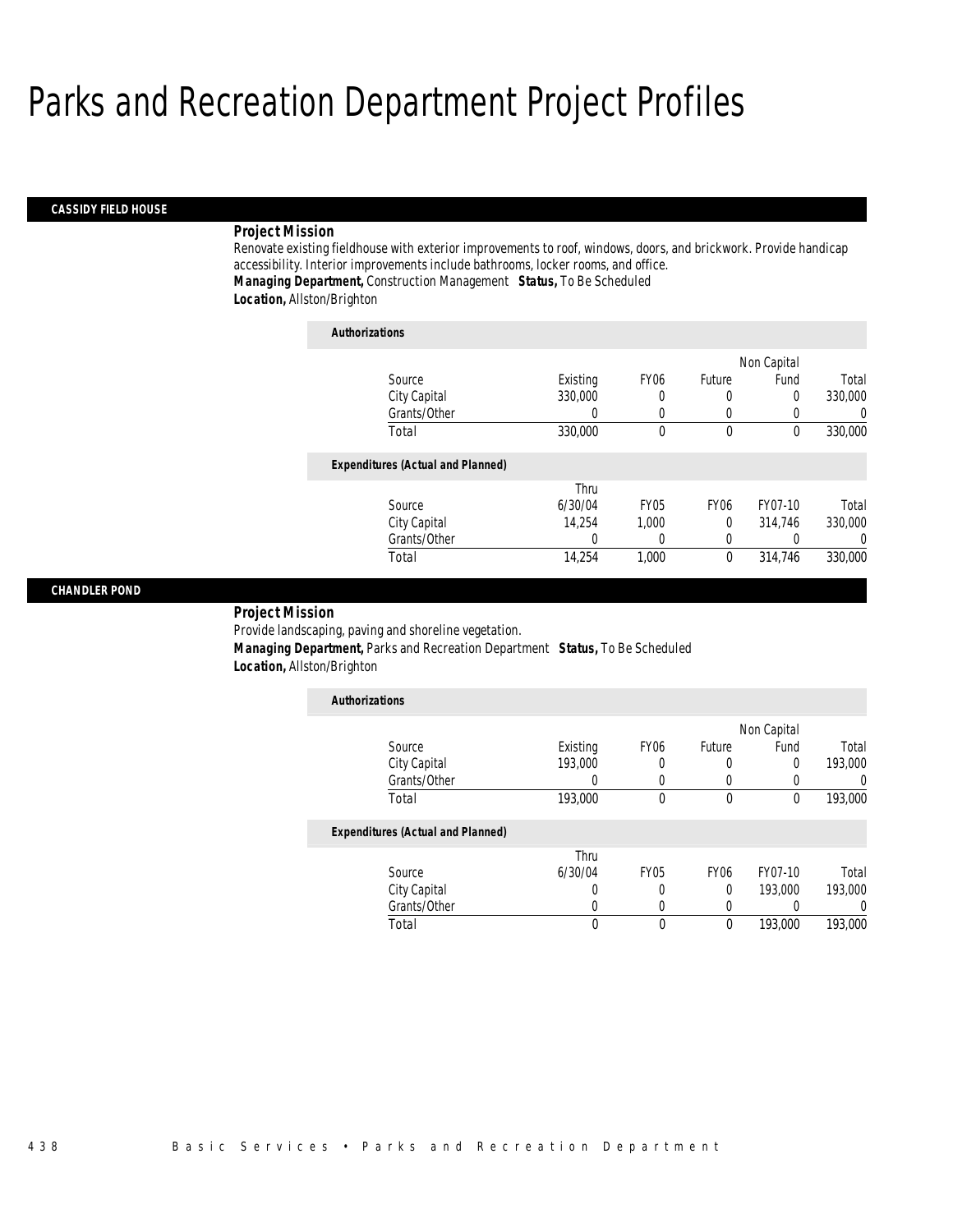#### *CHARLESTOWN HIGH SCHOOL FIELD*

#### *Project Mission*

**College** 

Renovate the park with artificial turf fields, new play courts, bleachers, track, fencing and other miscellaneous improvements.

*Managing Department,* Parks and Recreation Department *Status,* New Project *Location,* Charlestown

| <b>Authorizations</b>                    |          |                  |             |             |           |
|------------------------------------------|----------|------------------|-------------|-------------|-----------|
|                                          |          |                  |             | Non Capital |           |
| Source                                   | Existina | FY <sub>06</sub> | Future      | Fund        | Total     |
| City Capital                             | 0        | 3.500.000        |             | 0           | 3,500,000 |
| Grants/Other                             |          | 0                | 0           | $\left($    | 0         |
| Total                                    | 0        | 3,500,000        | $\theta$    | 0           | 3,500,000 |
| <b>Expenditures (Actual and Planned)</b> |          |                  |             |             |           |
|                                          | Thru     |                  |             |             |           |
| Source                                   | 6/30/04  | <b>FY05</b>      | <b>FY06</b> | FY07-10     | Total     |
| City Capital                             | 0        | $\Omega$         | 100,000     | 3,400,000   | 3,500,000 |
| Grants/Other                             | $\Omega$ | 0                |             | 0           | $\left($  |
| Total                                    | 0        | 0                | 100,000     | 3,400,000   | 3,500,000 |

#### *CHESTER SQUARE*

### *Project Mission*

Provide a water system, landscaping and miscellaneous site improvements. *Managing Department,* Parks and Recreation Department *Status,* To Be Scheduled *Location,* South End

| <b>Authorizations</b>                    |          |             |                  |             |          |
|------------------------------------------|----------|-------------|------------------|-------------|----------|
|                                          |          |             |                  | Non Capital |          |
| Source                                   | Existing | <b>FY06</b> | Future           | Fund        | Total    |
| City Capital                             | 0        | 0           | 119,600          | 0           | 119,600  |
| Grants/Other                             | 0        | 0           | 0                | 0           | 0        |
| Total                                    | 0        | 0           | 119,600          | 0           | 119,600  |
| <b>Expenditures (Actual and Planned)</b> |          |             |                  |             |          |
|                                          | Thru     |             |                  |             |          |
| Source                                   | 6/30/04  | <b>FY05</b> | FY <sub>06</sub> | FY07-10     | Total    |
| City Capital                             | 0        | 0           | 0                | 119,600     | 119,600  |
| Grants/Other                             | 0        | 0           | 0                |             | $\Omega$ |
| Total                                    | 0        | 0           | 0                | 119,600     | 119,600  |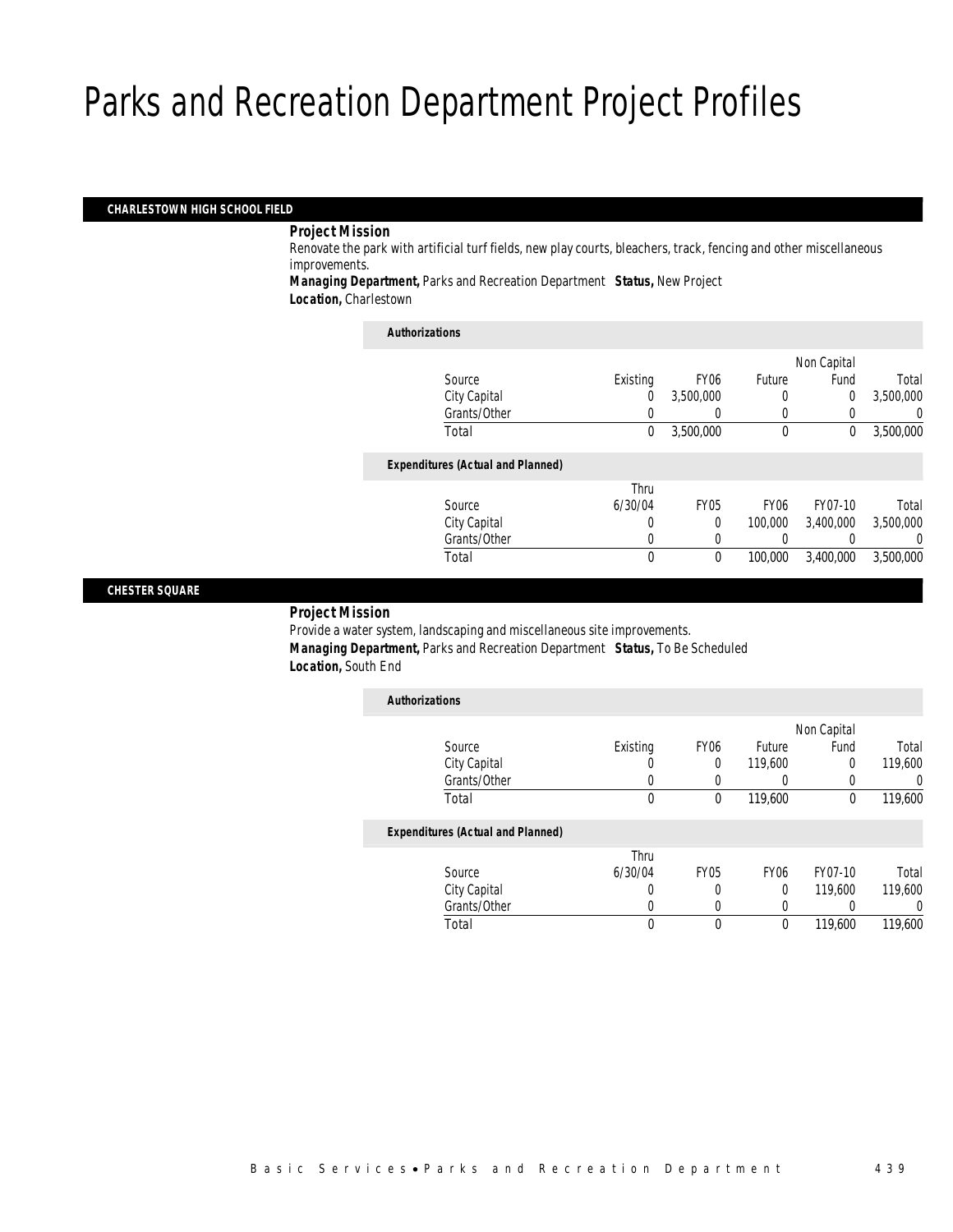#### *CHINATOWN PARK*

### *Project Mission*

Renovate park with new paving, landscaping and other site improvements. *Managing Department,* Parks and Recreation Department *Status,* To Be Scheduled *Location,* Chinatown

| <b>Authorizations</b>                    |          |                  |             |             |          |
|------------------------------------------|----------|------------------|-------------|-------------|----------|
|                                          |          |                  |             | Non Capital |          |
| Source                                   | Existing | FY <sub>06</sub> | Future      | Fund        | Total    |
| City Capital                             | 150,000  | 0                | 0           | 0           | 150,000  |
| Grants/Other                             | 0        | 0                | 0           | 0           | 0        |
| Total                                    | 150,000  | 0                | 0           | 0           | 150,000  |
| <b>Expenditures (Actual and Planned)</b> |          |                  |             |             |          |
|                                          | Thru     |                  |             |             |          |
| Source                                   | 6/30/04  | <b>FY05</b>      | <b>FY06</b> | FY07-10     | Total    |
| City Capital                             | 5.681    | 0                | 0           | 144,319     | 150,000  |
| Grants/Other                             | 0        | 0                | 0           | 0           | $\Omega$ |
| Total                                    | 5,681    | 0                | 0           | 144.319     | 150,000  |

#### *COURT RENOVATIONS FY03*

### *Project Mission*

Remove and rehabilitate tennis, basketball and street hockey courts at various locations. *Managing Department,* Parks and Recreation Department *Status,* In Construction *Location,* Citywide

| Existing | FY <sub>06</sub> | Future | Fund | Total       |
|----------|------------------|--------|------|-------------|
| 760,000  | 0                | U      | 0    | 760,000     |
|          |                  |        |      |             |
| 760,000  |                  |        |      | 760,000     |
|          |                  |        |      | Non Capital |

|              | Thru    |             |                  |         |         |
|--------------|---------|-------------|------------------|---------|---------|
| Source       | 6/30/04 | <b>FY05</b> | FY <sub>06</sub> | FY07-10 | Total   |
| City Capital | 18,527  | 550,000     | 30,000           | 161.473 | 760,000 |
| Grants/Other |         |             |                  |         |         |
| Total        | 18.527  | 550,000     | 30,000           | 161.473 | 760,000 |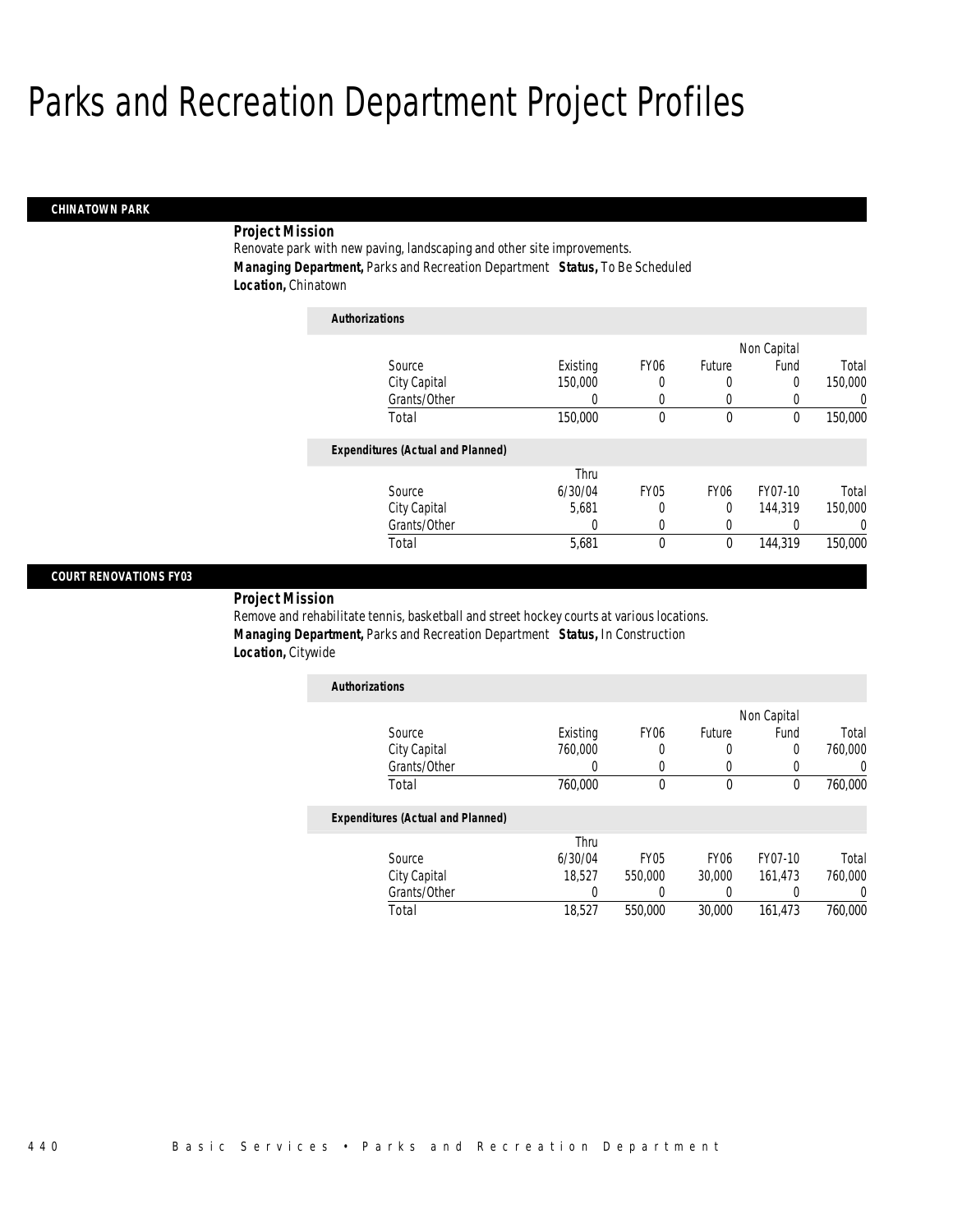#### *COURT RENOVATIONS FY06*

#### *Project Mission*

Remove and rehabilitate tennis, basketball and street hockey courts at various locations. *Managing Department,* Parks and Recreation Department *Status,* Ongoing Program *Location,* Citywide

| <b>Authorizations</b>                    |          |             |                  |             |         |
|------------------------------------------|----------|-------------|------------------|-------------|---------|
|                                          |          |             |                  | Non Capital |         |
| Source                                   | Existing | <b>FY06</b> | Future           | Fund        | Total   |
| City Capital                             | 0        | 760,000     | 0                | 0           | 760,000 |
| Grants/Other                             | 0        |             | 0                |             | 0       |
| Total                                    | 0        | 760,000     | $\mathbf 0$      | $\mathbf 0$ | 760,000 |
| <b>Expenditures (Actual and Planned)</b> |          |             |                  |             |         |
|                                          | Thru     |             |                  |             |         |
| Source                                   | 6/30/04  | <b>FY05</b> | FY <sub>06</sub> | FY07-10     | Total   |
| City Capital                             | 0        | 0           | $\Omega$         | 760,000     | 760,000 |
| Grants/Other                             | 0        | 0           | 0                |             | 0       |
| Total                                    | 0        | 0           | $\mathbf 0$      | 760,000     | 760,000 |

#### *CUTILLO PLAYGROUND*

#### *Project Mission*

Renovate playground including outdated playlot, paving, benches and landscaping. *Managing Department,* Parks and Recreation Department *Status,* In Design *Location,* North End

| <b>Authorizations</b>                    |          |                  |             |             |         |
|------------------------------------------|----------|------------------|-------------|-------------|---------|
|                                          |          |                  |             | Non Capital |         |
| Source                                   | Existing | FY <sub>06</sub> | Future      | Fund        | Total   |
| City Capital                             | 227,850  |                  | 0           | 0           | 227,850 |
| Grants/Other                             | 0        |                  |             |             | 0       |
| Total                                    | 227,850  | $\Omega$         | $\theta$    | 0           | 227,850 |
| <b>Expenditures (Actual and Planned)</b> |          |                  |             |             |         |
|                                          | Thru     |                  |             |             |         |
| Source                                   | 6/30/04  | <b>FY05</b>      | <b>FY06</b> | FY07-10     | Total   |
| City Capital                             | 15,481   | 0                | 50.000      | 162.369     | 227,850 |
| Grants/Other                             | 0        |                  |             |             | 0       |
| Total                                    | 15,481   | $\theta$         | 50,000      | 162.369     | 227.850 |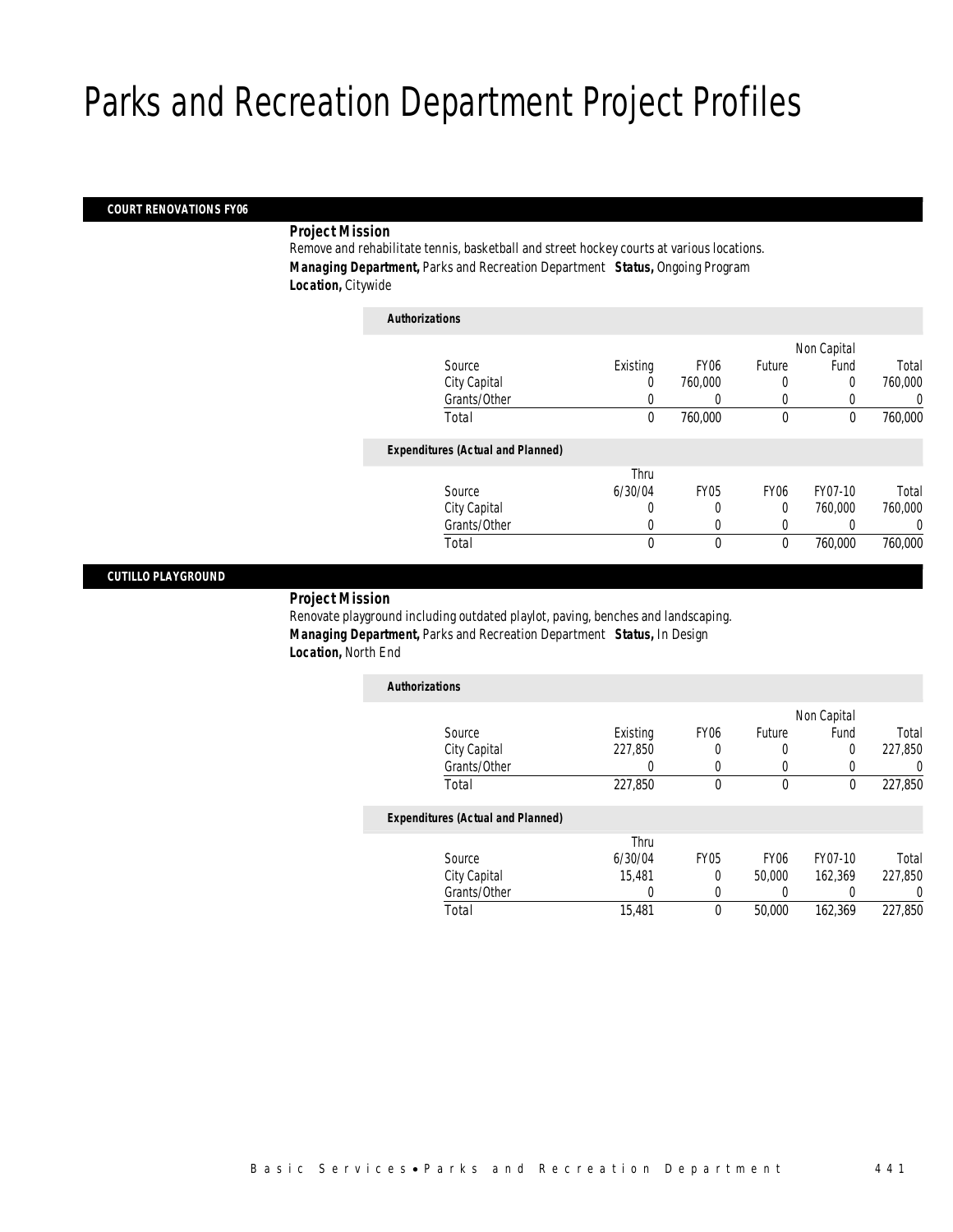*Authorizations*

#### *DENNIS STREET PARK*

### *Project Mission*

Renovate park to include new paving, water, benches, trees and landscaping. *Managing Department,* Parks and Recreation Department *Status,* To Be Scheduled *Location,* Roxbury

| Authorizations                           |          |                  |                  |             |          |
|------------------------------------------|----------|------------------|------------------|-------------|----------|
|                                          |          |                  |                  | Non Capital |          |
| Source                                   | Existing | FY <sub>06</sub> | Future           | Fund        | Total    |
| City Capital                             | 270,000  | 0                | 0                | 0           | 270,000  |
| Grants/Other                             | 0        | 0                | 0                | 0           | 0        |
| Total                                    | 270,000  | 0                | 0                | $\theta$    | 270,000  |
| <b>Expenditures (Actual and Planned)</b> |          |                  |                  |             |          |
|                                          | Thru     |                  |                  |             |          |
| Source                                   | 6/30/04  | FY05             | FY <sub>06</sub> | FY07-10     | Total    |
| City Capital                             | 0        | 10,000           | 30,000           | 230,000     | 270,000  |
| Grants/Other                             | 0        |                  | 0                |             | $\Omega$ |
| Total                                    | 0        | 10,000           | 30,000           | 230,000     | 270,000  |

#### *DORCHESTER PARK*

*Project Mission* 

Remove and replace playlot with new pavement and landscaping. *Managing Department,* Parks and Recreation Department *Status,* In Construction *Location,* Dorchester

| <b>Authorizations</b> |          |                  |        |             |         |
|-----------------------|----------|------------------|--------|-------------|---------|
|                       |          |                  |        | Non Capital |         |
| Source                | Existing | FY <sub>06</sub> | Future | Fund        | Total   |
| City Capital          | 448,500  |                  |        |             | 448,500 |
| Grants/Other          |          |                  |        |             |         |
| Total                 | 448,500  |                  |        |             | 448,500 |

|              | Thru    |             |                  |         |         |
|--------------|---------|-------------|------------------|---------|---------|
| Source       | 6/30/04 | <b>FY05</b> | FY <sub>06</sub> | FY07-10 | Total   |
| City Capital |         | 100,000     | 323,500          | 25,000  | 448,500 |
| Grants/Other |         |             |                  |         |         |
| Total        | 0       | 100.000     | 323,500          | 25,000  | 448,500 |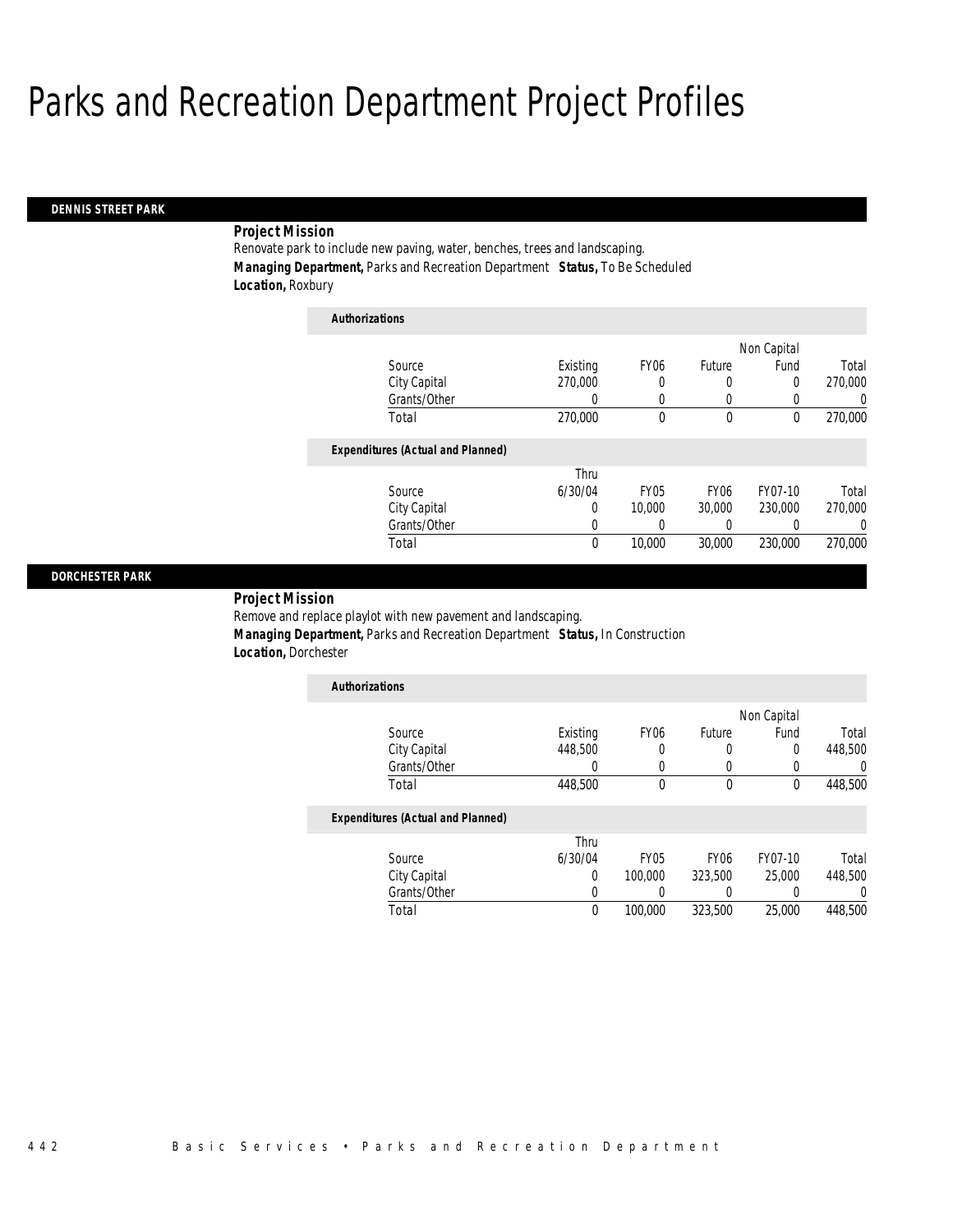#### *DORCHESTER SKATEBOARD PARK*

#### *Project Mission*

Design a skateboard park to be located in Dorchester.

 *Managing Department,* Parks and Recreation Department *Status,* To Be Scheduled *Location,* Dorchester

| <b>Authorizations</b>                    |              |             |                  |             |        |
|------------------------------------------|--------------|-------------|------------------|-------------|--------|
|                                          |              |             |                  | Non Capital |        |
| Source                                   | Existing     | <b>FY06</b> | Future           | Fund        | Total  |
| City Capital                             | 0            | 0           | 60,000           | 0           | 60,000 |
| Grants/Other                             | 0            | 0           | 0                |             | 0      |
| Total                                    | $\mathbf{0}$ | 0           | 60,000           | 0           | 60,000 |
| <b>Expenditures (Actual and Planned)</b> |              |             |                  |             |        |
|                                          | Thru         |             |                  |             |        |
| Source                                   | 6/30/04      | <b>FY05</b> | FY <sub>06</sub> | FY07-10     | Total  |
| City Capital                             | 0            | 0           | 0                | 60,000      | 60,000 |
| Grants/Other                             | 0            |             | 0                |             | 0      |
| Total                                    | 0            | 0           | $\mathbf 0$      | 60,000      | 60,000 |
|                                          |              |             |                  |             |        |

#### *DOROTHY CURRAN PLAYLOT*

### *Project Mission*

Remove and replace playlot with new play equipment, a water spray, pavement and landscaping. *Managing Department,* Parks and Recreation Department *Status,* In Design *Location,* South Boston

| <b>Authorizations</b>                    |          |                  |                  |             |         |
|------------------------------------------|----------|------------------|------------------|-------------|---------|
|                                          |          |                  |                  | Non Capital |         |
| Source                                   | Existing | FY <sub>06</sub> | Future           | Fund        | Total   |
| City Capital                             | 747,500  | 0                | 0                | 0           | 747,500 |
| Grants/Other                             |          | $\left($         | 0                | 0           |         |
| Total                                    | 747,500  | 0                | 0                | 0           | 747,500 |
| <b>Expenditures (Actual and Planned)</b> |          |                  |                  |             |         |
|                                          | Thru     |                  |                  |             |         |
| Source                                   | 6/30/04  | FY <sub>05</sub> | FY <sub>06</sub> | FY07-10     | Total   |
| City Capital                             | 0        | 45,000           | 200,000          | 502,500     | 747,500 |
| Grants/Other                             |          |                  |                  |             |         |

Total 0 45,000 200,000 502,500 747,500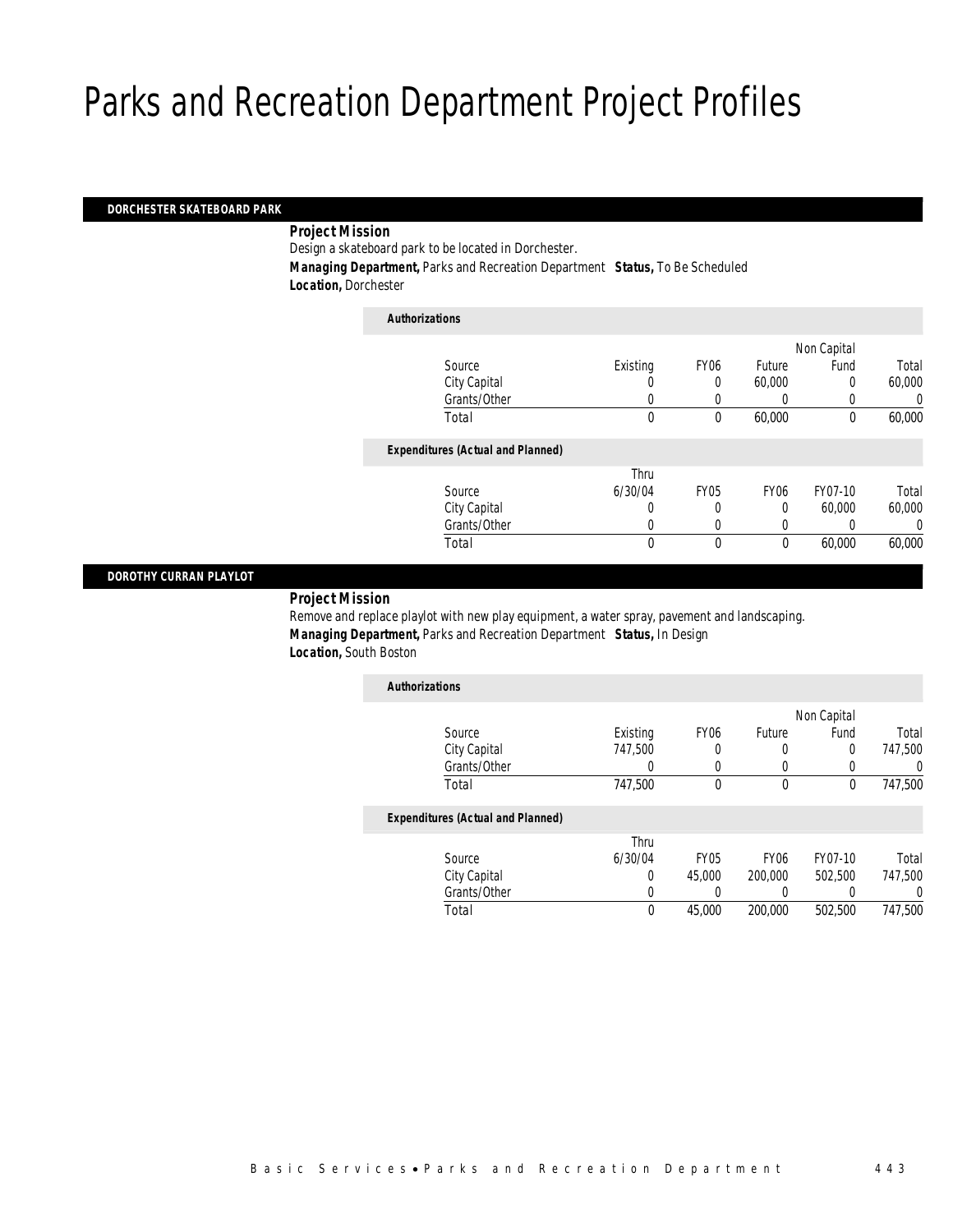#### *DRAPER PLAYGROUND SPRINKLER*

### *Project Mission*

Design and construct a sprinkler/fountain.

*Authorizations*

*Managing Department,* Parks and Recreation Department *Status,* To Be Scheduled

*Location,* West Roxbury

| <b>Authorizations</b>                    |          |                  |                  |             |          |
|------------------------------------------|----------|------------------|------------------|-------------|----------|
|                                          |          |                  |                  | Non Capital |          |
| Source                                   | Existing | FY <sub>06</sub> | Future           | Fund        | Total    |
| City Capital                             | 50,000   | 0                | 0                | $\Omega$    | 50,000   |
| Grants/Other                             | O        | 0                | U                |             | 0        |
| Total                                    | 50,000   | 0                | $\mathbf 0$      | $\theta$    | 50,000   |
| <b>Expenditures (Actual and Planned)</b> |          |                  |                  |             |          |
|                                          | Thru     |                  |                  |             |          |
| Source                                   | 6/30/04  | <b>FY05</b>      | FY <sub>06</sub> | FY07-10     | Total    |
| City Capital                             | 27,492   | 0                | 0                | 22,508      | 50,000   |
| Grants/Other                             | 0        | 0                | 0                |             | $\Omega$ |
| Total                                    | 27,492   | 0                | $\theta$         | 22.508      | 50,000   |

#### *EAST BOSTON MEMORIAL PARK*

*Project Mission* 

Install a new synthetic, multi-use turf field.

 *Managing Department,* Parks and Recreation Department *Status,* In Design *Location,* East Boston

| <b>Authorizations</b> |           |                  |        |             |           |
|-----------------------|-----------|------------------|--------|-------------|-----------|
|                       |           |                  |        | Non Capital |           |
| Source                | Existing  | FY <sub>06</sub> | Future | Fund        | Total     |
| City Capital          | 1,056,000 | 350,000          |        |             | 1,406,000 |
| Grants/Other          |           |                  |        |             |           |
| Total                 | 1,056,000 | 350,000          |        |             | 1,406,000 |

|              | Thru    |             |                  |         |           |
|--------------|---------|-------------|------------------|---------|-----------|
| Source       | 6/30/04 | <b>FY05</b> | FY <sub>06</sub> | FY07-10 | Total     |
| City Capital |         | 50.000      | 850,000          | 506,000 | 1.406.000 |
| Grants/Other |         |             |                  |         |           |
| Total        |         | 50,000      | 850,000          | 506,000 | 1,406,000 |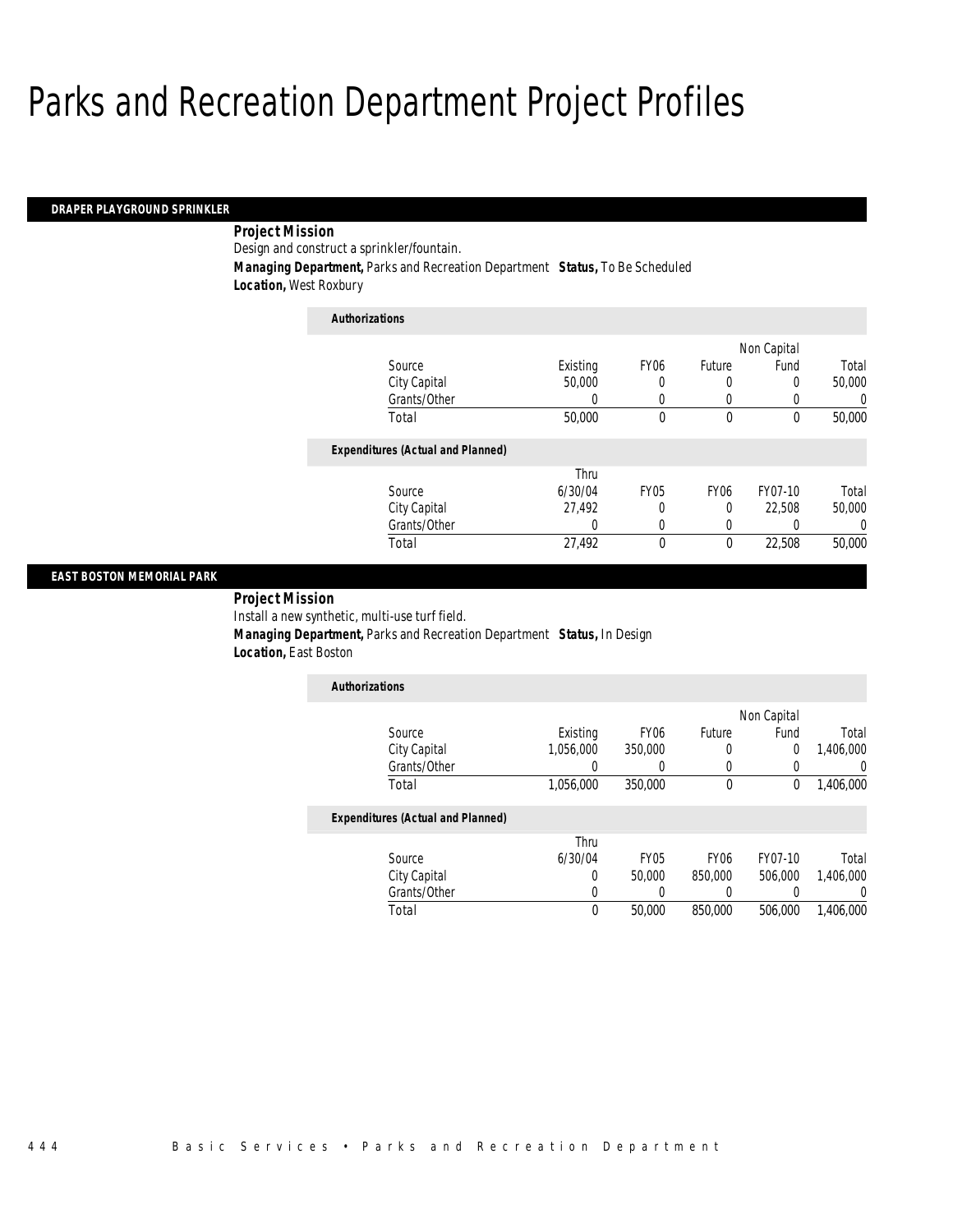#### *EAST BOSTON STADIUM*

### *Project Mission*

Renovations including locker rooms, storage rooms and HVAC upgrades. *Managing Department,* Construction Management *Status,* In Design *Location,* East Boston

| <b>Authorizations</b>                    |          |                  |                  |             |           |
|------------------------------------------|----------|------------------|------------------|-------------|-----------|
|                                          |          |                  |                  | Non Capital |           |
| Source                                   | Existing | FY <sub>06</sub> | Future           | Fund        | Total     |
| City Capital                             | 585,000  | 1.000.000        | 0                | 0           | 1,585,000 |
| Grants/Other                             | 100,000  | 0                | 0                | 0           | 100,000   |
| Total                                    | 685,000  | 1.000.000        | $\mathbf 0$      | 0           | 1,685,000 |
| <b>Expenditures (Actual and Planned)</b> |          |                  |                  |             |           |
|                                          | Thru     |                  |                  |             |           |
| Source                                   | 6/30/04  | <b>FY05</b>      | FY <sub>06</sub> | FY07-10     | Total     |
| City Capital                             | 128.447  | 50,000           | 800,000          | 606,553     | 1,585,000 |
| Grants/Other                             | 0        | 0                | 0                | 100,000     | 100,000   |
| Total                                    | 128,447  | 50,000           | 800,000          | 706.553     | 1,685,000 |

#### *EMERALD NECKLACE*

#### *Project Mission*

Design of site improvements to the Emerald Necklace. *Managing Department,* Parks and Recreation Department *Status,* In Design *Location,* Jamaica Plain

| <b>Authorizations</b>                    |          |                  |               |             |         |
|------------------------------------------|----------|------------------|---------------|-------------|---------|
|                                          |          |                  |               | Non Capital |         |
| Source                                   | Existing | FY <sub>06</sub> | <b>Future</b> | Fund        | Total   |
| City Capital                             | 60,000   | 0                |               |             | 60,000  |
| Grants/Other                             | 62,000   |                  |               |             | 62,000  |
| Total                                    | 122,000  | 0                | 0             |             | 122,000 |
| <b>Expenditures (Actual and Planned)</b> |          |                  |               |             |         |
|                                          | Thru     |                  |               |             |         |
|                                          |          |                  |               |             |         |

| Total        | 105,000 |      |      | 17.000  | 122,000 |
|--------------|---------|------|------|---------|---------|
| Grants/Other | 62,000  |      |      |         | 62.000  |
| City Capital | 43,000  |      |      | 17.000  | 60,000  |
| Source       | 6/30/04 | FY05 | FY06 | FY07-10 | Total   |
|              |         |      |      |         |         |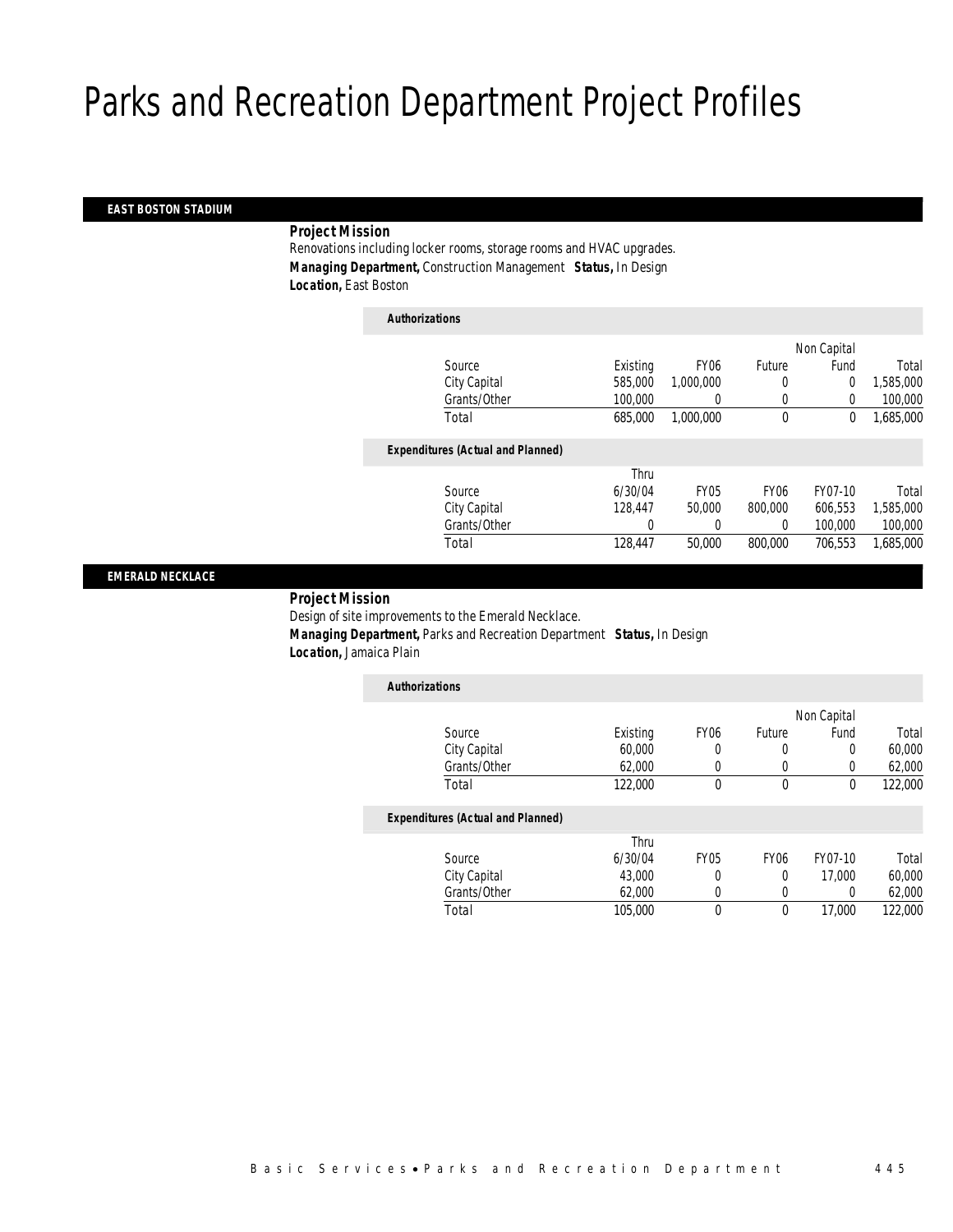#### *EVERGREEN CEMETERY*

### *Project Mission*

Renovate the administration building by repairing the roof, interior and exterior painting, windows, flooring and other miscellaneous repairs.

*Managing Department,* Construction Management *Status,* New Project

*Location,* Allston/Brighton

| <b>Authorizations</b>                    |          |                  |                  |             |                  |
|------------------------------------------|----------|------------------|------------------|-------------|------------------|
|                                          |          |                  |                  | Non Capital |                  |
| Source                                   | Existing | FY <sub>06</sub> | Future           | Fund        | Total            |
| City Capital                             |          | 405,000          | 0                | 0           | 405,000          |
| Grants/Other                             |          | $\left($         | 0                | 0           | $\left( \right)$ |
| Total                                    | $\theta$ | 405,000          | 0                | $\theta$    | 405,000          |
| <b>Expenditures (Actual and Planned)</b> |          |                  |                  |             |                  |
|                                          | Thru     |                  |                  |             |                  |
| Source                                   | 6/30/04  | <b>FY05</b>      | FY <sub>06</sub> | FY07-10     | Total            |
| City Capital                             | 0        | 0                | 25,000           | 380,000     | 405,000          |
| Grants/Other                             |          | 0                | 0                | 0           |                  |
| Total                                    | $\Omega$ | 0                | 25,000           | 380,000     | 405,000          |

### *FAIRVIEW CEMETERY GARAGE BUILDING*

 *Project Mission* Construct new garage addition. Provide access for persons with disabilities. *Managing Department,* Construction Management *Status,* To Be Scheduled *Location,* Hyde Park

| <b>Authorizations</b>                    |                  |                  |             |             |                  |
|------------------------------------------|------------------|------------------|-------------|-------------|------------------|
|                                          |                  |                  |             | Non Capital |                  |
| Source                                   | Existing         | FY <sub>06</sub> | Future      | Fund        | Total            |
| City Capital                             | 667,000          | 0                | 0           | 0           | 667,000          |
| Grants/Other                             |                  | 0                | 0           | 0           | 0                |
| Total                                    | 667,000          | $\mathbf{0}$     | $\mathbf 0$ | $\mathbf 0$ | 667,000          |
| <b>Expenditures (Actual and Planned)</b> |                  |                  |             |             |                  |
|                                          | Thru             |                  |             |             |                  |
| Source                                   | 6/30/04          | <b>FY05</b>      | <b>FY06</b> | FY07-10     | Total            |
| City Capital                             | 48.457           | $\Omega$         | 0           | 618.543     | 667.000          |
| Grants/Other                             | $\left( \right)$ | 0                | $\left($    | 0           | $\left( \right)$ |
| Total                                    | 48.457           | 0                | 0           | 618,543     | 667.000          |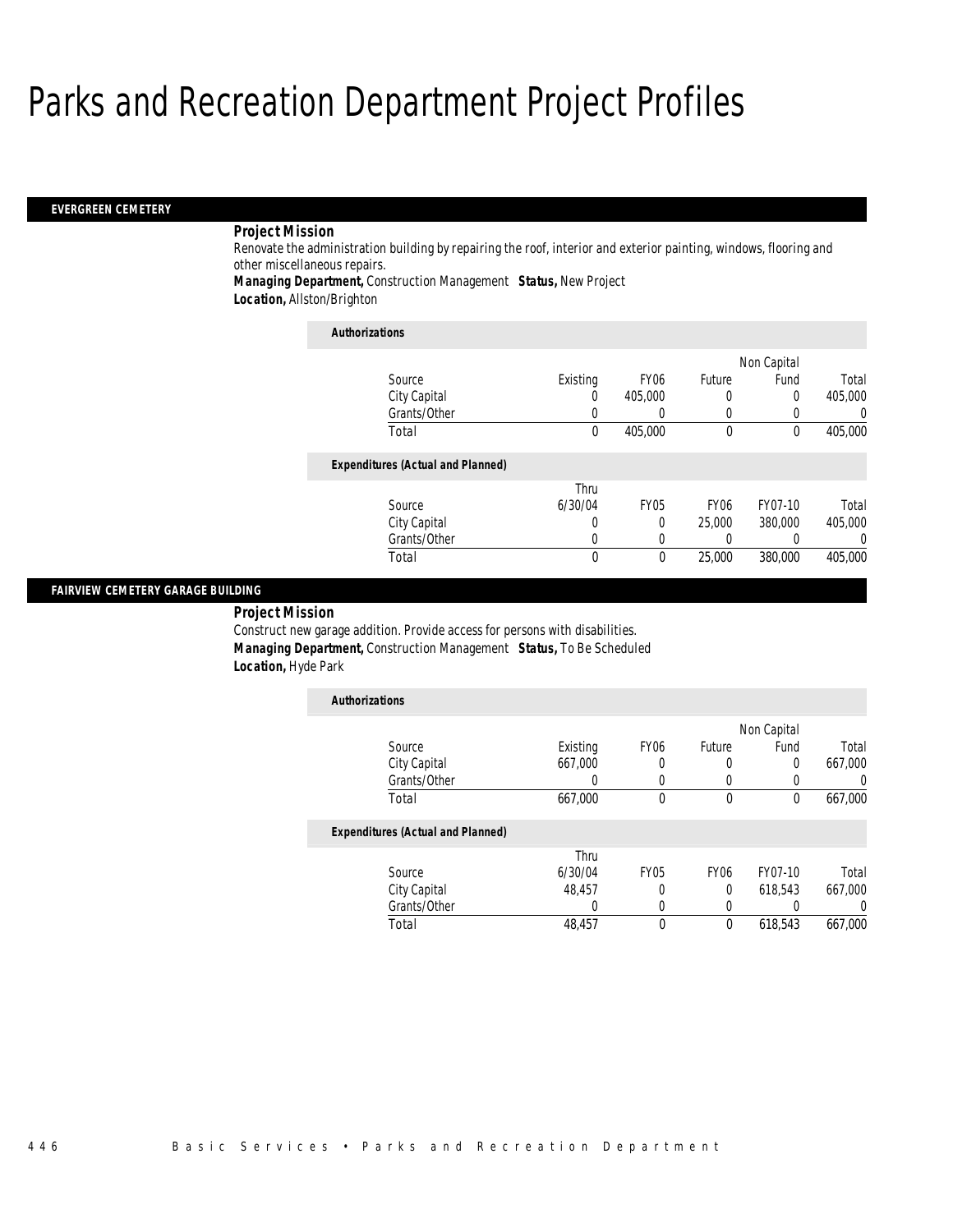### *FALLON FIELD*

### *Project Mission*

Comprehensive improvements to the ballfield.

*Managing Department,* Parks and Recreation Department *Status,* New Project

*Location,* Roslindale

| <b>Authorizations</b>                    |          |                  |                  |             |         |
|------------------------------------------|----------|------------------|------------------|-------------|---------|
|                                          |          |                  |                  | Non Capital |         |
| Source                                   | Existing | FY <sub>06</sub> | Future           | Fund        | Total   |
| City Capital                             | 0        | 100,000          | 0                | 0           | 100,000 |
| Grants/Other                             |          |                  | 0                |             | 0       |
| Total                                    | 0        | 100,000          | $\mathbf 0$      | $\theta$    | 100,000 |
| <b>Expenditures (Actual and Planned)</b> |          |                  |                  |             |         |
|                                          | Thru     |                  |                  |             |         |
| Source                                   | 6/30/04  | <b>FY05</b>      | FY <sub>06</sub> | FY07-10     | Total   |
| City Capital                             | 0        | 0                | 30,000           | 70,000      | 100,000 |
| Grants/Other                             | 0        |                  | $\left($         |             | 0       |
| Total                                    | 0        | $\theta$         | 30,000           | 70,000      | 100,000 |
|                                          |          |                  |                  |             |         |

### *FRANKLIN PARK ADMIN BUILDING INTERIOR*

*Project Mission* 

Interior renovations, window replacement, electrical and HVAC upgrades and access improvements for persons with disabilities.

*Managing Department,* Construction Management *Status,* To Be Scheduled *Location,* Roxbury

| <b>Authorizations</b>                    |           |                  |                  |             |           |
|------------------------------------------|-----------|------------------|------------------|-------------|-----------|
|                                          |           |                  |                  | Non Capital |           |
| Source                                   | Existing  | FY <sub>06</sub> | Future           | Fund        | Total     |
| City Capital                             | 1,972,820 | 0                | 0                | 0           | 1,972,820 |
| Grants/Other                             |           | 0                | 0                |             | 0         |
| Total                                    | 1,972,820 | 0                | $\mathbf 0$      | 0           | 1,972,820 |
| <b>Expenditures (Actual and Planned)</b> |           |                  |                  |             |           |
|                                          | Thru      |                  |                  |             |           |
| Source                                   | 6/30/04   | FY <sub>05</sub> | FY <sub>06</sub> | FY07-10     | Total     |
| City Capital                             | 132.911   | 0                | 0                | 1.839.909   | 1.972.820 |
| Grants/Other                             | 0         | 0                | 0                |             | $\left($  |
| Total                                    | 132.911   | 0                | 0                | 1.839.909   | 1.972.820 |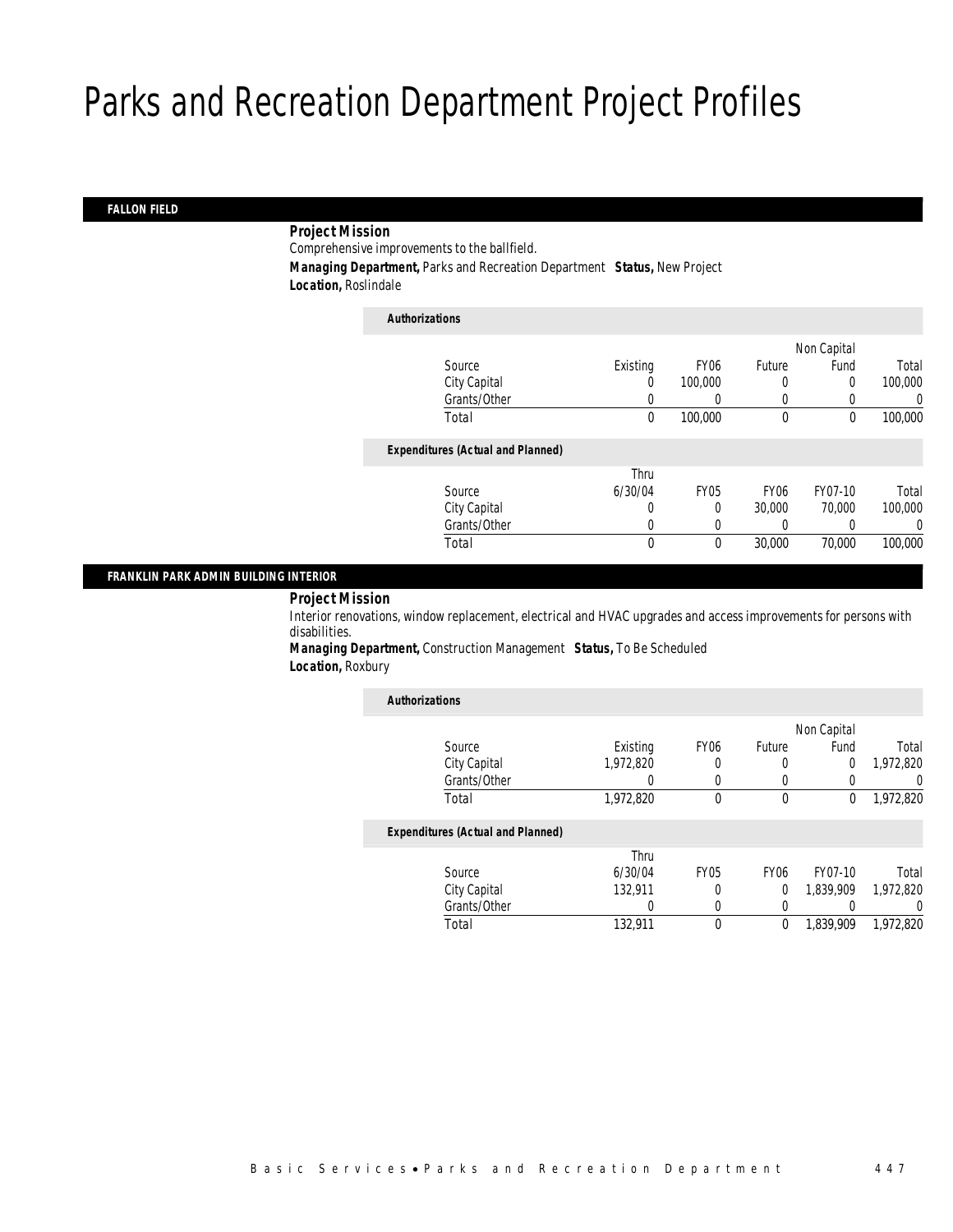#### *FRANKLIN PARK BULK STORAGE FACILITY*

### *Project Mission*

Design concrete storage bins for loose material such as loam, sand and infield mix. *Managing Department,* Construction Management *Status,* To Be Scheduled *Location,* Roxbury

| <b>Authorizations</b>                    |          |             |                  |             |          |
|------------------------------------------|----------|-------------|------------------|-------------|----------|
|                                          |          |             |                  | Non Capital |          |
| Source                                   | Existing | <b>FY06</b> | Future           | Fund        | Total    |
| City Capital                             | 40,000   | 0           | 595,000          | $\theta$    | 635,000  |
| Grants/Other                             | 0        | 0           | 0                | 0           | 0        |
| Total                                    | 40,000   | $\theta$    | 595,000          | $\theta$    | 635,000  |
| <b>Expenditures (Actual and Planned)</b> |          |             |                  |             |          |
|                                          | Thru     |             |                  |             |          |
| Source                                   | 6/30/04  | <b>FY05</b> | FY <sub>06</sub> | FY07-10     | Total    |
| City Capital                             | 0        | 0           | 0                | 635,000     | 635,000  |
| Grants/Other                             | 0        | 0           | 0                | 0           | $\Omega$ |
| Total                                    | 0        | 0           | $\mathbf 0$      | 635,000     | 635,000  |

#### *FRANKLIN PARK GREENHOUSE CONSTRUCTION*

 *Project Mission* Construct third new greenhouse. *Managing Department,* Construction Management *Status,* To Be Scheduled *Location,* Roxbury

| <b>Authorizations</b> |          |                  |        |             |         |
|-----------------------|----------|------------------|--------|-------------|---------|
|                       |          |                  |        | Non Capital |         |
| Source                | Existing | FY <sub>06</sub> | Future | Fund        | Total   |
| City Capital          | 520,000  |                  |        |             | 520,000 |
| Grants/Other          |          |                  |        |             |         |
| Total                 | 520,000  |                  |        |             | 520,000 |

|              | Thru    |      |      |         |         |
|--------------|---------|------|------|---------|---------|
| Source       | 6/30/04 | FY05 | FY06 | FY07-10 | Total   |
| City Capital |         |      |      | 520,000 | 520,000 |
| Grants/Other |         |      |      |         |         |
| 「otal        |         |      |      | 520,000 | 520,000 |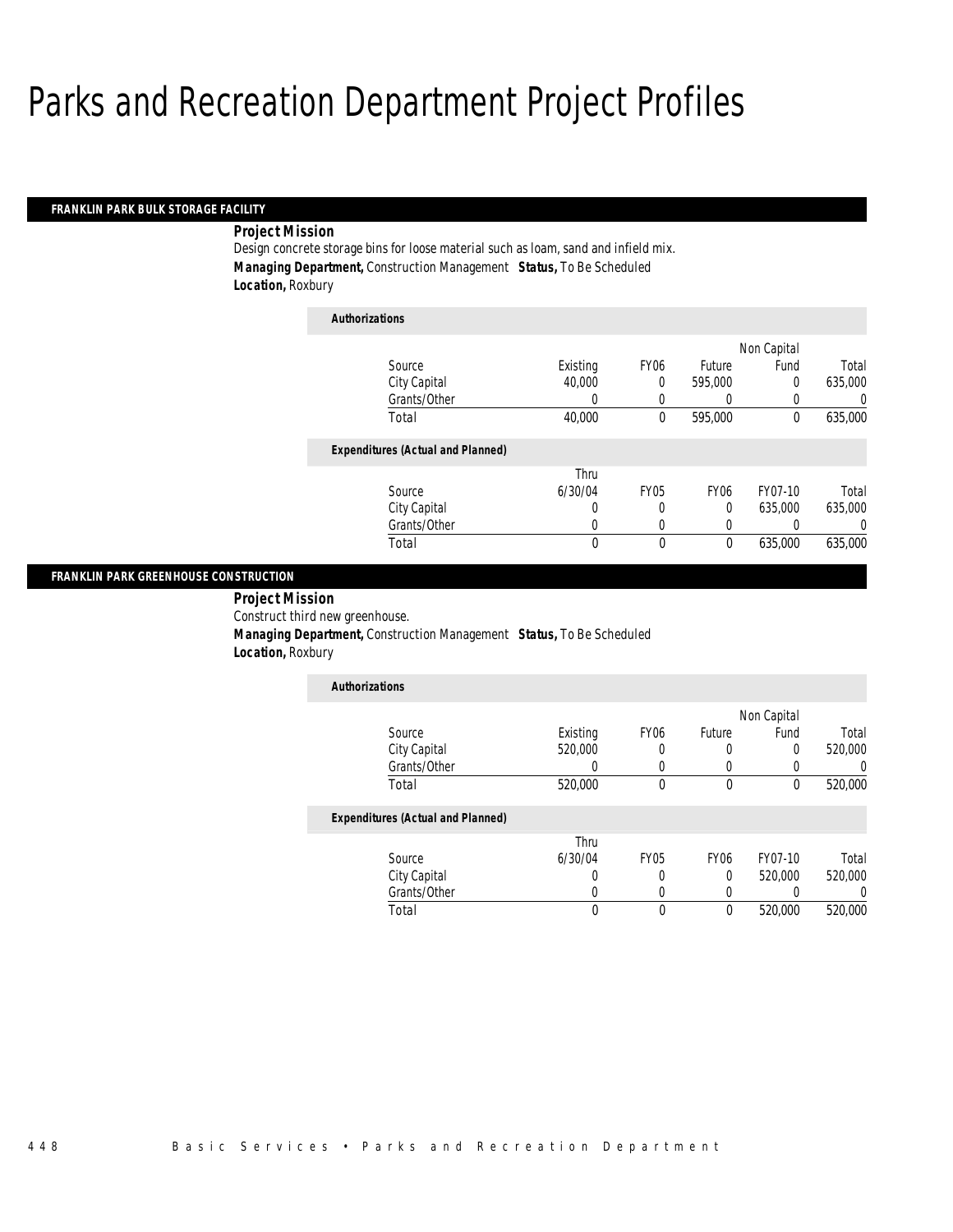### *FRANKLIN PARK MAINTENANCE YARD UTILITIES*

#### *Project Mission*

Design and construct site utilities at Franklin Park including new storm drain, sanitary sewer and fresh water lines. Some new site paving related to primary utility work.

*Managing Department,* Construction Management *Status,* In Design

*Location,* Roxbury

| <b>Authorizations</b>                    |           |             |             |             |           |
|------------------------------------------|-----------|-------------|-------------|-------------|-----------|
|                                          |           |             |             | Non Capital |           |
| Source                                   | Existing  | <b>FY06</b> | Future      | Fund        | Total     |
| City Capital                             | 1,595,000 | 0           | 0           | 0           | 1,595,000 |
| Grants/Other                             |           |             | 0           |             | 0         |
| Total                                    | 1,595,000 | 0           | $\mathbf 0$ | 0           | 1,595,000 |
| <b>Expenditures (Actual and Planned)</b> |           |             |             |             |           |
|                                          | Thru      |             |             |             |           |
| Source                                   | 6/30/04   | <b>FY05</b> | <b>FY06</b> | FY07-10     | Total     |
| City Capital                             | 99.700    | 337,000     | 1.158.300   | $\Omega$    | 1,595,000 |
| Grants/Other                             |           |             |             |             | 0         |
| Total                                    | 99,700    | 337,000     | 1,158,300   | 0           | 1,595,000 |
|                                          |           |             |             |             |           |

### *FRANKLIN PARK MAINTENANCE YARD UTILITIES PHASE II*

*Project Mission* 

Design and construct underground telephone and electric services. Repave site including curbing and parking improvements.

*Managing Department,* Construction Management *Status,* To Be Scheduled *Location,* Roxbury

| <b>Authorizations</b>                    |          |                  |             |             |           |
|------------------------------------------|----------|------------------|-------------|-------------|-----------|
|                                          |          |                  |             | Non Capital |           |
| Source                                   | Existing | FY <sub>06</sub> | Future      | Fund        | Total     |
| City Capital                             |          | $\overline{0}$   | 1,595,000   | 0           | 1,595,000 |
| Grants/Other                             |          | 0                | 0           | 0           |           |
| Total                                    | $\theta$ | 0                | 1,595,000   | 0           | 1,595,000 |
| <b>Expenditures (Actual and Planned)</b> |          |                  |             |             |           |
|                                          | Thru     |                  |             |             |           |
| Source                                   | 6/30/04  | <b>FY05</b>      | <b>FY06</b> | FY07-10     | Total     |
| City Capital                             |          | 0                | 0           | 1,595,000   | 1,595,000 |
| Grants/Other                             |          | 0                | 0           |             | 0         |
| Total                                    |          | 0                | 0           | 1,595,000   | 1,595,000 |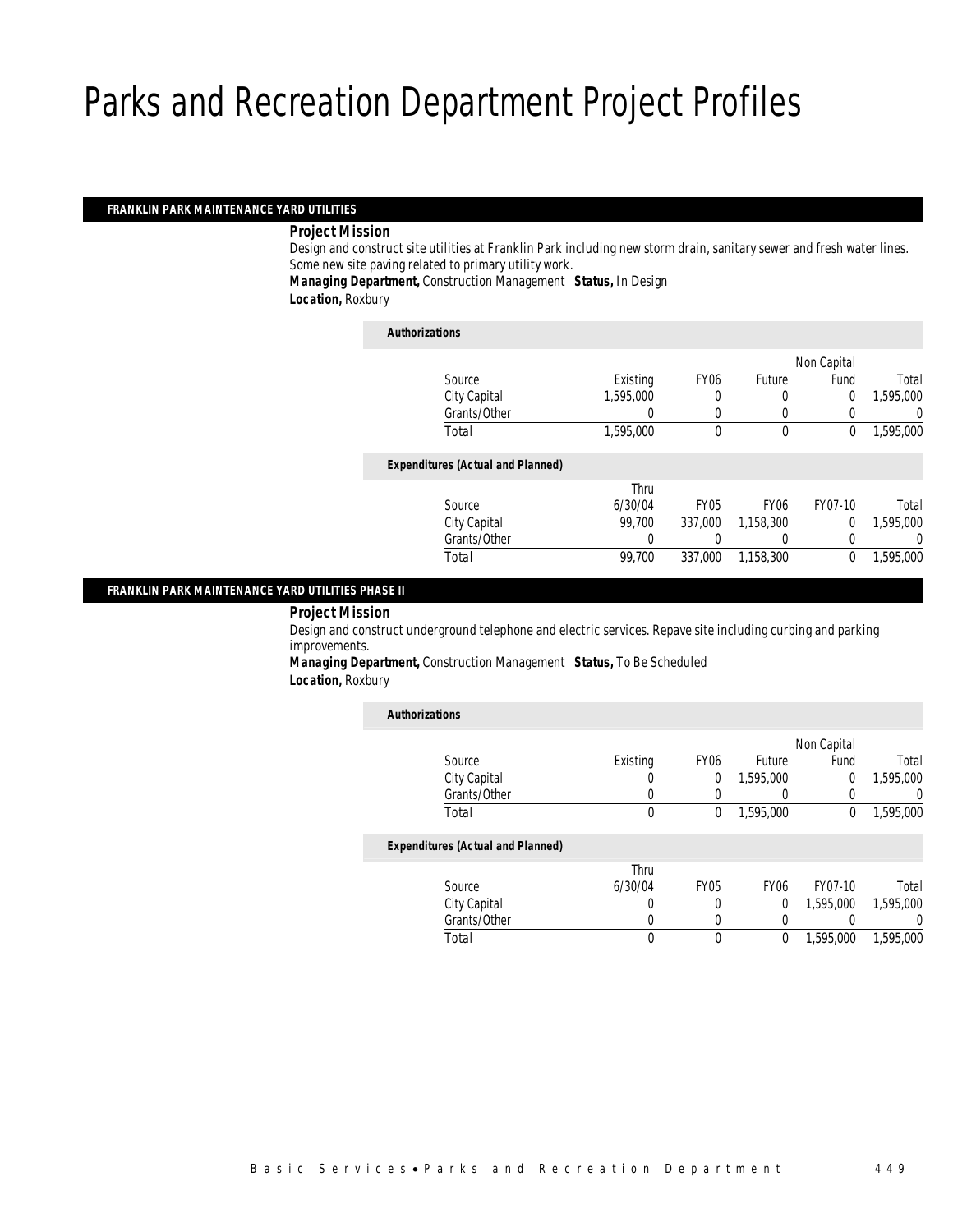#### *FRANKLIN PARK RANGER FACILITY STUDY*

### *Project Mission*

Study options to locate park ranger facility.

*Managing Department,* Construction Management *Status,* To Be Scheduled

*Location,* Roxbury

| <b>Authorizations</b>                    |          |                  |                  |                  |         |
|------------------------------------------|----------|------------------|------------------|------------------|---------|
|                                          |          |                  |                  | Non Capital      |         |
| Source                                   | Existing | FY <sub>06</sub> | Future           | Fund             | Total   |
| City Capital                             | 120,000  | 0                | 0                | 0                | 120,000 |
| Grants/Other                             | 0        | 0                | 0                | $\left( \right)$ | 0       |
| Total                                    | 120,000  | 0                | 0                | 0                | 120,000 |
| <b>Expenditures (Actual and Planned)</b> |          |                  |                  |                  |         |
|                                          | Thru     |                  |                  |                  |         |
| Source                                   | 6/30/04  | <b>FY05</b>      | FY <sub>06</sub> | FY07-10          | Total   |
| City Capital                             | 0        | 0                | 0                | 120,000          | 120,000 |
| Grants/Other                             | 0        | 0                | 0                | 0                | 0       |
| Total                                    | 0        | 0                | 0                | 120,000          | 120,000 |

#### *GARVEY PARK*

#### *Project Mission*

Remove and replace playlot with new surfacing, fencing and landscaping. *Managing Department,* Parks and Recreation Department *Status,* In Construction *Location,* Dorchester

| <b>Authorizations</b> |          |                  |        |             |         |
|-----------------------|----------|------------------|--------|-------------|---------|
|                       |          |                  |        | Non Capital |         |
| Source                | Existing | FY <sub>06</sub> | Future | Fund        | Total   |
| City Capital          | 310,000  |                  |        |             | 310,000 |
| Grants/Other          |          |                  |        |             |         |
| Total                 | 310,000  |                  |        |             | 310,000 |

|              | Thru    |             |                  |         |         |
|--------------|---------|-------------|------------------|---------|---------|
| Source       | 6/30/04 | <b>FY05</b> | FY <sub>06</sub> | FY07-10 | Total   |
| City Capital |         | 120,000     | 137.000          | 53,000  | 310,000 |
| Grants/Other |         |             |                  |         |         |
| Total        |         | 120,000     | 137,000          | 53,000  | 310,000 |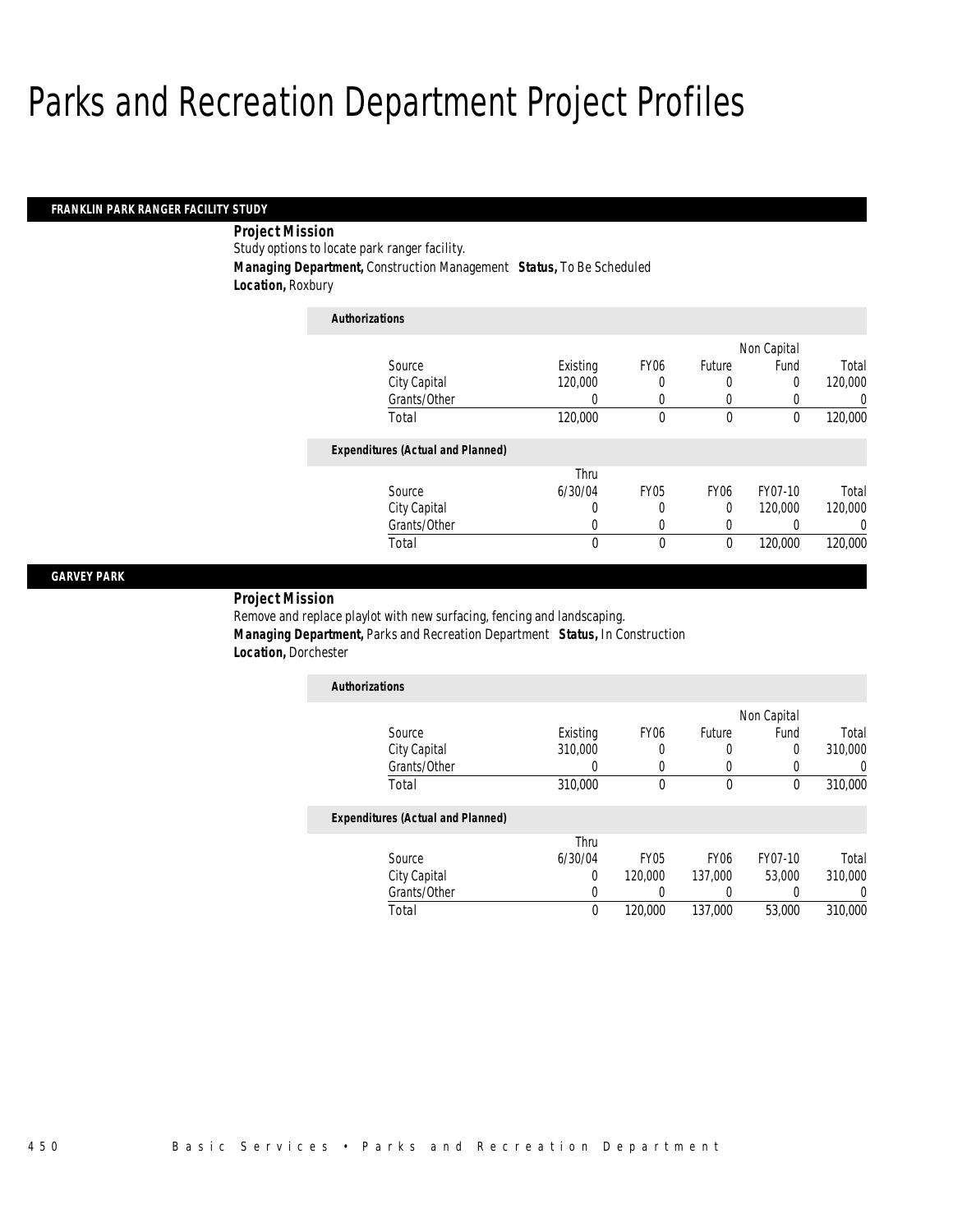#### *GENERAL PARKS IMPROVEMENTS FY01-05*

*Project Mission* 

Replacement of fencing, pavement, court lighting and other infrastructure repairs as needed. *Managing Department,* Parks and Recreation Department *Status,* Ongoing Program *Location,* Citywide

| <b>Authorizations</b>                    |           |             |                  |             |           |
|------------------------------------------|-----------|-------------|------------------|-------------|-----------|
|                                          |           |             |                  | Non Capital |           |
| Source                                   | Existing  | <b>FY06</b> | Future           | Fund        | Total     |
| City Capital                             | 1,582,000 |             | 0                | 0           | 1,582,000 |
| Grants/Other                             |           | 0           | 0                |             | 0         |
| Total                                    | 1,582,000 | 0           | $\mathbf 0$      | $\mathbf 0$ | 1,582,000 |
| <b>Expenditures (Actual and Planned)</b> |           |             |                  |             |           |
|                                          | Thru      |             |                  |             |           |
| Source                                   | 6/30/04   | <b>FY05</b> | FY <sub>06</sub> | FY07-10     | Total     |
| City Capital                             | 588,181   | 300,000     | 300,000          | 393.819     | 1,582,000 |
| Grants/Other                             | 0         |             | 0                |             | 0         |
| Total                                    | 588,181   | 300,000     | 300,000          | 393.819     | 1,582,000 |
|                                          |           |             |                  |             |           |

#### *GENERAL PARKS IMPROVEMENTS FY06*

*Project Mission* 

Replacement of fencing, pavement, court lighting, and other infrastructure repairs as needed. *Managing Department,* Parks and Recreation Department *Status,* New Project *Location,* Citywide

| <b>Authorizations</b>                    |          |                  |                  |             |         |
|------------------------------------------|----------|------------------|------------------|-------------|---------|
|                                          |          |                  |                  | Non Capital |         |
| Source                                   | Existing | FY <sub>06</sub> | Future           | Fund        | Total   |
| City Capital                             | 0        | 300,000          | 0                | 0           | 300,000 |
| Grants/Other                             |          | 0                | 0                | 0           |         |
| Total                                    | $\theta$ | 300,000          | 0                | 0           | 300,000 |
| <b>Expenditures (Actual and Planned)</b> |          |                  |                  |             |         |
|                                          | Thru     |                  |                  |             |         |
| Source                                   | 6/30/04  | <b>FY05</b>      | FY <sub>06</sub> | FY07-10     | Total   |

| <b>Source</b> | 0/3U/U4 | E Y U.D | FY UO   | 11-10/ | rotal   |
|---------------|---------|---------|---------|--------|---------|
| City Capital  |         |         | 300,000 |        | 300,000 |
| Grants/Other  |         |         |         |        |         |
| Total         |         |         | 300,000 |        | 300,000 |
|               |         |         |         |        |         |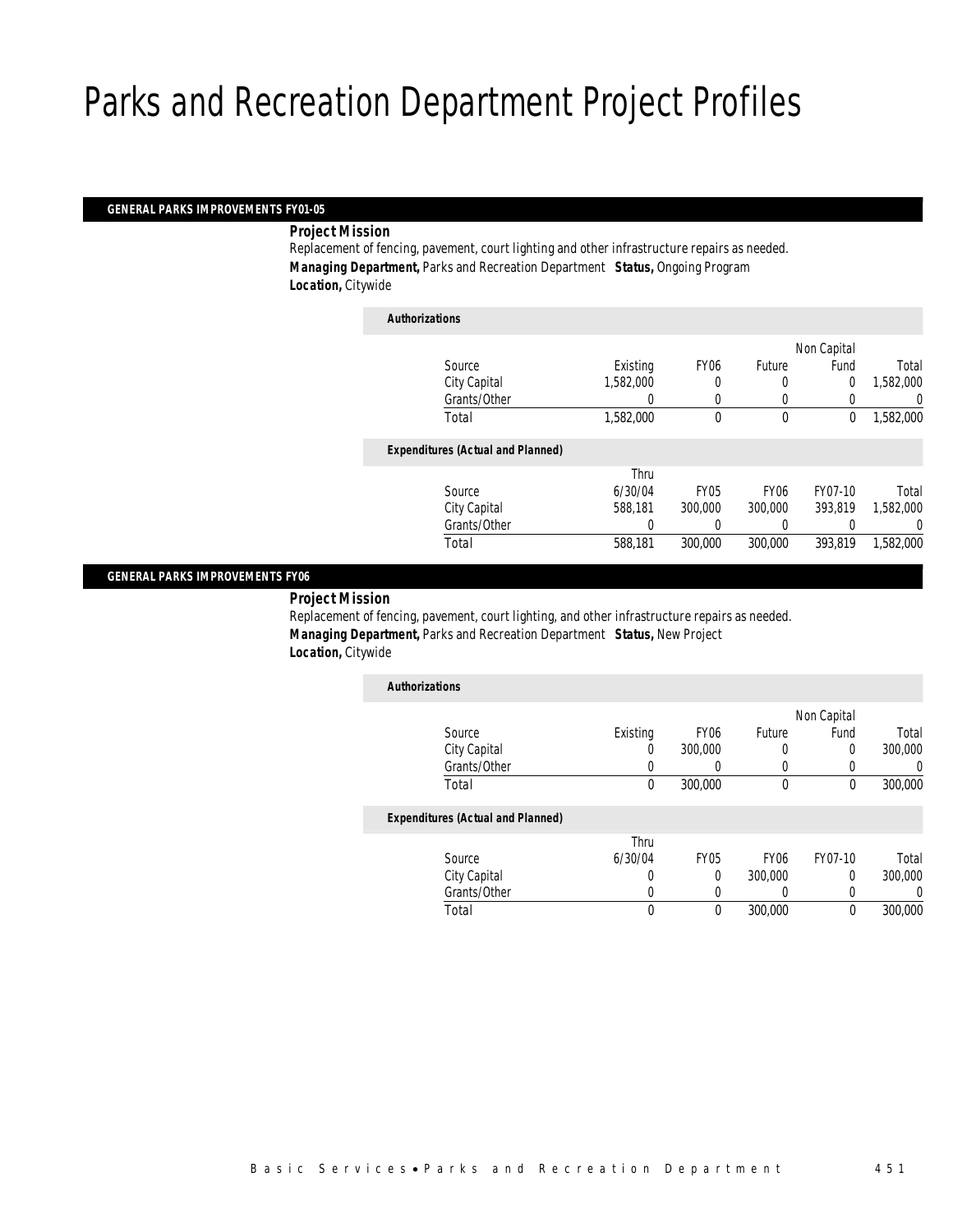*Authorizations*

#### *GEORGE WRIGHT GOLF COURSE I*

#### *Project Mission*

Improve pathways, exterior drainage systems and other miscellaneous improvements. *Managing Department,* Parks and Recreation Department *Status,* In Construction *Location,* Hyde Park

| Authorizations                           |          |                  |                  |             |          |
|------------------------------------------|----------|------------------|------------------|-------------|----------|
|                                          |          |                  |                  | Non Capital |          |
| Source                                   | Existing | FY <sub>06</sub> | Future           | Fund        | Total    |
| City Capital                             | 230,000  | 0                | 0                | 0           | 230,000  |
| Grants/Other                             | 0        | 0                | 0                | 0           | 0        |
| Total                                    | 230,000  | 0                | 0                | 0           | 230,000  |
| <b>Expenditures (Actual and Planned)</b> |          |                  |                  |             |          |
|                                          | Thru     |                  |                  |             |          |
| Source                                   | 6/30/04  | <b>FY05</b>      | FY <sub>06</sub> | FY07-10     | Total    |
| City Capital                             | 0        | 125,000          | 80,000           | 25,000      | 230,000  |
| Grants/Other                             | 0        | 0                | 0                |             | $\left($ |
| Total                                    | 0        | 125,000          | 80,000           | 25,000      | 230,000  |

#### *GEORGE WRIGHT GOLF COURSE II*

*Project Mission* 

Ongoing improvements including drainage, paving and other miscellaneous items. *Managing Department,* Parks and Recreation Department *Status,* New Project *Location,* Hyde Park

| <b>Authorizations</b> |          |                  |        |             |         |
|-----------------------|----------|------------------|--------|-------------|---------|
|                       |          |                  |        | Non Capital |         |
| Source                | Existing | FY <sub>06</sub> | Future | Fund        | Total   |
| City Capital          |          | 200,000          |        |             | 200,000 |
| Grants/Other          |          |                  |        |             |         |
| Total                 |          | 200,000          |        |             | 200,000 |

|              | Thru    |             |                  |         |         |
|--------------|---------|-------------|------------------|---------|---------|
| Source       | 6/30/04 | <b>FY05</b> | FY <sub>06</sub> | FY07-10 | Total   |
| City Capital |         |             | 30,000           | 170.000 | 200,000 |
| Grants/Other |         |             |                  |         |         |
| Total        |         |             | 30,000           | 170.000 | 200,000 |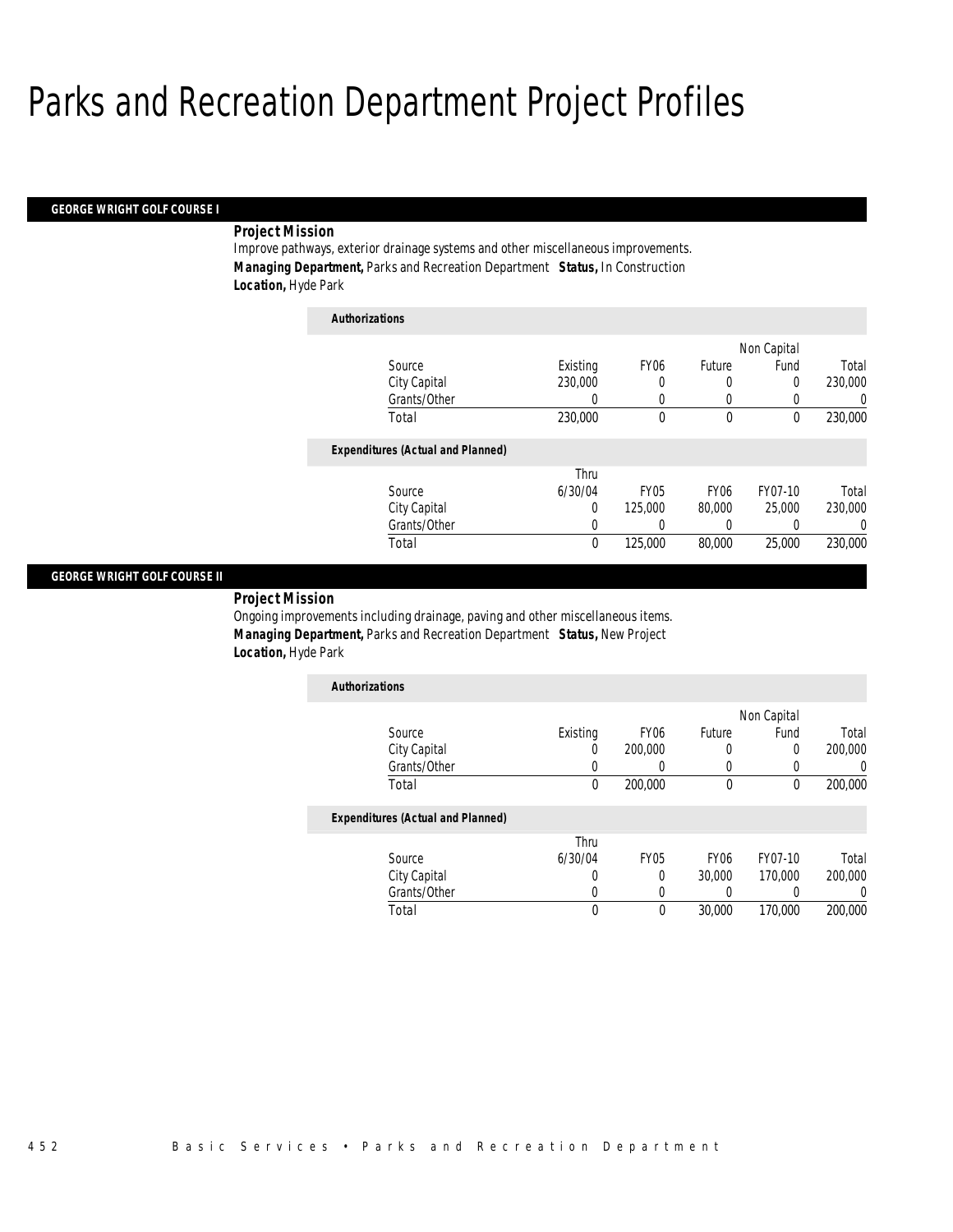#### *GEORGE WRIGHT MAINTENANCE BUILDING*

*Project Mission* 

Make critical repairs necessary to stabilize structure. Replace roof. *Managing Department,* Construction Management *Status,* To Be Scheduled *Location,* Hyde Park

| <b>Authorizations</b> |                                          |             |             |                  |             |         |
|-----------------------|------------------------------------------|-------------|-------------|------------------|-------------|---------|
|                       |                                          |             |             |                  | Non Capital |         |
|                       | Source                                   | Existing    | <b>FY06</b> | Future           | Fund        | Total   |
|                       | City Capital                             | 668,000     | 0           | 0                | 0           | 668,000 |
|                       | Grants/Other                             | 0           | 0           | 0                |             | 0       |
|                       | Total                                    | 668,000     | 0           | $\mathbf 0$      | $\mathbf 0$ | 668,000 |
|                       | <b>Expenditures (Actual and Planned)</b> |             |             |                  |             |         |
|                       |                                          | Thru        |             |                  |             |         |
|                       | Source                                   | 6/30/04     | <b>FY05</b> | FY <sub>06</sub> | FY07-10     | Total   |
|                       | City Capital                             | 0           | 60,000      | 50,000           | 558,000     | 668,000 |
|                       | Grants/Other                             | 0           |             |                  |             | 0       |
|                       | Total                                    | $\mathbf 0$ | 60,000      | 50,000           | 558,000     | 668,000 |

*HARAMBEE PARK* 

### *Project Mission*

Restore existing lighting system and provide site improvements at the football field. Private funding and in-kind services provided by the Naitonal Football League.

*Managing Department,* Parks and Recreation Department *Status,* In Construction *Location,* Mattapan

| <b>Authorizations</b>                    |          |                  |             |             |         |
|------------------------------------------|----------|------------------|-------------|-------------|---------|
|                                          |          |                  |             | Non Capital |         |
| Source                                   | Existing | <b>FY06</b>      | Future      | Fund        | Total   |
| City Capital                             | 299,000  | 0                | 0           | $\left($    | 299,000 |
| Grants/Other                             | 0        | 0                | 0           | 100,000     | 100,000 |
| Total                                    | 299,000  | 0                | 0           | 100,000     | 399,000 |
| <b>Expenditures (Actual and Planned)</b> |          |                  |             |             |         |
|                                          | Thru     |                  |             |             |         |
| Source                                   | 6/30/04  | FY <sub>05</sub> | <b>FY06</b> | FY07-10     | Total   |
| City Capital                             | 192.375  | 55,000           | 0           | 51.625      | 299,000 |
| Grants/Other                             | 0        | 0                | 0           |             | 0       |
| Total                                    | 192,375  | 55,000           | 0           | 51,625      | 299,000 |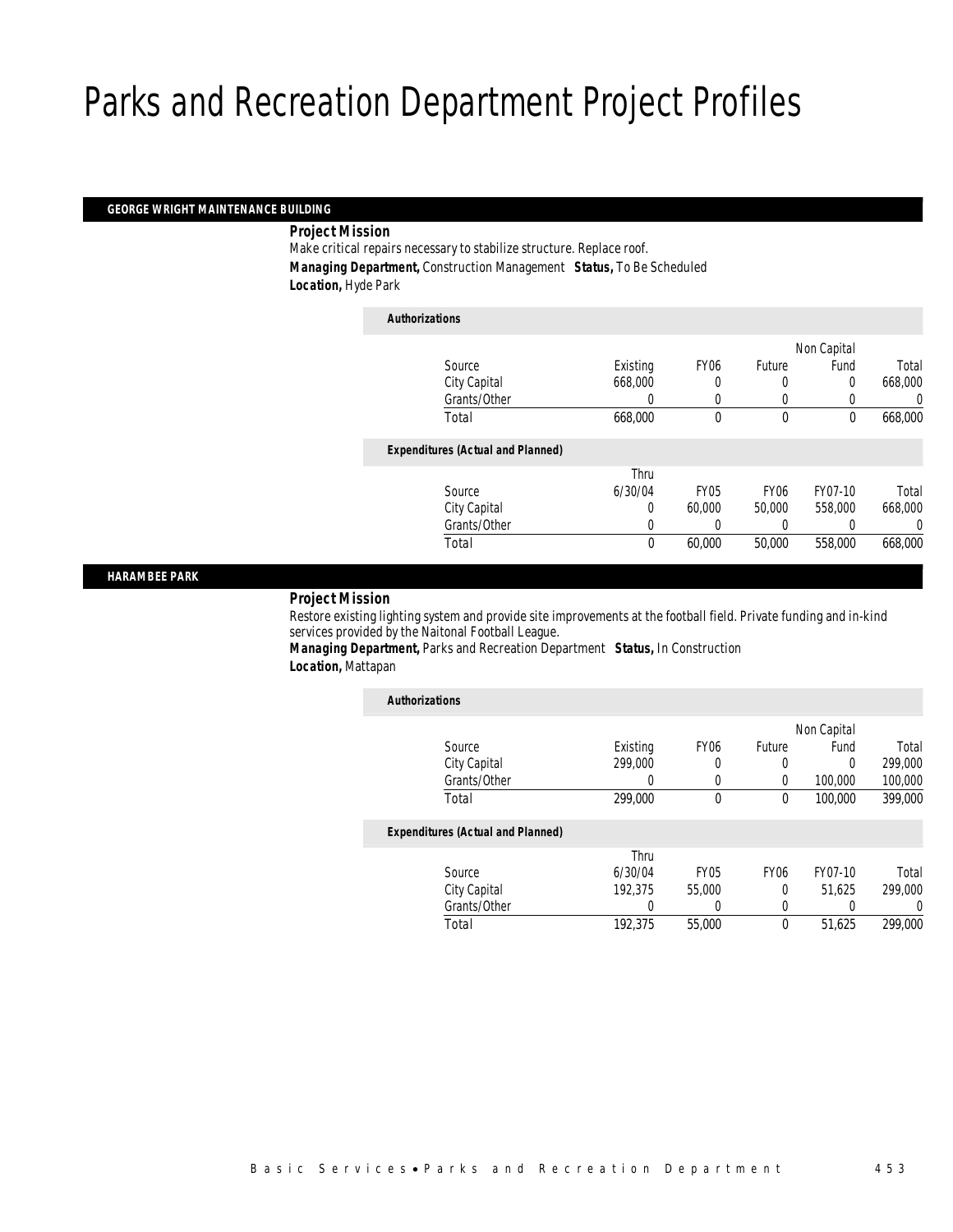#### *HARAMBEE PARK*

### *Project Mission*

Renovate the playlot area including new equipment, curbing, fencing, paving and other miscellaneous items. *Managing Department,* Parks and Recreation Department *Status,* New Project *Location,* Mattapan

| <b>Authorizations</b>                    |          |                  |                  |             |          |
|------------------------------------------|----------|------------------|------------------|-------------|----------|
|                                          |          |                  |                  | Non Capital |          |
| Source                                   | Existing | FY <sub>06</sub> | Future           | Fund        | Total    |
| City Capital                             | 0        | 460,000          | 0                | 0           | 460,000  |
| Grants/Other                             | 0        | 0                | 0                | 0           | 0        |
| Total                                    | 0        | 460,000          | $\mathbf 0$      | $\theta$    | 460,000  |
| <b>Expenditures (Actual and Planned)</b> |          |                  |                  |             |          |
|                                          | Thru     |                  |                  |             |          |
| Source                                   | 6/30/04  | FY <sub>05</sub> | FY <sub>06</sub> | FY07-10     | Total    |
| City Capital                             | 0        | 0                | 35,000           | 425,000     | 460,000  |
| Grants/Other                             | 0        | 0                | 0                | 0           | $\Omega$ |
| Total                                    | 0        | 0                | 35,000           | 425,000     | 460,000  |

#### *HARDIMAN PLAYGROUND*

### *Project Mission*

Remove and replace deteriorated, outdated play equipment and provide additional site improvements. *Managing Department,* Parks and Recreation Department *Status,* Complete *Location,* Allston/Brighton

| <b>Authorizations</b> |          |                  |        |             |         |
|-----------------------|----------|------------------|--------|-------------|---------|
|                       |          |                  |        | Non Capital |         |
| Source                | Existing | FY <sub>06</sub> | Future | Fund        | Total   |
| City Capital          | 358,050  |                  |        |             | 358,050 |
| Grants/Other          |          |                  |        |             |         |
| Total                 | 358,050  |                  |        |             | 358,050 |

|              | Thru    |             |                  |         |         |
|--------------|---------|-------------|------------------|---------|---------|
| Source       | 6/30/04 | <b>FY05</b> | FY <sub>06</sub> | FY07-10 | Total   |
| City Capital | 12.991  | 180,000     | 155.059          | 10.000  | 358,050 |
| Grants/Other |         |             |                  |         |         |
| Total        | 12.991  | 180,000     | 155.059          | 10,000  | 358,050 |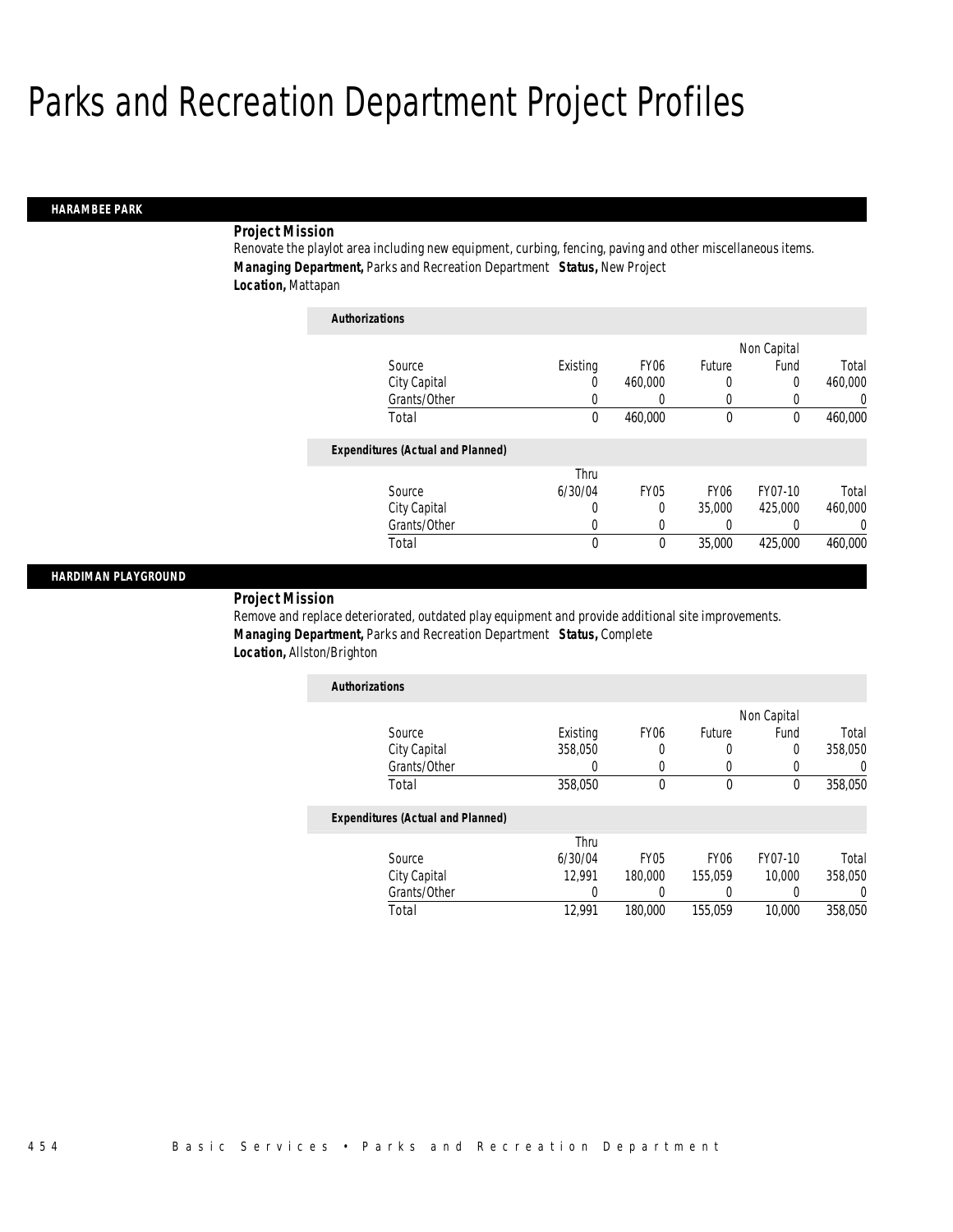#### *HAYES PLAYGROUND*

#### *Project Mission*

Remove and replace the play equipment and upgrade the adjacent areas. *Managing Department,* Parks and Recreation Department *Status,* New Project *Location,* South End

| <b>Authorizations</b>                    |          |                  |                  |             |         |
|------------------------------------------|----------|------------------|------------------|-------------|---------|
|                                          |          |                  |                  | Non Capital |         |
| Source                                   | Existing | FY <sub>06</sub> | Future           | Fund        | Total   |
| City Capital                             | 0        | 200,000          | 0                | 0           | 200,000 |
| Grants/Other                             | 0        |                  | 0                |             | 0       |
| Total                                    | 0        | 200,000          | $\mathbf 0$      | $\mathbf 0$ | 200,000 |
| <b>Expenditures (Actual and Planned)</b> |          |                  |                  |             |         |
|                                          | Thru     |                  |                  |             |         |
| Source                                   | 6/30/04  | <b>FY05</b>      | FY <sub>06</sub> | FY07-10     | Total   |
| City Capital                             | 0        | 0                | 20,000           | 180,000     | 200,000 |
| Grants/Other                             | 0        | 0                |                  |             | 0       |
| Total                                    | 0        | 0                | 20,000           | 180,000     | 200,000 |
|                                          |          |                  |                  |             |         |

#### *HAZARDOUS REMEDIATION*

### *Project Mission*

Mandatory site assessments in accordance with DEP requirements. Provide clean up at various sites. *Managing Department,* Parks and Recreation Department *Status,* Ongoing Program *Location,* Various neighborhoods

| <b>Authorizations</b>                    |          |                  |             |             |          |
|------------------------------------------|----------|------------------|-------------|-------------|----------|
|                                          |          |                  |             | Non Capital |          |
| Source                                   | Existing | FY <sub>06</sub> | Future      | Fund        | Total    |
| City Capital                             | 439,000  | 0                | $\left($    | 0           | 439,000  |
| Grants/Other                             | 0        | $\left($         | $\left($    |             | $\Omega$ |
| Total                                    | 439,000  | 0                | $\mathbf 0$ | $\theta$    | 439,000  |
| <b>Expenditures (Actual and Planned)</b> |          |                  |             |             |          |
|                                          | Thru     |                  |             |             |          |
| Source                                   | 6/30/04  | <b>FY05</b>      | <b>FY06</b> | FY07-10     | Total    |
| City Capital                             | 184.253  | 200,000          | 54.747      | 0           | 439,000  |
| Grants/Other                             |          |                  |             |             | $\Omega$ |
| Total                                    | 184,253  | 200,000          | 54.747      | $\theta$    | 439,000  |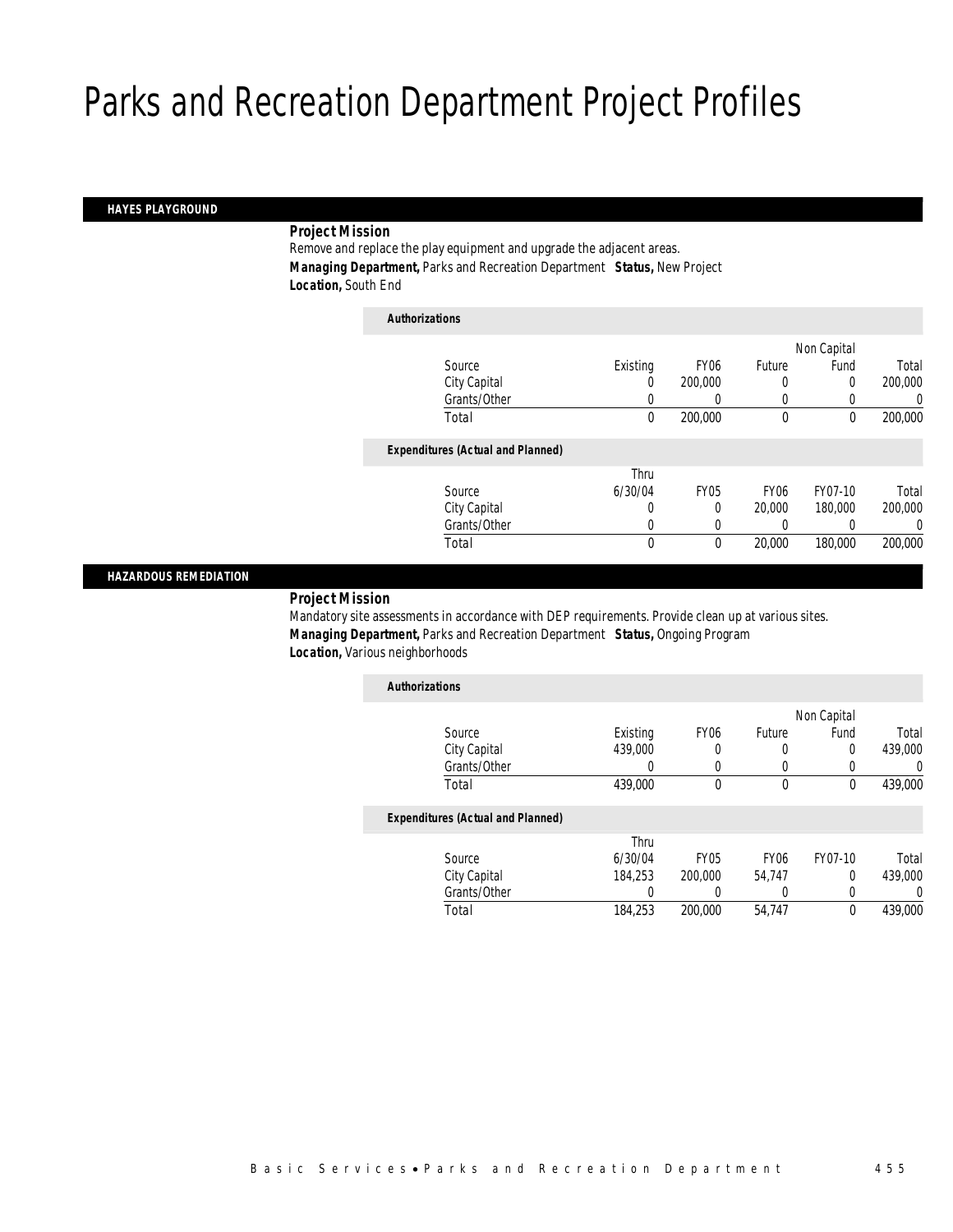#### *HAZARDOUS REMEDIATION*

#### *Project Mission*

Mandatory site assessments in accordance with DEP requirements. Provide cleanup at various sites. *Managing Department,* Parks and Recreation Department *Status,* To Be Scheduled *Location,* Various neighborhoods

| <b>Authorizations</b>                    |             |             |                  |             |          |
|------------------------------------------|-------------|-------------|------------------|-------------|----------|
|                                          |             |             |                  | Non Capital |          |
| Source                                   | Existing    | <b>FY06</b> | Future           | Fund        | Total    |
| City Capital                             | 415,000     | 0           | 0                | 0           | 415,000  |
| Grants/Other                             | 0           | 0           | 0                |             | $\Omega$ |
| Total                                    | 415,000     | 0           | $\theta$         | $\theta$    | 415,000  |
| <b>Expenditures (Actual and Planned)</b> |             |             |                  |             |          |
|                                          | Thru        |             |                  |             |          |
| Source                                   | 6/30/04     | <b>FY05</b> | FY <sub>06</sub> | FY07-10     | Total    |
| City Capital                             | 0           | 50,000      | 200,000          | 165,000     | 415,000  |
| Grants/Other                             | 0           | 0           | 0                | 0           | 0        |
| Total                                    | $\mathbf 0$ | 50,000      | 200,000          | 165,000     | 415,000  |

#### *HEMENWAY BALLFIELD*

*Project Mission* 

Renovate ballfield including irrigation, drainage and other site improvements. *Managing Department,* Parks and Recreation Department *Status,* Complete *Location,* Dorchester

| <b>Authorizations</b> |          |                  |        |             |         |
|-----------------------|----------|------------------|--------|-------------|---------|
|                       |          |                  |        | Non Capital |         |
| Source                | Existing | FY <sub>06</sub> | Future | Fund        | Total   |
| City Capital          | 558,000  | 0                | 0      | 0           | 558,000 |
| Grants/Other          | 250,000  |                  |        |             | 250,000 |
| Total                 | 808,000  |                  |        |             | 808,000 |
|                       |          |                  |        |             |         |

|              | Thru    |             |                  |         |         |
|--------------|---------|-------------|------------------|---------|---------|
| Source       | 6/30/04 | <b>FY05</b> | FY <sub>06</sub> | FY07-10 | Total   |
| City Capital | 20,328  | 345,000     | 50,000           | 142.672 | 558,000 |
| Grants/Other |         | 250,000     |                  |         | 250,000 |
| Total        | 20,328  | 595,000     | 50,000           | 142.672 | 808,000 |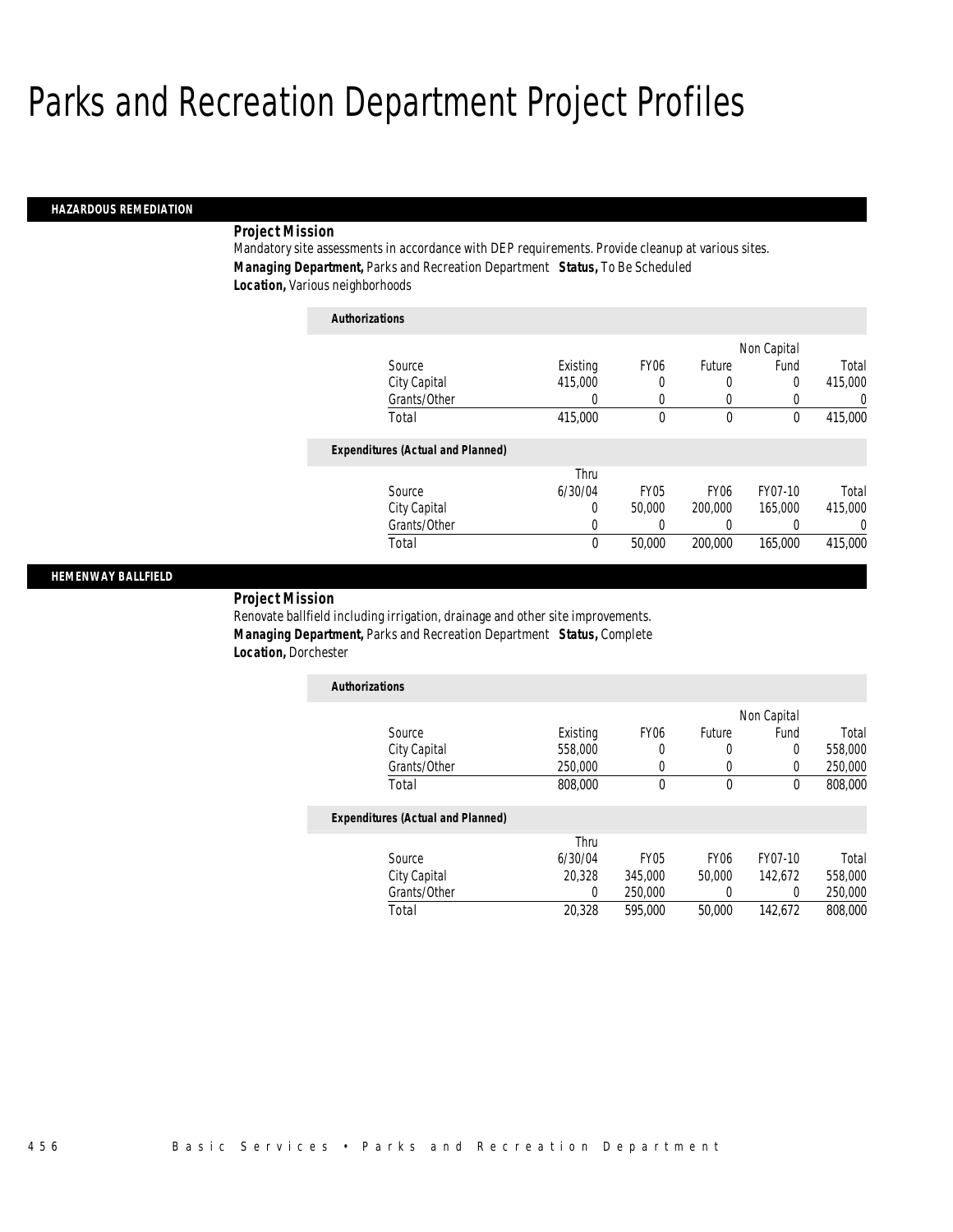#### *HISCOCK PARK*

### *Project Mission*

Park improvements and landscaping.

*Managing Department,* Parks and Recreation Department *Status,* In Design

*Location,* South End

| <b>Authorizations</b>                    |          |             |                  |             |         |
|------------------------------------------|----------|-------------|------------------|-------------|---------|
|                                          |          |             |                  | Non Capital |         |
| Source                                   | Existing | <b>FY06</b> | Future           | Fund        | Total   |
| City Capital                             | 178,000  | 0           | 0                | 0           | 178,000 |
| Grants/Other                             | $\left($ | 0           | 0                |             | 0       |
| Total                                    | 178,000  | 0           | $\mathbf 0$      | $\mathbf 0$ | 178,000 |
| <b>Expenditures (Actual and Planned)</b> |          |             |                  |             |         |
|                                          | Thru     |             |                  |             |         |
| Source                                   | 6/30/04  | <b>FY05</b> | FY <sub>06</sub> | FY07-10     | Total   |
| City Capital                             | 11.177   | 146.737     | 20.086           | $\Omega$    | 178,000 |
| Grants/Other                             | 0        |             | 0                |             | 0       |
| Total                                    | 11,177   | 146,737     | 20,086           | $\theta$    | 178,000 |
|                                          |          |             |                  |             |         |

#### *HISTORIC CEMETERIES FY02-05*

*Project Mission* 

Ongoing program of repairs in designated historic cemeteries located throughout the city. *Managing Department,* Parks and Recreation Department *Status,* Ongoing Program *Location,* Citywide

| <b>Authorizations</b>                    |          |                  |                  |             |         |
|------------------------------------------|----------|------------------|------------------|-------------|---------|
|                                          |          |                  |                  | Non Capital |         |
| Source                                   | Existing | FY <sub>06</sub> | Future           | Fund        | Total   |
| City Capital                             | 825,000  | 0                | 0                | 0           | 825,000 |
| Grants/Other                             | 137,500  | 0                | 0                | 0           | 137,500 |
| Total                                    | 962,500  | 0                | 0                | 0           | 962,500 |
| <b>Expenditures (Actual and Planned)</b> |          |                  |                  |             |         |
|                                          | Thru     |                  |                  |             |         |
| Source                                   | 6/30/04  | FY <sub>05</sub> | FY <sub>06</sub> | FY07-10     | Total   |
| City Capital                             | 342.129  | 180,000          | 180,000          | 122,871     | 825,000 |

Total 479,629 180,000 180,000 122,871 962,500

Grants/Other 137,500 0 0 0 137,500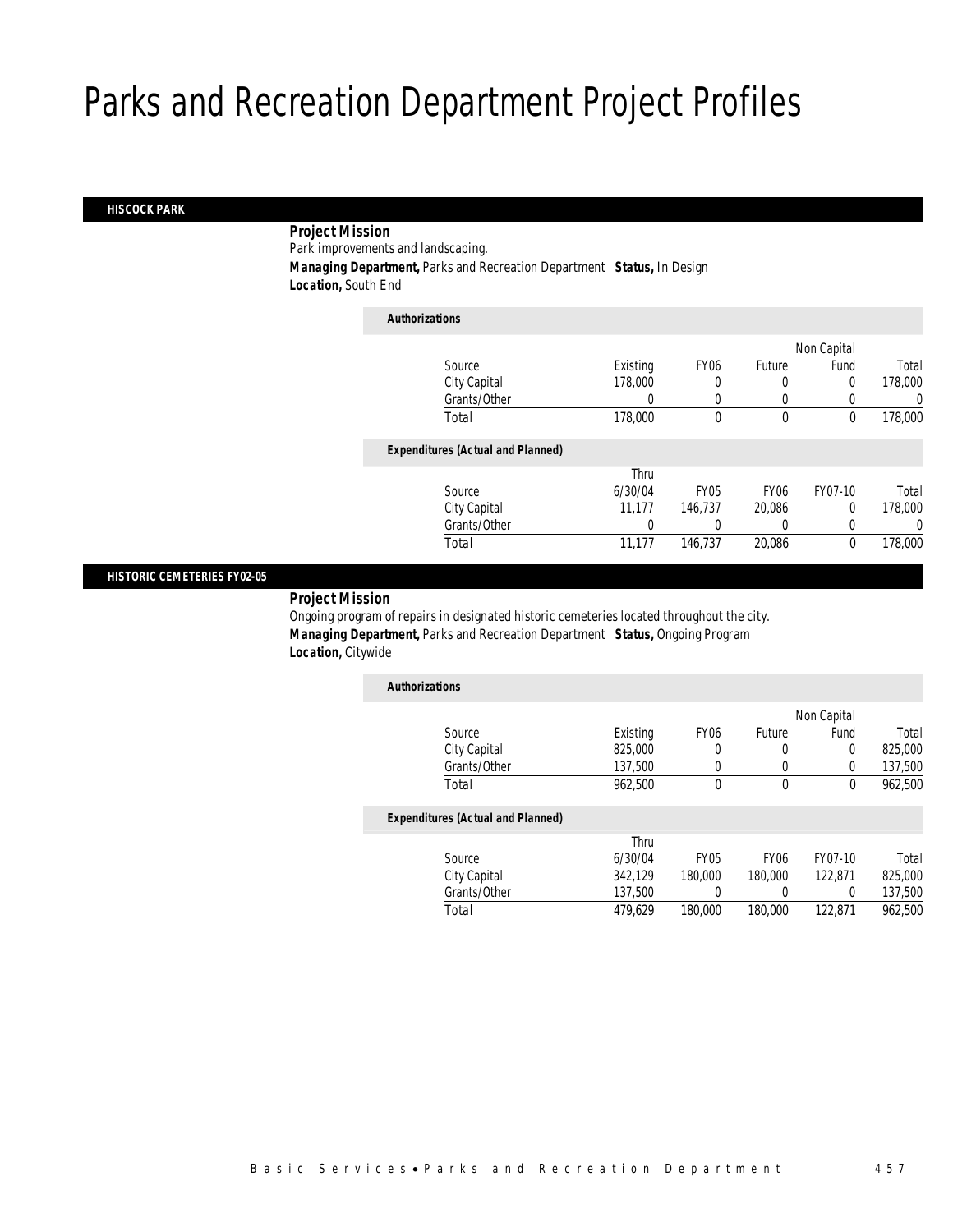#### *HISTORIC CEMETERIES FY06*

### *Project Mission*

Ongoing program of repairs in designated historic cemeteries throughout the city. *Managing Department,* Parks and Recreation Department *Status,* New Project *Location,* Citywide

| <b>Authorizations</b>                    |          |                  |                  |             |          |
|------------------------------------------|----------|------------------|------------------|-------------|----------|
|                                          |          |                  |                  | Non Capital |          |
| Source                                   | Existing | FY <sub>06</sub> | Future           | Fund        | Total    |
| City Capital                             | 0        | 180,000          | 0                | 0           | 180,000  |
| Grants/Other                             | 0        | 0                | 0                |             | $\left($ |
| Total                                    | 0        | 180,000          | $\mathbf 0$      | 0           | 180,000  |
| <b>Expenditures (Actual and Planned)</b> |          |                  |                  |             |          |
|                                          | Thru     |                  |                  |             |          |
| Source                                   | 6/30/04  | FY05             | FY <sub>06</sub> | FY07-10     | Total    |
| City Capital                             | 0        | 0                | 160,000          | 20,000      | 180,000  |
| Grants/Other                             | 0        | 0                | 0                |             | $\Omega$ |
| Total                                    | 0        | 0                | 160,000          | 20,000      | 180,000  |

#### *HOOKER/SORRENTO PLAYGROUND*

*Project Mission* 

Remove and replace playlot with new surfacing, fencing and landscaping. *Managing Department,* Parks and Recreation Department *Status,* In Construction *Location,* Allston/Brighton

| <b>Authorizations</b> |          |                  |        |             |         |
|-----------------------|----------|------------------|--------|-------------|---------|
|                       |          |                  |        | Non Capital |         |
| Source                | Existing | FY <sub>06</sub> | Future | Fund        | Total   |
| City Capital          | 333,000  |                  |        |             | 333,000 |
| Grants/Other          |          |                  |        |             |         |
| Total                 | 333,000  |                  |        |             | 333,000 |

|              | Thru    |             |                  |         |         |
|--------------|---------|-------------|------------------|---------|---------|
| Source       | 6/30/04 | <b>FY05</b> | FY <sub>06</sub> | FY07-10 | Total   |
| City Capital | 39,600  | 100,000     | 184.400          | 9.000   | 333,000 |
| Grants/Other |         |             |                  |         |         |
| Total        | 39,600  | 100,000     | 184,400          | 9.000   | 333,000 |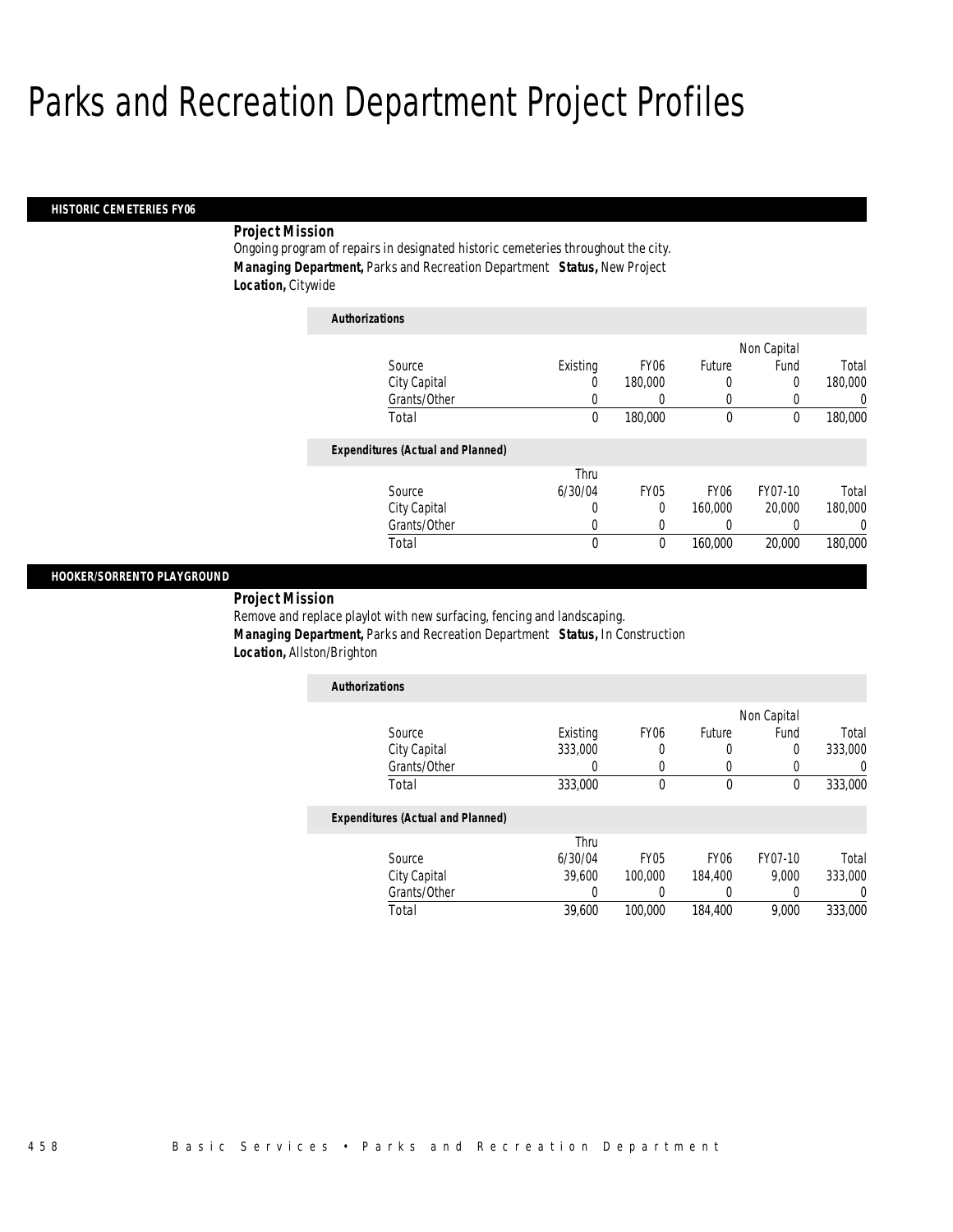#### *HUNT PLAYGROUND*

### *Project Mission*

Demolish the field house and replace with a passive area. *Managing Department,* Construction Management *Status,* New Project *Location,* Mattapan

| <b>Authorizations</b>                    |          |             |                  |             |         |
|------------------------------------------|----------|-------------|------------------|-------------|---------|
|                                          |          |             |                  | Non Capital |         |
| Source                                   | Existing | <b>FY06</b> | Future           | Fund        | Total   |
| City Capital                             | 0        | 188.123     | 0                | 0           | 188,123 |
| Grants/Other                             | 0        |             | 0                |             | 0       |
| Total                                    | 0        | 188,123     | $\mathbf 0$      | $\mathbf 0$ | 188,123 |
| <b>Expenditures (Actual and Planned)</b> |          |             |                  |             |         |
|                                          | Thru     |             |                  |             |         |
| Source                                   | 6/30/04  | <b>FY05</b> | FY <sub>06</sub> | FY07-10     | Total   |
| City Capital                             | 0        | 0           | 20,000           | 168,123     | 188,123 |
| Grants/Other                             | 0        | 0           |                  |             | 0       |
| Total                                    | 0        | $\theta$    | 20,000           | 168,123     | 188,123 |

#### *HYNES PLAYGROUND*

#### *Project Mission*

Design and install new play equipment. Landscape park in and around the playlot. *Managing Department,* Parks and Recreation Department *Status,* To Be Scheduled *Location,* West Roxbury

| <b>Authorizations</b>                    |          |                  |                  |             |         |
|------------------------------------------|----------|------------------|------------------|-------------|---------|
|                                          |          |                  |                  | Non Capital |         |
| Source                                   | Existing | FY <sub>06</sub> | Future           | Fund        | Total   |
| City Capital                             | 454.000  |                  | 0                | 0           | 454,000 |
| Grants/Other                             | 0        |                  |                  |             | 0       |
| Total                                    | 454,000  | $\theta$         | 0                | 0           | 454,000 |
| <b>Expenditures (Actual and Planned)</b> |          |                  |                  |             |         |
|                                          | Thru     |                  |                  |             |         |
| Source                                   | 6/30/04  | <b>FY05</b>      | FY <sub>06</sub> | FY07-10     | Total   |
| City Capital                             | 0        | 25,000           | 100,000          | 329,000     | 454,000 |
| Grants/Other                             | 0        |                  |                  |             | 0       |
| Total                                    | $\theta$ | 25,000           | 100,000          | 329,000     | 454,000 |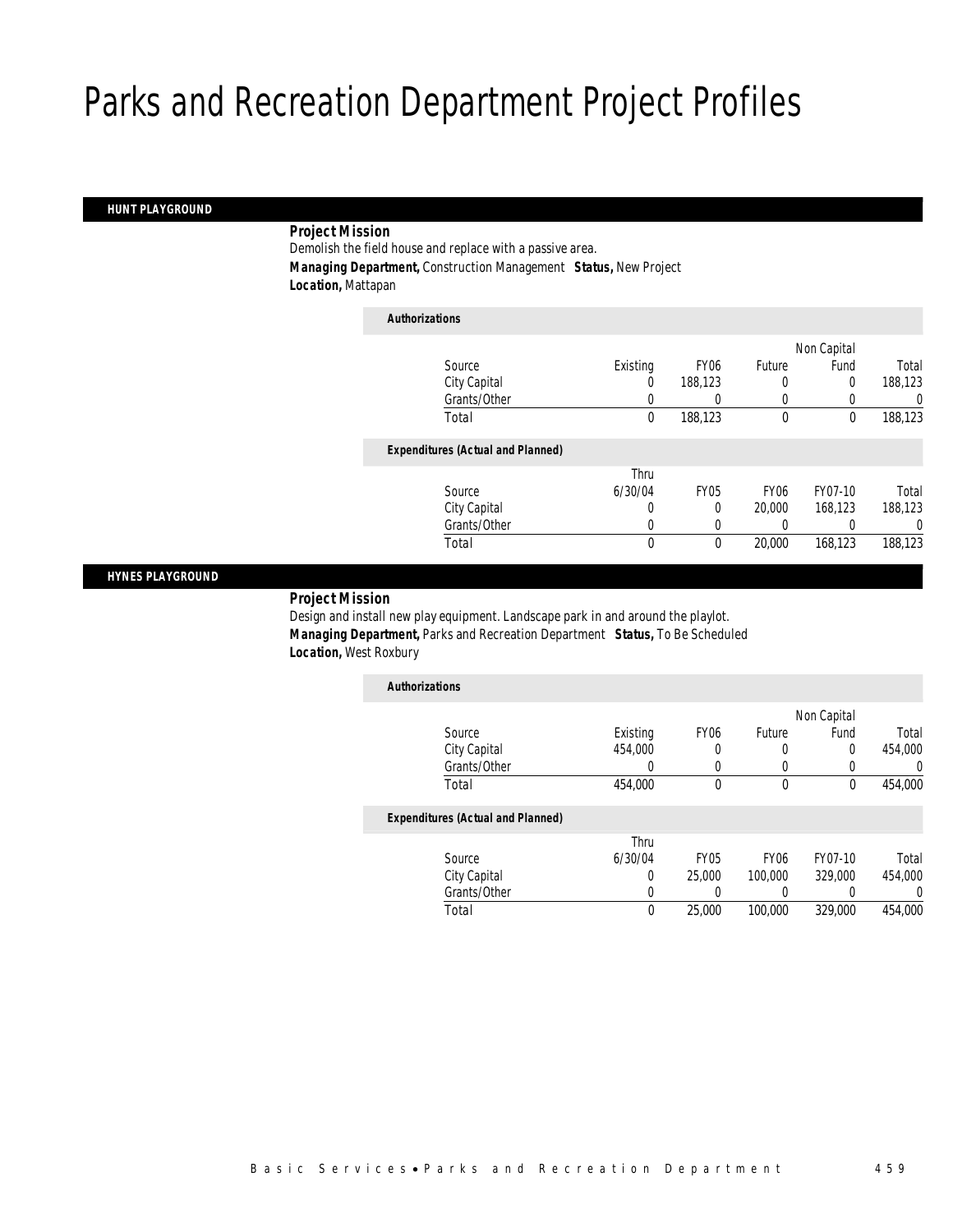*Authorizations*

#### *INTERGENERATIONAL PARK*

### *Project Mission*

New playground, water, drainage, active and passive areas. *Managing Department,* Parks and Recreation Department *Status,* To Be Scheduled *Location,* Roxbury

| Authorizations                           |          |                  |             |                  |          |
|------------------------------------------|----------|------------------|-------------|------------------|----------|
|                                          |          |                  |             | Non Capital      |          |
| Source                                   | Existing | FY <sub>06</sub> | Future      | Fund             | Total    |
| City Capital                             | 710,000  | 0                | 0           | 0                | 710,000  |
| Grants/Other                             | 0        | 0                | 0           | $\left( \right)$ | 0        |
| Total                                    | 710,000  | 0                | $\mathbf 0$ | 0                | 710,000  |
| <b>Expenditures (Actual and Planned)</b> |          |                  |             |                  |          |
|                                          | Thru     |                  |             |                  |          |
| Source                                   | 6/30/04  | <b>FY05</b>      | <b>FY06</b> | FY07-10          | Total    |
| City Capital                             | 26.554   | 0                | 0           | 683.446          | 710,000  |
| Grants/Other                             | 0        | 0                | 0           |                  | $\left($ |
| Total                                    | 26,554   | 0                | 0           | 683.446          | 710,000  |

#### *IRRIGATION SYSTEMS*

*Project Mission* 

Furnish and install irrigation systems in various parks.

 *Managing Department,* Parks and Recreation Department *Status,* To Be Scheduled *Location,* Citywide

| <b>Authorizations</b> |          |                  |        |             |         |
|-----------------------|----------|------------------|--------|-------------|---------|
|                       |          |                  |        | Non Capital |         |
| Source                | Existing | FY <sub>06</sub> | Future | Fund        | Total   |
| City Capital          | 222,000  |                  |        |             | 222,000 |
| Grants/Other          |          |                  |        |             |         |
| Total                 | 222,000  |                  |        |             | 222,000 |

|              | Thru    |             |      |         |         |
|--------------|---------|-------------|------|---------|---------|
| Source       | 6/30/04 | <b>FY05</b> | FY06 | FY07-10 | Total   |
| City Capital |         |             |      | 222,000 | 222,000 |
| Grants/Other |         |             |      |         |         |
| Total        |         |             |      | 222,000 | 222,000 |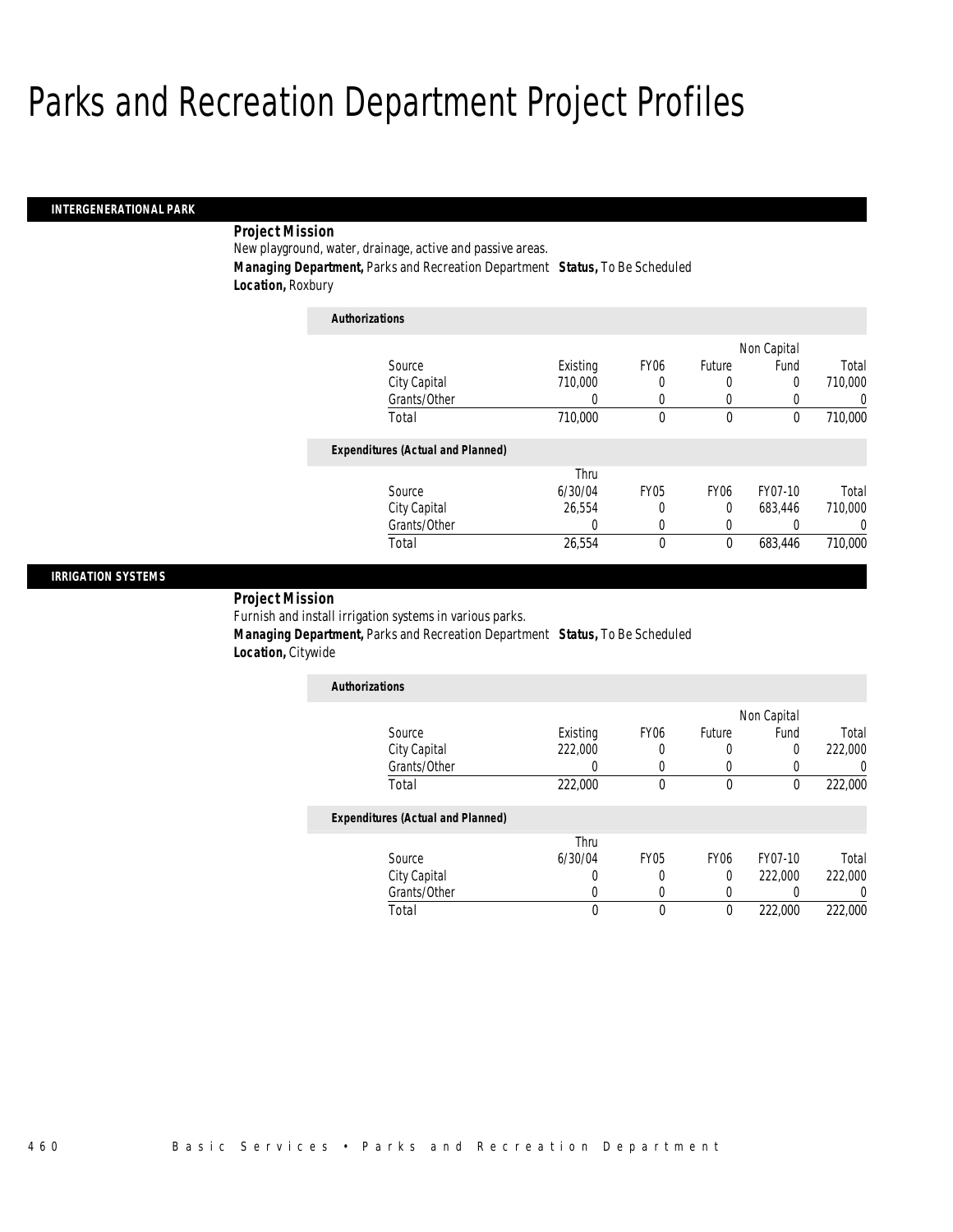*Authorizations*

#### *JEEP JONES PARK RENOVATIONS*

*Project Mission* 

Renovate adjacent city parcel with fence, walkway, paving, benches and landscaping. *Managing Department,* Parks and Recreation Department *Status,* In Design *Location,* Roxbury

| Authorizations                           |          |             |                  |             |         |
|------------------------------------------|----------|-------------|------------------|-------------|---------|
|                                          |          |             |                  | Non Capital |         |
| Source                                   | Existing | <b>FY06</b> | Future           | Fund        | Total   |
| City Capital                             | 125,500  | 0           | 0                | 0           | 125,500 |
| Grants/Other                             | 0        | 0           | 0                |             | 0       |
| Total                                    | 125,500  | 0           | $\mathbf 0$      | $\mathbf 0$ | 125,500 |
| <b>Expenditures (Actual and Planned)</b> |          |             |                  |             |         |
|                                          | Thru     |             |                  |             |         |
| Source                                   | 6/30/04  | <b>FY05</b> | FY <sub>06</sub> | FY07-10     | Total   |
| City Capital                             | 16.940   | 10,000      | 0                | 98.560      | 125,500 |
| Grants/Other                             | 0        |             | 0                |             | 0       |
| Total                                    | 16,940   | 10,000      | $\mathbf 0$      | 98,560      | 125,500 |
|                                          |          |             |                  |             |         |

### *JEFFERSON PLAYGROUND RENOVATIONS*

*Project Mission* 

Renovate playground entrance, tot lot, water system, basketball court, lighting, field and wall repair. *Managing Department,* Parks and Recreation Department *Status,* In Design *Location,* Jamaica Plain

| <b>Authorizations</b>                    |          |                  |                  |             |         |
|------------------------------------------|----------|------------------|------------------|-------------|---------|
|                                          |          |                  |                  | Non Capital |         |
| Source                                   | Existing | FY <sub>06</sub> | Future           | Fund        | Total   |
| City Capital                             | 476.500  |                  | 0                | 0           | 476,500 |
| Grants/Other                             | 0        |                  |                  |             | U       |
| Total                                    | 476,500  | $\theta$         | 0                | 0           | 476,500 |
| <b>Expenditures (Actual and Planned)</b> |          |                  |                  |             |         |
|                                          | Thru     |                  |                  |             |         |
| Source                                   | 6/30/04  | FY <sub>05</sub> | FY <sub>06</sub> | FY07-10     | Total   |
| City Capital                             | 25.404   | 75,000           | 348,306          | 27.790      | 476,500 |
| Grants/Other                             | 0        |                  |                  |             | 0       |
| Total                                    | 25.404   | 75,000           | 348,306          | 27.790      | 476.500 |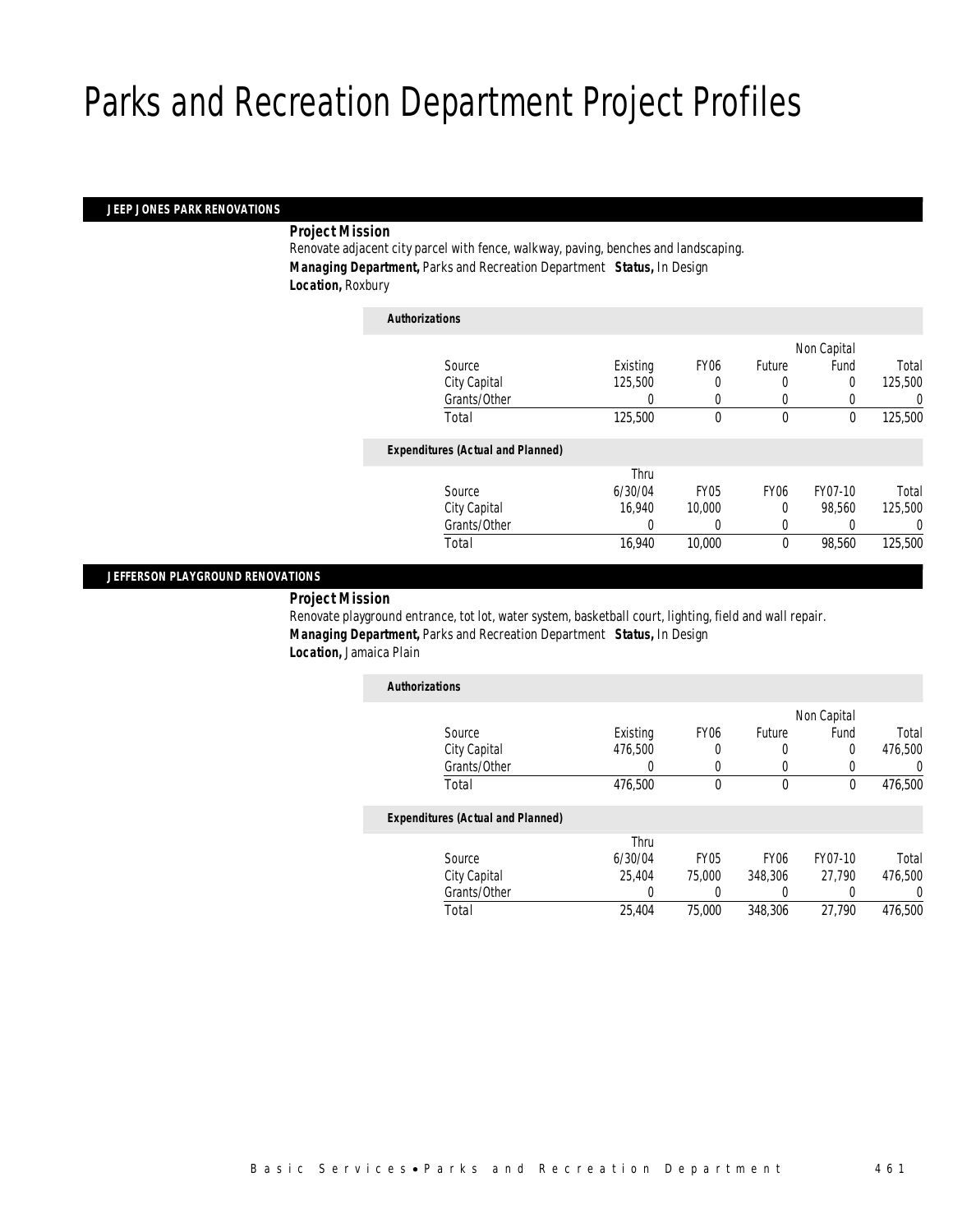#### *JOE MOAKLEY PARK SOFTBALL DIAMOND*

*Project Mission* 

Renovate softball diamond.

*Managing Department,* Parks and Recreation Department *Status,* To Be Scheduled

*Location,* South Boston

| <b>Authorizations</b>                    |              |                  |                  |             |          |
|------------------------------------------|--------------|------------------|------------------|-------------|----------|
|                                          |              |                  |                  | Non Capital |          |
| Source                                   | Existing     | FY <sub>06</sub> | Future           | Fund        | Total    |
| City Capital                             | 71,800       | 0                | $\left($         | 0           | 71,800   |
| Grants/Other                             | 0            | 0                | 0                |             | $\Omega$ |
| Total                                    | 71,800       | $\theta$         | $\theta$         | $\Omega$    | 71,800   |
| <b>Expenditures (Actual and Planned)</b> |              |                  |                  |             |          |
|                                          | Thru         |                  |                  |             |          |
| Source                                   | 6/30/04      | <b>FY05</b>      | FY <sub>06</sub> | FY07-10     | Total    |
| City Capital                             | U            | 0                | $\Omega$         | 71.800      | 71.800   |
| Grants/Other                             | 0            | $\left($         | $\left($         |             | $\Omega$ |
| Total                                    | $\mathbf{0}$ | $\theta$         | $\theta$         | 71,800      | 71,800   |

#### *JOHN HARVARD MALL*

*Project Mission* 

Remove deteriorated brick walls and replace with brick piers and steel fencing. *Managing Department,* Parks and Recreation Department *Status,* In Design *Location,* Charlestown

| <b>Authorizations</b> |          |                  |        |             |         |
|-----------------------|----------|------------------|--------|-------------|---------|
|                       |          |                  |        | Non Capital |         |
| Source                | Existing | FY <sub>06</sub> | Future | Fund        | Total   |
| City Capital          | 225,000  | 0                |        |             | 225,000 |
| Grants/Other          |          |                  |        |             |         |
| Total                 | 225,000  | 0                |        |             | 225,000 |

|              | Thru    |             |      |         |         |
|--------------|---------|-------------|------|---------|---------|
| Source       | 6/30/04 | <b>FY05</b> | FY06 | FY07-10 | Total   |
| City Capital |         | 25,000      |      | 200,000 | 225,000 |
| Grants/Other |         |             |      |         |         |
| Total        |         | 25,000      |      | 200,000 | 225,000 |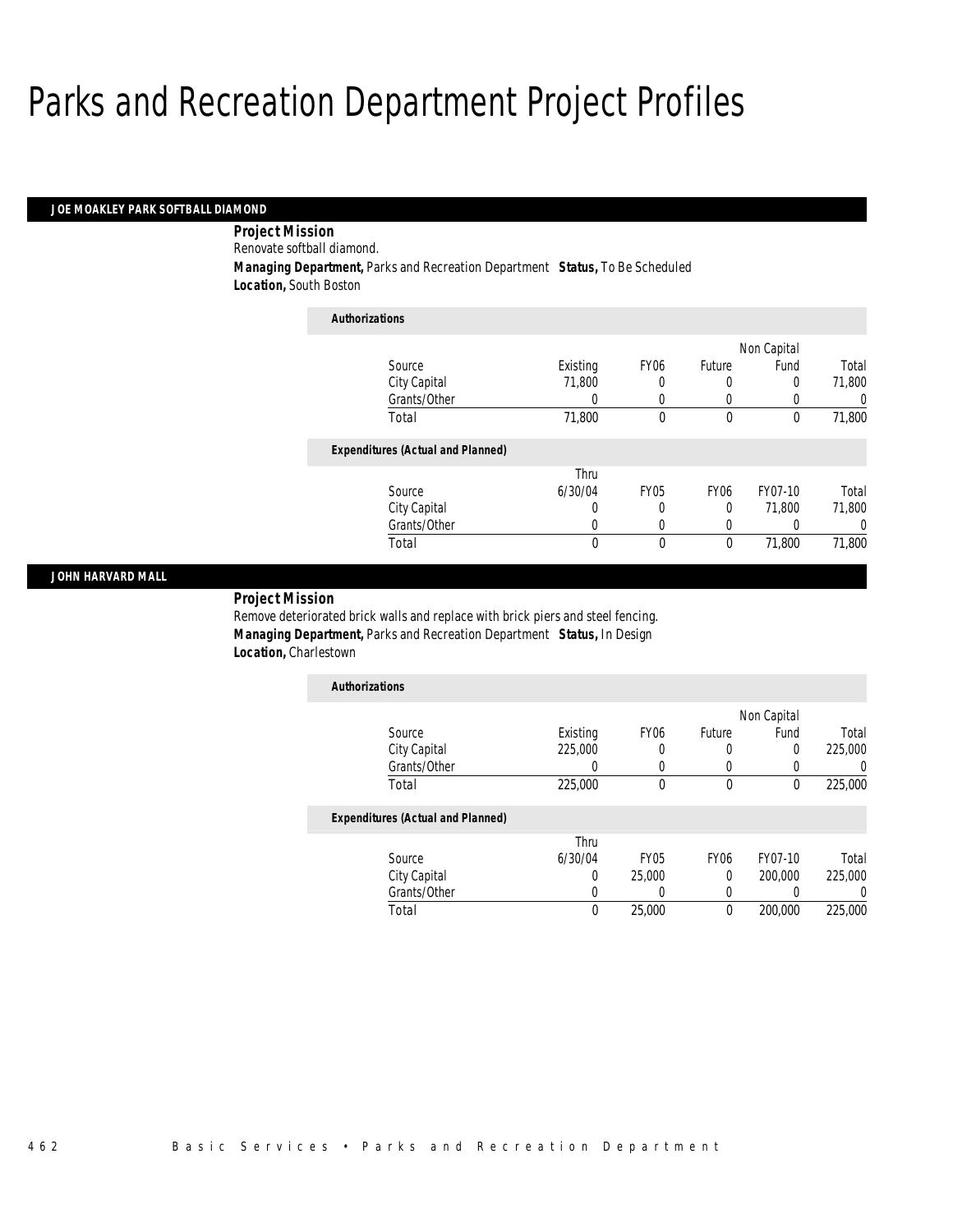*Authorizations*

#### *KILMARNOCK STREET PLAYGROUND*

#### *Project Mission*

Remove and replace playlot equipment, install new surfacing and landscaping improvements. *Managing Department,* Parks and Recreation Department *Status,* Complete *Location,* Fenway/Kenmore

| <b>Authorizations</b>                    |          |                  |                  |             |         |
|------------------------------------------|----------|------------------|------------------|-------------|---------|
|                                          |          |                  |                  | Non Capital |         |
| Source                                   | Existing | FY <sub>06</sub> | Future           | Fund        | Total   |
| City Capital                             | 200,000  | 0                | 0                | 0           | 200,000 |
| Grants/Other                             | 0        | 0                | 0                |             | 0       |
| Total                                    | 200,000  | 0                | $\mathbf 0$      | 0           | 200,000 |
| <b>Expenditures (Actual and Planned)</b> |          |                  |                  |             |         |
|                                          | Thru     |                  |                  |             |         |
| Source                                   | 6/30/04  | FY <sub>05</sub> | FY <sub>06</sub> | FY07-10     | Total   |
| City Capital                             | 0        | 150,000          | 50,000           | 0           | 200,000 |
| Grants/Other                             | 0        |                  | 0                |             | 0       |
| Total                                    | 0        | 150,000          | 50,000           | $\theta$    | 200,000 |

### *LEE PLAYGROUND (M ST.)*

#### *Project Mission*

Remove and partially replace the concrete bleacher and retaining walls. *Managing Department,* Parks and Recreation Department *Status,* New Project *Location,* South Boston

| <b>Authorizations</b>                    |          |                  |                  |             |         |
|------------------------------------------|----------|------------------|------------------|-------------|---------|
|                                          |          |                  |                  | Non Capital |         |
| Source                                   | Existing | FY <sub>06</sub> | Future           | Fund        | Total   |
| City Capital                             | O        | 580,000          | 0                | 0           | 580,000 |
| Grants/Other                             | 0        |                  | 0                |             | 0       |
| Total                                    | 0        | 580,000          | $\theta$         | 0           | 580,000 |
| <b>Expenditures (Actual and Planned)</b> |          |                  |                  |             |         |
|                                          | Thru     |                  |                  |             |         |
| Source                                   | 6/30/04  | <b>FY05</b>      | FY <sub>06</sub> | FY07-10     | Total   |
| City Capital                             |          |                  |                  | 580,000     | 580,000 |

Total 0 0 0 580,000 580,000

Grants/Other 0 0 0 0 0 0

| Basic Services • Parks and Recreation Department |  | 4 6 3 |
|--------------------------------------------------|--|-------|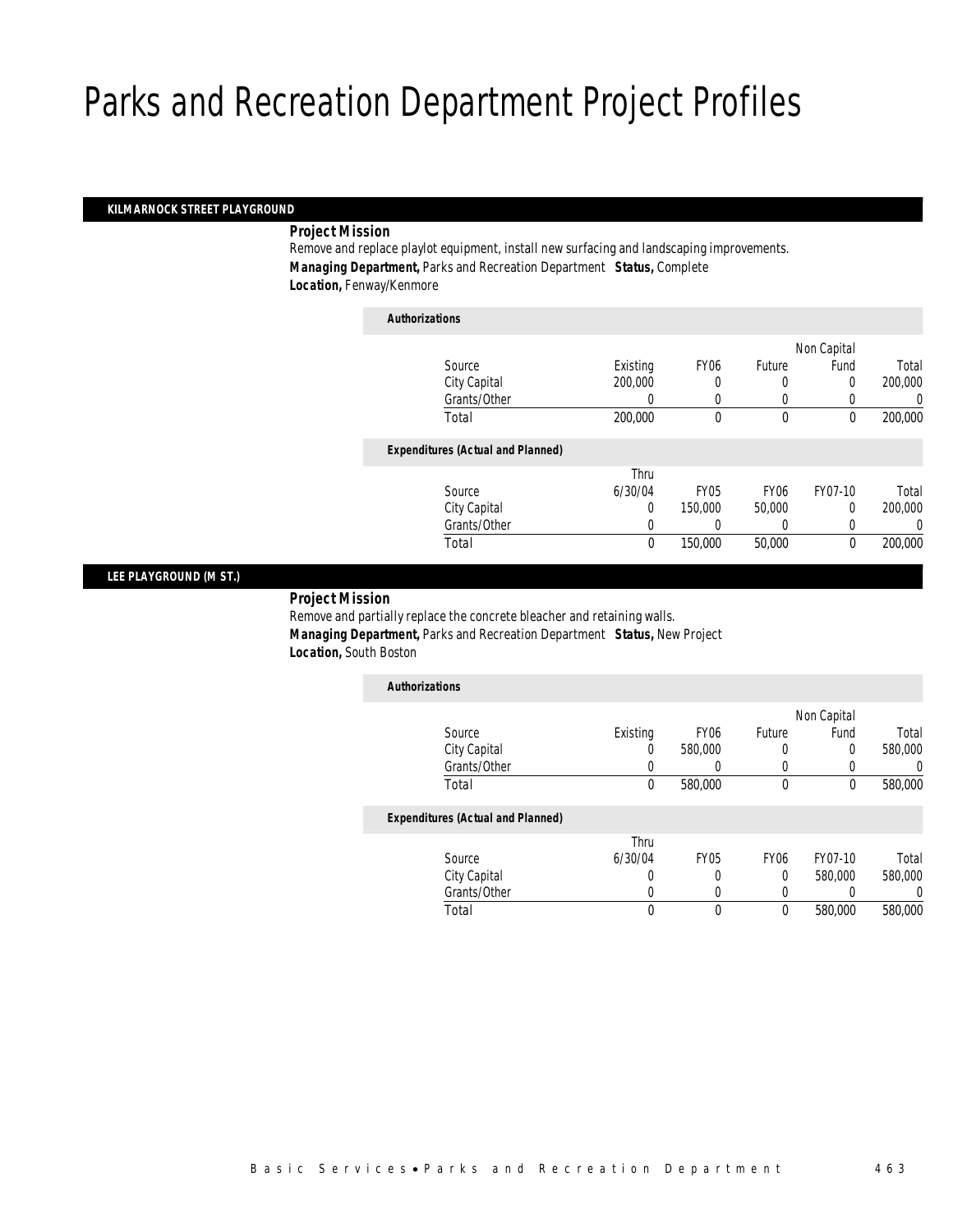#### *LIBERTY TREE*

### *Project Mission*

Restoration of passive park including brick paving and other site improvements. *Managing Department,* Parks and Recreation Department *Status,* In Design *Location,* Chinatown

| <b>Authorizations</b>                    |          |             |                  |                  |          |
|------------------------------------------|----------|-------------|------------------|------------------|----------|
|                                          |          |             |                  | Non Capital      |          |
| Source                                   | Existing | <b>FY06</b> | Future           | Fund             | Total    |
| City Capital                             | 130,000  | 0           | 0                | 0                | 130,000  |
| Grants/Other                             | 0        | 0           | 0                | $\left( \right)$ | 0        |
| Total                                    | 130,000  | 0           | 0                | 0                | 130,000  |
| <b>Expenditures (Actual and Planned)</b> |          |             |                  |                  |          |
|                                          | Thru     |             |                  |                  |          |
| Source                                   | 6/30/04  | <b>FY05</b> | FY <sub>06</sub> | FY07-10          | Total    |
| City Capital                             | 0        | 0           | 0                | 130,000          | 130,000  |
| Grants/Other                             | 0        | 0           | 0                | 0                | $\left($ |
| Total                                    | 0        | 0           | 0                | 130,000          | 130,000  |

#### *MADISON PARK FIELD*

*Project Mission* 

Install new synthetic turf playing field.

 *Managing Department,* Parks and Recreation Department *Status,* In Construction *Location,* Roxbury

| <b>Authorizations</b> |           |                  |        |             |           |
|-----------------------|-----------|------------------|--------|-------------|-----------|
|                       |           |                  |        | Non Capital |           |
| Source                | Existing  | FY <sub>06</sub> | Future | Fund        | Total     |
| City Capital          | 3,600,000 |                  |        |             | 3,600,000 |
| Grants/Other          |           |                  |        |             |           |
| Total                 | 3,600,000 |                  |        |             | 3,600,000 |

|              | Thru    |             |                  |         |           |
|--------------|---------|-------------|------------------|---------|-----------|
| Source       | 6/30/04 | <b>FY05</b> | FY <sub>06</sub> | FY07-10 | Total     |
| City Capital | 95.973  | 1.000.000   | 2,000,000        | 504.027 | 3.600.000 |
| Grants/Other |         |             |                  |         |           |
| Total        | 95.973  | 1,000,000   | 2,000,000        | 504.027 | 3.600.000 |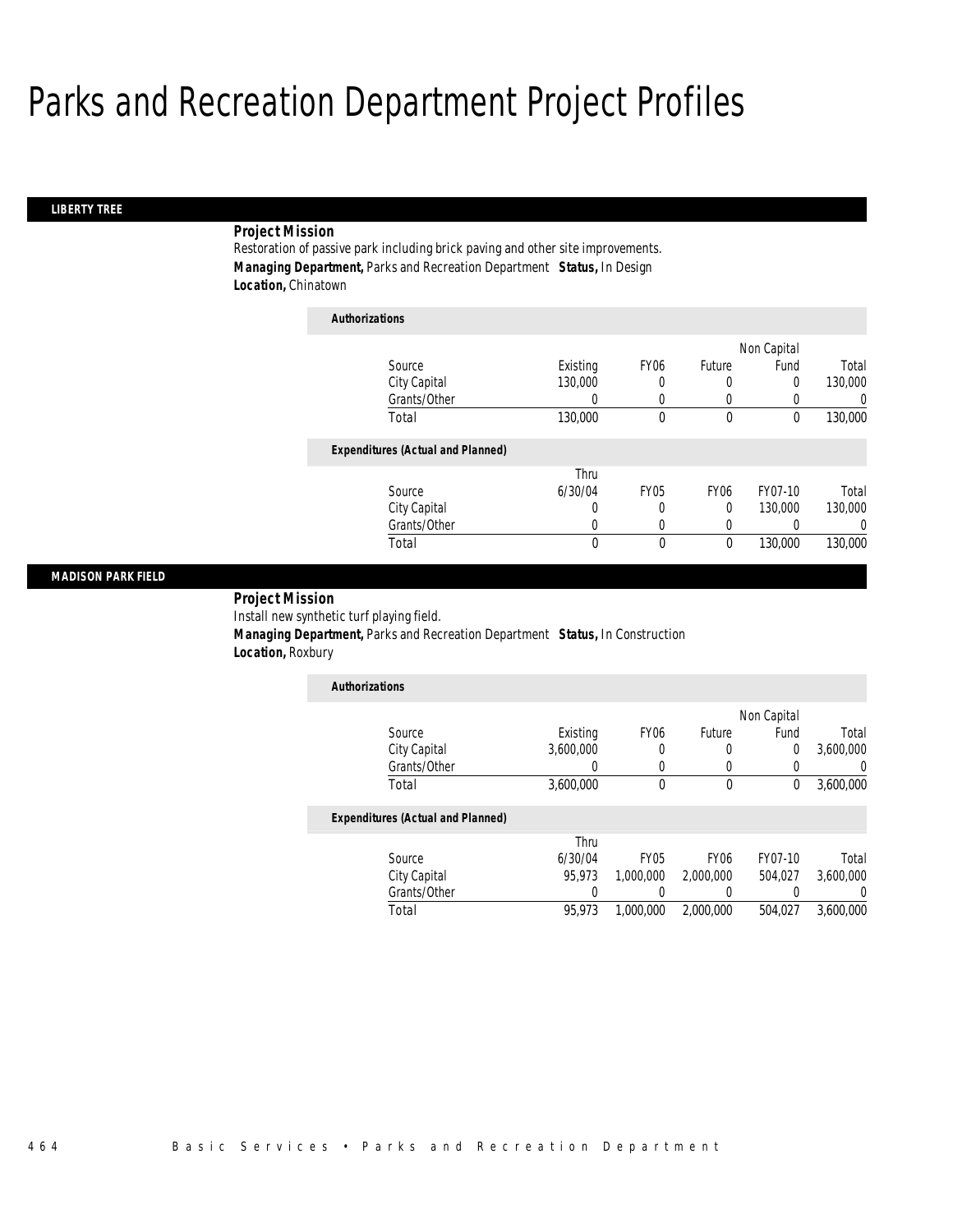#### *MCCONNELL PLAYGROUND*

#### *Project Mission*

Remove and replace outdated play equipment, curbing, paving, landscaping and other ancillary site improvements. *Managing Department,* Parks and Recreation Department *Status,* In Design *Location,* Dorchester

| <b>Authorizations</b>                    |          |                  |             |                  |                  |
|------------------------------------------|----------|------------------|-------------|------------------|------------------|
|                                          |          |                  |             | Non Capital      |                  |
| Source                                   | Existing | FY <sub>06</sub> | Future      | Fund             | Total            |
| City Capital                             | 201,000  | 0                | 0           | 0                | 201,000          |
| Grants/Other                             | 0        | 0                | 0           | $\left( \right)$ | $\left( \right)$ |
| Total                                    | 201.000  | 0                | 0           | 0                | 201,000          |
| <b>Expenditures (Actual and Planned)</b> |          |                  |             |                  |                  |
|                                          | Thru     |                  |             |                  |                  |
| Source                                   | 6/30/04  | <b>FY05</b>      | <b>FY06</b> | FY07-10          | Total            |
| City Capital                             | 23.996   | 20,000           | 20,000      | 137.004          | 201.000          |
| Grants/Other                             | 0        | 0                | 0           | 0                | 0                |
| Total                                    | 23,996   | 20,000           | 20,000      | 137.004          | 201.000          |

#### *MCKINNEY PLAYGROUND*

### *Project Mission*

Remove and replace outdated play equipment, curbing and paving. Provide new drinking fountain and other improvements.

*Managing Department,* Parks and Recreation Department *Status,* Complete *Location,* Allston/Brighton

| <b>Authorizations</b>                    |          |             |             |             |         |
|------------------------------------------|----------|-------------|-------------|-------------|---------|
|                                          |          |             |             | Non Capital |         |
| Source                                   | Existing | <b>FY06</b> | Future      | Fund        | Total   |
| City Capital                             | 256,000  | 0           | 0           | 0           | 256,000 |
| Grants/Other                             | 0        | 0           | 0           | 0           | 0       |
| Total                                    | 256,000  | 0           | 0           | 0           | 256,000 |
| <b>Expenditures (Actual and Planned)</b> |          |             |             |             |         |
|                                          | Thru     |             |             |             |         |
| Source                                   | 6/30/04  | <b>FY05</b> | <b>FY06</b> | FY07-10     | Total   |
| City Capital                             | 14,588   | 199,000     | 0           | 42.412      | 256,000 |
| Grants/Other                             | 0        | 0           | 0           | 0           | 0       |
| Total                                    | 14,588   | 199,000     | 0           | 42,412      | 256,000 |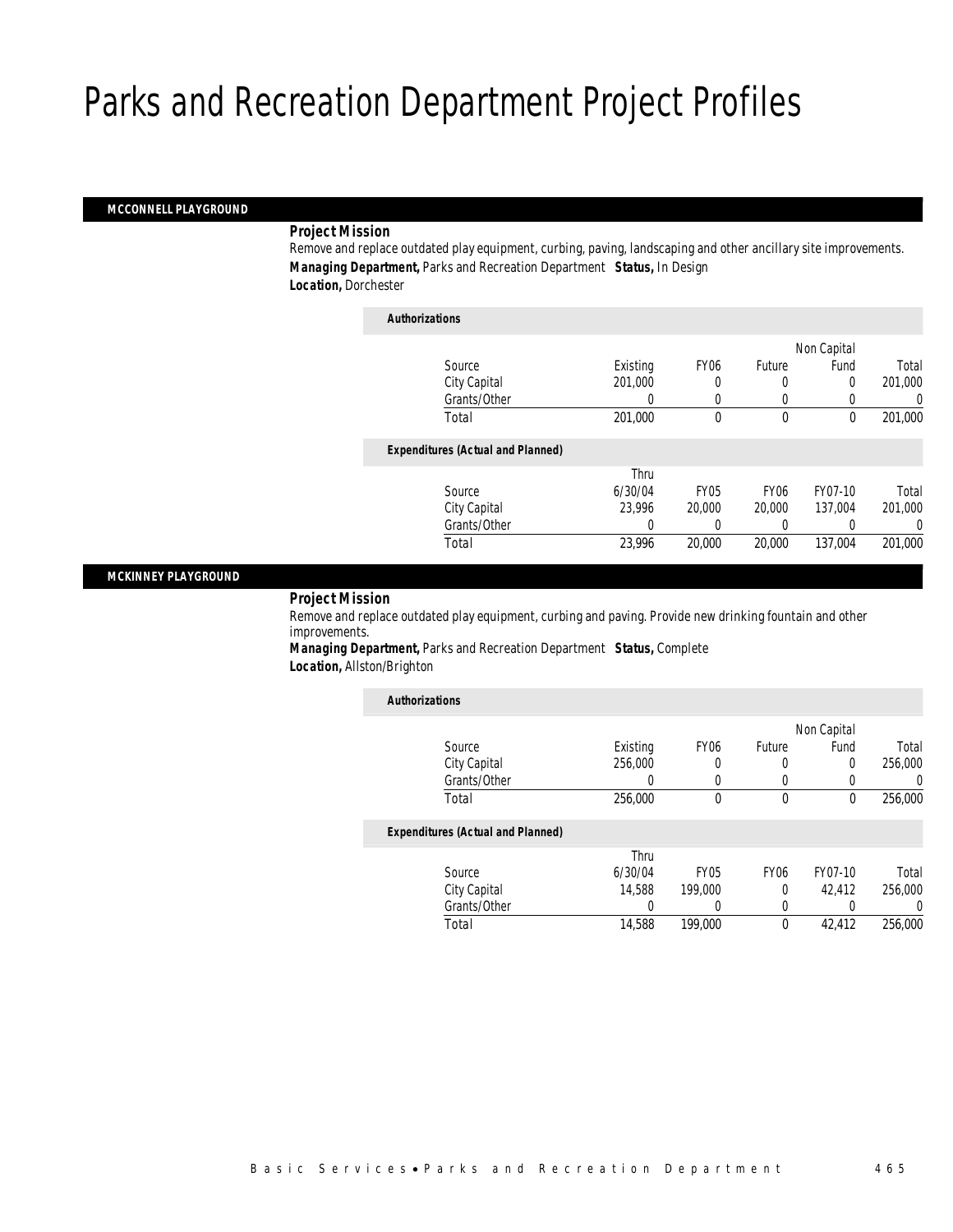*Authorizations*

#### *MCLAUGHLIN PLAYGROUND*

#### *Project Mission*

Renovate softball fields with new diamonds, irrigation, fencing, benches and landscaping. *Managing Department,* Parks and Recreation Department *Status,* In Design *Location,* Roxbury

| AUUDULLAUVUS                             |          |                  |                  |             |          |
|------------------------------------------|----------|------------------|------------------|-------------|----------|
|                                          |          |                  |                  | Non Capital |          |
| Source                                   | Existing | FY <sub>06</sub> | Future           | Fund        | Total    |
| City Capital                             | 504,275  | 0                | 0                | 0           | 504,275  |
| Grants/Other                             | 0        | 0                | 0                | 0           | 0        |
| Total                                    | 504.275  | 0                | 0                | $\theta$    | 504,275  |
| <b>Expenditures (Actual and Planned)</b> |          |                  |                  |             |          |
|                                          | Thru     |                  |                  |             |          |
| Source                                   | 6/30/04  | <b>FY05</b>      | FY <sub>06</sub> | FY07-10     | Total    |
| City Capital                             | 0        | 50,000           | 100,000          | 354.275     | 504.275  |
| Grants/Other                             | 0        |                  | 0                | 0           | $\Omega$ |
| Total                                    | 0        | 50,000           | 100,000          | 354,275     | 504.275  |

#### *MIRANDA PARK*

#### *Project Mission*

Remove and replace playlot with new surfacing, fencing and landscaping. *Managing Department,* Parks and Recreation Department *Status,* In Construction *Location,* Dorchester

| <b>Authorizations</b> |          |                  |        |      |         |
|-----------------------|----------|------------------|--------|------|---------|
|                       |          | Non Capital      |        |      |         |
| Source                | Existing | FY <sub>06</sub> | Future | Fund | Total   |
| City Capital          | 310,000  |                  |        |      | 310,000 |
| Grants/Other          |          |                  |        |      |         |
| Total                 | 310,000  |                  |        |      | 310,000 |

|              | Thru    |             |                  |         |         |
|--------------|---------|-------------|------------------|---------|---------|
| Source       | 6/30/04 | <b>FY05</b> | FY <sub>06</sub> | FY07-10 | Total   |
| City Capital | 2.200   | 257.000     | 50.800           |         | 310,000 |
| Grants/Other |         |             |                  |         |         |
| Total        | 2.200   | 257.000     | 50,800           |         | 310,000 |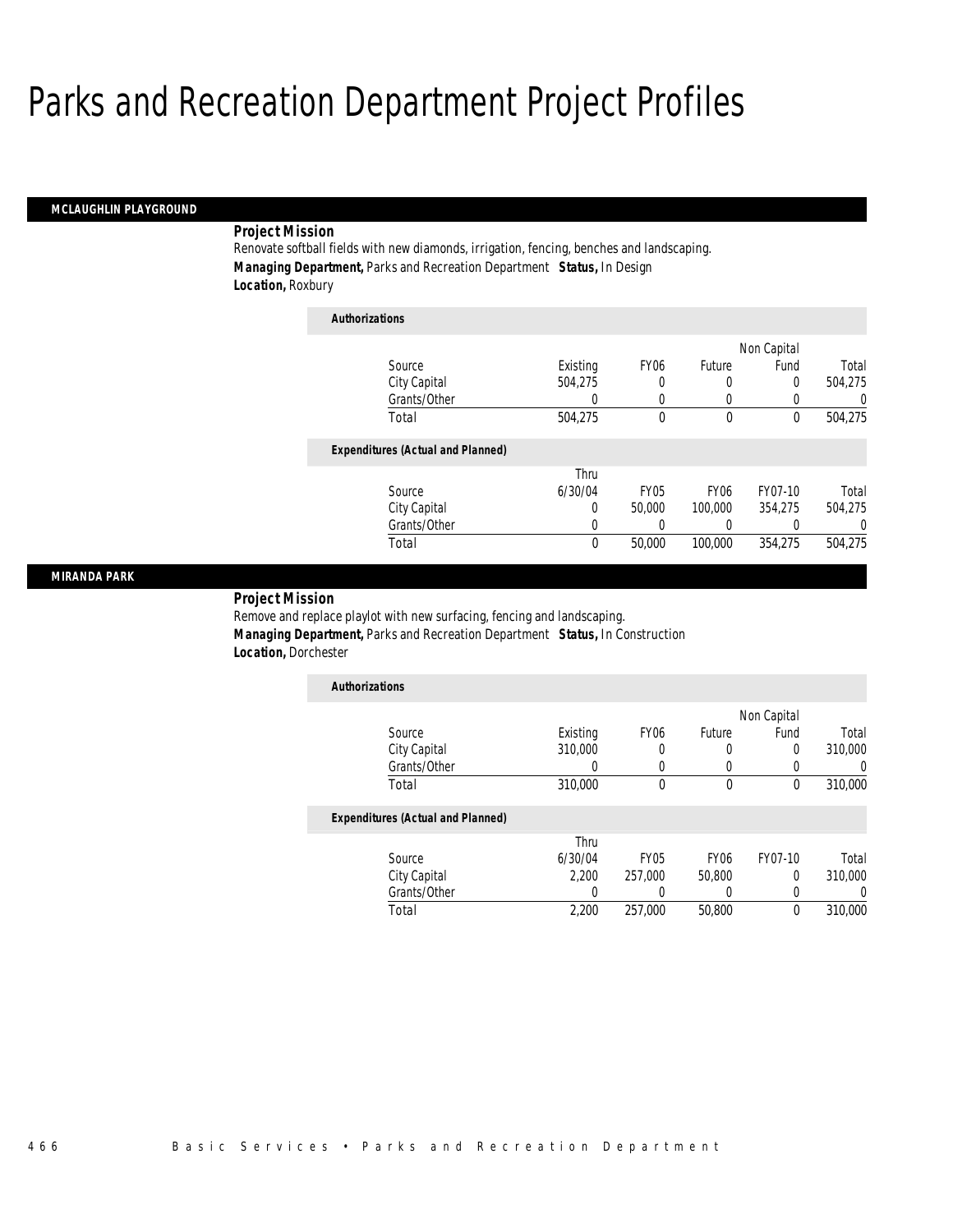#### *MONSIGNOR REYNOLDS PLAYGROUND*

#### *Project Mission*

Remove and replace playlot, curbing, fencing and benches.

 *Managing Department,* Parks and Recreation Department *Status,* To Be Scheduled *Location,* South End

| <b>Authorizations</b>                    |          |             |                  |             |         |
|------------------------------------------|----------|-------------|------------------|-------------|---------|
|                                          |          |             |                  | Non Capital |         |
| Source                                   | Existing | <b>FY06</b> | Future           | Fund        | Total   |
| City Capital                             |          | 0           | 299,000          | 0           | 299,000 |
| Grants/Other                             | 0        | 0           | 0                |             | 0       |
| Total                                    | 0        | $\theta$    | 299,000          | $\theta$    | 299,000 |
| <b>Expenditures (Actual and Planned)</b> |          |             |                  |             |         |
|                                          | Thru     |             |                  |             |         |
| Source                                   | 6/30/04  | <b>FY05</b> | FY <sub>06</sub> | FY07-10     | Total   |
| City Capital                             | 0        | 0           | $\Omega$         | 299,000     | 299,000 |
| Grants/Other                             | 0        |             | 0                |             | 0       |
| Total                                    | 0        | 0           | $\mathbf 0$      | 299,000     | 299,000 |

#### *MOZART PLAYGROUND*

### *Project Mission*

Remove and replace playlot, repave basketball court, upgrade lighting and renovate waterspray. *Managing Department,* Parks and Recreation Department *Status,* To Be Scheduled *Location,* Jamaica Plain

| <b>Authorizations</b>                    |          |                  |                  |             |         |
|------------------------------------------|----------|------------------|------------------|-------------|---------|
|                                          |          |                  |                  | Non Capital |         |
| Source                                   | Existing | FY <sub>06</sub> | Future           | Fund        | Total   |
| City Capital                             |          | 448,500          | 0                | 0           | 448,500 |
| Grants/Other                             |          | 0                | 0                | 0           |         |
| Total                                    | $\theta$ | 448,500          | 0                | 0           | 448,500 |
| <b>Expenditures (Actual and Planned)</b> |          |                  |                  |             |         |
|                                          | Thru     |                  |                  |             |         |
| Source                                   | 6/30/04  | FY05             | FY <sub>06</sub> | FY07-10     | Total   |
| City Capital                             |          | 0                | 50,000           | 398,500     | 448,500 |

Total 0 0 50,000 398,500 448,500

Grants/Other 0 0 0 0 0 0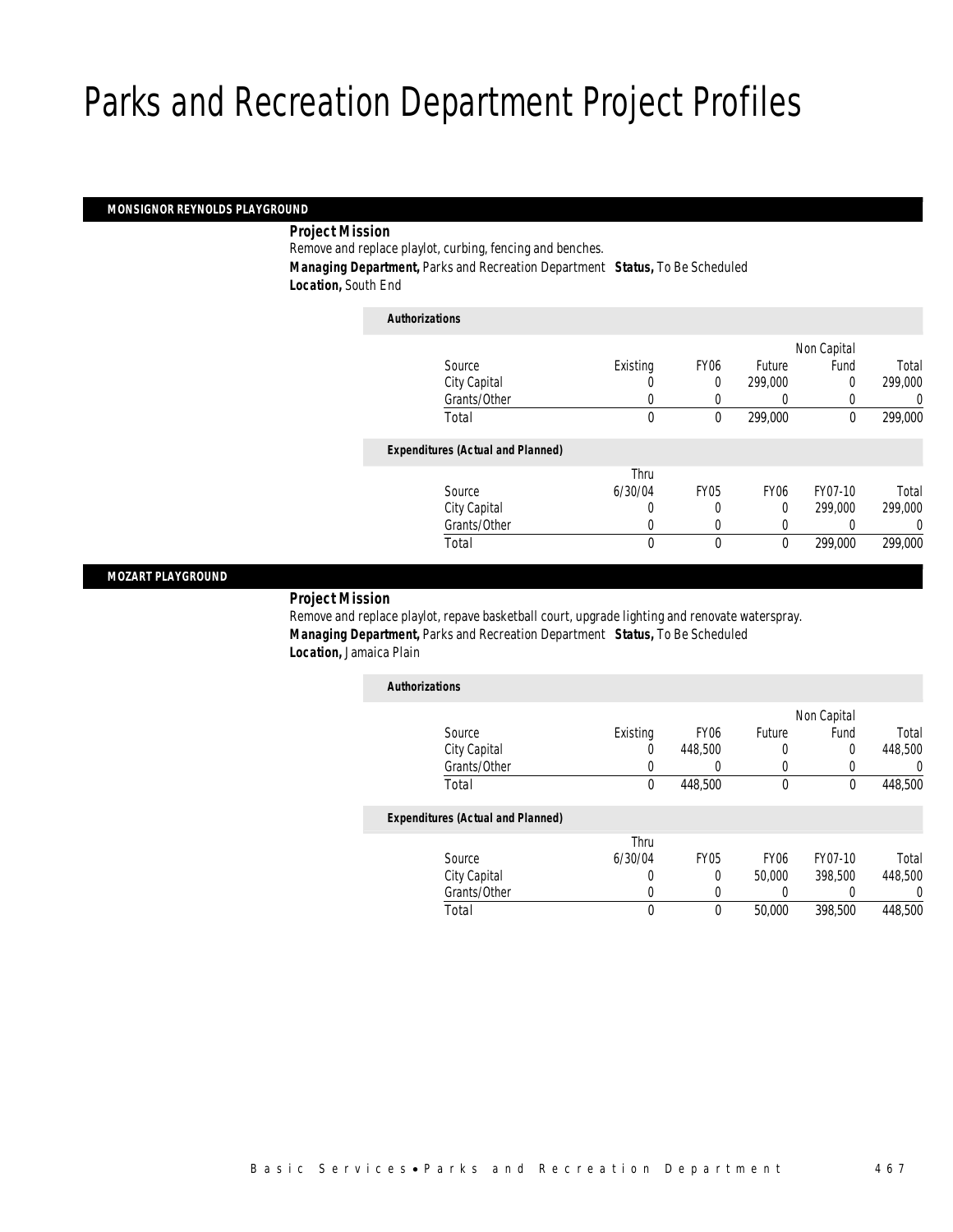#### *MT. HOPE CEMETERY CHAPEL*

### *Project Mission*

Secure and stabilize chapel against the elements and prevent further deterioration. *Managing Department,* Construction Management *Status,* In Design *Location,* Roslindale

| <b>Authorizations</b>                    |          |                  |                  |             |          |
|------------------------------------------|----------|------------------|------------------|-------------|----------|
|                                          |          |                  |                  | Non Capital |          |
| Source                                   | Existing | FY <sub>06</sub> | Future           | Fund        | Total    |
| City Capital                             | 319,800  | 0                | 55,000           | $\theta$    | 374,800  |
| Grants/Other                             | 0        | 0                | 0                | 0           | 0        |
| Total                                    | 319,800  | 0                | 55,000           | $\theta$    | 374,800  |
| <b>Expenditures (Actual and Planned)</b> |          |                  |                  |             |          |
|                                          | Thru     |                  |                  |             |          |
| Source                                   | 6/30/04  | <b>FY05</b>      | FY <sub>06</sub> | FY07-10     | Total    |
| City Capital                             | 23,370   | 0                | 0                | 351.430     | 374,800  |
| Grants/Other                             | 0        | 0                | 0                | 0           | $\Omega$ |
| Total                                    | 23,370   | 0                | $\mathbf 0$      | 351,430     | 374,800  |

#### *MUDDY RIVER*

*Project Mission* 

Continue design and dredging of the Muddy River in conjunction with the Army Corps of Engineers and the Town of Brookline.

*Managing Department,* Parks and Recreation Department *Status,* To Be Scheduled *Location,* Fenway/Kenmore

| <b>Authorizations</b>                    |          |                  |             |             |         |
|------------------------------------------|----------|------------------|-------------|-------------|---------|
|                                          |          |                  |             | Non Capital |         |
| Source                                   | Existing | FY <sub>06</sub> | Future      | Fund        | Total   |
| City Capital                             | 750,000  | 0                | 0           | 0           | 750,000 |
| Grants/Other                             | 0        | 0                | 0           | 0           | 0       |
| Total                                    | 750,000  | $\theta$         | 0           | $\theta$    | 750,000 |
| <b>Expenditures (Actual and Planned)</b> |          |                  |             |             |         |
|                                          | Thru     |                  |             |             |         |
| Source                                   | 6/30/04  | FY <sub>05</sub> | <b>FY06</b> | FY07-10     | Total   |
| City Capital                             | 0        | 750,000          | 0           | 0           | 750,000 |
| Grants/Other                             | 0        |                  | 0           | 0           | 0       |
| Total                                    | $\theta$ | 750,000          | 0           | 0           | 750,000 |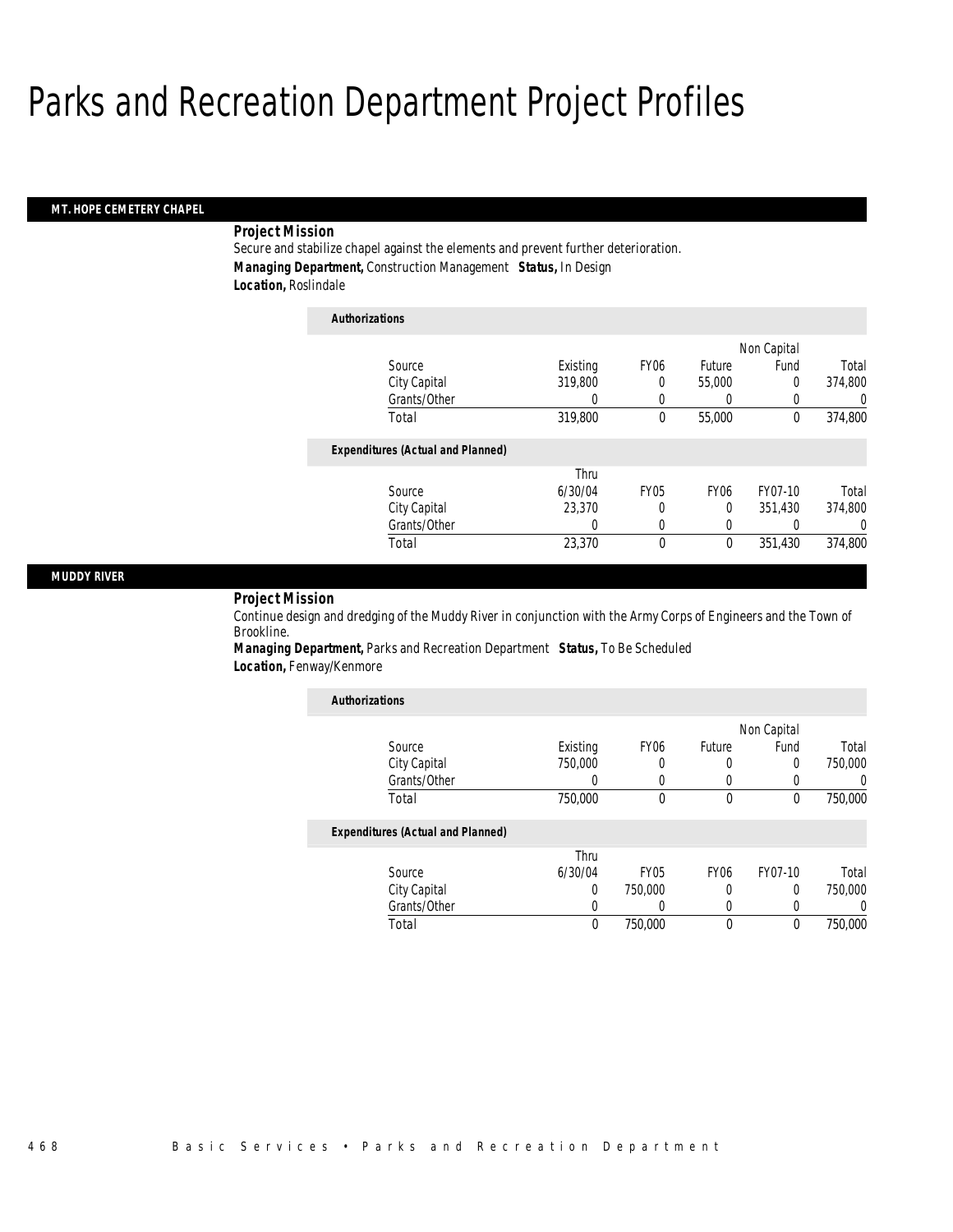#### *MUDDY RIVER PHASE II*

### *Project Mission*

Matching funds for Army Corps of Engineers dredging project. *Managing Department,* Parks and Recreation Department *Status,* To Be Scheduled *Location,* Fenway/Kenmore

| <b>Authorizations</b>                    |          |             |                  |             |            |
|------------------------------------------|----------|-------------|------------------|-------------|------------|
|                                          |          |             |                  | Non Capital |            |
| Source                                   | Existing | <b>FY06</b> | Future           | Fund        | Total      |
| City Capital                             | 402.500  | 0           | 0                | 0           | 402,500    |
| Grants/Other                             | 0        | 0           | 0                | 84,703,056  | 84,703,056 |
| Total                                    | 402,500  | 0           | 0                | 84.703.056  | 85,105,556 |
| <b>Expenditures (Actual and Planned)</b> |          |             |                  |             |            |
|                                          | Thru     |             |                  |             |            |
| Source                                   | 6/30/04  | <b>FY05</b> | FY <sub>06</sub> | FY07-10     | Total      |
| City Capital                             | 25,500   | 69.500      | 300,000          | 7.500       | 402,500    |
| Grants/Other                             | 0        |             |                  |             | 0          |
| Total                                    | 25,500   | 69.500      | 300,000          | 7.500       | 402,500    |
|                                          |          |             |                  |             |            |

#### *MUDDY RIVER STORMWATER CONTROLS AND DREDGING*

#### *Project Mission*

Dredge and construct stormwater controls on the Muddy River at Charlesgate. State grants support the construction phase of the project.

*Managing Department,* Parks and Recreation Department *Status,* In Design *Location,* Fenway/Kenmore

| <b>Authorizations</b>                    |           |             |                  |             |           |
|------------------------------------------|-----------|-------------|------------------|-------------|-----------|
|                                          |           |             |                  | Non Capital |           |
| Source                                   | Existing  | <b>FY06</b> | Future           | Fund        | Total     |
| City Capital                             | 200,000   | 0           | 0                | 0           | 200,000   |
| Grants/Other                             | 6.696.944 | 0           | 0                | 0           | 6,696,944 |
| Total                                    | 6.896.944 | 0           | 0                | 0           | 6.896.944 |
| <b>Expenditures (Actual and Planned)</b> |           |             |                  |             |           |
|                                          | Thru      |             |                  |             |           |
| Source                                   | 6/30/04   | <b>FY05</b> | FY <sub>06</sub> | FY07-10     | Total     |
| City Capital                             | 0         | 0           | 0                | 200,000     | 200,000   |
| Grants/Other                             | 6,053,956 | 342,000     | 300,988          | 0           | 6,696,944 |
| Total                                    | 6,053,956 | 342,000     | 300.988          | 200,000     | 6.896.944 |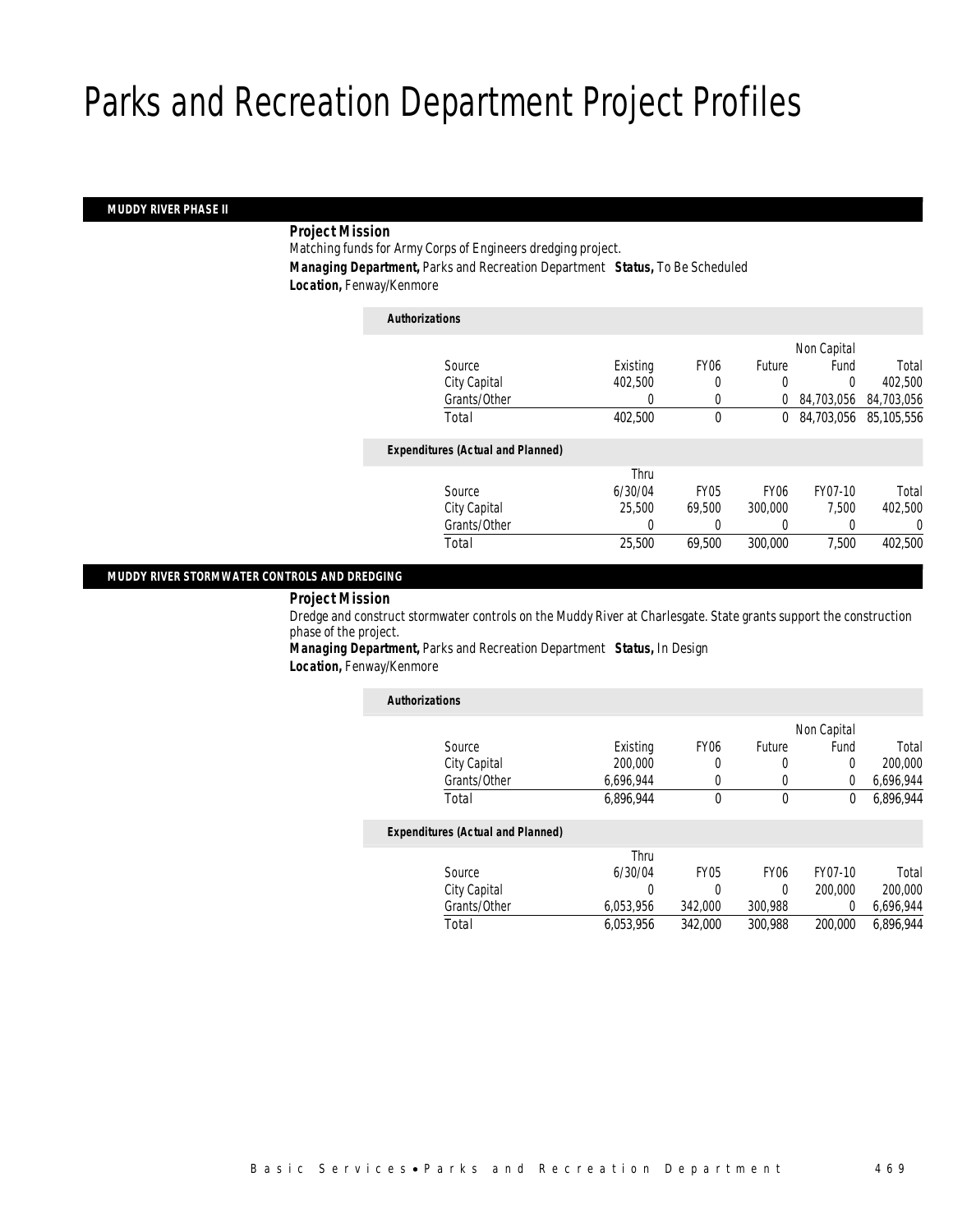#### *NEWLAND STREET PLAY AREA*

### *Project Mission*

Remove and replace play equipment, curbing, paving and repair fencing. *Managing Department,* Parks and Recreation Department *Status,* New Project *Location,* South End

| <b>Authorizations</b>                    |                  |                  |                  |             |          |
|------------------------------------------|------------------|------------------|------------------|-------------|----------|
|                                          |                  |                  |                  | Non Capital |          |
| Source                                   | Existing         | FY <sub>06</sub> | Future           | Fund        | Total    |
| City Capital                             | 0                | 160,000          | 0                | 0           | 160,000  |
| Grants/Other                             | U                | O                | 0                |             | 0        |
| Total                                    | $\mathbf 0$      | 160,000          | $\mathbf 0$      | 0           | 160,000  |
| <b>Expenditures (Actual and Planned)</b> |                  |                  |                  |             |          |
|                                          | Thru             |                  |                  |             |          |
| Source                                   | 6/30/04          | <b>FY05</b>      | FY <sub>06</sub> | FY07-10     | Total    |
| City Capital                             | $\left( \right)$ | 0                | 160,000          | 0           | 160,000  |
| Grants/Other                             | 0                | 0                | 0                | 0           | $\left($ |
| Total                                    | 0                | 0                | 160,000          | $\theta$    | 160,000  |

#### *O'DAY PLAYGROUND*

*Project Mission* 

Replace playlot and surfacing, new paving, drainage and landscaping improvements. *Managing Department,* Parks and Recreation Department *Status,* Complete *Location,* South End

| <b>Authorizations</b> |          |                  |        |             |         |
|-----------------------|----------|------------------|--------|-------------|---------|
|                       |          |                  |        | Non Capital |         |
| Source                | Existing | FY <sub>06</sub> | Future | Fund        | Total   |
| City Capital          | 385,000  |                  |        |             | 385,000 |
| Grants/Other          | 250,000  |                  |        |             | 250,000 |
| Total                 | 635,000  |                  |        |             | 635,000 |

|       |              | Thru    |             |                  |         |         |
|-------|--------------|---------|-------------|------------------|---------|---------|
|       | Source       | 6/30/04 | <b>FY05</b> | FY <sub>06</sub> | FY07-10 | Total   |
|       | City Capital | 23.105  | 285,000     |                  | 76.895  | 385,000 |
|       | Grants/Other |         | 250,000     |                  |         | 250,000 |
| Total |              | 23.105  | 535,000     |                  | 76.895  | 635,000 |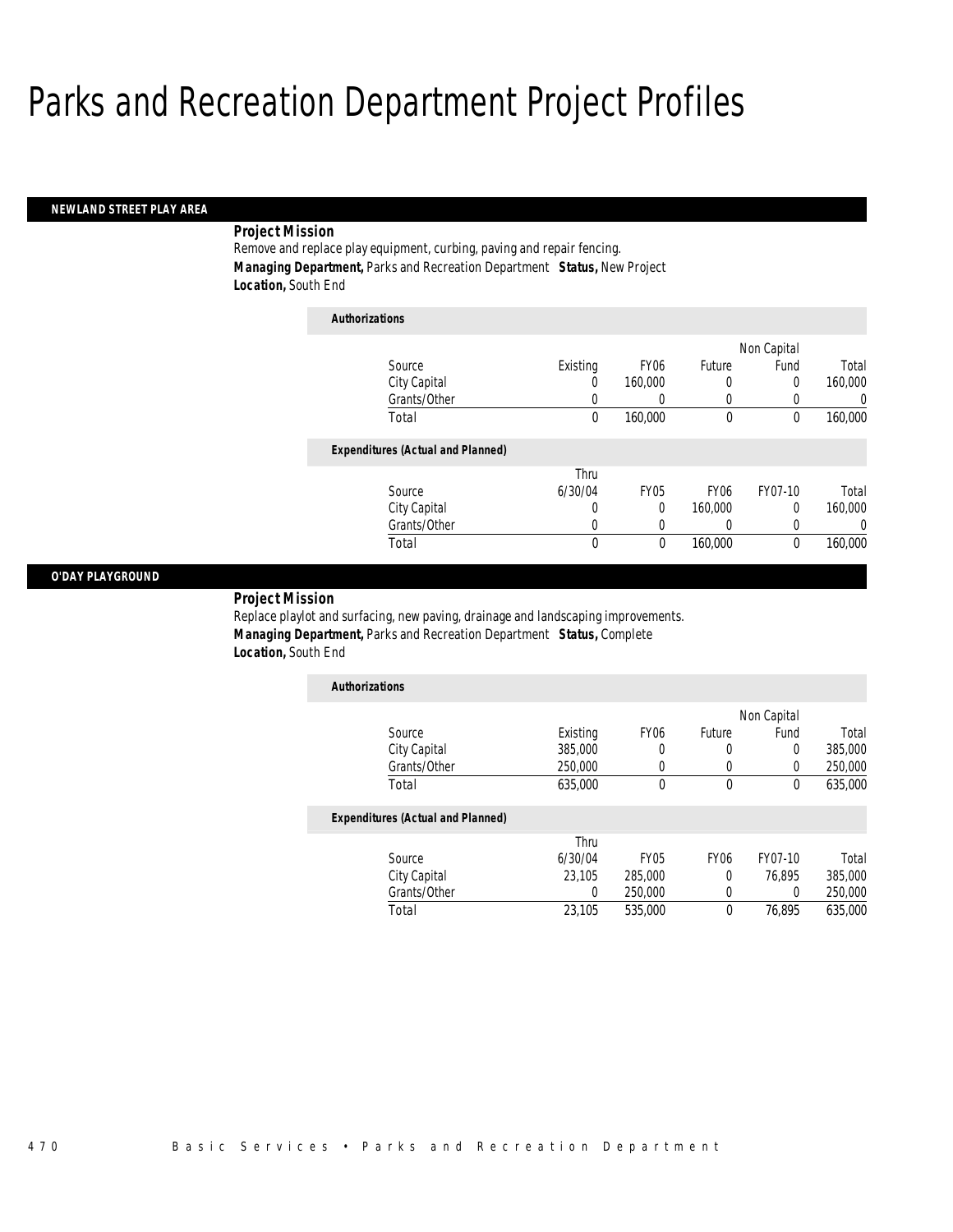#### *PAGEL PLAYGROUND*

#### *Project Mission*

Renovate existing soccer field by installing a new synthetic turf playing surface and other miscellaneous improvements.

*Managing Department,* Parks and Recreation Department *Status,* In Construction *Location,* Roslindale

| <b>Authorizations</b>                    |          |             |                  |             |         |
|------------------------------------------|----------|-------------|------------------|-------------|---------|
|                                          |          |             |                  | Non Capital |         |
| Source                                   | Existing | <b>FY06</b> | Future           | Fund        | Total   |
| City Capital                             | 620,000  | 0           | 0                | 0           | 620,000 |
| Grants/Other                             | $\left($ | 0           | 0                |             | 0       |
| Total                                    | 620,000  | 0           | $\mathbf 0$      | 0           | 620,000 |
| <b>Expenditures (Actual and Planned)</b> |          |             |                  |             |         |
|                                          | Thru     |             |                  |             |         |
| Source                                   | 6/30/04  | <b>FY05</b> | FY <sub>06</sub> | FY07-10     | Total   |
| City Capital                             | 0        | 50,000      | 406,000          | 164,000     | 620,000 |
| Grants/Other                             | 0        |             |                  |             | 0       |
| Total                                    | 0        | 50,000      | 406.000          | 164,000     | 620,000 |
|                                          |          |             |                  |             |         |

#### *PENNIMAN HANO PLAYGROUND*

#### *Project Mission*

Renovate playing field and resurface basketball court.

 *Managing Department,* Parks and Recreation Department *Status,* In Construction *Location,* Allston/Brighton

| <b>Authorizations</b>                    |          |                  |             |             |        |
|------------------------------------------|----------|------------------|-------------|-------------|--------|
|                                          |          |                  |             | Non Capital |        |
| Source                                   | Existing | FY <sub>06</sub> | Future      | Fund        | Total  |
| City Capital                             | 78,000   | 0                | 0           | 0           | 78,000 |
| Grants/Other                             | 0        | 0                | 0           | 0           | 0      |
| Total                                    | 78,000   | 0                | 0           | 0           | 78,000 |
| <b>Expenditures (Actual and Planned)</b> |          |                  |             |             |        |
|                                          | Thru     |                  |             |             |        |
| Source                                   | 6/30/04  | <b>FY05</b>      | <b>FY06</b> | FY07-10     | Total  |
| City Capital                             | 0        | 68,000           | 0           | 10,000      | 78,000 |
| Grants/Other                             | 0        | 0                | 0           | 0           | 0      |
| Total                                    | 0        | 68,000           | 0           | 10,000      | 78,000 |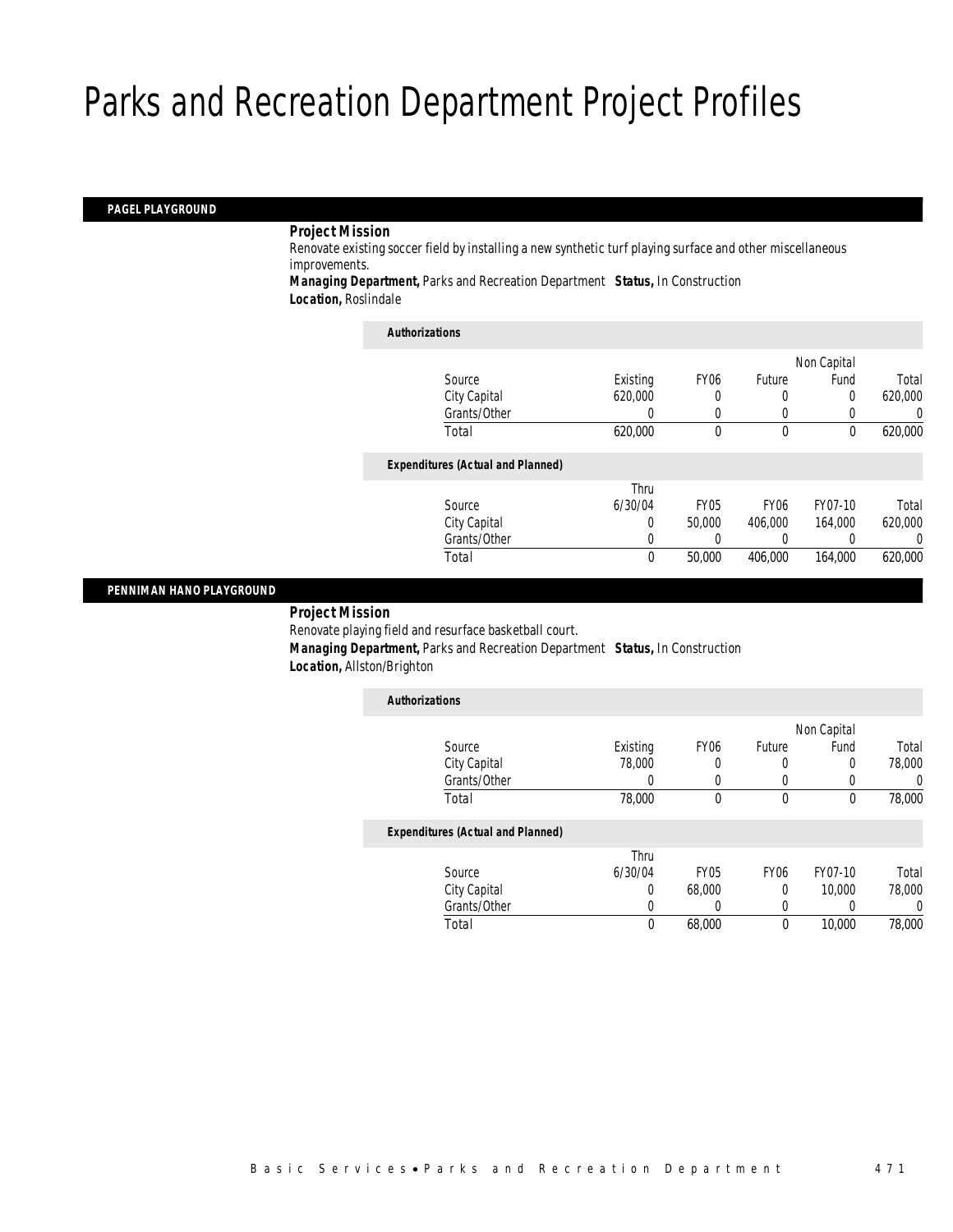#### *PENNIMAN HANO PLAYGROUND PLAYLOT*

#### *Project Mission*

Remove and replace outdated play equipment, curbing, paving, landscaping and other ancillary site improvements. *Managing Department,* Parks and Recreation Department *Status,* In Construction *Location,* Allston/Brighton

| <b>Authorizations</b>                    |          |                  |                  |             |         |
|------------------------------------------|----------|------------------|------------------|-------------|---------|
|                                          |          |                  |                  | Non Capital |         |
| Source                                   | Existing | FY <sub>06</sub> | Future           | Fund        | Total   |
| City Capital                             | 221,500  | 0                | 0                | 0           | 221,500 |
| Grants/Other                             | 0        | 0                | 0                | 0           | 0       |
| Total                                    | 221,500  | 0                | 0                | 0           | 221,500 |
| <b>Expenditures (Actual and Planned)</b> |          |                  |                  |             |         |
|                                          | Thru     |                  |                  |             |         |
| Source                                   | 6/30/04  | <b>FY05</b>      | FY <sub>06</sub> | FY07-10     | Total   |
| City Capital                             | 28.715   | 176.465          | 0                | 16.320      | 221.500 |
| Grants/Other                             | 0        | 0                | 0                |             | 0       |
| Total                                    | 28.715   | 176.465          | 0                | 16,320      | 221.500 |

#### *PETER'S PARK*

*Project Mission* 

Reconstruct the passive areas and reconfigure site elements.

 *Managing Department,* Parks and Recreation Department *Status,* To Be Scheduled *Location,* South End

| <b>Authorizations</b>                                                                                                               |          |                  |        |             |         |
|-------------------------------------------------------------------------------------------------------------------------------------|----------|------------------|--------|-------------|---------|
|                                                                                                                                     |          |                  |        | Non Capital |         |
| Source                                                                                                                              | Existing | FY <sub>06</sub> | Future | Fund        | Total   |
| City Capital                                                                                                                        | 450,000  |                  | 0      | 0           | 450,000 |
| Grants/Other                                                                                                                        |          |                  | 0      |             | 0       |
| Total                                                                                                                               | 450,000  |                  | 0      | 0           | 450,000 |
| $\mathbf{F}$ and $\mathbf{F}$ and $\mathbf{F}$ and $\mathbf{F}$ and $\mathbf{F}$ and $\mathbf{F}$ and $\mathbf{F}$ and $\mathbf{F}$ |          |                  |        |             |         |

| Thru    |      |                  |         |         |
|---------|------|------------------|---------|---------|
| 6/30/04 | FY05 | FY <sub>06</sub> | FY07-10 | Total   |
|         |      | 30,000           | 420,000 | 450,000 |
|         |      |                  |         |         |
|         |      | 30,000           | 420,000 | 450,000 |
|         |      |                  |         |         |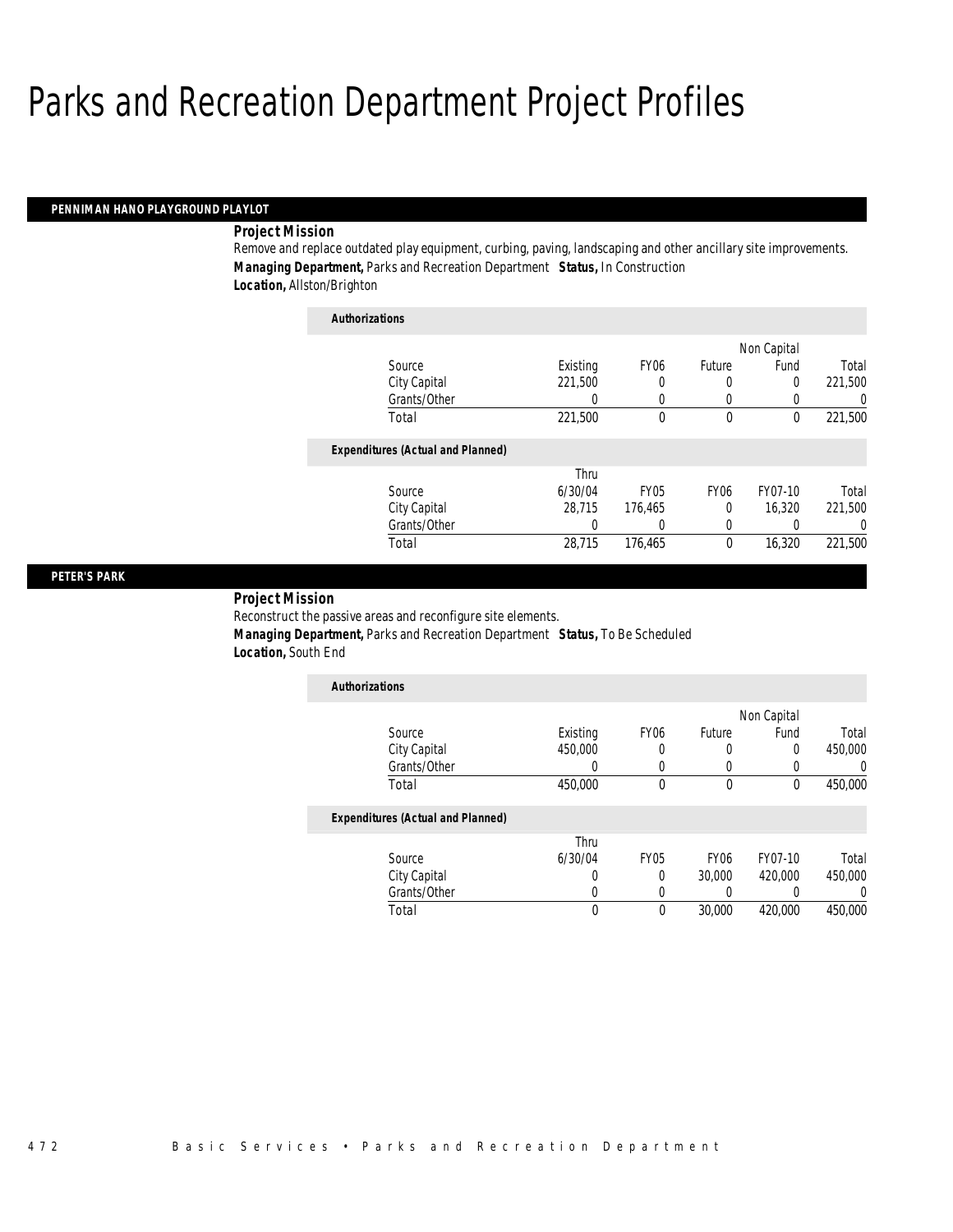#### *PETER'S PARK*

### *Project Mission*

Incorporate new playlot into the park.

*Managing Department,* Parks and Recreation Department *Status,* New Project

*Location,* South End

| <b>Authorizations</b>                    |          |             |                  |             |         |
|------------------------------------------|----------|-------------|------------------|-------------|---------|
|                                          |          |             |                  | Non Capital |         |
| Source                                   | Existing | <b>FY06</b> | Future           | Fund        | Total   |
| City Capital                             | 0        | 250,000     | 0                | 0           | 250,000 |
| Grants/Other                             |          | 0           | 0                |             | 0       |
| Total                                    | 0        | 250,000     | $\mathbf 0$      | $\theta$    | 250,000 |
| <b>Expenditures (Actual and Planned)</b> |          |             |                  |             |         |
|                                          | Thru     |             |                  |             |         |
| Source                                   | 6/30/04  | <b>FY05</b> | FY <sub>06</sub> | FY07-10     | Total   |
| City Capital                             | 0        | 0           | $\Omega$         | 250,000     | 250,000 |
| Grants/Other                             | 0        | $\left($    | 0                |             | 0       |
| Total                                    | 0        | 0           | $\theta$         | 250,000     | 250,000 |
|                                          |          |             |                  |             |         |

### *PETER'S PARK LIGHTING*

 *Project Mission* Installation of pedestrian lighting. *Managing Department,* Parks and Recreation Department *Status,* To Be Scheduled *Location,* South End

| <b>Authorizations</b>                    |          |                  |                  |         |        |
|------------------------------------------|----------|------------------|------------------|---------|--------|
|                                          |          | Non Capital      |                  |         |        |
| Source                                   | Existing | FY <sub>06</sub> | Future           | Fund    | Total  |
| City Capital                             | 81,300   | 0                | 0                | 0       | 81,300 |
| Grants/Other                             |          | 0                |                  |         |        |
| Total                                    | 81,300   | 0                | 0                | 0       | 81,300 |
| <b>Expenditures (Actual and Planned)</b> |          |                  |                  |         |        |
|                                          | Thru     |                  |                  |         |        |
| Source                                   | 6/30/04  | <b>FY05</b>      | FY <sub>06</sub> | FY07-10 | Total  |
| City Capital                             | 7,075    | 0                | $\Omega$         | 74,225  | 81,300 |
| Grants/Other                             |          | 0                |                  |         |        |

Total 7,075 0 0 74,225 81,300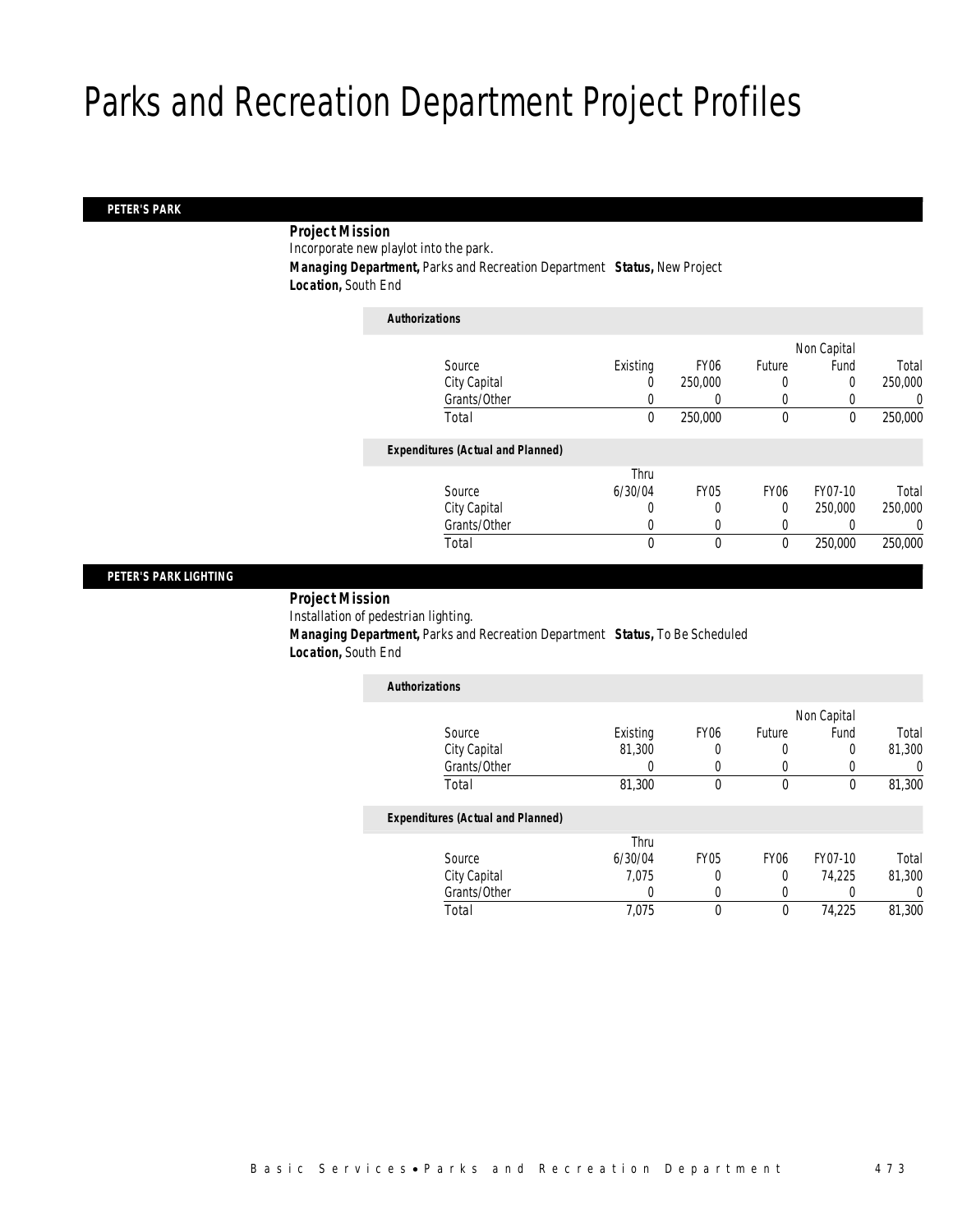*Authorizations*

### *PINEBANK*

### *Project Mission*

Restore burned out roof section and rafters. Secure building and limit other sources of weather infiltration. *Managing Department,* Construction Management *Status,* To Be Scheduled *Location,* Jamaica Plain

| <i><b>AUINOFIZATIONS</b></i>             |          |                  |                  |             |          |
|------------------------------------------|----------|------------------|------------------|-------------|----------|
|                                          |          |                  |                  | Non Capital |          |
| Source                                   | Existing | FY <sub>06</sub> | Future           | Fund        | Total    |
| City Capital                             | 750,000  | 0                | 0                | 0           | 750,000  |
| Grants/Other                             | 0        | 0                | 0                | 0           | 0        |
| Total                                    | 750,000  | 0                | 0                | 0           | 750,000  |
| <b>Expenditures (Actual and Planned)</b> |          |                  |                  |             |          |
|                                          | Thru     |                  |                  |             |          |
| Source                                   | 6/30/04  | FY <sub>05</sub> | FY <sub>06</sub> | FY07-10     | Total    |
| City Capital                             | 0        | 3.968            | 0                | 746.032     | 750,000  |
| Grants/Other                             | 0        | 0                | 0                | 0           | $\left($ |
| Total                                    | 0        | 3,968            | 0                | 746.032     | 750,000  |

#### *PORTSMOUTH PLAYGROUND*

### *Project Mission*

Rehabilitate ballfields and ball diamonds including fencing, benches, paving and utility replacement. *Managing Department,* Parks and Recreation Department *Status,* In Design *Location,* Allston/Brighton

| <b>Authorizations</b>             |          |                  |        |             |         |
|-----------------------------------|----------|------------------|--------|-------------|---------|
|                                   |          |                  |        | Non Capital |         |
| Source                            | Existing | FY <sub>06</sub> | Future | Fund        | Total   |
| City Capital                      | 645,000  |                  |        |             | 645,000 |
| Grants/Other                      |          |                  |        |             |         |
| Total                             | 645,000  |                  |        |             | 645,000 |
| Exnonditures (Actual and Dianned) |          |                  |        |             |         |

|              | Thru    |             |                  |         |         |
|--------------|---------|-------------|------------------|---------|---------|
| Source       | 6/30/04 | <b>FY05</b> | FY <sub>06</sub> | FY07-10 | Total   |
| City Capital |         | 30,000      | 25,000           | 590,000 | 645,000 |
| Grants/Other |         |             |                  |         |         |
| Total        |         | 30,000      | 25,000           | 590,000 | 645,000 |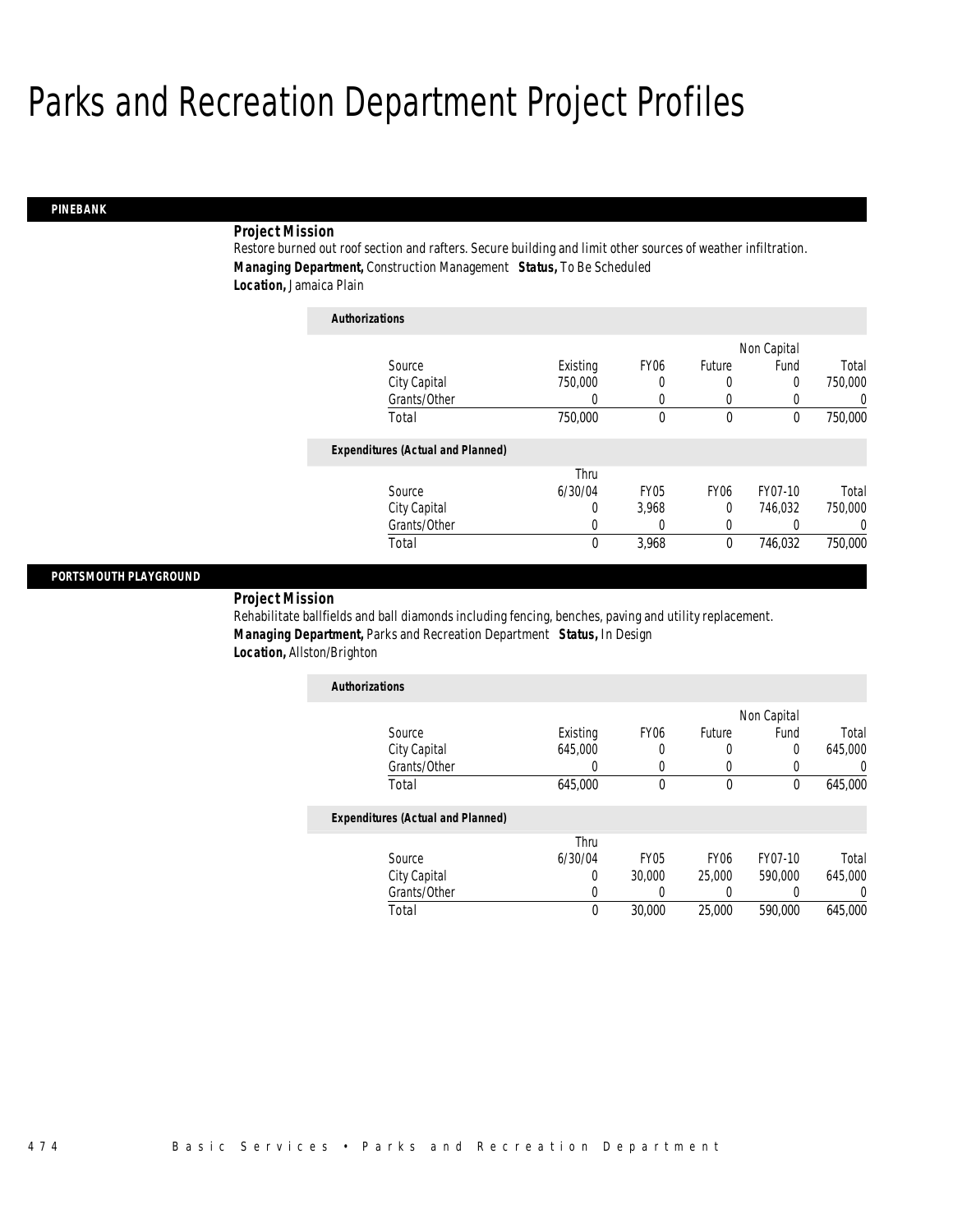### *PUBLIC GARDEN, COMM AVE. MALL*

*Project Mission* 

Reconstruct deteriorated walkways including drainage systems, benches and curbing. *Managing Department,* Parks and Recreation Department *Status,* In Design *Location,* Back Bay/Beacon Hill

| <b>Authorizations</b>                    |          |             |                  |             |         |
|------------------------------------------|----------|-------------|------------------|-------------|---------|
|                                          |          |             |                  | Non Capital |         |
| Source                                   | Existing | <b>FY06</b> | Future           | Fund        | Total   |
| City Capital                             | 835,000  | 0           | 0                | 0           | 835,000 |
| Grants/Other                             | 0        | 0           | 0                | 0           |         |
| Total                                    | 835,000  | $\mathbf 0$ | $\Omega$         | 0           | 835,000 |
| <b>Expenditures (Actual and Planned)</b> |          |             |                  |             |         |
|                                          | Thru     |             |                  |             |         |
| Source                                   | 6/30/04  | <b>FY05</b> | FY <sub>06</sub> | FY07-10     | Total   |
| City Capital                             | 0        | 0           | 60,000           | 775,000     | 835,000 |
| Grants/Other                             | $\Omega$ | 0           | 0                | 0           |         |
| Total                                    | 0        | $\mathbf 0$ | 60,000           | 775,000     | 835,000 |

### *PUBLIC GARDEN, ETHER MONUMENT*

*Project Mission* 

Install a recirculating fountain system at Ether Monument. Additional fundraising efforts anticipated. *Managing Department,* Parks and Recreation Department *Status,* In Design *Location,* Back Bay/Beacon Hill

| <b>Authorizations</b>                    |          |                  |                  |             |         |
|------------------------------------------|----------|------------------|------------------|-------------|---------|
|                                          |          |                  |                  | Non Capital |         |
| Source                                   | Existing | FY <sub>06</sub> | Future           | Fund        | Total   |
| City Capital                             | 261,000  |                  | 0                | 0           | 261,000 |
| Grants/Other                             | 0        |                  |                  |             | 0       |
| Total                                    | 261,000  | $\theta$         | 0                | 0           | 261,000 |
| <b>Expenditures (Actual and Planned)</b> |          |                  |                  |             |         |
|                                          | Thru     |                  |                  |             |         |
| Source                                   | 6/30/04  | <b>FY05</b>      | FY <sub>06</sub> | FY07-10     | Total   |
| City Capital                             | 20,003   | $\Omega$         | 175,000          | 65.997      | 261,000 |
| Grants/Other                             | 0        |                  |                  |             | 0       |
| Total                                    | 20,003   | $\theta$         | 175,000          | 65.997      | 261.000 |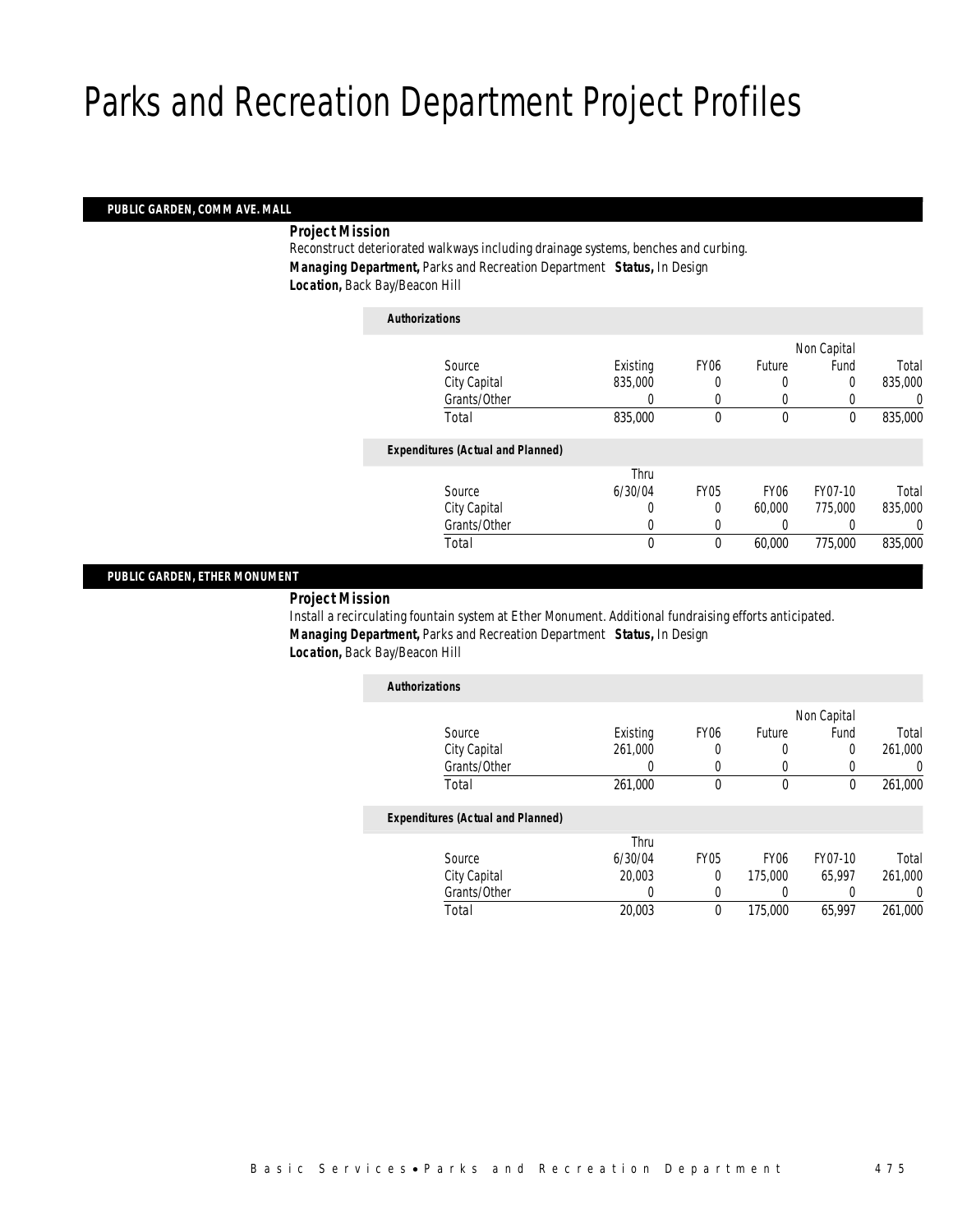## *QUINCY STANLEY PLAYGROUND*

## *Project Mission*

Remove and replace play equipment, paving, fencing and other miscellaneous items. *Managing Department,* Parks and Recreation Department *Status,* New Project *Location,* Dorchester

| <b>Authorizations</b>                    |          |                  |                  |             |          |
|------------------------------------------|----------|------------------|------------------|-------------|----------|
|                                          |          |                  |                  | Non Capital |          |
| Source                                   | Existing | FY <sub>06</sub> | Future           | Fund        | Total    |
| City Capital                             | 0        | 350,000          | 0                | 0           | 350,000  |
| Grants/Other                             | 0        | 0                | 0                | 0           | 0        |
| Total                                    | 0        | 350,000          | $\mathbf 0$      | $\theta$    | 350,000  |
| <b>Expenditures (Actual and Planned)</b> |          |                  |                  |             |          |
|                                          | Thru     |                  |                  |             |          |
| Source                                   | 6/30/04  | <b>FY05</b>      | FY <sub>06</sub> | FY07-10     | Total    |
| City Capital                             | 0        | 0                | 0                | 350,000     | 350,000  |
| Grants/Other                             | 0        | 0                | 0                | 0           | $\left($ |
| Total                                    | 0        | 0                | 0                | 350,000     | 350,000  |

### *QUINCY STREET PARK*

*Project Mission* 

Design renovations of existing lot into active multi-use park.

*Managing Department,* Parks and Recreation Department *Status,* In Design

*Location,* Roxbury

| Existing | FY <sub>06</sub> | Future | Fund | Total       |
|----------|------------------|--------|------|-------------|
| 165,000  | 0                |        |      | 165,000     |
|          |                  |        |      |             |
| 165,000  |                  | 0      |      | 165,000     |
|          |                  |        |      | Non Capital |

|              | Thru    |             |                  |         |         |
|--------------|---------|-------------|------------------|---------|---------|
| Source       | 6/30/04 | <b>FY05</b> | FY <sub>06</sub> | FY07-10 | Total   |
| City Capital | 3.138   | 20,000      | 126.863          | 15,000  | 165,000 |
| Grants/Other |         |             |                  |         |         |
| Total        | 3.138   | 20,000      | 126.863          | 15,000  | 165,000 |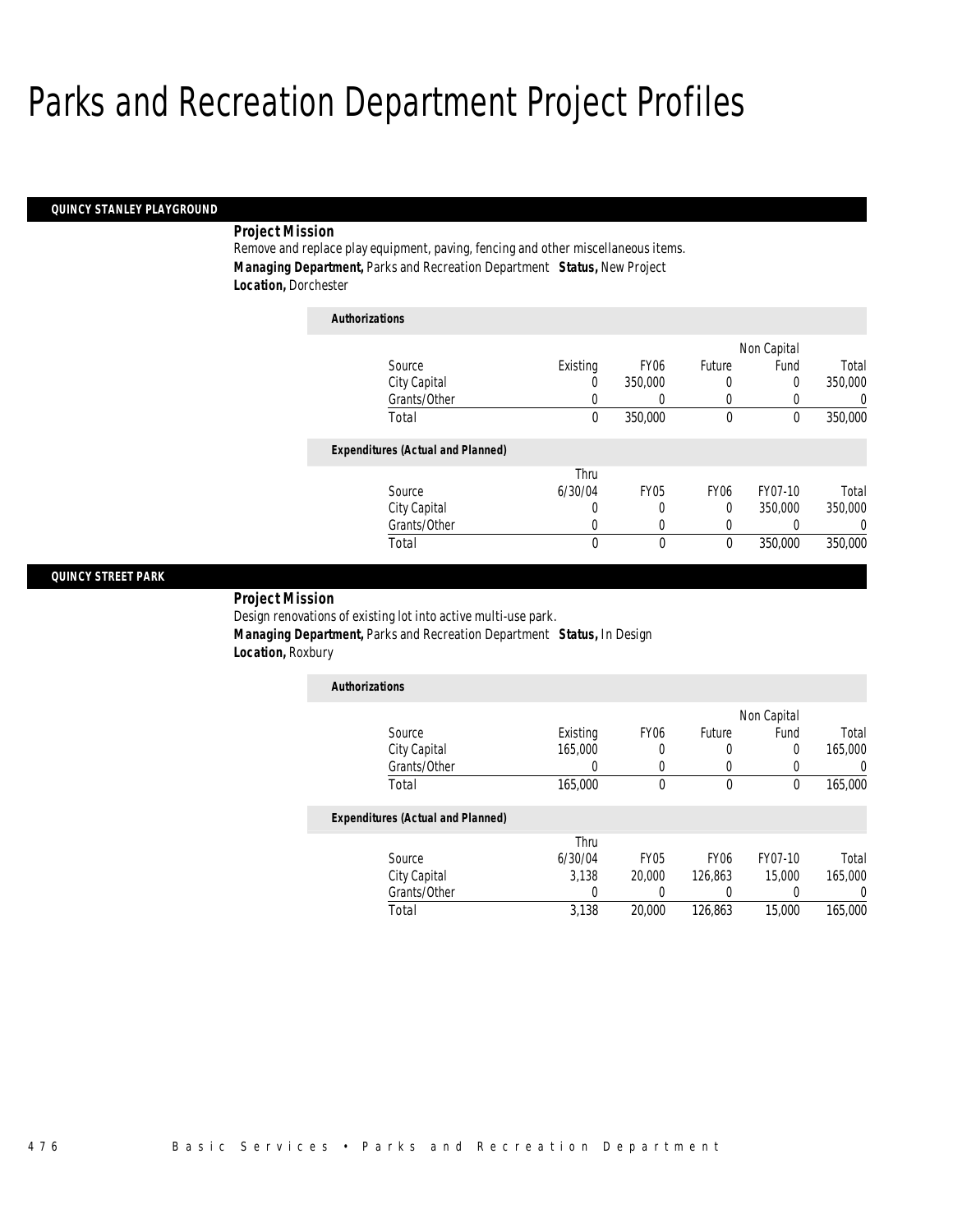### *RAMSAY PARK*

## *Project Mission*

Renovate playground including new playlot, paving, benches and landscaping. *Managing Department,* Parks and Recreation Department *Status,* Complete *Location,* Roxbury

| <b>Authorizations</b>                    |          |             |                  |             |         |
|------------------------------------------|----------|-------------|------------------|-------------|---------|
|                                          |          |             |                  | Non Capital |         |
| Source                                   | Existing | <b>FY06</b> | Future           | Fund        | Total   |
| City Capital                             | 390.600  | 0           | $\Omega$         | 0           | 390,600 |
| Grants/Other                             | 200,000  | 0           | 0                | 0           | 200,000 |
| Total                                    | 590,600  | 0           | $\mathbf 0$      | $\theta$    | 590,600 |
| <b>Expenditures (Actual and Planned)</b> |          |             |                  |             |         |
|                                          | Thru     |             |                  |             |         |
| Source                                   | 6/30/04  | <b>FY05</b> | FY <sub>06</sub> | FY07-10     | Total   |
| City Capital                             | 143.708  | 98.640      | $\Omega$         | 148.252     | 390,600 |
| Grants/Other                             | 200,000  | $\left($    | 0                | 0           | 200,000 |
| Total                                    | 343,708  | 98.640      | $\mathbf 0$      | 148.252     | 590,600 |
|                                          |          |             |                  |             |         |

### *RINGER PLAYGROUND*

### *Project Mission*

Remove and replace deteriorated, outdated play equipment and provide additional site improvements. *Managing Department,* Parks and Recreation Department *Status,* In Design *Location,* Allston/Brighton

| <b>Authorizations</b>                    |          |                  |             |             |         |
|------------------------------------------|----------|------------------|-------------|-------------|---------|
|                                          |          |                  |             | Non Capital |         |
| Source                                   | Existing | FY <sub>06</sub> | Future      | Fund        | Total   |
| City Capital                             | 532.250  | 0                | 0           | $\Omega$    | 532,250 |
| Grants/Other                             |          | $\left($         |             | $\left($    |         |
| Total                                    | 532,250  | $\theta$         | $\theta$    | $\theta$    | 532,250 |
| <b>Expenditures (Actual and Planned)</b> |          |                  |             |             |         |
|                                          | Thru     |                  |             |             |         |
| Source                                   | 6/30/04  | <b>FY05</b>      | <b>FY06</b> | FY07-10     | Total   |
| City Capital                             | 10.190   | 105,000          | 358,060     | 59,000      | 532,250 |
| Grants/Other                             | 0        |                  |             |             |         |
| Total                                    | 10.190   | 105,000          | 358,060     | 59,000      | 532,250 |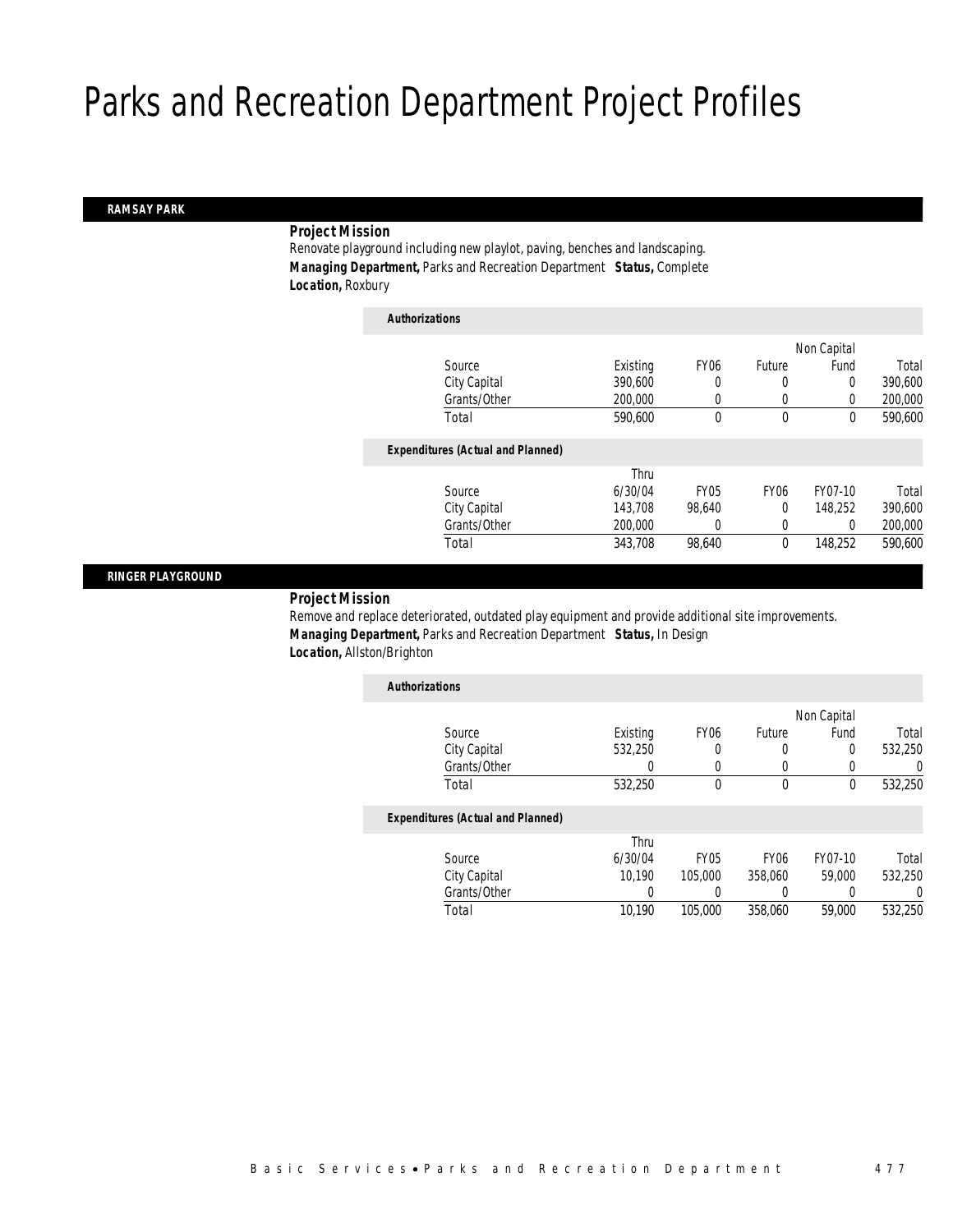*Authorizations*

#### *RIPLEY PLAYGROUND*

## *Project Mission*

Remove and replace play equipment, courts, fencing and other miscellaneous items. *Managing Department,* Parks and Recreation Department *Status,* New Project *Location,* Dorchester

| AUUDULLAUVUS                             |          |                  |                  |             |          |
|------------------------------------------|----------|------------------|------------------|-------------|----------|
|                                          |          |                  |                  | Non Capital |          |
| Source                                   | Existing | FY <sub>06</sub> | Future           | Fund        | Total    |
| City Capital                             | 0        | 490,000          | 0                | $\theta$    | 490,000  |
| Grants/Other                             | 0        |                  | 0                | 0           | 0        |
| Total                                    | 0        | 490.000          | $\mathbf 0$      | $\theta$    | 490,000  |
| <b>Expenditures (Actual and Planned)</b> |          |                  |                  |             |          |
|                                          | Thru     |                  |                  |             |          |
| Source                                   | 6/30/04  | <b>FY05</b>      | FY <sub>06</sub> | FY07-10     | Total    |
| City Capital                             | 0        | 0                | 40.000           | 450,000     | 490,000  |
| Grants/Other                             | 0        | 0                | 0                |             | $\Omega$ |
| Total                                    | 0        | 0                | 40,000           | 450,000     | 490,000  |

#### *RONAN PLAYGROUND*

*Project Mission* 

Design and install new play equipment. Landscape park in and around the playlot. *Managing Department,* Parks and Recreation Department *Status,* In Design *Location,* Dorchester

| <b>Authorizations</b>                                                                                                               |          |                  |        |             |         |
|-------------------------------------------------------------------------------------------------------------------------------------|----------|------------------|--------|-------------|---------|
|                                                                                                                                     |          |                  |        | Non Capital |         |
| Source                                                                                                                              | Existing | FY <sub>06</sub> | Future | Fund        | Total   |
| City Capital                                                                                                                        | 390,000  |                  |        | 0           | 390,000 |
| Grants/Other                                                                                                                        |          |                  |        |             |         |
| Total                                                                                                                               | 390,000  |                  |        |             | 390,000 |
| $\mathbf{F}$ and $\mathbf{F}$ and $\mathbf{F}$ and $\mathbf{F}$ and $\mathbf{F}$ and $\mathbf{F}$ and $\mathbf{F}$ and $\mathbf{F}$ |          |                  |        |             |         |

|        |              | Thru    |             |                  |         |         |
|--------|--------------|---------|-------------|------------------|---------|---------|
| Source |              | 6/30/04 | <b>FY05</b> | FY <sub>06</sub> | FY07-10 | Total   |
|        | City Capital |         | 25.000      | 100,000          | 265,000 | 390,000 |
|        | Grants/Other |         |             |                  |         |         |
| Total  |              | 0       | 25.000      | 100,000          | 265,000 | 390,000 |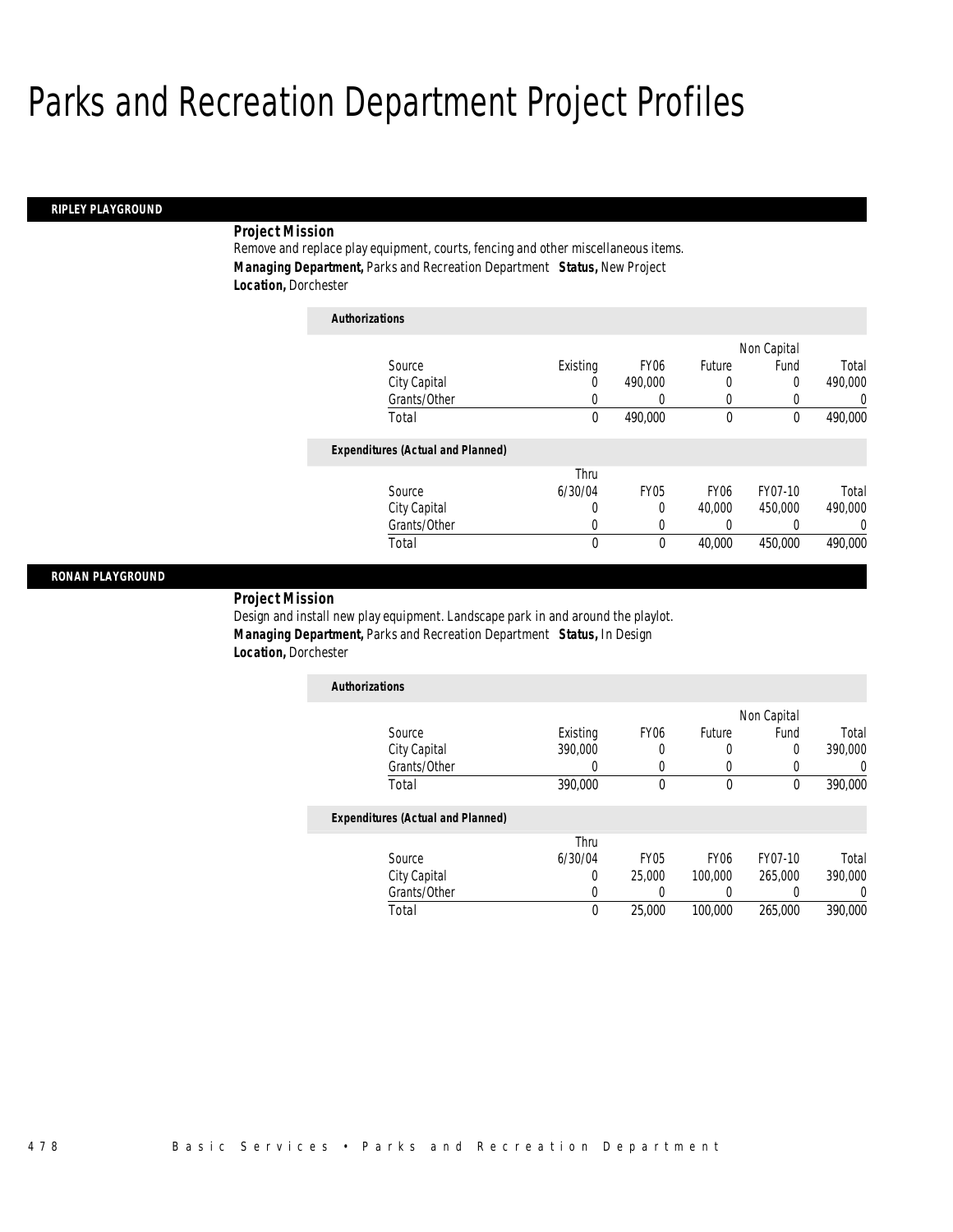### *ROSSMORE-STEDMAN PARK*

## *Project Mission*

Remove deteriorated park furniture, upgrade lawn and fencing. Install new curbing, plantings and hose bib. *Managing Department,* Parks and Recreation Department *Status,* To Be Scheduled *Location,* Jamaica Plain

| <b>Authorizations</b>                    |          |             |                  |             |        |
|------------------------------------------|----------|-------------|------------------|-------------|--------|
|                                          |          |             |                  | Non Capital |        |
| Source                                   | Existing | <b>FY06</b> | Future           | Fund        | Total  |
| City Capital                             | 42,000   | 0           |                  | 0           | 42,000 |
| Grants/Other                             | 0        |             | 0                |             | 0      |
| Total                                    | 42,000   | 0           | $\mathbf 0$      | $\mathbf 0$ | 42,000 |
| <b>Expenditures (Actual and Planned)</b> |          |             |                  |             |        |
|                                          | Thru     |             |                  |             |        |
| Source                                   | 6/30/04  | <b>FY05</b> | FY <sub>06</sub> | FY07-10     | Total  |
| City Capital                             | 20.458   | 0           | $\Omega$         | 21.542      | 42,000 |
| Grants/Other                             | 0        | 0           | $\Omega$         |             | 0      |
| Total                                    | 20,458   | 0           | $\theta$         | 21,542      | 42,000 |
|                                          |          |             |                  |             |        |

### *RYAN PLAYGROUND*

### *Project Mission*

Rehabilitate the stone retaining wall adjacent to the river. *Managing Department,* Parks and Recreation Department *Status,* New Project *Location,* Charlestown

| <b>Authorizations</b>                    |          |                  |                  |             |         |
|------------------------------------------|----------|------------------|------------------|-------------|---------|
|                                          |          |                  |                  | Non Capital |         |
| Source                                   | Existing | FY <sub>06</sub> | Future           | Fund        | Total   |
| City Capital                             |          | 0                | 240,000          | 0           | 240,000 |
| Grants/Other                             |          | 0                |                  |             |         |
| Total                                    | 0        | 0                | 240,000          | 0           | 240,000 |
| <b>Expenditures (Actual and Planned)</b> |          |                  |                  |             |         |
|                                          | Thru     |                  |                  |             |         |
| Source                                   | 6/30/04  | <b>FY05</b>      | FY <sub>06</sub> | FY07-10     | Total   |
| City Capital                             |          | 0                | 0                | 240,000     | 240,000 |
| Grants/Other                             |          | 0                |                  |             |         |

Total 0 0 0 240,000 240,000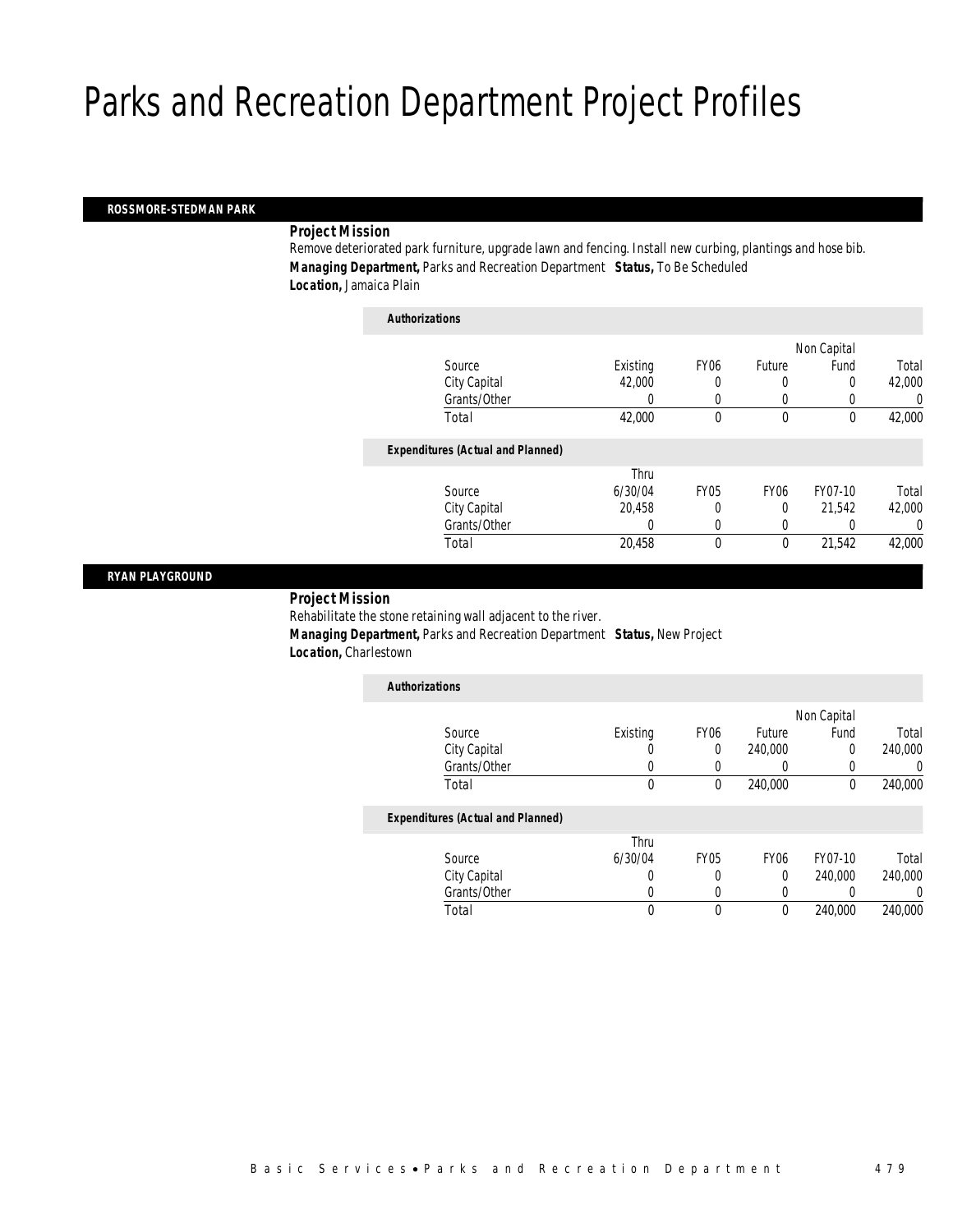#### *SCARBOROUGH POND*

## *Project Mission*

Diagnostic study of Scarborough Pond.

*Authorizations*

*Managing Department,* Parks and Recreation Department *Status,* In Design

*Location,* Roxbury

| <b>Authorizations</b>                    |          |                  |                  |             |          |
|------------------------------------------|----------|------------------|------------------|-------------|----------|
|                                          |          |                  |                  | Non Capital |          |
| Source                                   | Existing | FY <sub>06</sub> | Future           | Fund        | Total    |
| City Capital                             |          | 0                | 0                |             | $\Omega$ |
| Grants/Other                             | 10,000   | 0                | 0                | 0           | 10,000   |
| Total                                    | 10,000   | 0                | $\mathbf 0$      | $\Omega$    | 10,000   |
| <b>Expenditures (Actual and Planned)</b> |          |                  |                  |             |          |
|                                          | Thru     |                  |                  |             |          |
| Source                                   | 6/30/04  | <b>FY05</b>      | FY <sub>06</sub> | FY07-10     | Total    |
| City Capital                             | 0        | 0                | 0                |             | $\Omega$ |
| Grants/Other                             | 0        | 0                | 10,000           | 0           | 10,000   |
| Total                                    | 0        | 0                | 10,000           | $\theta$    | 10,000   |

## *SMITH FIELD*

### *Project Mission*

Renovate ballfield including new drainage, benches, backstop, fencing, grading and landscaping. *Managing Department,* Parks and Recreation Department *Status,* To Be Scheduled *Location,* Allston/Brighton

| <b>Authorizations</b>                    |          |                  |                  |             |         |
|------------------------------------------|----------|------------------|------------------|-------------|---------|
|                                          |          |                  |                  | Non Capital |         |
| Source                                   | Existing | FY <sub>06</sub> | Future           | Fund        | Total   |
| City Capital                             | 289,000  | 0                | 0                | 0           | 289,000 |
| Grants/Other                             |          | 0                |                  |             |         |
| Total                                    | 289,000  | $\theta$         | $\theta$         | $\theta$    | 289,000 |
| <b>Expenditures (Actual and Planned)</b> |          |                  |                  |             |         |
|                                          | Thru     |                  |                  |             |         |
| Source                                   | 6/30/04  | FY <sub>05</sub> | FY <sub>06</sub> | FY07-10     | Total   |
| City Capital                             | O        | 0                | 25,000           | 264,000     | 289,000 |
| Grants/Other                             | U        | 0                | U                |             |         |

Total 0 0 25,000 264,000 289,000

Grants/Other 0 0 0 0 0 0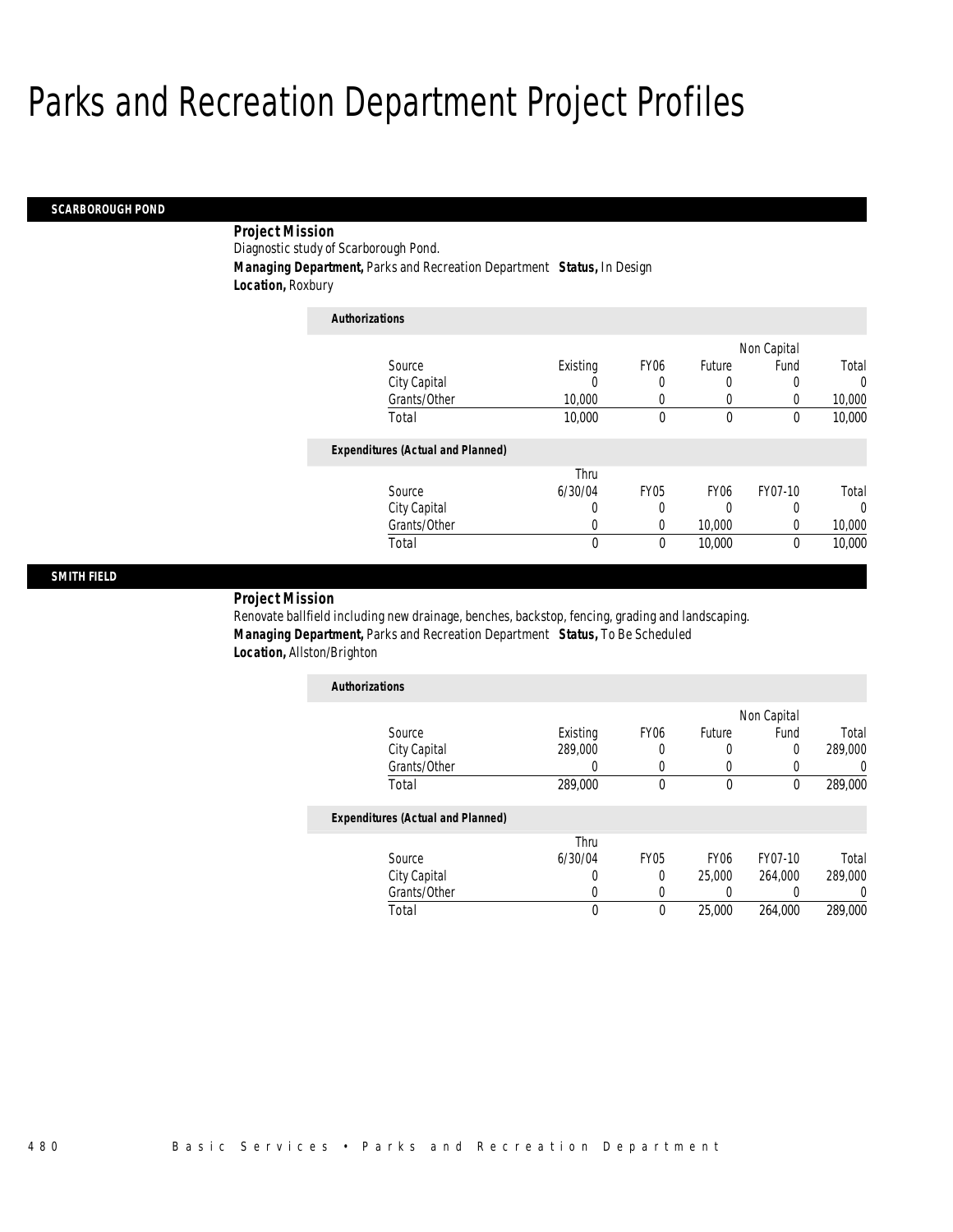### *ST. JAMES PARK*

### *Project Mission*

Reconstruct park with new fencing, paving, benches and landscaping. *Managing Department,* Parks and Recreation Department *Status,* To Be Scheduled *Location,* South End

| <b>Authorizations</b>                    |          |             |                  |             |         |
|------------------------------------------|----------|-------------|------------------|-------------|---------|
|                                          |          |             |                  | Non Capital |         |
| Source                                   | Existing | <b>FY06</b> | Future           | Fund        | Total   |
| City Capital                             | 0        | 0           | 255,000          | 0           | 255,000 |
| Grants/Other                             | 0        |             |                  |             | 0       |
| Total                                    | 0        | 0           | 255,000          | $\mathbf 0$ | 255,000 |
| <b>Expenditures (Actual and Planned)</b> |          |             |                  |             |         |
|                                          | Thru     |             |                  |             |         |
| Source                                   | 6/30/04  | <b>FY05</b> | FY <sub>06</sub> | FY07-10     | Total   |
| City Capital                             | 0        | 0           | $\Omega$         | 255,000     | 255,000 |
| Grants/Other                             | $\left($ | 0           | 0                |             | 0       |
| Total                                    | 0        | 0           | $\mathbf{0}$     | 255,000     | 255,000 |

### *STATLER PARK*

## *Project Mission*

Renovate park with new curbing, paving, landscaping, water and drainage improvements. *Managing Department,* Parks and Recreation Department *Status,* To Be Scheduled *Location,* Back Bay/Beacon Hill

| <b>Authorizations</b>                    |          |                  |             |             |         |
|------------------------------------------|----------|------------------|-------------|-------------|---------|
|                                          |          |                  |             | Non Capital |         |
| Source                                   | Existing | FY <sub>06</sub> | Future      | Fund        | Total   |
| City Capital                             | 320,000  | 0                | 0           | 0           | 320,000 |
| Grants/Other                             |          | $\Omega$         | 0           | 0           | 0       |
| Total                                    | 320,000  | 0                | 0           | 0           | 320,000 |
| <b>Expenditures (Actual and Planned)</b> |          |                  |             |             |         |
|                                          | Thru     |                  |             |             |         |
| Source                                   | 6/30/04  | FY <sub>05</sub> | <b>FY06</b> | FY07-10     | Total   |
| City Capital                             | 0        | 20,000           | 20,000      | 280,000     | 320,000 |
| Grants/Other                             | O        |                  |             |             | 0       |
| Total                                    | 0        | 20,000           | 20,000      | 280,000     | 320,000 |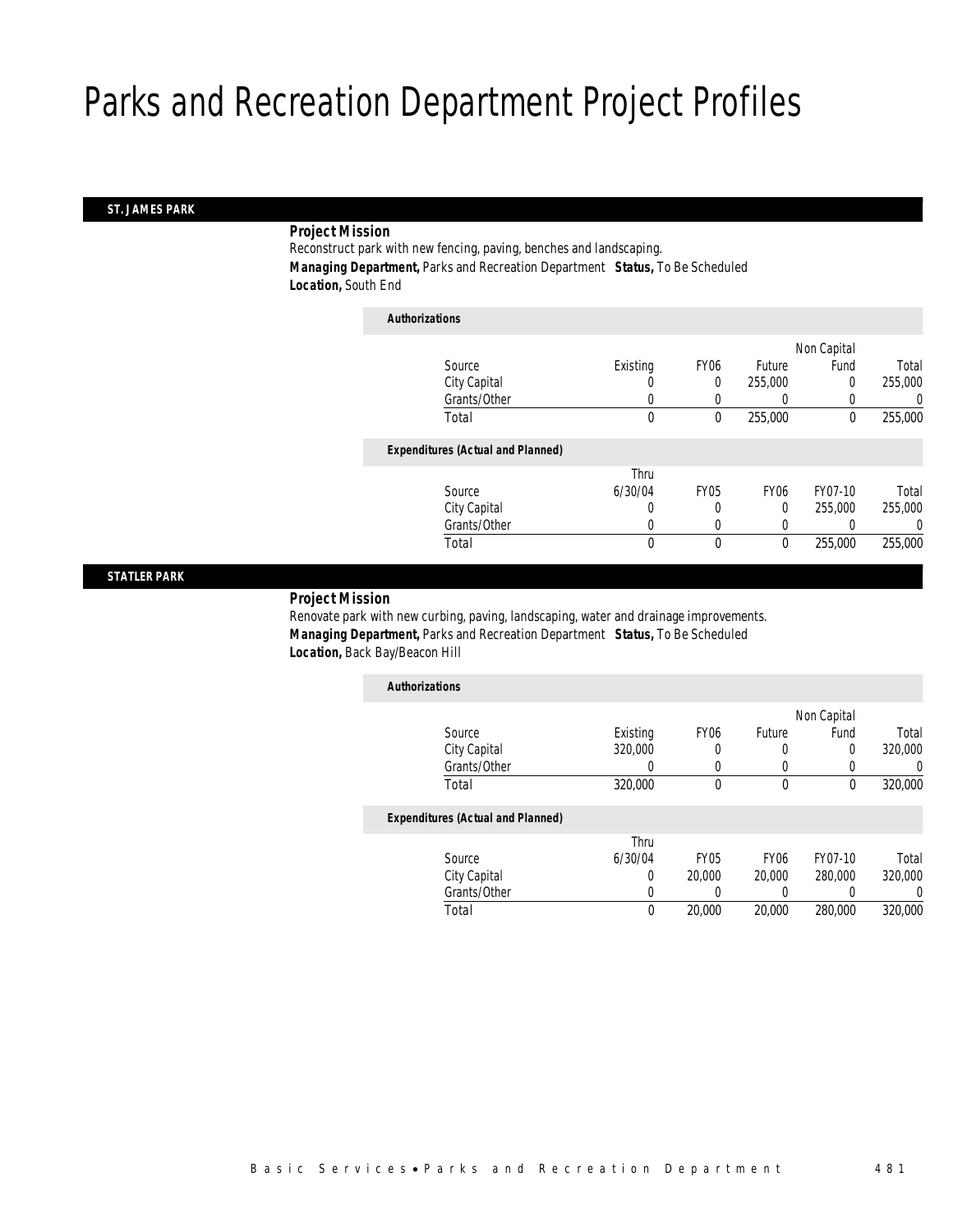#### *STORAGE SHED INSTALLATIONS*

## *Project Mission*

Install storage sheds at various park locations.

*Managing Department,* Construction Management *Status,* To Be Scheduled

*Location,* Citywide

| <b>Authorizations</b>                    |          |                  |                  |                  |        |
|------------------------------------------|----------|------------------|------------------|------------------|--------|
|                                          |          |                  |                  | Non Capital      |        |
| Source                                   | Existing | FY <sub>06</sub> | Future           | Fund             | Total  |
| City Capital                             | 84,000   | 0                | 0                | 0                | 84.000 |
| Grants/Other                             | 0        | 0                | 0                | $\left( \right)$ | 0      |
| Total                                    | 84,000   | 0                | 0                | 0                | 84,000 |
| <b>Expenditures (Actual and Planned)</b> |          |                  |                  |                  |        |
|                                          | Thru     |                  |                  |                  |        |
| Source                                   | 6/30/04  | <b>FY05</b>      | FY <sub>06</sub> | FY07-10          | Total  |
| City Capital                             | 0        | 0                | 0                | 84,000           | 84.000 |
| Grants/Other                             | 0        | 0                | 0                | 0                | 0      |
| Total                                    | 0        | 0                | 0                | 84,000           | 84,000 |

## *STREET TREE PLANTING FY02-05*

*Project Mission* 

Ongoing program of street tree planting throughout the city.

*Managing Department,* Parks and Recreation Department *Status,* Ongoing Program

*Location,* Citywide

| <b>Authorizations</b> |           |                  |        |             |           |
|-----------------------|-----------|------------------|--------|-------------|-----------|
|                       |           |                  |        | Non Capital |           |
| Source                | Existing  | FY <sub>06</sub> | Future | Fund        | Total     |
| City Capital          | 1,500,000 |                  |        |             | 1,500,000 |
| Grants/Other          |           |                  |        |             |           |
| Total                 | 1,500,000 |                  |        |             | 1,500,000 |

|              | Thru    |             |                  |         |           |
|--------------|---------|-------------|------------------|---------|-----------|
| Source       | 6/30/04 | <b>FY05</b> | FY <sub>06</sub> | FY07-10 | Total     |
| City Capital | 901.375 | 200,000     | 200,000          | 198.626 | 1.500.000 |
| Grants/Other |         |             |                  |         |           |
| Total        | 901.375 | 200,000     | 200,000          | 198.626 | 1,500,000 |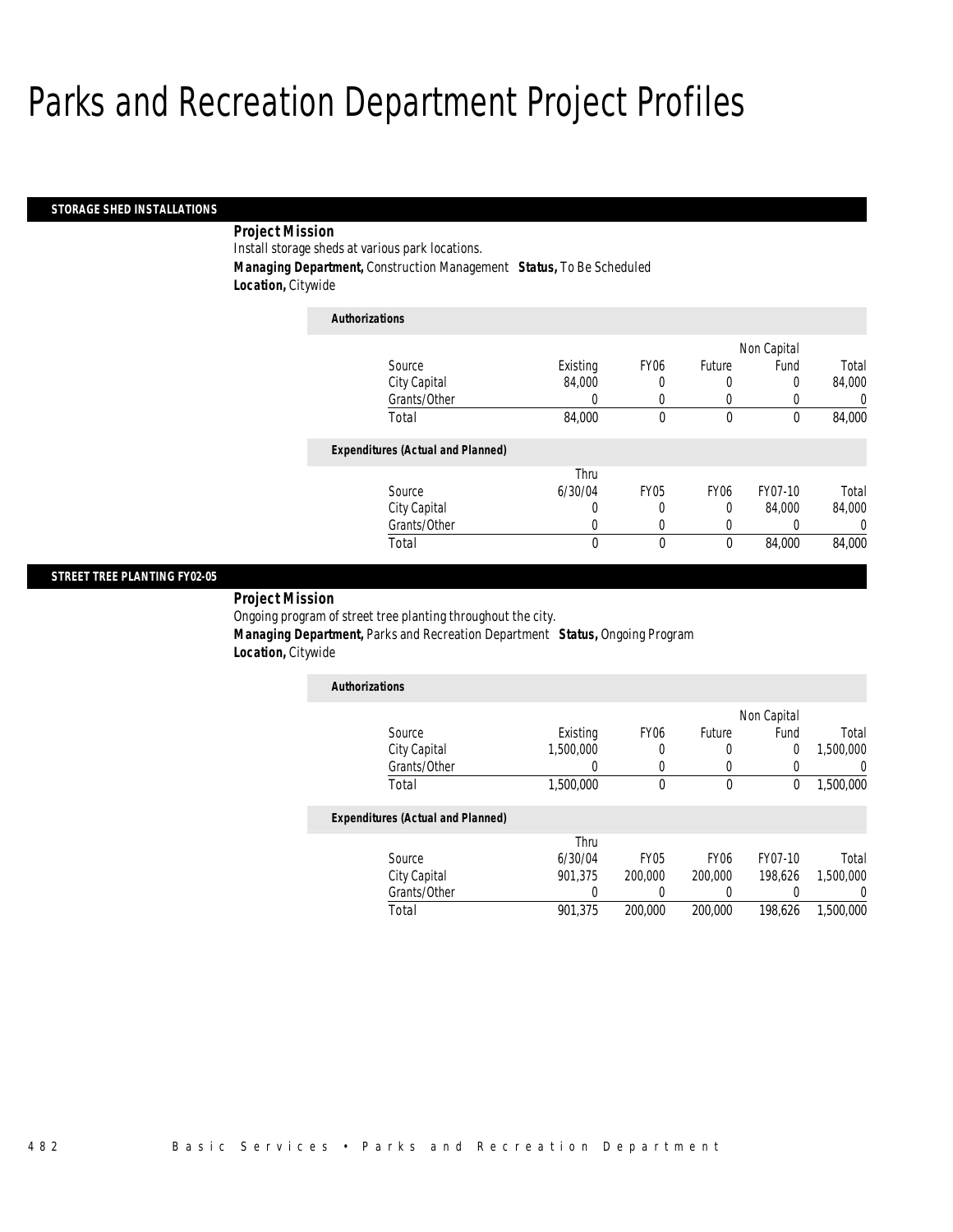## *STREET TREE PLANTING FY06*

*Project Mission* 

Ongoing program of street tree planting throughout the city.

*Managing Department,* Parks and Recreation Department *Status,* New Project

*Location,* Citywide

| <b>Authorizations</b>                    |             |                  |                  |             |         |
|------------------------------------------|-------------|------------------|------------------|-------------|---------|
|                                          |             |                  |                  | Non Capital |         |
| Source                                   | Existing    | FY <sub>06</sub> | Future           | Fund        | Total   |
| City Capital                             | 0           | 250,000          | 0                | 0           | 250,000 |
| Grants/Other                             | 0           |                  | 0                |             | 0       |
| Total                                    | $\mathbf 0$ | 250,000          | $\mathbf 0$      | 0           | 250,000 |
| <b>Expenditures (Actual and Planned)</b> |             |                  |                  |             |         |
|                                          | Thru        |                  |                  |             |         |
| Source                                   | 6/30/04     | <b>FY05</b>      | FY <sub>06</sub> | FY07-10     | Total   |
| City Capital                             | 0           | $\Omega$         | 175,000          | 75,000      | 250,000 |
| Grants/Other                             | $\Omega$    |                  |                  |             | 0       |
| Total                                    | $\theta$    | $\theta$         | 175,000          | 75,000      | 250,000 |

### *SUMNER AND LAMSON PLAYGROUND*

*Project Mission* 

Remove and replace play equipment, repair stairs and walls, paving, fencing and other miscellaneous items. *Managing Department,* Parks and Recreation Department *Status,* New Project *Location,* East Boston

| <b>Authorizations</b>                    |          |                  |                  |             |         |
|------------------------------------------|----------|------------------|------------------|-------------|---------|
|                                          |          |                  |                  | Non Capital |         |
| Source                                   | Existing | FY <sub>06</sub> | Future           | Fund        | Total   |
| City Capital                             | 0        | 435,000          | 0                | 0           | 435,000 |
| Grants/Other                             |          | $\Omega$         | 0                | 0           |         |
| Total                                    | 0        | 435,000          | $\theta$         | $\theta$    | 435,000 |
| <b>Expenditures (Actual and Planned)</b> |          |                  |                  |             |         |
|                                          | Thru     |                  |                  |             |         |
| Source                                   | 6/30/04  | <b>FY05</b>      | FY <sub>06</sub> | FY07-10     | Total   |
| City Capital                             | 0        | $\Omega$         | 35,000           | 400,000     | 435,000 |
| Grants/Other                             |          | 0                | 0                |             |         |

Total 0 0 35,000 400,000 435,000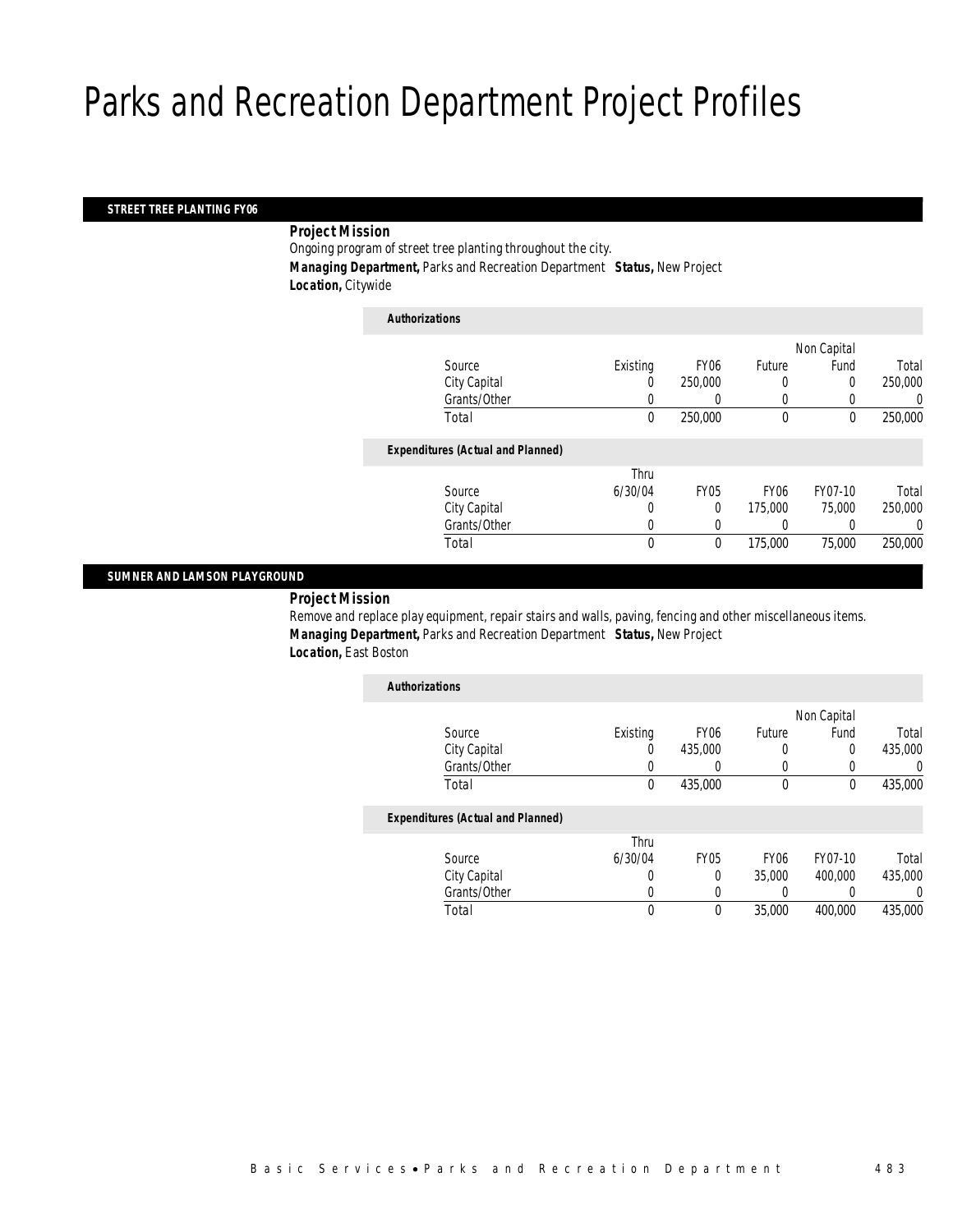### *TROTTER PLAYGROUND*

## *Project Mission*

Replace playlot with new fencing, paving, benches and landscaping. *Managing Department,* Parks and Recreation Department *Status,* In Construction *Location,* Roxbury

| <b>Authorizations</b>                    |          |                  |                  |             |         |
|------------------------------------------|----------|------------------|------------------|-------------|---------|
|                                          |          |                  |                  | Non Capital |         |
| Source                                   | Existing | FY <sub>06</sub> | Future           | Fund        | Total   |
| City Capital                             | 515,000  | 0                | 0                | 0           | 515,000 |
| Grants/Other                             | 250,000  | 0                | 0                | $\Omega$    | 250,000 |
| Total                                    | 765,000  | 0                | 0                | $\theta$    | 765,000 |
| <b>Expenditures (Actual and Planned)</b> |          |                  |                  |             |         |
|                                          | Thru     |                  |                  |             |         |
| Source                                   | 6/30/04  | <b>FY05</b>      | FY <sub>06</sub> | FY07-10     | Total   |
| City Capital                             | 46.571   | 300,000          | 60,000           | 108.429     | 515,000 |
| Grants/Other                             | 0        | 250,000          | 0                | $\Omega$    | 250,000 |
| Total                                    | 46,571   | 550,000          | 60,000           | 108.429     | 765,000 |

### *UNION PARK*

*Project Mission* 

Renovate existing historic ornamental perimeter fence.

 *Managing Department,* Parks and Recreation Department *Status,* To Be Scheduled *Location,* South End

| <b>Authorizations</b> |          |                  |        |             |         |
|-----------------------|----------|------------------|--------|-------------|---------|
|                       |          |                  |        | Non Capital |         |
| Source                | Existing | FY <sub>06</sub> | Future | Fund        | Total   |
| City Capital          | 225,000  |                  |        |             | 225,000 |
| Grants/Other          |          |                  |        |             |         |
| Total                 | 225,000  |                  |        |             | 225,000 |

|              | Thru    |             |      |         |         |
|--------------|---------|-------------|------|---------|---------|
| Source       | 6/30/04 | <b>FY05</b> | FY06 | FY07-10 | Total   |
| City Capital |         |             |      | 225,000 | 225,000 |
| Grants/Other |         |             |      |         |         |
| Total        |         |             |      | 225,000 | 225,000 |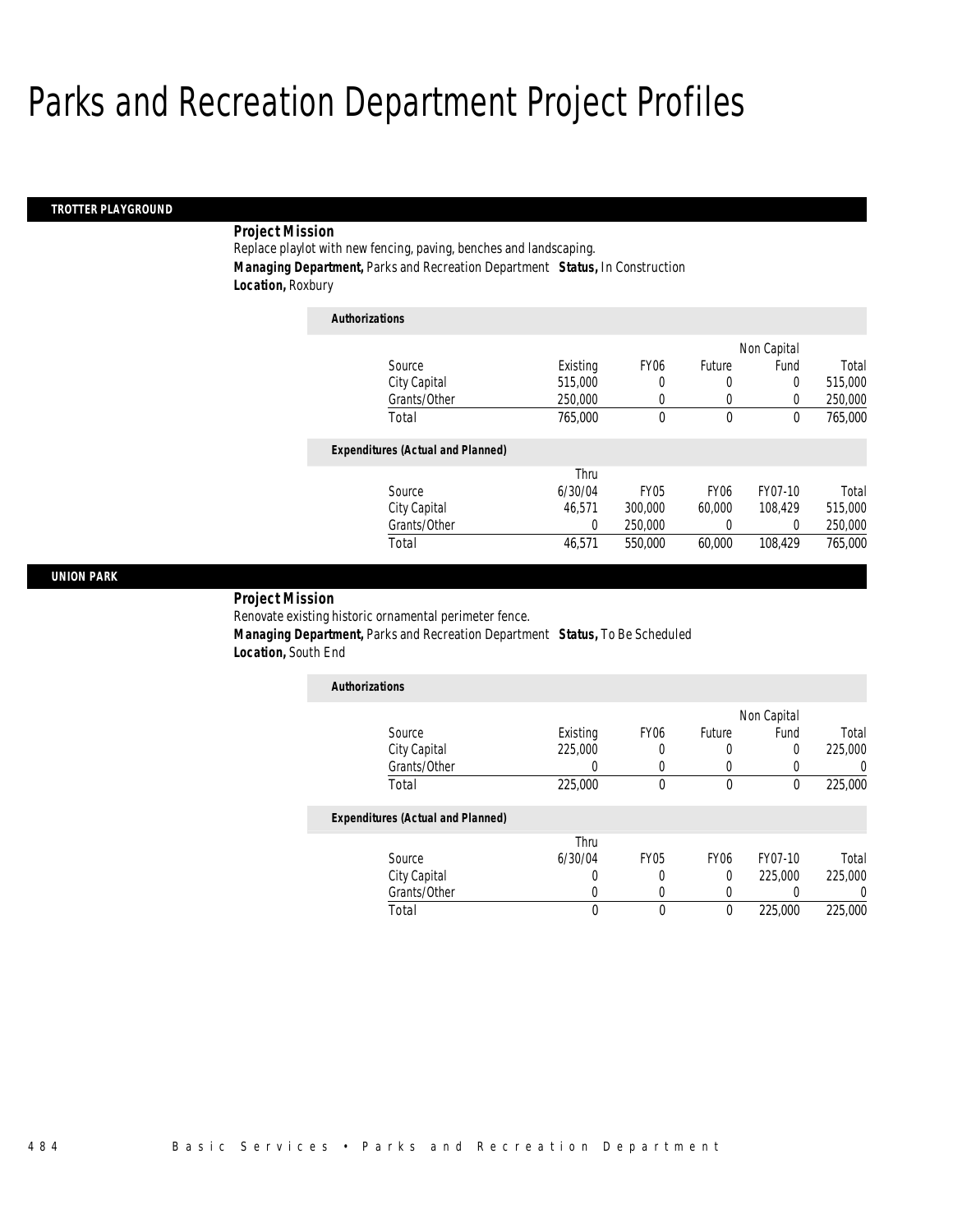### *URBAN WILDS RENOVATIONS*

### *Project Mission*

Renovation of walls, walkways, and signage within urban wilds owned by Environment and Parks Department. *Managing Department,* Parks and Recreation Department *Status,* Ongoing Program *Location,* Citywide

| <b>Authorizations</b>                    |          |                  |                  |             |          |
|------------------------------------------|----------|------------------|------------------|-------------|----------|
|                                          |          |                  |                  | Non Capital |          |
| Source                                   | Existing | FY <sub>06</sub> | Future           | Fund        | Total    |
| City Capital                             | 535,000  | 0                | 0                | 0           | 535,000  |
| Grants/Other                             | 0        | 0                | 0                |             | $\left($ |
| Total                                    | 535,000  | 0                | $\mathbf 0$      | 0           | 535,000  |
| <b>Expenditures (Actual and Planned)</b> |          |                  |                  |             |          |
|                                          | Thru     |                  |                  |             |          |
| Source                                   | 6/30/04  | <b>FY05</b>      | FY <sub>06</sub> | FY07-10     | Total    |
| City Capital                             | 229.151  | 45,000           | 45,000           | 215.849     | 535,000  |
| Grants/Other                             | 0        |                  | 0                |             | $\Omega$ |
| Total                                    | 229.151  | 45,000           | 45,000           | 215,849     | 535,000  |

### *VIC BOSTON COMMON*

## *Project Mission*

Redesign the front entrance to ensure minimal fluctuation of interior temperature and upgrade HVAC system. *Managing Department,* Construction Management *Status,* New Project *Location,* Back Bay/Beacon Hill

| <b>Authorizations</b>                    |          |                  |                  |             |         |
|------------------------------------------|----------|------------------|------------------|-------------|---------|
|                                          |          |                  |                  | Non Capital |         |
| Source                                   | Existing | FY <sub>06</sub> | Future           | Fund        | Total   |
| City Capital                             |          | 0                | 500,000          | 0           | 500,000 |
| Grants/Other                             |          | 0                |                  | 0           |         |
| Total                                    | 0        | $\theta$         | 500,000          | 0           | 500,000 |
| <b>Expenditures (Actual and Planned)</b> |          |                  |                  |             |         |
|                                          | Thru     |                  |                  |             |         |
| Source                                   | 6/30/04  | FY <sub>05</sub> | FY <sub>06</sub> | FY07-10     | Total   |
| City Capital                             | 0        | 0                | 0                | 500,000     | 500,000 |
| Grants/Other                             |          | 0                | 0                |             |         |

Total 0 0 0 500,000 500,000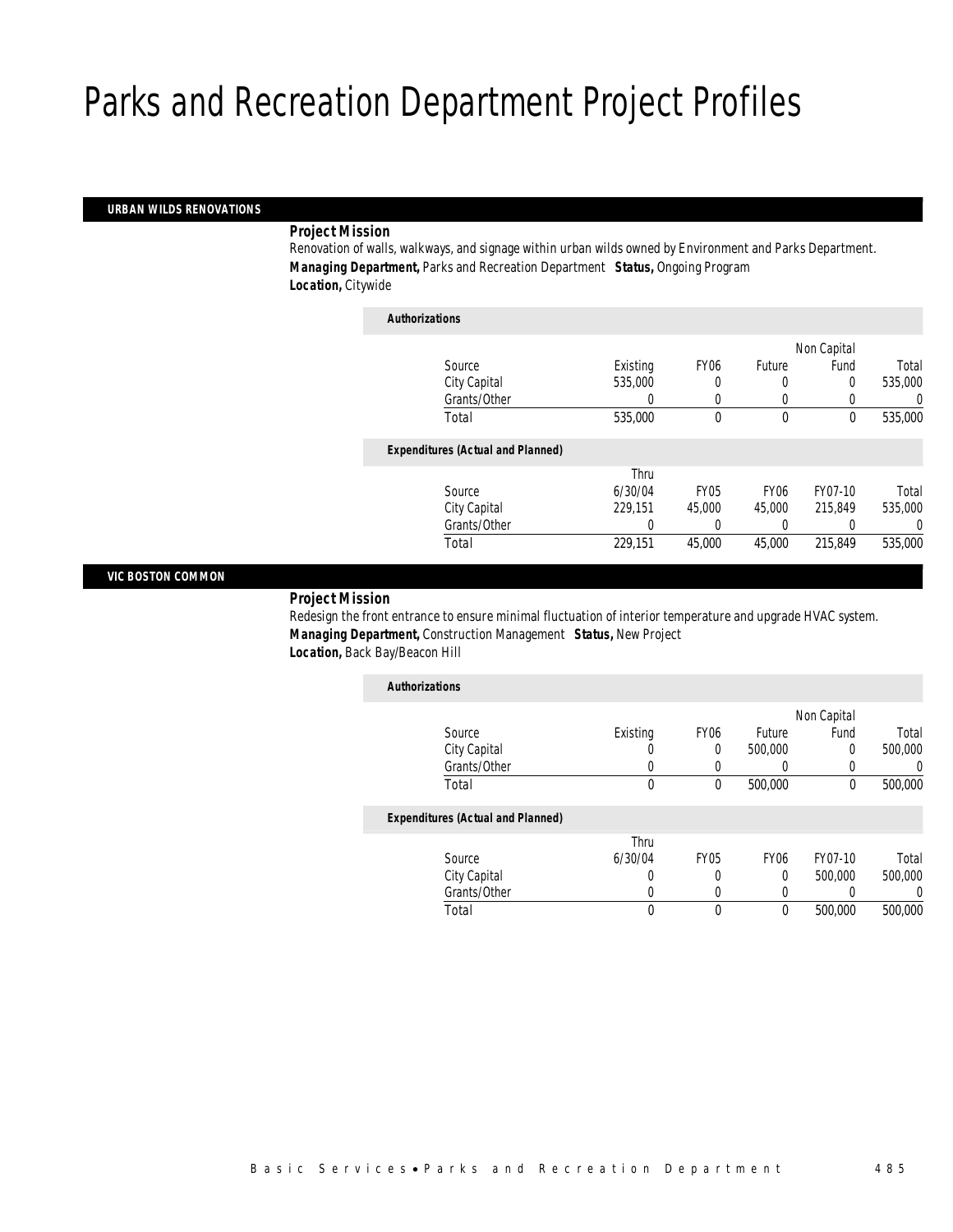#### *WALKER PLAYGROUND*

## *Project Mission*

Replace playlot with new fencing, paving, benches and landscaping. *Managing Department,* Parks and Recreation Department *Status,* Complete *Location,* Mattapan

| <b>Authorizations</b>                    |          |                  |                  |             |         |
|------------------------------------------|----------|------------------|------------------|-------------|---------|
|                                          |          |                  |                  | Non Capital |         |
| Source                                   | Existing | FY <sub>06</sub> | Future           | Fund        | Total   |
| City Capital                             | 385,000  | 0                | 0                | 0           | 385,000 |
| Grants/Other                             | 250,000  | 0                | 0                | $\left($    | 250,000 |
| Total                                    | 635,000  | 0                | 0                | 0           | 635,000 |
| <b>Expenditures (Actual and Planned)</b> |          |                  |                  |             |         |
|                                          | Thru     |                  |                  |             |         |
| Source                                   | 6/30/04  | <b>FY05</b>      | FY <sub>06</sub> | FY07-10     | Total   |
| City Capital                             | 32.478   | 275,000          | 0                | 77.522      | 385,000 |
| Grants/Other                             | 0        | 250,000          | 0                | 0           | 250,000 |
| Total                                    | 32,478   | 525,000          | $\theta$         | 77.522      | 635,000 |

### *WATER SPRAY FEATURE*

*Project Mission* 

Install water spray feature in Hyde Park, Roslindale and West Roxbury. *Managing Department,* Parks and Recreation Department *Status,* New Project *Location,* Various neighborhoods

| <b>Authorizations</b> |          |                  |        |             |         |
|-----------------------|----------|------------------|--------|-------------|---------|
|                       |          |                  |        | Non Capital |         |
| Source                | Existing | FY <sub>06</sub> | Future | Fund        | Total   |
| City Capital          |          | 225,000          | 0      |             | 225,000 |
| Grants/Other          |          |                  |        |             |         |
| Total                 |          | 225,000          |        |             | 225,000 |

|              | Thru    |             |                  |         |         |
|--------------|---------|-------------|------------------|---------|---------|
| Source       | 6/30/04 | <b>FY05</b> | FY <sub>06</sub> | FY07-10 | Total   |
| City Capital |         |             | 30,000           | 195.000 | 225,000 |
| Grants/Other |         |             |                  |         |         |
| Total        |         |             | 30,000           | 195,000 | 225,000 |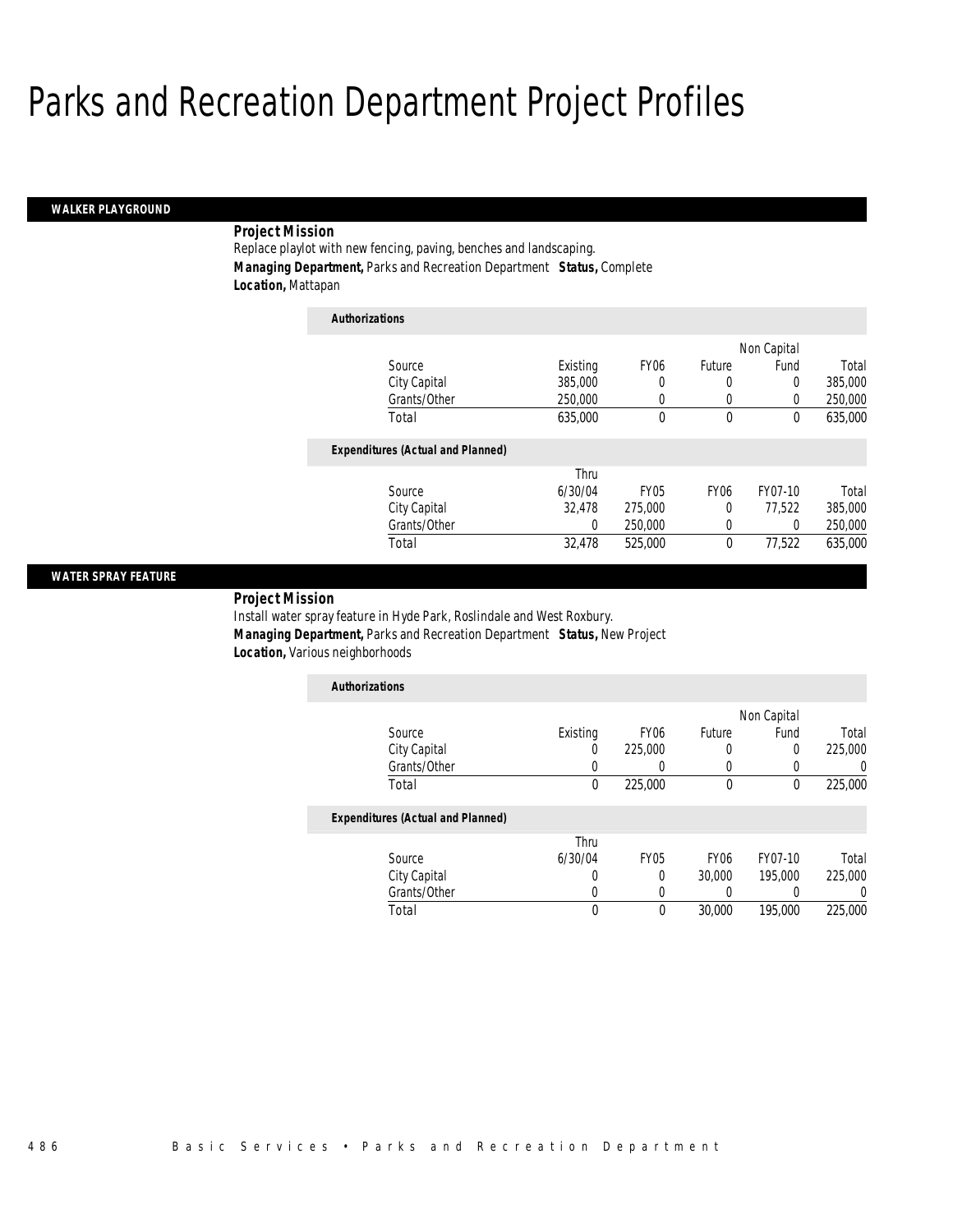#### *WEST ROXBURY SKATEBOARD PARK*

*Project Mission* 

Design and construct a new skateboard park at West Roxbury High School. *Managing Department,* Parks and Recreation Department *Status,* To Be Scheduled *Location,* West Roxbury

| <b>Authorizations</b> |                                          |          |             |                  |             |         |
|-----------------------|------------------------------------------|----------|-------------|------------------|-------------|---------|
|                       |                                          |          |             |                  | Non Capital |         |
|                       | Source                                   | Existing | <b>FY06</b> | Future           | Fund        | Total   |
|                       | City Capital                             | 0        | 0           | 461,000          | 0           | 461,000 |
|                       | Grants/Other                             | 0        |             |                  |             | 0       |
|                       | Total                                    | 0        | 0           | 461,000          | 0           | 461,000 |
|                       | <b>Expenditures (Actual and Planned)</b> |          |             |                  |             |         |
|                       |                                          | Thru     |             |                  |             |         |
|                       | Source                                   | 6/30/04  | <b>FY05</b> | FY <sub>06</sub> | FY07-10     | Total   |
|                       | City Capital                             | 0        |             | $\Omega$         | 461.000     | 461,000 |
|                       | Grants/Other                             | 0        | 0           | 0                |             | 0       |
|                       | Total                                    | 0        | 0           | 0                | 461,000     | 461,000 |

### *WILLIAM DEVINE GOLF COURSE*

*Project Mission* 

Improve drainage, paving and other miscellaneous items. *Managing Department,* Parks and Recreation Department *Status,* New Project *Location,* Roxbury

| <b>Authorizations</b>                    |          |                  |        |             |         |
|------------------------------------------|----------|------------------|--------|-------------|---------|
|                                          |          |                  |        | Non Capital |         |
| Source                                   | Existing | FY <sub>06</sub> | Future | Fund        | Total   |
| City Capital                             | U        | 200,000          |        |             | 200,000 |
| Grants/Other                             |          |                  |        |             |         |
| Total                                    | 0        | 200,000          |        |             | 200,000 |
| <b>Expenditures (Actual and Planned)</b> |          |                  |        |             |         |

|              | Thru    |      |      |         |         |
|--------------|---------|------|------|---------|---------|
| Source       | 6/30/04 | FY05 | FY06 | FY07-10 | Total   |
| City Capital |         |      |      | 200,000 | 200,000 |
| Grants/Other |         |      |      |         |         |
| Total        |         |      |      | 200,000 | 200,000 |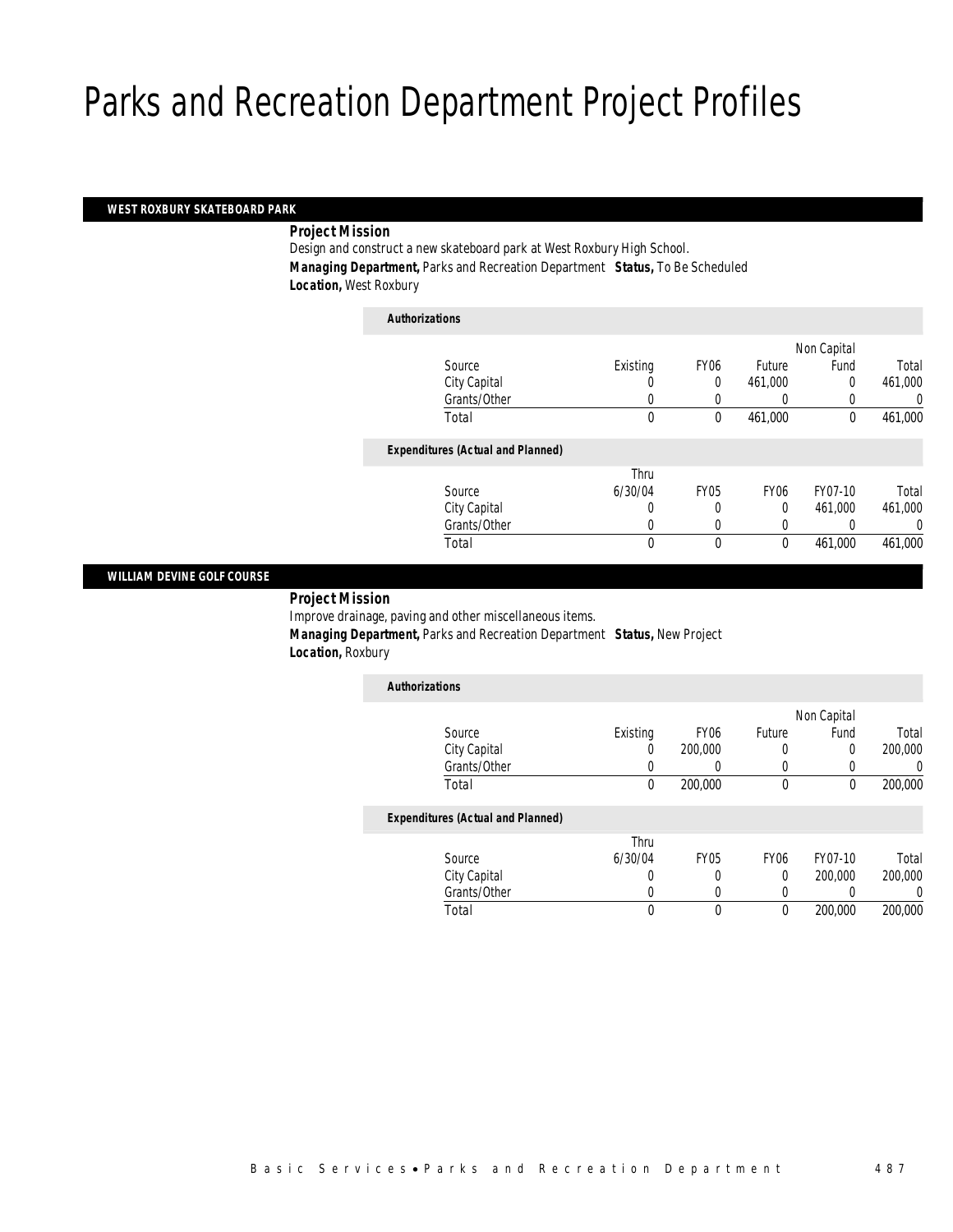*Authorizations*

#### *WINTHROP PLAYGROUND*

## *Project Mission*

Renovate the playlot area, curbing, paving and other miscellaneous items. *Managing Department,* Parks and Recreation Department *Status,* New Project *Location,* Roxbury

| Authorizations                           |          |                  |                  |             |          |
|------------------------------------------|----------|------------------|------------------|-------------|----------|
|                                          |          |                  |                  | Non Capital |          |
| Source                                   | Existing | FY <sub>06</sub> | Future           | Fund        | Total    |
| City Capital                             | 0        | 290,000          | 0                | 0           | 290,000  |
| Grants/Other                             | 0        | 0                | 0                | 0           | 0        |
| Total                                    | 0        | 290,000          | $\mathbf 0$      | 0           | 290,000  |
| <b>Expenditures (Actual and Planned)</b> |          |                  |                  |             |          |
|                                          | Thru     |                  |                  |             |          |
| Source                                   | 6/30/04  | <b>FY05</b>      | FY <sub>06</sub> | FY07-10     | Total    |
| City Capital                             | 0        | 0                | 30,000           | 260,000     | 290,000  |
| Grants/Other                             | 0        | 0                | 0                |             | $\Omega$ |
| Total                                    | 0        | 0                | 30,000           | 260,000     | 290,000  |

### *WINTHROP SQUARE III*

*Project Mission* 

Develop a master plan. Lanscape area and install new perimeter fencing. *Managing Department,* Parks and Recreation Department *Status,* In Design *Location,* Charlestown

| <b>Authorizations</b>             |          |                  |        |             |         |
|-----------------------------------|----------|------------------|--------|-------------|---------|
|                                   |          |                  |        | Non Capital |         |
| Source                            | Existing | FY <sub>06</sub> | Future | Fund        | Total   |
| City Capital                      | 251,200  |                  |        | 0           | 251,200 |
| Grants/Other                      |          |                  |        |             |         |
| Total                             | 251,200  |                  |        |             | 251,200 |
| Expenditures (Actual and Planned) |          |                  |        |             |         |

|              | Thru    |      |      |         |         |
|--------------|---------|------|------|---------|---------|
| Source       | 6/30/04 | FY05 | FY06 | FY07-10 | Total   |
| City Capital |         |      |      | 251,200 | 251,200 |
| Grants/Other |         |      |      |         |         |
| 「otal        |         |      |      | 251,200 | 251,200 |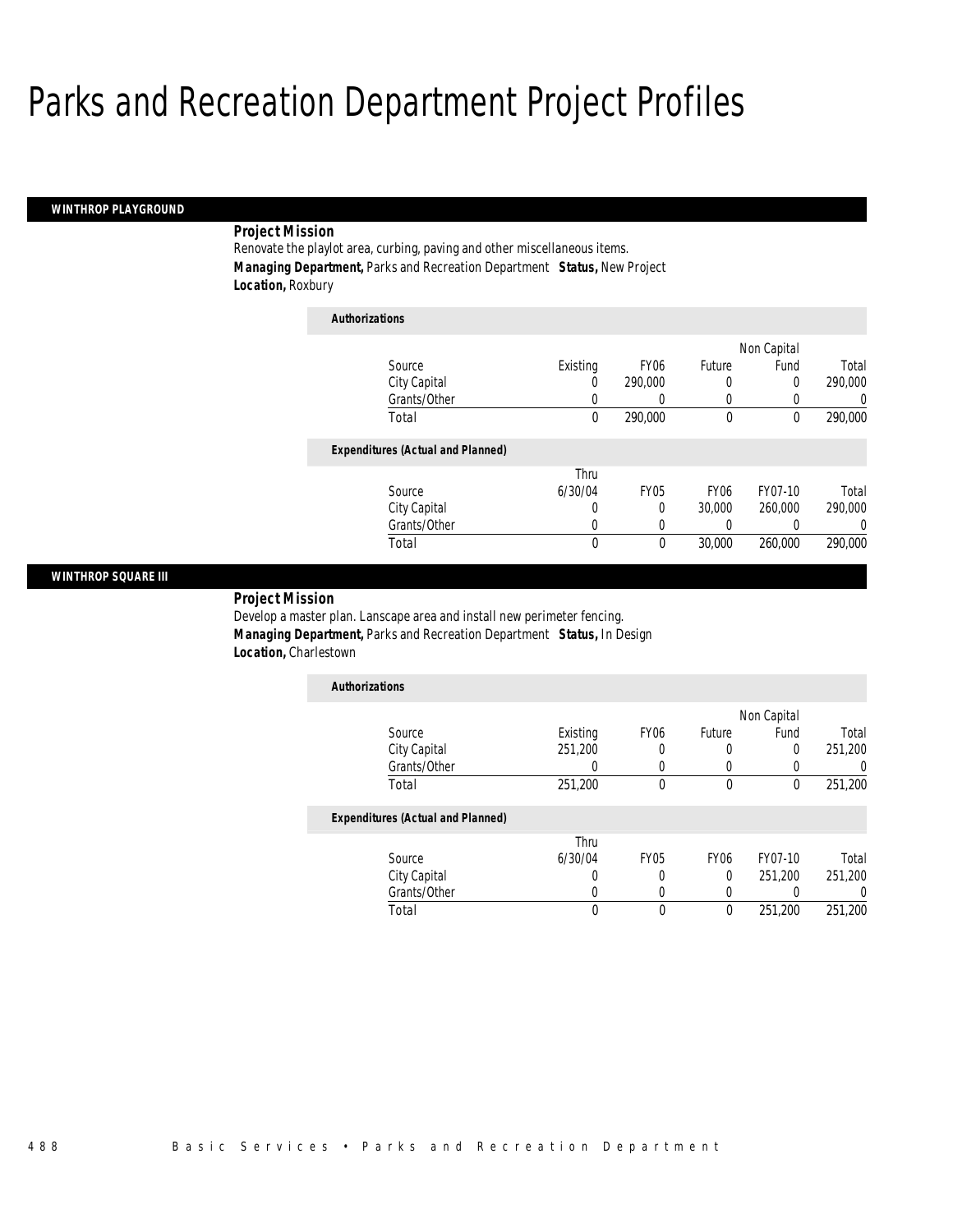# Property & Construction Management Operating Budget

#### *Michael J. Galvin, Commissioner Appropriation: 180*

## *Department Mission*

The mission of the Property Management Department is to manage, maintain, repair and provide security for the City's municipal buildings including City Hall and Faneuil Hall; to preserve the useful life of City facilities and reduce operating costs through effective preventive maintenance measures; and to facilitate compliance with City ordinances involving employee residency regulations.

## *FY06 Performance Objectives*

- To improve and maintain the physical and operational condition of managed city-owned facilities.
- To provide safe, secure and sanitary facilities.
- To ensure efficient security monitoring of public buildings.
- To provide technical assistance, scheduling and management of special events at City Hall, Faneuil Hall and major City special events e.g., Boston Marathon and First Night Celebration and to ensure adequate public safety for participants and neighborhood residents.
- To ensure that all dogs are licensed in accordance with state law and city ordinances.

| <b>Operating Budget</b>            | Program Name                      | <b>Total Actual '03</b> | <b>Total Actual '04</b> | Total Approp '05 | <b>Total Budget '06</b> |
|------------------------------------|-----------------------------------|-------------------------|-------------------------|------------------|-------------------------|
|                                    | Administration                    | 1.699.178               | 1,706,753               | 1,672,877        | 1,413,771               |
|                                    | <b>Buildings Maintenance Mgmt</b> | 5,050,067               | 5,247,838               | 5,847,724        | 6,961,671               |
|                                    | Alteration & Repair               | 661,104                 | 709,583                 | 709,188          | 976,514                 |
|                                    | Enforcement                       | 6,493,328               | 6,688,147               | 7,020,180        | 6,823,443               |
|                                    | Communications                    | 1,000,700               | 918,131                 | 795,415          | 985,015                 |
|                                    | Animal Control                    | 879,520                 | 708,047                 | 729,784          | 748,672                 |
|                                    | <b>Building Systems</b>           | 1,314,893               | 1,285,777               | 1,889,611        | 1,942,975               |
|                                    | Capital Construction              | 1,963,071               | 3,978,807               | 1,762,248        | 2,072,060               |
|                                    | Total                             | 19,061,861              | 21,243,083              | 20,427,027       | 21,924,121              |
|                                    |                                   |                         |                         |                  |                         |
| <b>External Funds Budget</b>       | <b>Fund Name</b>                  | <b>Total Actual '03</b> | <b>Total Actual '04</b> | Total Approp '05 | <b>Total Budget '06</b> |
|                                    | Animal Control Fund               | 233,132                 | 285,511                 | 152,928          | 152,928                 |
|                                    | <b>Total</b>                      | 233,132                 | 285,511                 | 152,928          | 152,928                 |
|                                    |                                   |                         |                         |                  |                         |
| <b>Selected Service Indicators</b> |                                   | Actual '03              | Actual '04              | Approp '05       | Budget '06              |
|                                    | Personnel Services                | 13,876,342              | 15,803,036              | 13,771,613       | 14,086,113              |
|                                    | Non Personnel                     | 5,185,519               | 5,440,047               | 6,655,414        | 7,838,009               |
|                                    | <b>Total</b>                      | 19,061,861              | 21,243,083              | 20,427,027       | 21,924,121              |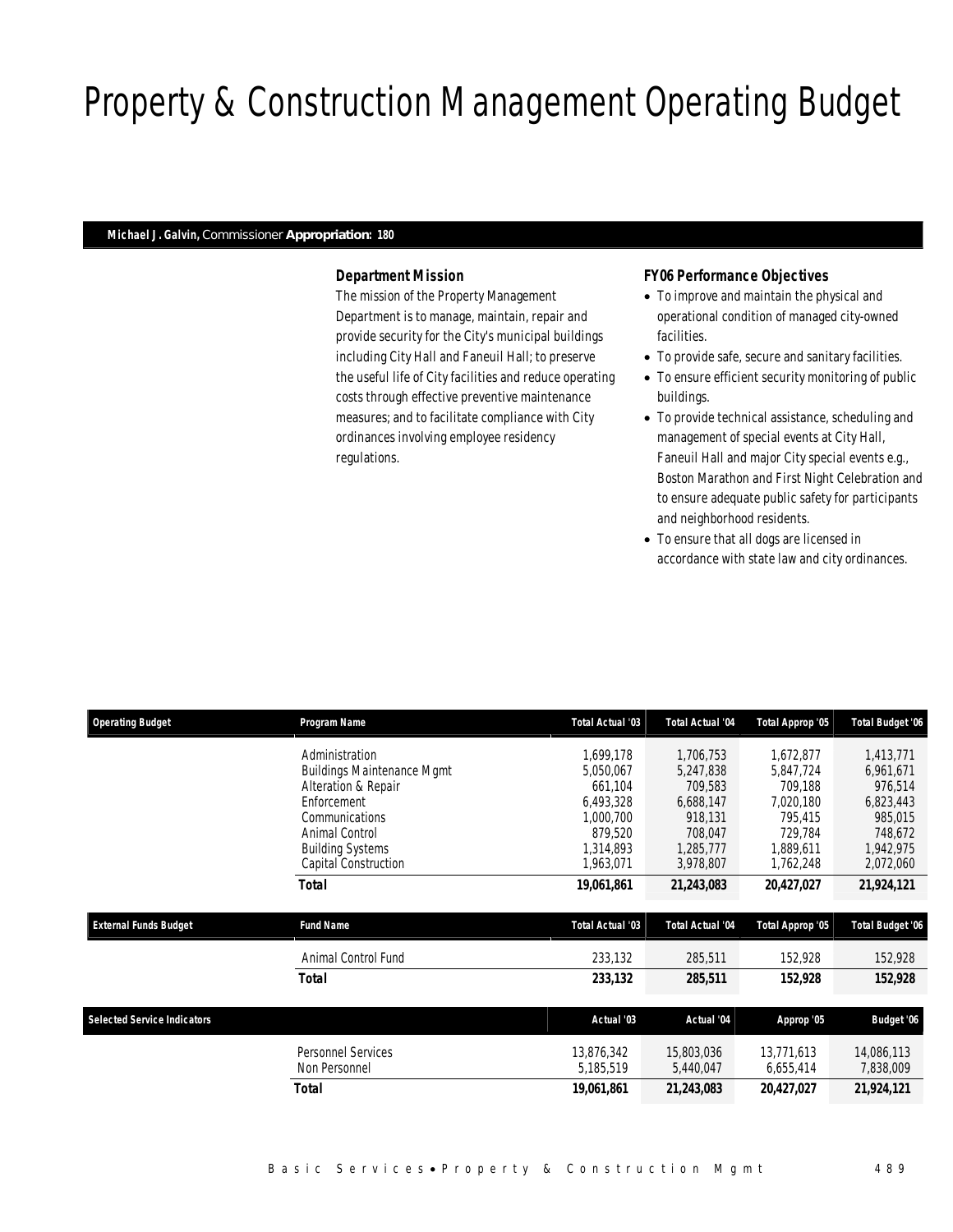## Property & Construction Management Operating Budget



## *Authorizing Statutes*

- Real Property Board; Powers and Duties, CBC Ord. 11, s. 250-251; St. 1943, c. 434, as amended; St. 1946, c. 474, as amended.
- Powers and Duties of Commissioner of Real Property, CBC Ord. 11, s. 250; St. 1943, c. 434, as amended; St. 1946, c. 474, as amended.
- Powers and Duties of Assistant Commissioner of Real Property, CBC. Ord. 11. s. 253-259.
- Animal Control, MGLA c. 140, s. 137, 141, 15La, CBC Ord. 14: s. 254, 500.

### *Description of Services*

The Property Management Department is responsible for the management, maintenance, security, and repair of the City's municipal buildings including City Hall, Faneuil Hall, and the Old State House. Property Management is responsible for facility layout and space planning analysis for City departments, building security, events management, and the coordination of capital improvement projects for properties within its jurisdiction. Property Management administers the Animal Control unit which enforces regulations pertaining to the public safety of both residents and animals.

Special Events

Retail Managemen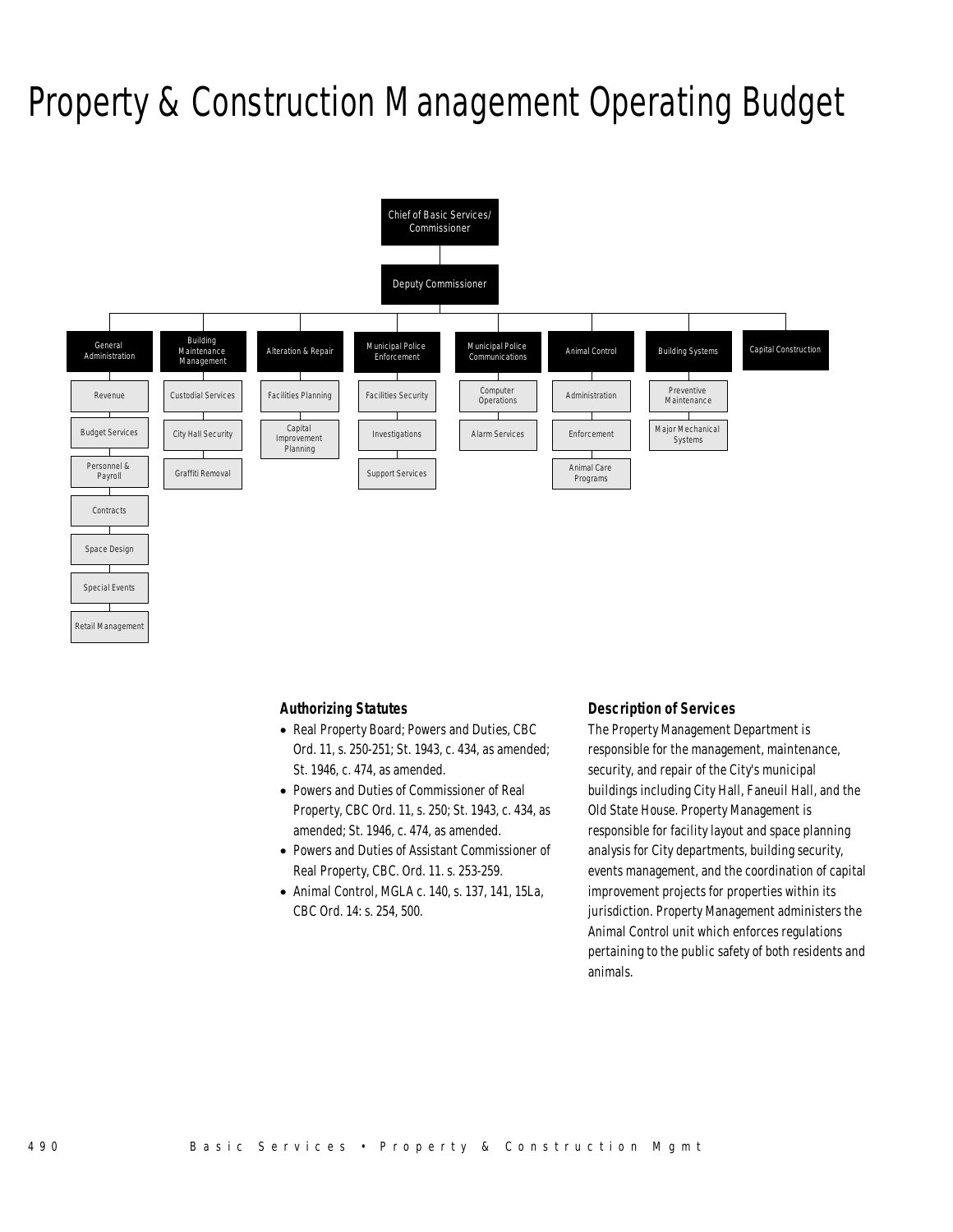## Department History

| <b>Personnel Services</b>       |                                                                                                                                                                                                                                                                                                          | FY03 Expenditure                                                                                                       | FY04 Expenditure                                                                                       | FY05 Appropriation                                                                                                           | FY06 Adopted                                                                                              | Inc/Dec 05 vs 06                                                                                                 |
|---------------------------------|----------------------------------------------------------------------------------------------------------------------------------------------------------------------------------------------------------------------------------------------------------------------------------------------------------|------------------------------------------------------------------------------------------------------------------------|--------------------------------------------------------------------------------------------------------|------------------------------------------------------------------------------------------------------------------------------|-----------------------------------------------------------------------------------------------------------|------------------------------------------------------------------------------------------------------------------|
|                                 | 51000 Permanent Employees<br>51100 Emergency Employees<br>51200 Overtime<br>51600 Unemployment Compensation<br>51700 Workers' Compensation<br><b>Total Personnel Services</b>                                                                                                                            | 11,936,901<br>71,756<br>1,647,417<br>8,230<br>212,039<br>13,876,343                                                    | 14,107,491<br>86,479<br>1,305,539<br>51,906<br>251,620<br>15,803,035                                   | 12,821,184<br>42,735<br>677,694<br>30,000<br>200,000<br>13,771,613                                                           | 13,213,419<br>0<br>677,694<br>30,000<br>165,000<br>14,086,113                                             | 392,235<br>$-42,735$<br>0<br>$\Omega$<br>$-35,000$<br>314,500                                                    |
| <b>Contractual Services</b>     |                                                                                                                                                                                                                                                                                                          | FY03 Expenditure                                                                                                       | FY04 Expenditure                                                                                       | FY05 Appropriation                                                                                                           | FY06 Adopted                                                                                              | Inc/Dec 05 vs 06                                                                                                 |
|                                 | 52100 Communications<br>52200 Utilities<br>52300 Water & Sewer<br>52400 Snow Removal<br>52500 Garbage/Waste Removal<br>52600 Repairs Buildings & Structures<br>52700 Repairs & Service of Equipment<br>52800 Transportation of Persons<br>52900 Contracted Services<br><b>Total Contractual Services</b> | 189,791<br>2,373,086<br>$\mathbf 0$<br>$\overline{0}$<br>41,428<br>384,787<br>123,920<br>219<br>1,180,483<br>4,293,714 | 193,533<br>2,590,545<br>0<br>$\Omega$<br>55,994<br>1,069,255<br>162,026<br>793<br>655,107<br>4,727,253 | 230,703<br>2,893,434<br>$\overline{0}$<br>$\overline{0}$<br>55,850<br>1,562,183<br>255,813<br>15,200<br>708,188<br>5,721,371 | 209.973<br>3,516,495<br>0<br>$\Omega$<br>57,950<br>2,165,046<br>256,163<br>15,200<br>704,458<br>6,925,285 | $-20,730$<br>623,061<br>$\mathbf{0}$<br>$\Omega$<br>2,100<br>602,863<br>350<br>$\Omega$<br>$-3,730$<br>1,203,914 |
| <b>Supplies &amp; Materials</b> |                                                                                                                                                                                                                                                                                                          | FY03 Expenditure                                                                                                       | FY04 Expenditure                                                                                       | FY05 Appropriation                                                                                                           | FY06 Adopted                                                                                              | Inc/Dec 05 vs 06                                                                                                 |
|                                 | 53000 Auto Energy Supplies<br>53200 Food Supplies<br>53400 Custodial Supplies<br>53500 Med, Dental, & Hosp Supply<br>53600 Office Supplies and Materials<br>53700 Clothing Allowance<br>53800 Educational Supplies & Mat<br>53900 Misc Supplies & Materials<br><b>Total Supplies &amp; Materials</b>     | 79,073<br>8,324<br>36,831<br>29,714<br>27,604<br>72,400<br>$\mathbf{0}$<br>264,827<br>518,773                          | 78,383<br>3,642<br>71,859<br>0<br>33,644<br>70,350<br>$\Omega$<br>218,981<br>476,859                   | 126,010<br>$\Omega$<br>61,200<br>$\overline{0}$<br>45,503<br>70,300<br>$\Omega$<br>300,248<br>603,261                        | 115,302<br>0<br>59,200<br>$\Omega$<br>45,503<br>74,500<br>0<br>350,431<br>644,936                         | $-10,708$<br>$-2,000$<br>$\mathbf{0}$<br>$\Omega$<br>4,200<br>$\Omega$<br>50,183<br>41,675                       |
| <b>Current Chgs &amp; Oblig</b> |                                                                                                                                                                                                                                                                                                          | FY03 Expenditure                                                                                                       | FY04 Expenditure                                                                                       | FY05 Appropriation                                                                                                           | FY06 Adopted                                                                                              | Inc/Dec 05 vs 06                                                                                                 |
|                                 | 54300 Workers' Comp Medical<br>54400 Legal Liabilities<br>54600 Current Charges H&I<br>54900 Other Current Charges<br>Total Current Chgs & Oblig                                                                                                                                                         | 82,590<br>35,773<br>$\mathbf 0$<br>25,404<br>143,767                                                                   | 70,615<br>3,881<br>$\mathbf 0$<br>30,453<br>104,949                                                    | 50,000<br>108,480<br>$\overline{0}$<br>24,405<br>182,885                                                                     | 50,000<br>8,623<br>0<br>25,405<br>84,028                                                                  | 0<br>$-99,857$<br>$\theta$<br>1,000<br>$-98,857$                                                                 |
| Equipment                       |                                                                                                                                                                                                                                                                                                          | FY03 Expenditure                                                                                                       | FY04 Expenditure                                                                                       | FY05 Appropriation                                                                                                           | FY06 Adopted                                                                                              | Inc/Dec 05 vs 06                                                                                                 |
|                                 | 55000 Automotive Equipment<br>55400 Lease/Purchase<br>55600 Office Furniture & Equipment<br>55900 Misc Equipment<br><b>Total Equipment</b>                                                                                                                                                               | $\boldsymbol{0}$<br>154.890<br>1,228<br>73,147<br>229,265                                                              | 0<br>72,121<br>3,310<br>55,554<br>130,985                                                              | 0<br>124,397<br>$\Omega$<br>23,500<br>147,897                                                                                | 0<br>159,110<br>$\Omega$<br>24,650<br>183,760                                                             | $\overline{0}$<br>34,713<br>$\Omega$<br>1,150<br>35,863                                                          |
| Other                           |                                                                                                                                                                                                                                                                                                          | FY03 Expenditure                                                                                                       | FY04 Expenditure                                                                                       | FY05 Appropriation                                                                                                           | FY06 Adopted                                                                                              | Inc/Dec 05 vs 06                                                                                                 |
|                                 | 56200 Special Appropriation<br>57200 Structures & Improvements<br>58000 Land & Non-Structure<br><b>Total Other</b>                                                                                                                                                                                       | $\boldsymbol{0}$<br>$\mathbf 0$<br>$\mathbf 0$<br>$\pmb{0}$                                                            | $\boldsymbol{0}$<br>$\mathbf 0$<br>0<br>0                                                              | $\boldsymbol{0}$<br>0<br>0<br>0                                                                                              | $\boldsymbol{0}$<br>0<br>0<br>0                                                                           | 0<br>0<br>$\mathbf{0}$<br>0                                                                                      |
|                                 | <b>Grand Total</b>                                                                                                                                                                                                                                                                                       | 19,061,862                                                                                                             | 21,243,081                                                                                             | 20,427,027                                                                                                                   | 21,924,122                                                                                                | 1,497,095                                                                                                        |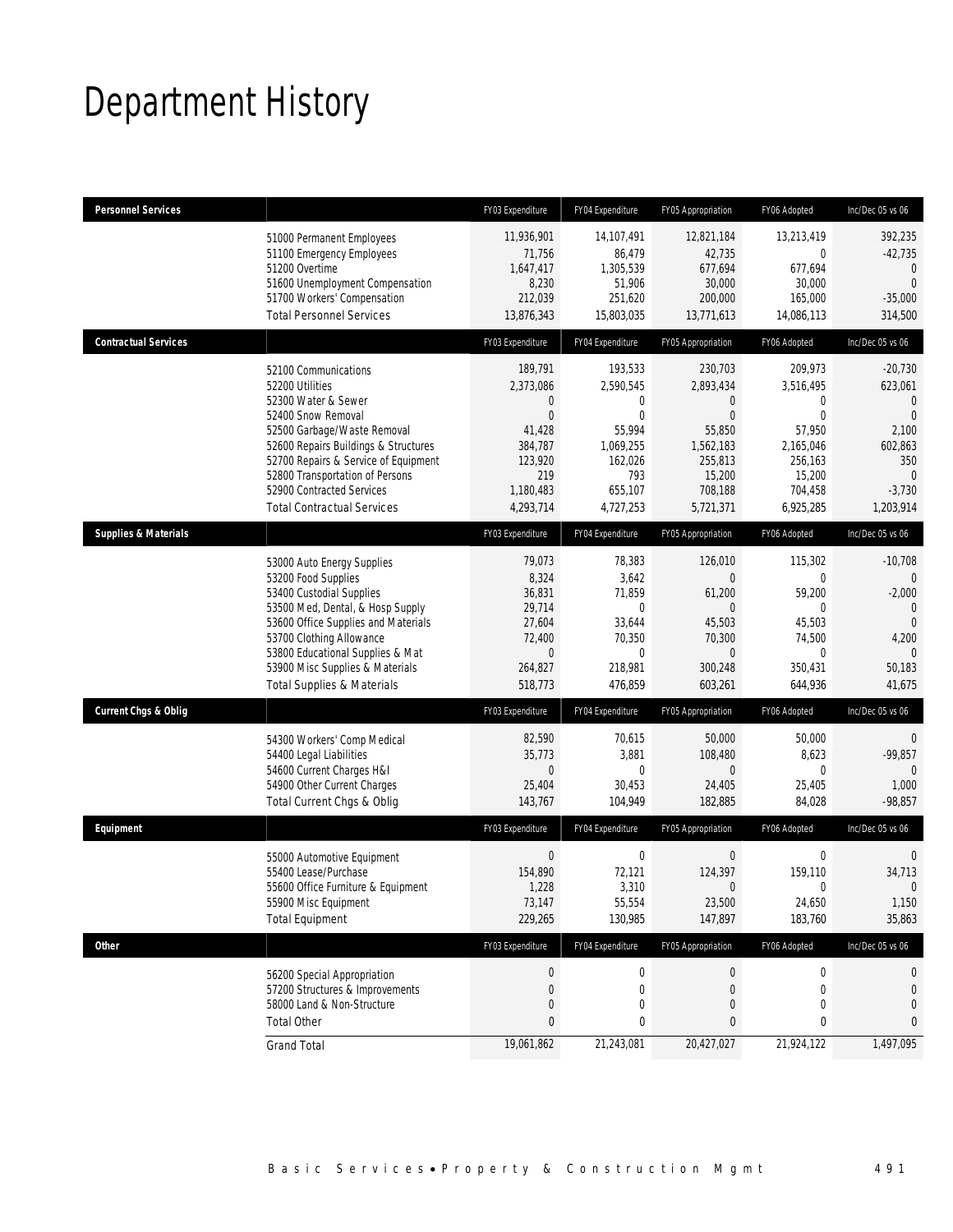## Department Personnel

| Title                            | Union           | Grade | Position       | FY06 Salary | Title                                              | Union           | Grade          | Position          | FY06 Salary |
|----------------------------------|-----------------|-------|----------------|-------------|----------------------------------------------------|-----------------|----------------|-------------------|-------------|
|                                  | Code            |       |                |             |                                                    | Code            |                |                   |             |
| Commissioner                     | CDH             |       | 1              | 128,502     | Maint Mech Plumber                                 | SU <sub>4</sub> | 11L            | 1                 | 37,413      |
| <b>Deputy Director</b>           | <b>EXM</b>      | 29    | $\mathbf{1}$   | 107,257     | Prin Admin Assistant                               | SE <sub>1</sub> | 11             | $\mathbf{1}$      | 95,802      |
| <b>General Counsel</b>           | <b>EXM</b>      |       | $\mathbf{1}$   | 63,175      | Sr Animal Room Attendant                           | AFB             | 11             | 1                 | 34,295      |
| <b>Assistant Director</b>        | EXM             | 26    | 5              | 424,685     | Steam Fireman                                      | F <sub>02</sub> | 11             | 1                 | 40,245      |
| <b>Executive Assistant</b>       | EXM             | 25    | $\overline{2}$ | 153,837     | Boston Minicipal Police Lieut                      | <b>MPS</b>      | 10             | $\overline{4}$    | 212,876     |
| Spec Asst Director               | EXM             | 23    | $\mathbf{1}$   | 69,381      | <b>Executive Assistant</b>                         | SE1             | 10             | $\mathbf{1}$      | 90,256      |
|                                  | EXM             | 19    | 3              |             |                                                    | SE <sub>1</sub> | 10             |                   |             |
| Administrative Assistant         |                 |       | $\mathbf{1}$   | 148,070     | <b>Executive Asst</b>                              |                 | 10L            | $\mathbf{1}$<br>1 | 90,256      |
| Director-Operations              | EXM             | 11    |                | 95,802      | Garage Attendant                                   | SU4             |                |                   | 35,464      |
| Prin Admin Assistant             | EXM             | 10    | $\mathbf{1}$   | 90,256      | Pr Admin Asst                                      | SE <sub>1</sub> | 10             | $\mathbf{1}$      | 90,256      |
| Residency Investigator           | <b>MYN</b>      |       | $\mathbf{1}$   | 36,693      | Sr Admin Anl (Dir A&F)                             | SE1             | 10             | $\mathbf{1}$      | 90,256      |
| Sen Adm Asst(Operations Mangr)   | SU4             | 24    | $\mathbf{1}$   | 77,732      | Sr Building Custodian                              | SU4             | 10L            | 5                 | 179,942     |
| SenAdmAsst(Mangr Secrty Systm)   | SU4             | 23    | $\mathbf{1}$   | 74,530      | Sr Project Manager                                 | SE <sub>1</sub> | 10             | 5                 | 443,837     |
| Senior Shift Supervisor          | SU4             | 22    | $\mathbf{1}$   | 67,432      | Sr Review Architect                                | SE <sub>1</sub> | 10             | 1                 | 90,256      |
| Alarm Specialist                 | SU4             | 20    | $\mathbf{1}$   | 56,846      | Animal Room Attendant                              | AFB             | 9              | $\overline{2}$    | 59,945      |
| Sen Admin Asst (Shift Superv)    | SU4             | 20    | $\overline{c}$ | 115,552     | Project Manager II                                 | SE <sub>1</sub> | 9              | 5                 | 383,038     |
| Sen Computer Oper (Shift Supv)   | SU4             | 20    | $\mathbf{1}$   | 57,230      | Telephone Operator                                 | SU4             | 9              | $\mathbf{1}$      | 34,101      |
| Admin Asst (Exec. Secretary)     | SU4             | 18    | $\mathfrak{Z}$ | 145,817     | <b>Boston Minicipal Police Serg</b>                | <b>MPS</b>      | 8              | 12                | 598,785     |
| <b>Contract Manager</b>          | SU4             | 18    | $\mathbf{1}$   | 56,575      | Jr Building Custodian                              | SU4             | 8L             | 15                | 473,910     |
| Motor Equipment Repair Foreman   | SU <sub>4</sub> | 18    | $\overline{2}$ | 97,204      | Prin Admin Assistant                               | SE <sub>1</sub> | 8              | 3                 | 232,989     |
| Prin Storekeeper                 | SU4             | 18    | $\overline{2}$ | 127,737     | Prin Research Analyst                              | SE <sub>1</sub> | 8              | $\mathbf{1}$      | 77,663      |
| Admin Asst I                     | SU4             | 17    | $\overline{2}$ | 104,275     | Project Manager                                    | SE1             | 8              | $\overline{1}$    | 507,029     |
| Dog Officer (Sr A/C Officer)     | AFL             | 17A   | $\mathbf{1}$   | 55,094      | Sr Admin Analyst                                   | SE <sub>1</sub> | 8              | $\overline{2}$    | 155,326     |
| Dog Officer (Supervisor/AC)      | AFL             | 17A   | $\mathbf{1}$   | 59,546      | Admin Assistant                                    | SE <sub>1</sub> | 7              | 1                 | 71,046      |
| Admin Assistant                  | SU4             | 16    | 5              | 262,473     | Clerk of Works II                                  | SE <sub>1</sub> | $\overline{7}$ | 5                 | 357,370     |
| Admin Asst (Data Specialist)     | SU4             | 16    | $\mathbf{1}$   | 41,091      | Main Mech Rep Frmn                                 | SE <sub>1</sub> | $\overline{7}$ | $\mathbf{1}$      | 71,046      |
| Assistant Supn Custodians        | SU4             | 16    | $\overline{c}$ | 104,989     | Program Analyst                                    | SE1             | $\overline{7}$ | $\overline{c}$    | 130,840     |
| Computer Operator                | SU4             | 16    | 5              | 189,129     | Security Supervisor                                | <b>MPS</b>      | $\overline{7}$ | 6                 | 237,468     |
| Sen Computer Operator            | SU4             | 16    | 8              | 336,138     | Sr Admin Assistant                                 | SE1             | $\overline{7}$ | $\sqrt{2}$        | 119,788     |
|                                  |                 |       |                |             |                                                    |                 |                |                   |             |
| Admin Assistant                  | SU4             | 15    | 4              | 188,905     | Boston Minicipal Police Officer                    | <b>MPP</b>      | 6              | 65                | 2,785,751   |
| Main Mech Foreman                | SU4             | 15    | $\mathbf{1}$   | 49,065      | Clerk of Works                                     | SE <sub>1</sub> | 6              | 14                | 863,999     |
| Dog Officer (Animal Control Off) | AFL             | 14A   | $\overline{1}$ | 293,757     | Mechanic Equipment Repairman                       | SE <sub>1</sub> | 6              | 1                 | 64,644      |
| Head Admin Clerk                 | SU4             | 14    | $\sqrt{3}$     | 129,440     | Motor Equip Rep Foreman                            | SE <sub>1</sub> | 6              | 1                 | 64,644      |
| Second Class Station Eng         | F <sub>02</sub> | 14    | $\sqrt{3}$     | 153,290     | Senior Admin Analyst                               | SE <sub>1</sub> | 6              | $\overline{4}$    | 238,134     |
| Main Mech Painter (Graff Rem)    | SU <sub>4</sub> | 13    | $\mathfrak{Z}$ | 117,019     | Admin Assistant                                    | SE <sub>1</sub> | 5              | 1                 | 59,308      |
| Third Class Station Engineer     | F <sub>02</sub> | 13    | $\overline{4}$ | 177,909     | Clerk of Works                                     | SE <sub>1</sub> | 5              | $\mathbf{1}$      | 59,308      |
| <b>Building Systems Engineer</b> | SE <sub>1</sub> | 12    | $\mathbf{1}$   | 99,430      | Contract Manager                                   | SE <sub>1</sub> | 5              | $\mathbf{1}$      | 59,308      |
| Electrician                      | SU <sub>4</sub> | 12L   | $\mathbf{1}$   | 38,888      | Mech Equip Repairman                               | SE <sub>1</sub> | 5              | $\overline{2}$    | 117,139     |
| <b>Executive Assistant</b>       | SE <sub>1</sub> | 12    | $\mathbf{1}$   | 99,430      | Personnel Manager                                  | SE <sub>1</sub> | 5              | 1                 | 59,308      |
| <b>Head Clerk</b>                | SU4             | 12    | 3              | 113,231     | Security Guard (Prot Serv)                         | <b>MPP</b>      | 5              | 20                | 692,617     |
| Supervisor Building Custodians   | SU4             | 12L   | $\mathbf{1}$   | 39,388      | Security Officer (Prot Serv)                       | <b>MPP</b>      | 5              | 22                | 763,268     |
| Chief Telephone Operator         | SU4             | 11    | $\mathbf{1}$   | 36,883      | Admin Officer                                      | SE1             | $\overline{4}$ | $\mathbf{1}$      | 52,572      |
| Maint Mech Painter               | SU <sub>4</sub> | 11L   | $\mathbf{1}$   | 29,114      | Program Asst                                       | SE1             | 4              | $\overline{2}$    | 102,530     |
|                                  |                 |       |                |             | Asst Admin Off                                     | SE1             | 3              | 1                 | 32,758      |
|                                  |                 |       |                |             | <b>Total</b>                                       |                 |                | 317               | 15,969,588  |
|                                  |                 |       |                |             |                                                    |                 |                |                   |             |
|                                  |                 |       |                |             | <b>Adjustments</b><br><b>Differential Payments</b> |                 |                |                   | 38,930      |
|                                  |                 |       |                |             | Other                                              |                 |                |                   | 404,382     |
|                                  |                 |       |                |             |                                                    |                 |                |                   |             |

Salary Savings

Chargebacks -3,011,217<br>Salary Savings -188,264

*FY06 Total Request 13,213,419*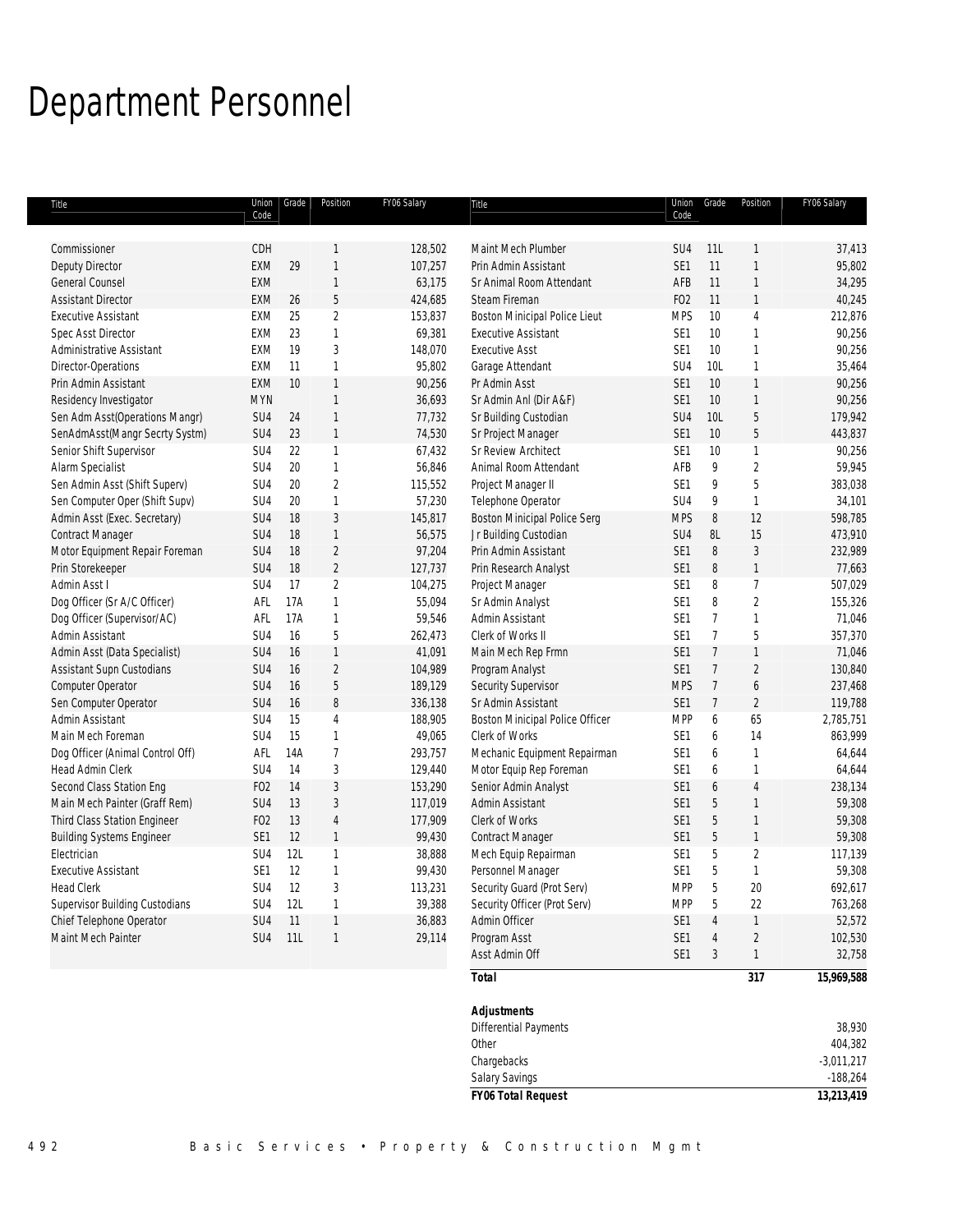## External Funds History

| <b>Personnel Services</b>       |                                                                                                                                                                                                                                                                                                            | FY03 Expenditure                                                                                                                                               | FY04 Expenditure                                                                        | FY05 Appropriation                                                                                                                                                                 | FY06 Adopted                                                                       | Inc/Dec 05 vs 06                                                                                                                                                                      |
|---------------------------------|------------------------------------------------------------------------------------------------------------------------------------------------------------------------------------------------------------------------------------------------------------------------------------------------------------|----------------------------------------------------------------------------------------------------------------------------------------------------------------|-----------------------------------------------------------------------------------------|------------------------------------------------------------------------------------------------------------------------------------------------------------------------------------|------------------------------------------------------------------------------------|---------------------------------------------------------------------------------------------------------------------------------------------------------------------------------------|
|                                 | 51000 Permanent Employees<br>51100 Emergency Employees<br>51200 Overtime<br>51300 Part Time Employees<br>51400 Health Insurance<br>51500 Pension & Annunity<br>51600 Unemployment Compensation<br>51700 Workers' Compensation<br>51800 Indirect Costs<br>51900 Medicare<br><b>Total Personnel Services</b> | 137,926<br>$\mathbf{0}$<br>$\mathbf{0}$<br>$\mathbf{0}$<br>$\Omega$<br>$\mathbf{0}$<br>$\mathbf{0}$<br>$\mathbf{0}$<br>$\mathbf{0}$<br>$\mathbf{0}$<br>137,926 | $\mathbf 0$<br>$\mathbf{0}$<br>0<br>0<br>0<br>0<br>$\mathbf{0}$<br>0<br>0<br>0<br>0     | $\mathbf 0$<br>$\mathbf 0$<br>$\mathbf{0}$<br>$\mathbf{0}$<br>$\mathbf{0}$<br>$\mathbf{0}$<br>$\boldsymbol{0}$<br>$\mathbf{0}$<br>$\overline{0}$<br>$\overline{0}$<br>$\mathbf{0}$ | 0<br>$\boldsymbol{0}$<br>0<br>0<br>0<br>0<br>$\boldsymbol{0}$<br>0<br>0<br>0<br>0  | $\mathbf 0$<br>$\mathbf 0$<br>$\overline{0}$<br>$\overline{0}$<br>$\overline{0}$<br>$\overline{0}$<br>$\mathbf{0}$<br>$\overline{0}$<br>$\overline{0}$<br>$\mathbf 0$<br>$\mathbf{0}$ |
| <b>Contractual Services</b>     |                                                                                                                                                                                                                                                                                                            | FY03 Expenditure                                                                                                                                               | FY04 Expenditure                                                                        | FY05 Appropriation                                                                                                                                                                 | FY06 Adopted                                                                       | Inc/Dec 05 vs 06                                                                                                                                                                      |
|                                 | 52100 Communications<br>52200 Utilities<br>52300 Water & Sewer<br>52400 Snow Removal<br>52500 Garbage/Waste Removal<br>52600 Repairs Buildings & Structures<br>52700 Repairs & Service of Equipment<br>52800 Transportation of Persons<br>52900 Contracted Services<br><b>Total Contractual Services</b>   | $\boldsymbol{0}$<br>124<br>$\overline{0}$<br>$\mathbf{0}$<br>$\mathbf{0}$<br>$\mathbf{0}$<br>$\mathbf{0}$<br>$\mathbf{0}$<br>78,379<br>78,503                  | $\mathbf 0$<br>0<br>0<br>0<br>6,290<br>$\mathbf{0}$<br>701<br>0<br>229,977<br>236,968   | $\boldsymbol{0}$<br>$\mathbf{0}$<br>$\mathbf{0}$<br>$\Omega$<br>9,999<br>$\mathbf{0}$<br>$\overline{0}$<br>$\Omega$<br>72,929<br>82,928                                            | $\boldsymbol{0}$<br>0<br>0<br>0<br>9,999<br>0<br>0<br>$\Omega$<br>72,929<br>82,928 | $\mathbf 0$<br>$\mathbf{0}$<br>$\overline{0}$<br>$\overline{0}$<br>$\mathbf{0}$<br>$\overline{0}$<br>$\overline{0}$<br>$\overline{0}$<br>$\overline{0}$<br>$\mathbf{0}$               |
| <b>Supplies &amp; Materials</b> |                                                                                                                                                                                                                                                                                                            | FY03 Expenditure                                                                                                                                               | FY04 Expenditure                                                                        | FY05 Appropriation                                                                                                                                                                 | FY06 Adopted                                                                       | Inc/Dec 05 vs 06                                                                                                                                                                      |
|                                 | 53000 Auto Energy Supplies<br>53200 Food Supplies<br>53400 Custodial Supplies<br>53500 Med, Dental, & Hosp Supply<br>53600 Office Supplies and Materials<br>53700 Clothing Allowance<br>53800 Educational Supplies & Mat<br>53900 Misc Supplies & Materials<br>Total Supplies & Materials                  | 1,000<br>13,488<br>$\boldsymbol{0}$<br>$\mathbf 0$<br>$\mathbf{0}$<br>450<br>$\mathbf{0}$<br>$\mathbf{0}$<br>14,938                                            | $\mathbf 0$<br>17,777<br>$\mathbf 0$<br>27,788<br>0<br>0<br>$\Omega$<br>1,319<br>46,884 | $\mathbf 0$<br>25,000<br>$\mathbf{0}$<br>45,000<br>$\mathbf{0}$<br>$\mathbf{0}$<br>$\mathbf{0}$<br>$\mathbf{0}$<br>70,000                                                          | $\boldsymbol{0}$<br>25,000<br>0<br>45,000<br>0<br>0<br>0<br>0<br>70,000            | $\mathbf 0$<br>$\mathbf{0}$<br>$\mathbf{0}$<br>$\mathbf{0}$<br>$\overline{0}$<br>$\overline{0}$<br>$\overline{0}$<br>$\mathbf{0}$<br>$\mathbf{0}$                                     |
| <b>Current Chgs &amp; Oblig</b> |                                                                                                                                                                                                                                                                                                            | FY03 Expenditure                                                                                                                                               | FY04 Expenditure                                                                        | FY05 Appropriation                                                                                                                                                                 | FY06 Adopted                                                                       | Inc/Dec 05 vs 06                                                                                                                                                                      |
|                                 | 54300 Workers' Comp Medical<br>54400 Legal Liabilities<br>54600 Current Charges H&I<br>54900 Other Current Charges<br>Total Current Chgs & Oblig                                                                                                                                                           | $\boldsymbol{0}$<br>$\mathbf{0}$<br>$\mathbf{0}$<br>$\mathbf{0}$<br>$\mathbf{0}$                                                                               | $\mathbf 0$<br>$\mathbf 0$<br>0<br>$\mathbf{0}$<br>0                                    | $\boldsymbol{0}$<br>$\boldsymbol{0}$<br>$\boldsymbol{0}$<br>$\mathbf 0$<br>$\mathbf{0}$                                                                                            | 0<br>0<br>0<br>0<br>0                                                              | $\mathbf 0$<br>$\overline{0}$<br>$\overline{0}$<br>$\mathbf 0$<br>$\overline{0}$                                                                                                      |
| Equipment                       |                                                                                                                                                                                                                                                                                                            | FY03 Expenditure                                                                                                                                               | FY04 Expenditure                                                                        | FY05 Appropriation                                                                                                                                                                 | FY06 Adopted                                                                       | Inc/Dec 05 vs 06                                                                                                                                                                      |
|                                 | 55000 Automotive Equipment<br>55400 Lease/Purchase<br>55600 Office Furniture & Equipment<br>55900 Misc Equipment<br><b>Total Equipment</b>                                                                                                                                                                 | $\boldsymbol{0}$<br>$\boldsymbol{0}$<br>$\mathbf{0}$<br>1,765<br>1,765                                                                                         | $\boldsymbol{0}$<br>$\mathbf 0$<br>0<br>1,658<br>1,658                                  | 0<br>$\mathbf 0$<br>$\mathbf{0}$<br>$\boldsymbol{0}$<br>0                                                                                                                          | $\boldsymbol{0}$<br>$\boldsymbol{0}$<br>0<br>$\boldsymbol{0}$<br>0                 | 0<br>$\mathbf 0$<br>0<br>$\mathbf{0}$<br>$\bf{0}$                                                                                                                                     |
| <b>Other</b>                    |                                                                                                                                                                                                                                                                                                            | FY03 Expenditure                                                                                                                                               | FY04 Expenditure                                                                        | FY05 Appropriation                                                                                                                                                                 | FY06 Adopted                                                                       | Inc/Dec 05 vs 06                                                                                                                                                                      |
|                                 | 56200 Special Appropriation<br>57200 Structures & Improvements<br>58000 Land & Non-Structure<br><b>Total Other</b><br><b>Grand Total</b>                                                                                                                                                                   | $\boldsymbol{0}$<br>$\mathbf{0}$<br>$\mathbf{0}$<br>$\bf{0}$<br>233,132                                                                                        | $\boldsymbol{0}$<br>$\mathbf 0$<br>$\mathbf 0$<br>0<br>285,510                          | $\boldsymbol{0}$<br>$\boldsymbol{0}$<br>$\mathbf 0$<br>$\bf{0}$<br>152,928                                                                                                         | $\boldsymbol{0}$<br>0<br>$\boldsymbol{0}$<br>0<br>152,928                          | 0<br>0<br>$\mathbf{0}$<br>$\pmb{0}$<br>$\mathbf 0$                                                                                                                                    |
|                                 |                                                                                                                                                                                                                                                                                                            |                                                                                                                                                                |                                                                                         |                                                                                                                                                                                    |                                                                                    |                                                                                                                                                                                       |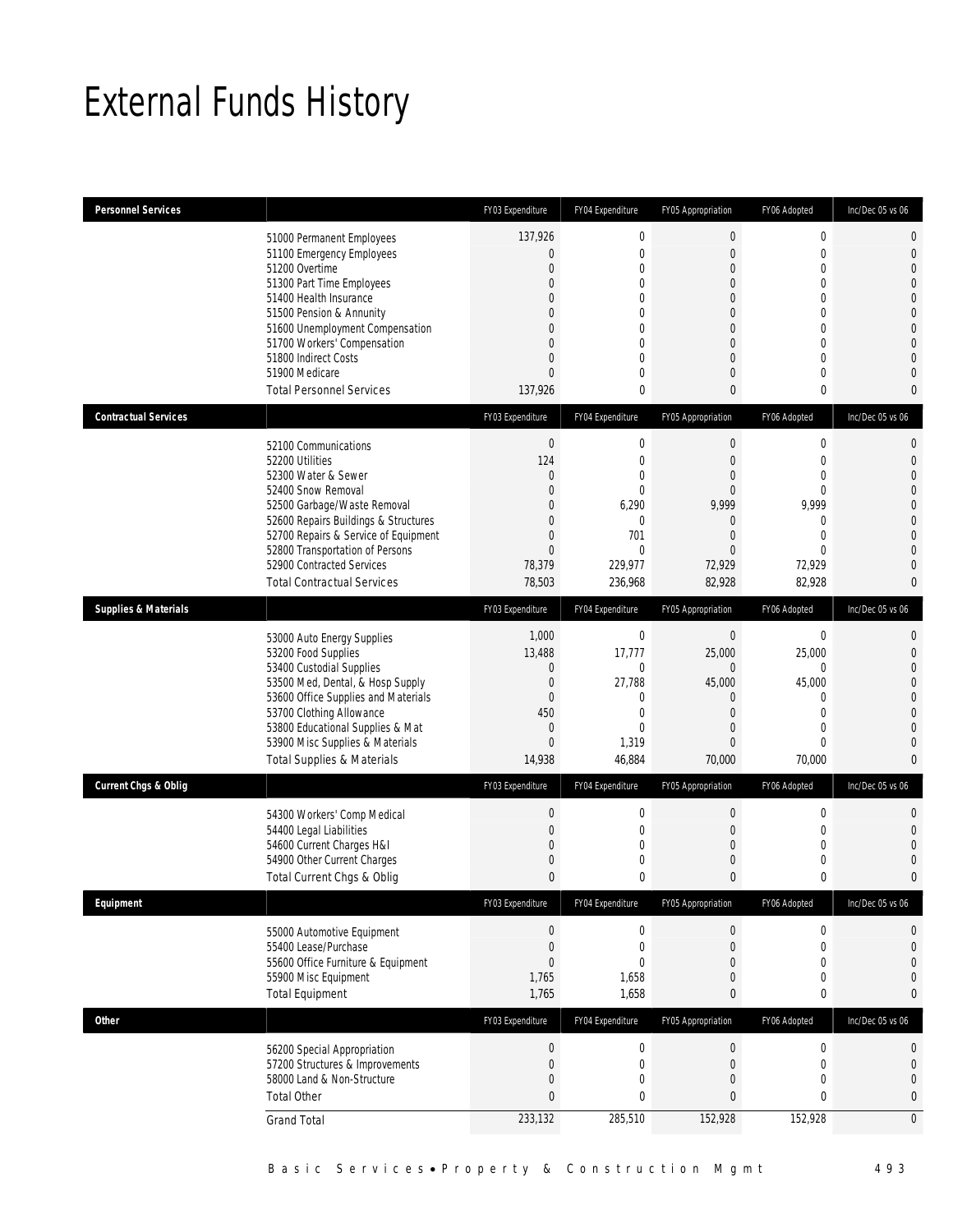## Program 1. Administration

#### *Stephen Crosby, Manager Organization: 180100*

### *Program Description*

The Administration Program provides centralized administrative, fiscal, and human resource support services for the Basic City Services Cabinet. The program processes contracts, manages finances, implements human resource management policies and personnel paperwork, and monitors all budgetary actions through internal auditing of expenditures and revenue collections. In addition, it assists in efforts to enhance the effectiveness and efficiency of the Department's programs and activities.

## *Program Objectives*

- To manage the delivery of basic city services.
- To provide administrative and human resource support to all department programs.
- To provide state of the art coordinated street furniture throughout the downtown area, including automatic public toilets and City informational panels along with the installation of street line bus shelters along major MBTA bus routes throughout the City.
- To provide technical assistance, scheduling and management of special events at City Hall, Faneuil Hall and major City special events e.g., Boston Marathon and First Night Celebration and to ensure adequate public safety for participants and neighborhood residents.

| <b>Program Outcomes</b>            |                                                                                                                                       | Actual '03                 | Actual '04                       | Projected '05              | <b>PLOS '06</b>     |
|------------------------------------|---------------------------------------------------------------------------------------------------------------------------------------|----------------------------|----------------------------------|----------------------------|---------------------|
|                                    | Special events provided with technical<br>assistance                                                                                  | 320                        | 305                              | 313                        | 200                 |
| <b>Selected Service Indicators</b> |                                                                                                                                       | Actual '03                 | Actual '04                       | Approp '05                 | Budget '06          |
|                                    | Quota<br>Personnel Services<br>Non Personnel                                                                                          | 20<br>1.523.708<br>175.470 | 18<br>1,582,097<br>124.656       | 18<br>1,497,009<br>175.868 | 1,324,422<br>89,349 |
|                                    | <b>Total</b>                                                                                                                          | 1,699,178                  | 1,706,753                        | 1,672,877                  | 1,413,771           |
|                                    | Special events scheduled<br>Automatic public toilets installed<br>Telephone informational pillars installed<br>Bus shelters installed | 15<br>h<br>103             | 10 <sup>°</sup><br>0<br>29<br>46 | 13<br>60                   | 10<br>18<br>25      |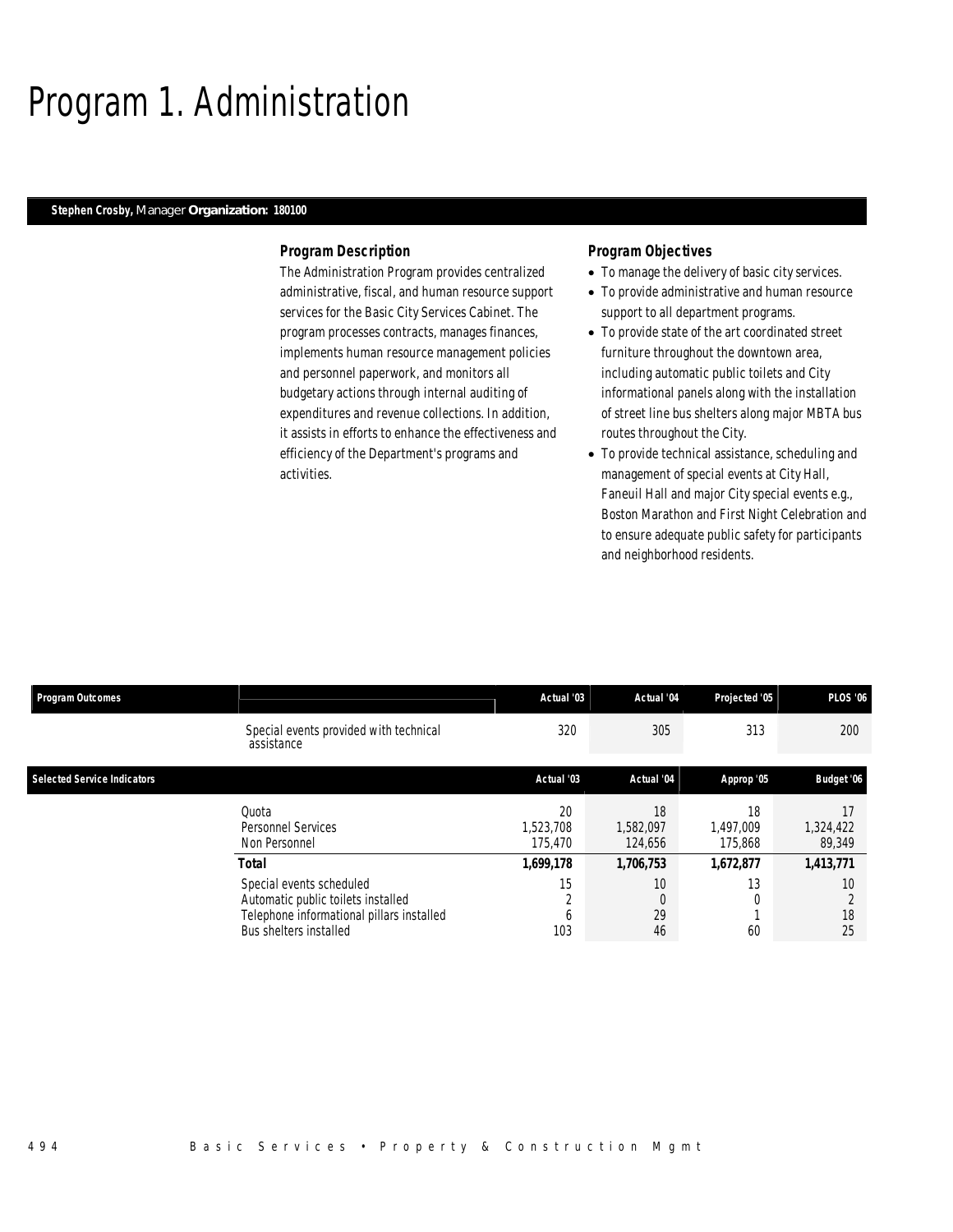## Program 2. Buildings Maintenance Management

## *Edward Campia, Manager Organization: 180200*

## *Program Description*

The Buildings Maintenance Management Program provides for the care and custody of Boston City Hall, municipal buildings, and historic structures. The Program is also responsible for graffiti removal from public and private property in the City of Boston. The program also provides maintenance support for special events and celebrations held in municipal buildings managed by the Department.

## *Program Objectives*

- To conduct graffiti removal citywide.
- To provide safe, secure and sanitary facilities.
- To provide maintenance support for special events.

| <b>Program Outcomes</b>            |                                                                                                                       | Actual '03                   | Actual '04                            | Projected '05                         | <b>PLOS '06</b>              |
|------------------------------------|-----------------------------------------------------------------------------------------------------------------------|------------------------------|---------------------------------------|---------------------------------------|------------------------------|
|                                    | Total special events coordinated<br>% of building service calls responded to within<br>24 hours                       | 332<br><b>DNR</b>            | 299<br><b>DNR</b>                     | 252<br><b>DNR</b>                     | 200<br><b>TBR</b>            |
|                                    | Locations receiving graffiti removal<br>% of graffiti removal calls responded to within<br>36 hours                   | 574<br>7.5%                  | 641<br>3.5%                           | 783<br>4.3%                           | 600<br>4.5%                  |
| <b>Selected Service Indicators</b> |                                                                                                                       | Actual '03                   | Actual '04                            | Approp '05                            | Budget '06                   |
|                                    | Quota<br><b>Personnel Services</b><br>Non Personnel                                                                   | 45<br>1,688,872<br>3,361,195 | 37<br>1,497,576<br>3,750,262          | 37<br>1,740,737<br>4,106,987          | 38<br>1,820,139<br>5,141,532 |
|                                    | Total                                                                                                                 | 5,050,067                    | 5,247,838                             | 5,847,724                             | 6,961,671                    |
|                                    | Attendees to special events<br>Total building service calls<br>Responses to building service calls within 24<br>hours | 929,000<br>1,506             | 2,500,000<br><b>DNR</b><br><b>DNR</b> | 1,705,000<br><b>DNR</b><br><b>DNR</b> | 500,000<br>TBR<br><b>TBR</b> |
|                                    | Neighborhood clean-ups<br>Requests for graffiti removal                                                               | 11<br>809                    | 22<br>1,096                           | 16<br>956                             | 10<br>750                    |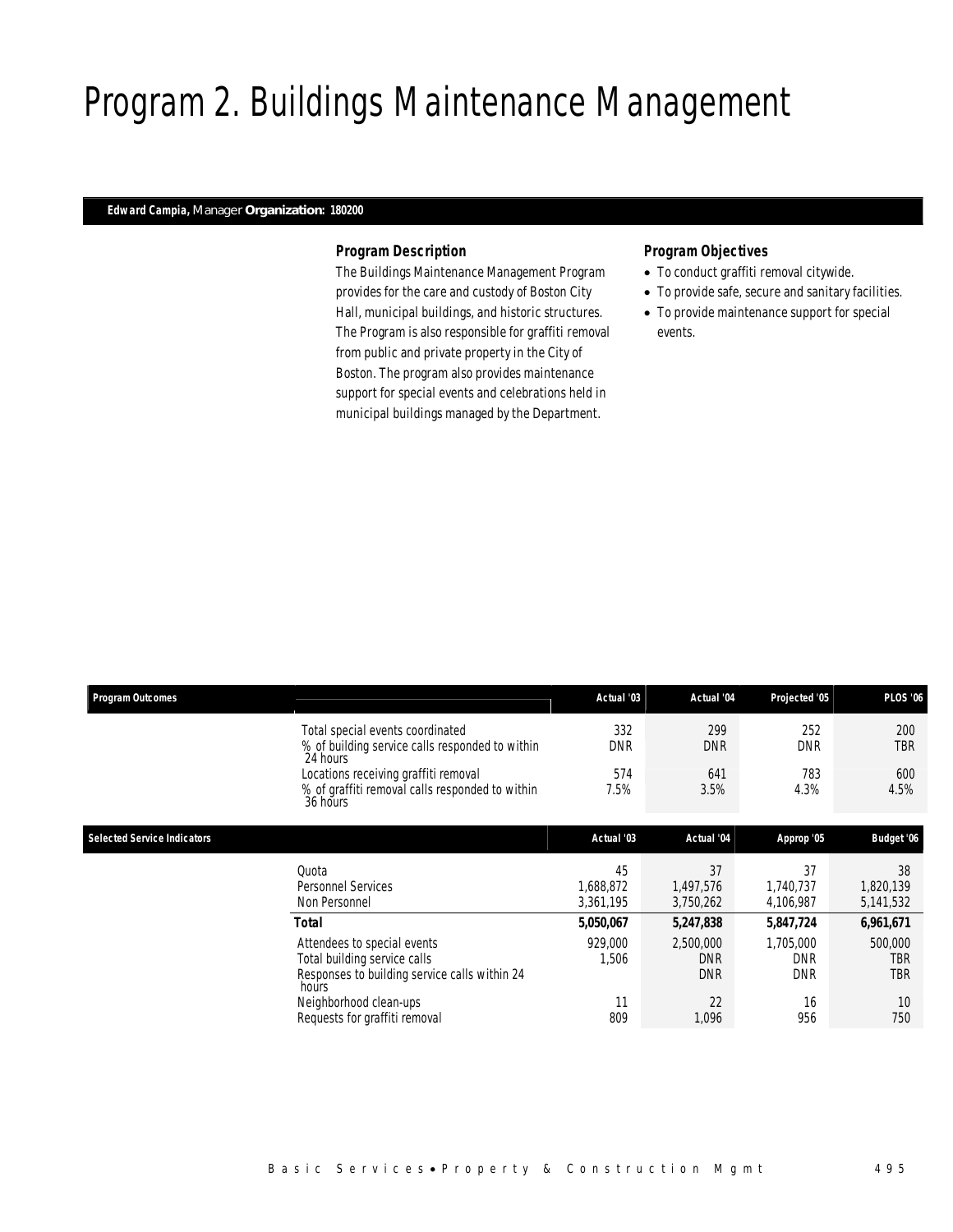## Program 3. Alteration & Repair

## *Rick Bradley, Manager Organization: 180300*

### *Program Description*

The Alteration and Repair Program performs and oversees non-capital alterations and repairs to Cityowned facilities to meet the needs of building occupants, responds to emergency repair and hazardous waste removal needs, and ensures that all systems are functioning and that the facilities are environmentally safe. The program also preserves the useful life of City facilities and reduces operating costs by developing and implementing preventive maintenance programs.

## *Program Objectives*

• To improve and maintain the physical and operational condition of managed city-owned facilities.

| <b>Program Outcomes</b>            |                                                                                                                          | Actual '03                       | Actual '04                       | Projected '05                    | <b>PLOS '06</b>                  |
|------------------------------------|--------------------------------------------------------------------------------------------------------------------------|----------------------------------|----------------------------------|----------------------------------|----------------------------------|
|                                    | % of total maintenance projects completed by<br>in-house work crews                                                      | 94%                              | 94%                              | 85%                              | 83%                              |
| <b>Selected Service Indicators</b> |                                                                                                                          | Actual '03                       | Actual '04                       | Approp '05                       | Budget '06                       |
|                                    | Ouota<br>Personnel Services<br>Non Personnel                                                                             | 8<br>456.938<br>204.167          | 8<br>479.208<br>230.375          | 8<br>471.258<br>237.930          | 8<br>489.779<br>486,735          |
|                                    | Total<br>Projects completed by in-house crews<br>Projects completed by outside contractors<br>Total maintenance projects | 661,104<br>2.665<br>142<br>2,807 | 709,583<br>1.655<br>101<br>1,756 | 709,188<br>2.192<br>382<br>2,574 | 976,514<br>1,500<br>315<br>1,815 |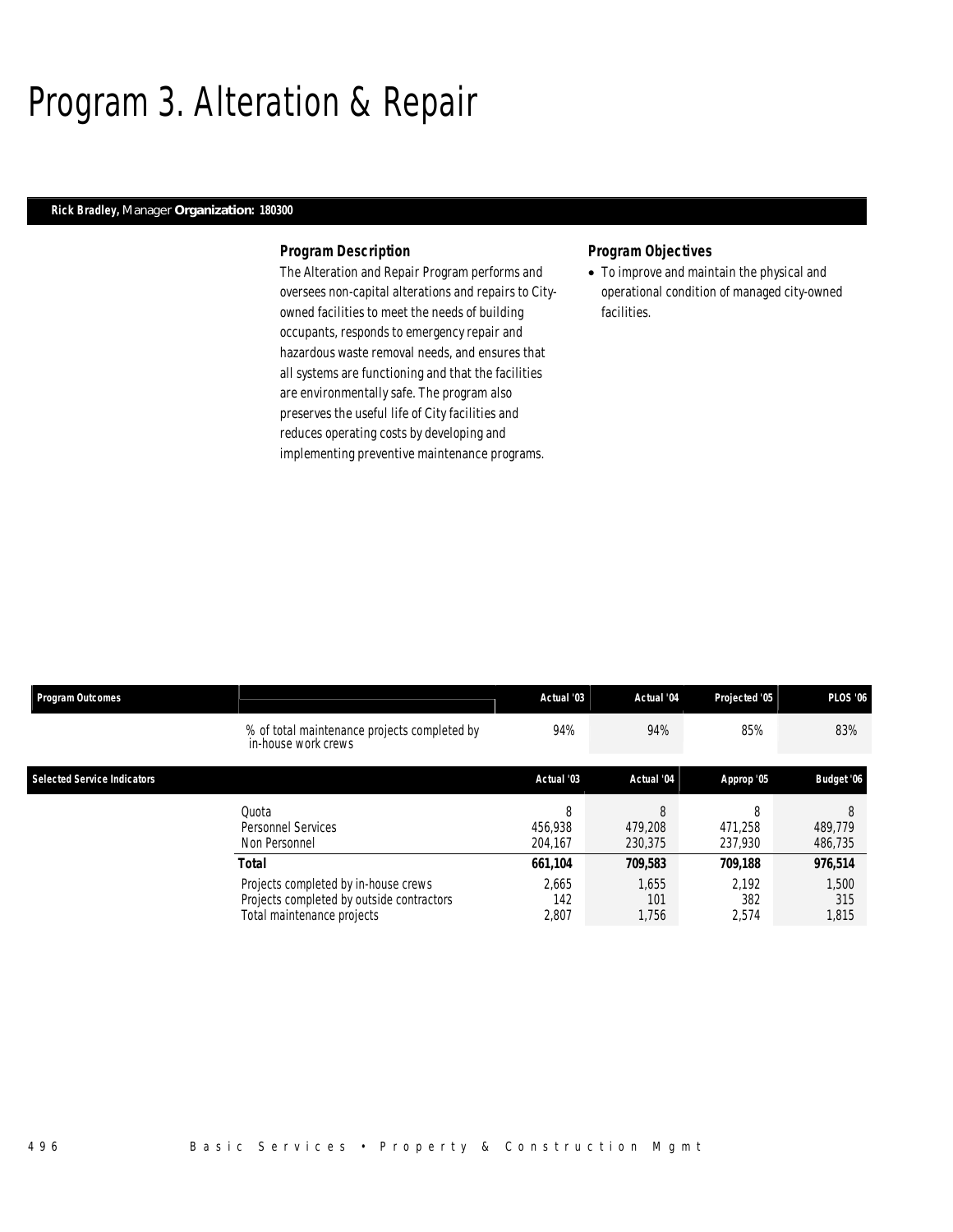## Program 4. Enforcement

## *Daniel Linskey, Manager Organization: 180400*

## *Program Description*

The Municipal Police protect City property from vandalism, arson, and theft by rapidly responding to alarm conditions in City buildings.

## *Program Objectives*

• To effectively police municipal facilities.

| <b>Program Outcomes</b>            |                                                                                                                          | Actual '03                  | Actual '04                  | Projected '05               | <b>PLOS '06</b>             |
|------------------------------------|--------------------------------------------------------------------------------------------------------------------------|-----------------------------|-----------------------------|-----------------------------|-----------------------------|
|                                    | Rapid response time to security violators                                                                                | 12.5 min                    | $12.9$ min                  | 13.27 min                   | 13.00 min                   |
| <b>Selected Service Indicators</b> |                                                                                                                          | Actual '03                  | Actual '04                  | Approp '05                  | Budget '06                  |
|                                    | Quota<br><b>Personnel Services</b><br>Non Personnel                                                                      | 160<br>6.029.772<br>463.556 | 147<br>6.279.381<br>408.766 | 146<br>6.500.104<br>520.076 | 143<br>6,316,906<br>506,537 |
|                                    | <b>Total</b>                                                                                                             | 6,493,328                   | 6.688.147                   | 7.020.180                   | 6,823,443                   |
|                                    | Breaking/entering incidents in public buildings<br>Arrests of violators of laws and ordinances on<br>city-owned property | 23<br>441                   | 30<br>248                   | 29<br>213                   | 21<br>150                   |
|                                    | Calls responded to                                                                                                       | 25.787                      | 34,322                      | 40.528                      | 35,700                      |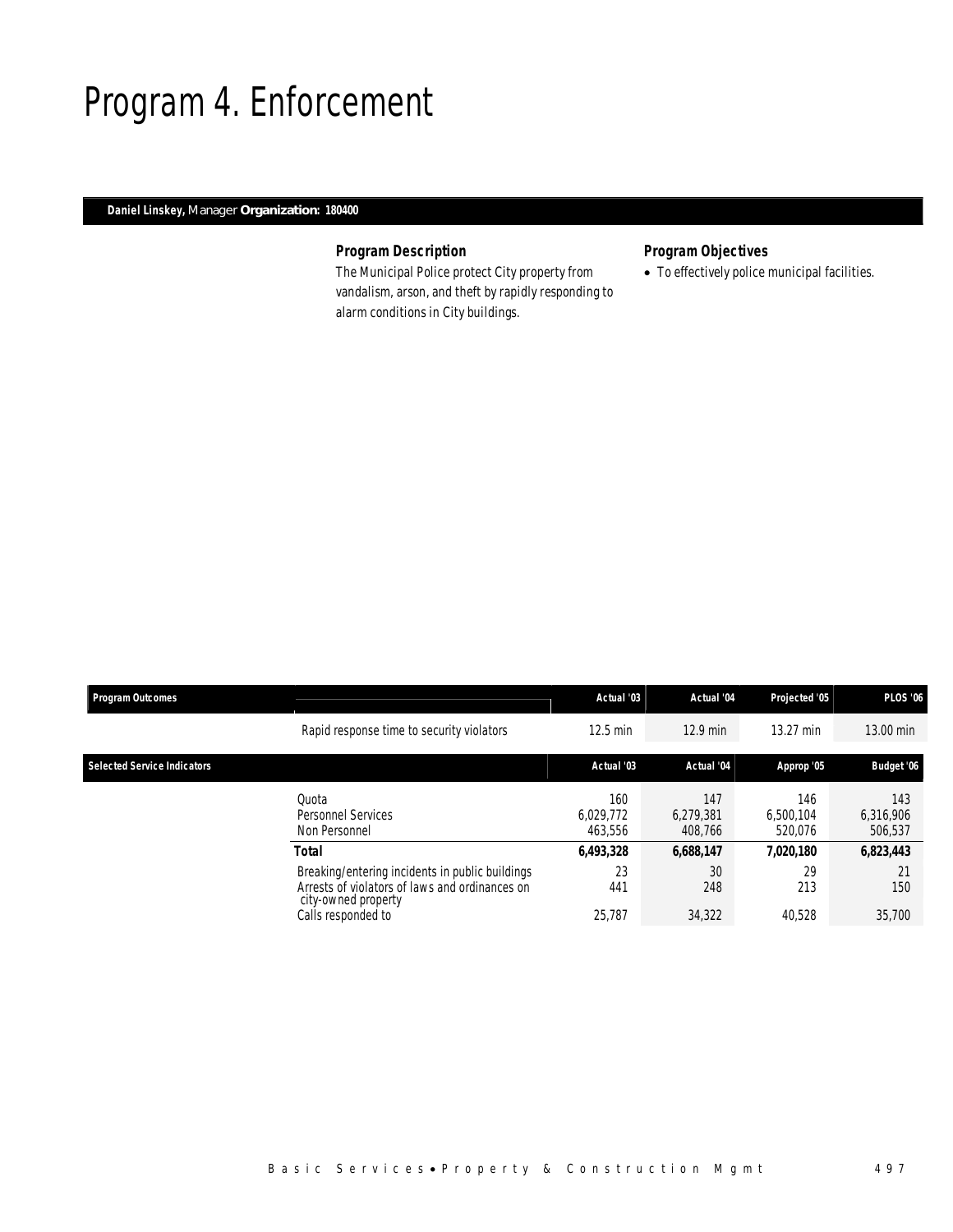## Program 5. Communications

## *Bob Slade, Manager Organization: 180500*

### *Program Description*

The Communications Program monitors public buildings for safety and security violations, coordinates an effective response by the Municipal Police as well as other public safety agencies of the City of Boston, installs, maintains, and monitors fire and intrusion alarms in public buildings, and installs and monitors temporary alarm systems to protect various projects.

## *Program Objectives*

• To ensure efficient security monitoring of public buildings.

| <b>Program Outcomes</b>            |                                                 | Actual '03              | Actual '04              | Projected '05           | <b>PLOS '06</b>         |
|------------------------------------|-------------------------------------------------|-------------------------|-------------------------|-------------------------|-------------------------|
|                                    | % of building alarm systems operational         | 99%                     | 99%                     | 99%                     | 100%                    |
| <b>Selected Service Indicators</b> |                                                 | Actual '03              | Actual '04              | Approp '05              | Budget '06              |
|                                    | Ouota<br>Personnel Services<br>Non Personnel    | 26<br>921.713<br>78.987 | 21<br>849.469<br>68,662 | 20<br>715.210<br>80.205 | 20<br>908,715<br>76,300 |
|                                    | <b>Total</b>                                    | <i>1,000,700</i>        | 918,131                 | 795,415                 | 985,015                 |
|                                    | Total alarms systems<br>Number of service calls | 590<br>960              | 591<br>468              | 591<br>563              | 591<br>500              |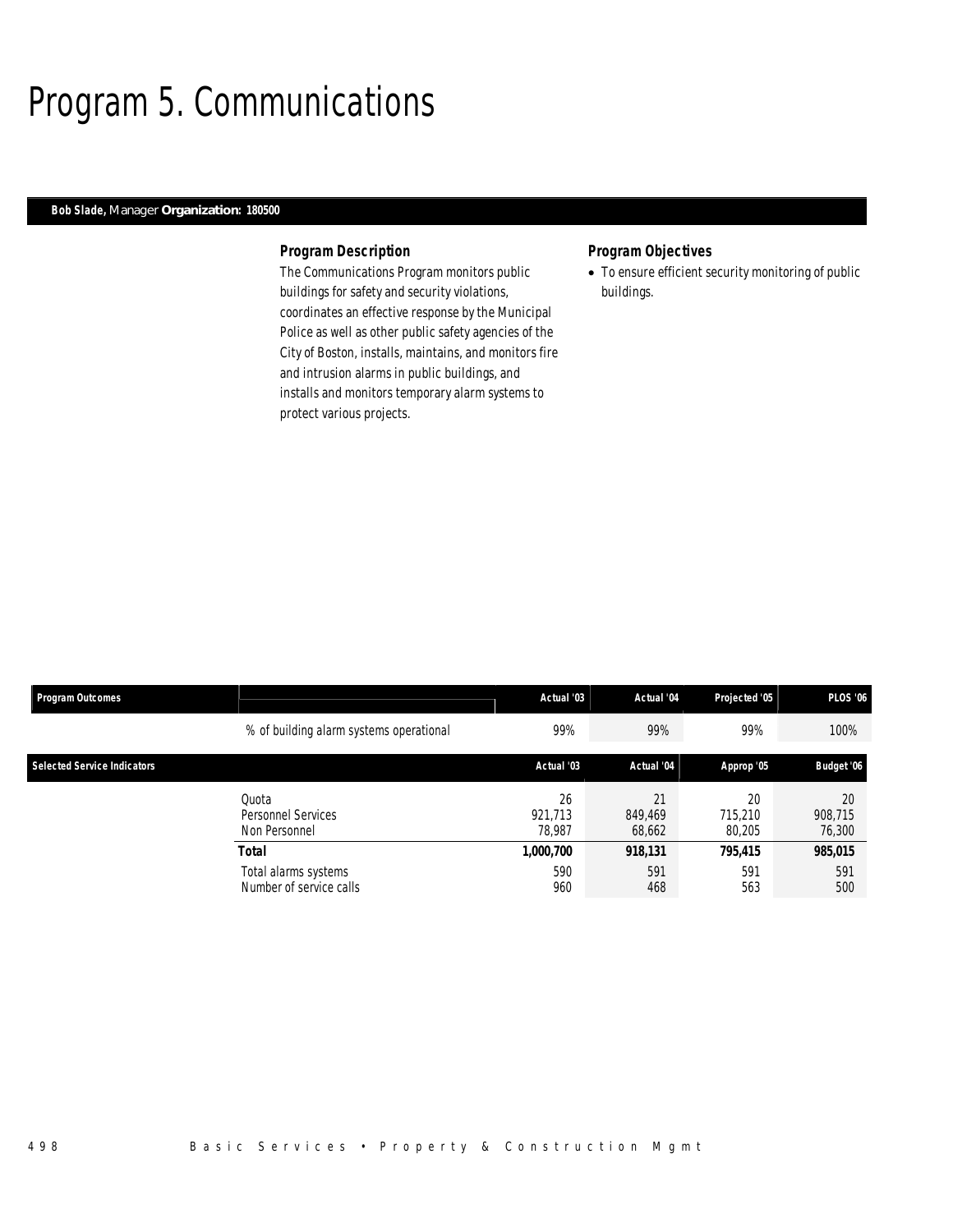## Program 6. Animal Control

## *James Cahill, Manager Organization: 180600*

## *Program Description*

The Animal Control Unit is responsible for enforcing both state and City regulations pertaining to the public safety of residents as well as animals. Two sections comprise the program, Administration and Enforcement. Administration is charged with the data collection, registration and licensing of all dogs. This registry requires documentation of rabies inoculations pursuant to Massachusetts General Laws and City Ordinances. The Enforcement Unit issues site violations, responds to resident complaints and captures and transports stray and/or dangerous animals within the neighborhoods of the City.

## *Program Objectives*

- To ensure that all dogs are licensed in accordance with state law and city ordinances.
- To respond to animal control issues and complaints.

| <b>Program Outcomes</b>            |                                                                                                                                                               | Actual '03                    | Actual '04                           | Projected '05                        | <b>PLOS '06</b>                       |
|------------------------------------|---------------------------------------------------------------------------------------------------------------------------------------------------------------|-------------------------------|--------------------------------------|--------------------------------------|---------------------------------------|
|                                    | Dog licenses issued<br>% of animal control complaints responded to                                                                                            | 6,718<br>87%                  | 8,556<br>88%                         | 8,219<br>94%                         | 9,000<br>85%                          |
| <b>Selected Service Indicators</b> |                                                                                                                                                               | Actual '03                    | Actual '04                           | Approp '05                           | Budget '06                            |
|                                    | Quota<br>Personnel Services<br>Non Personnel                                                                                                                  | 20<br>737.939<br>141.581      | 16<br>641,579<br>66,468              | 17<br>624,758<br>105,026             | 653,535<br>95,137                     |
|                                    | <b>Total</b>                                                                                                                                                  | 879,520                       | 708,047                              | 729,784                              | 748,672                               |
|                                    | Violations issued<br>Animal control complaints received<br>Animal control complaints responded to<br>Rabies clinics held<br>Animals adopted at Animal Shelter | 2,202<br>2,415<br>2,105<br>12 | 2,132<br>1,932<br>1.693<br>10<br>245 | 1.748<br>1,684<br>1,581<br>10<br>255 | 1,800<br>2,425<br>2,061<br>TBR<br>200 |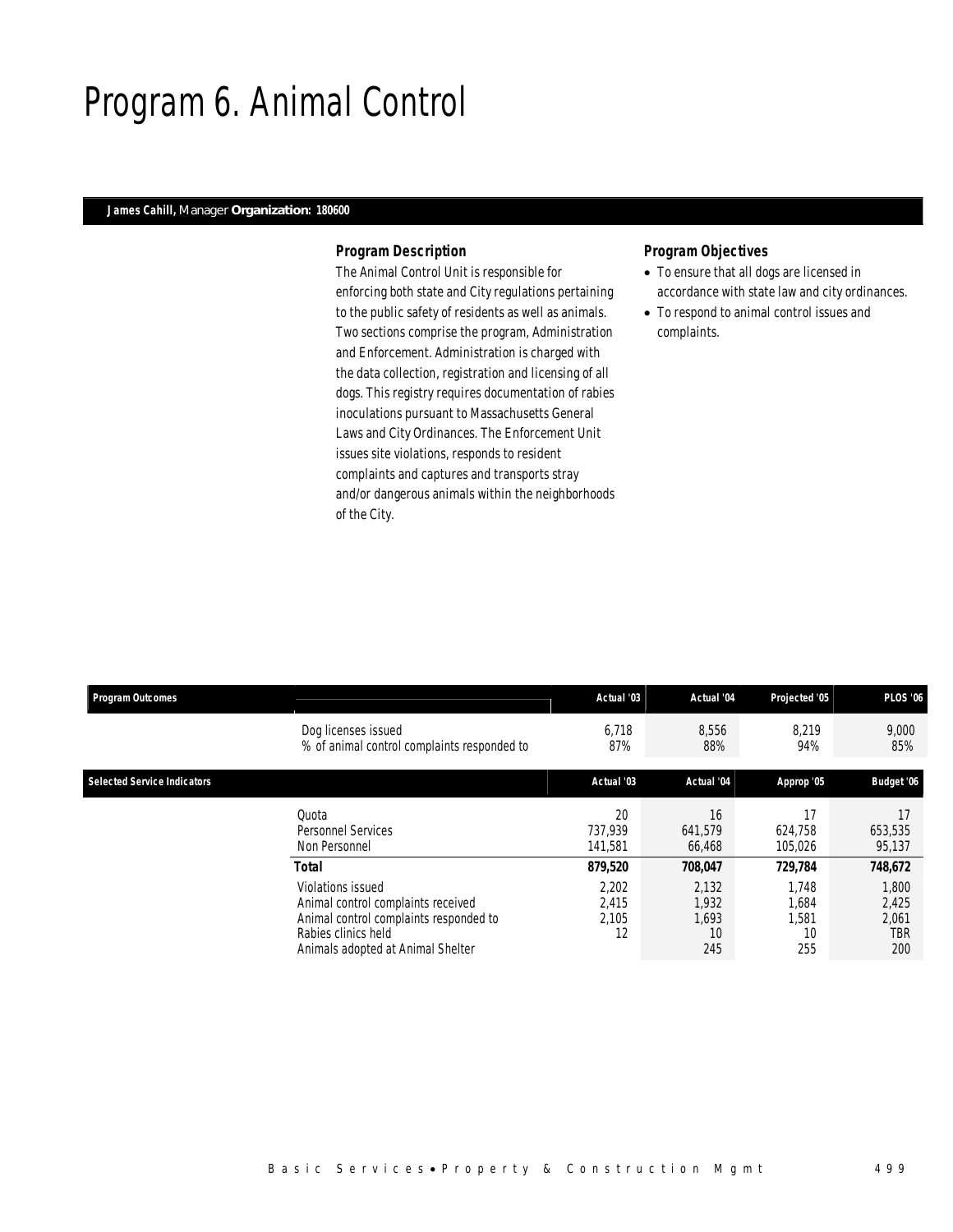## Program 7. Building Systems

## *John Sinagra, Manager Organization: 180700*

### *Program Description*

The Building Systems program is responsible for all mechanical systems in Boston City Hall and at 52 other City-owned buildings. Responsibilities include preventive maintenance and incidental repairs to heating, ventilation, and air conditioning (HVAC).

## *Program Objectives*

• To maintain heating, ventilation and air conditioning (HVAC) systems in proper working order.

| <b>Program Outcomes</b>            |                                                                      | Actual '03               | Actual '04         | Projected '05        | <b>PLOS '06</b>      |
|------------------------------------|----------------------------------------------------------------------|--------------------------|--------------------|----------------------|----------------------|
|                                    | % of HVAC breakdowns corrected within 8 hours<br>of being reported   | 47%                      | 65%                | 81%                  | 67%                  |
| <b>Selected Service Indicators</b> |                                                                      | Actual '03               | Actual '04         | Approp '05           | Budget '06           |
|                                    | Ouota<br>Personnel Services<br>Non Personnel                         | 12<br>574.748<br>740.145 | 596.310<br>689,468 | 638.739<br>1,250,872 | 668,618<br>1,274,357 |
|                                    | <b>Total</b>                                                         | 1,314,893                | 1,285,777          | 1,889,611            | 1,942,975            |
|                                    | HVAC breakdowns reported<br>HVAC breakdowns corrected within 8 hours | 1.166<br>553             | 783<br>512         | 548<br>446           | 650<br>434           |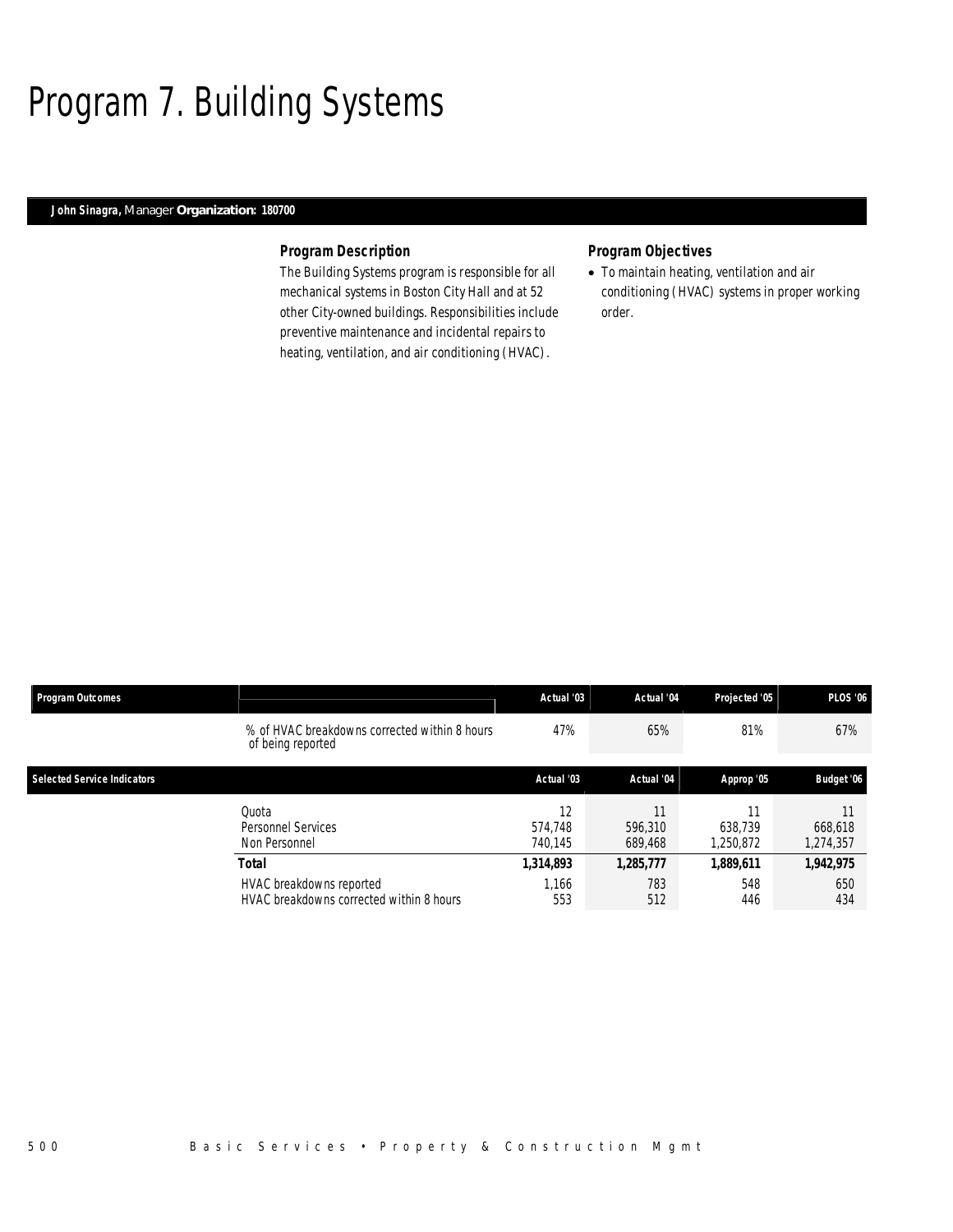## Program 8. Capital Construction

## *Andrew Hudak, Manager Organization: 180900*

## *Program Description*

The Capital Construction program is responsible for the renovation, repair and new construction of Cityowned facilities, including the new school facilities resulting from the Mayor's Blue Ribbon Commission. The program provides professional planning, design and construction management services for capital funded projects at 425 City facilities.

## *Program Objectives*

• To design durable, architecturally appropriate capital projects to accommodate user needs, activities, and goals; to complete them on time and within budget.

| <b>Program Outcomes</b>            |                                                                                                                                                                                                                          | Actual '03                       | Actual '04                       | Projected '05                    | <b>PLOS '06</b>                  |
|------------------------------------|--------------------------------------------------------------------------------------------------------------------------------------------------------------------------------------------------------------------------|----------------------------------|----------------------------------|----------------------------------|----------------------------------|
|                                    | Designers selected for capital projects<br>Project designs completed<br>Site designs completed<br>General contractors selected for capital projects<br>Projects substantially completed<br>Sites substantially completed | 12<br>19<br>22<br>26<br>46<br>49 | 19<br>23<br>31<br>20<br>47<br>62 | 19<br>32<br>55<br>33<br>28<br>40 | 15<br>20<br>30<br>20<br>30<br>40 |
| <b>Selected Service Indicators</b> |                                                                                                                                                                                                                          | Actual '03                       | Actual '04                       | Approp '05                       | Budget '06                       |
|                                    | Quota<br>Personnel Services<br>Non Personnel                                                                                                                                                                             | 72<br>1.942.653<br>20.418        | 60<br>3.877.417<br>101.390       | 61<br>1.583.798<br>178,450       | 63<br>1.903.999<br>168,061       |
|                                    | <b>Total</b>                                                                                                                                                                                                             | 1,963,071                        | 3,978,807                        | 1,762,248                        | 2,072,060                        |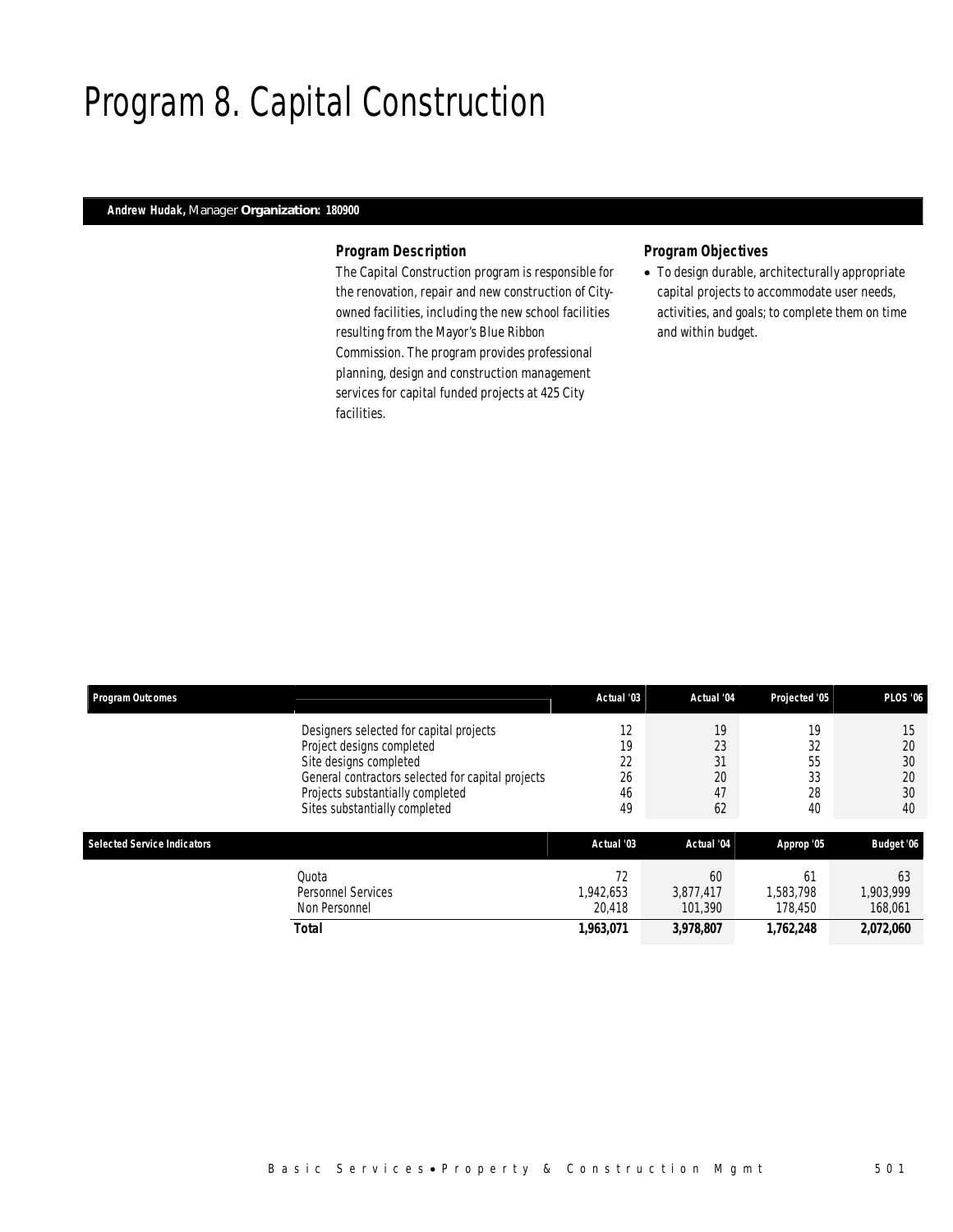## External Funds Projects

### *Animal Control Fund*

## *Project Mission*

The Animal Control Fund generates monies derived from dog licenses and animal violations. The fund is used to defer and supplement the costs of animal control program such as veterinary care, animal food, spay and neuter services, and public service television programming.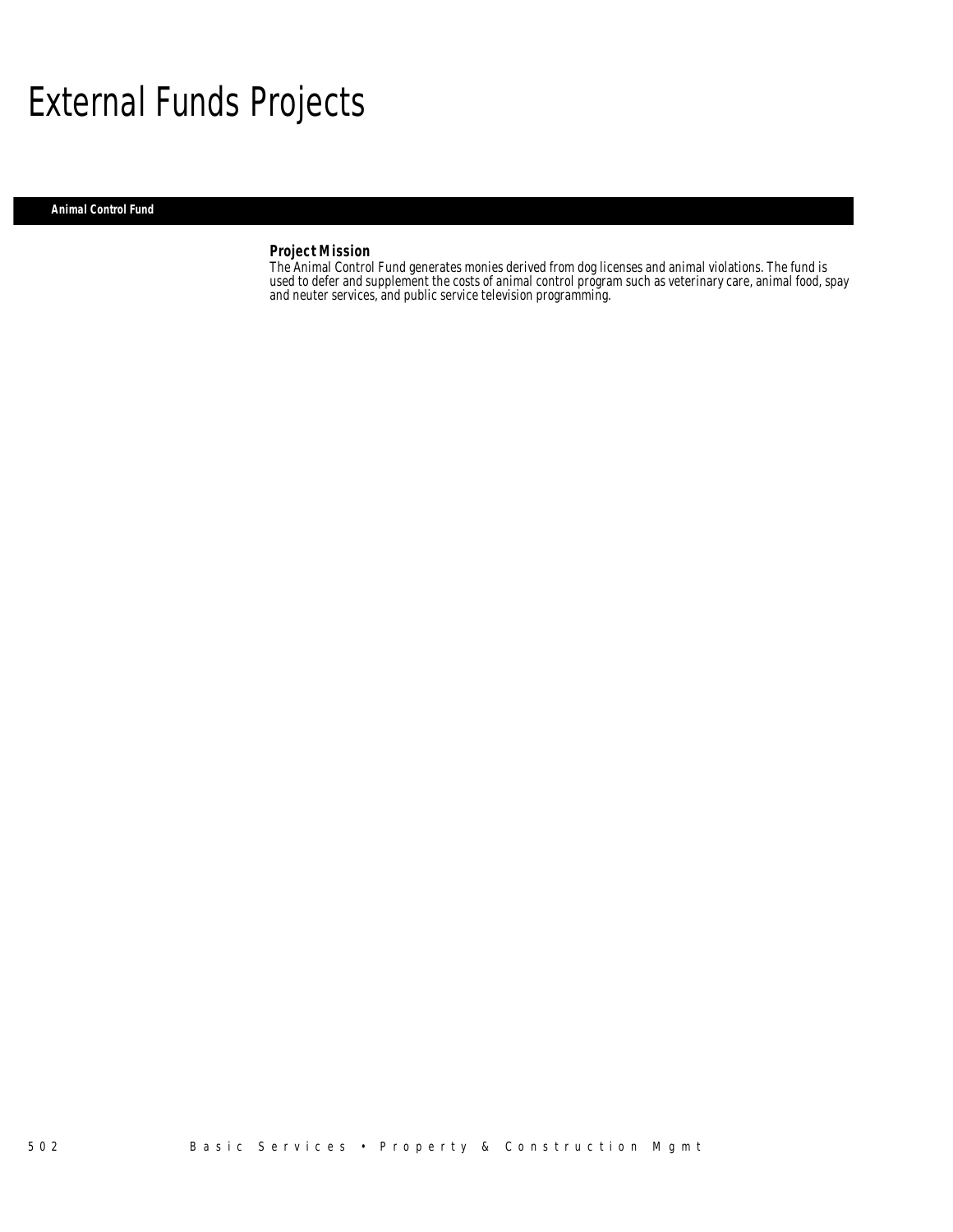## Property & Construction Management Capital Budget

## *Overview*

Timely investments in municipal structures, historic buildings and other city-owned properties ensures these sites are well maintained and managed. Asset preservation is of utmost importance as Fiscal Year 2005 capital investments support a number of new and ongoing initiatives across the city.

## *FY06 Major Initiatives*

- 201 Rivermoor Street will be renovated for use by the Boston Public Library and the Archives and Records Management Center for improved management of the BPL's collection and the Archives records storage requirements.
- Roof repairs are scheduled to be completed at 152 North Street.
- Construction will begin on interior renovations and roof replacement at the Temporary Home for Women and Children at 41 New Chardon Street.
- Access improvements are planned for the Great Hall in Codman Square.
- Construction will begin to install fire sprinklers and update the fire alarm system at City Hall.
- Necessary critical repairs at various municipal buildings will be completed through the Critical Repairs budget.

| <b>Capital Budget Expenditures</b> |                         | Total Actual '03 | Total Actual '04 |           | <b>Estimated '05 Total Projected '06</b> |
|------------------------------------|-------------------------|------------------|------------------|-----------|------------------------------------------|
|                                    | <b>Total Department</b> | 36,801,072       | 4.384.491        | 3.427.152 | 8.644.008                                |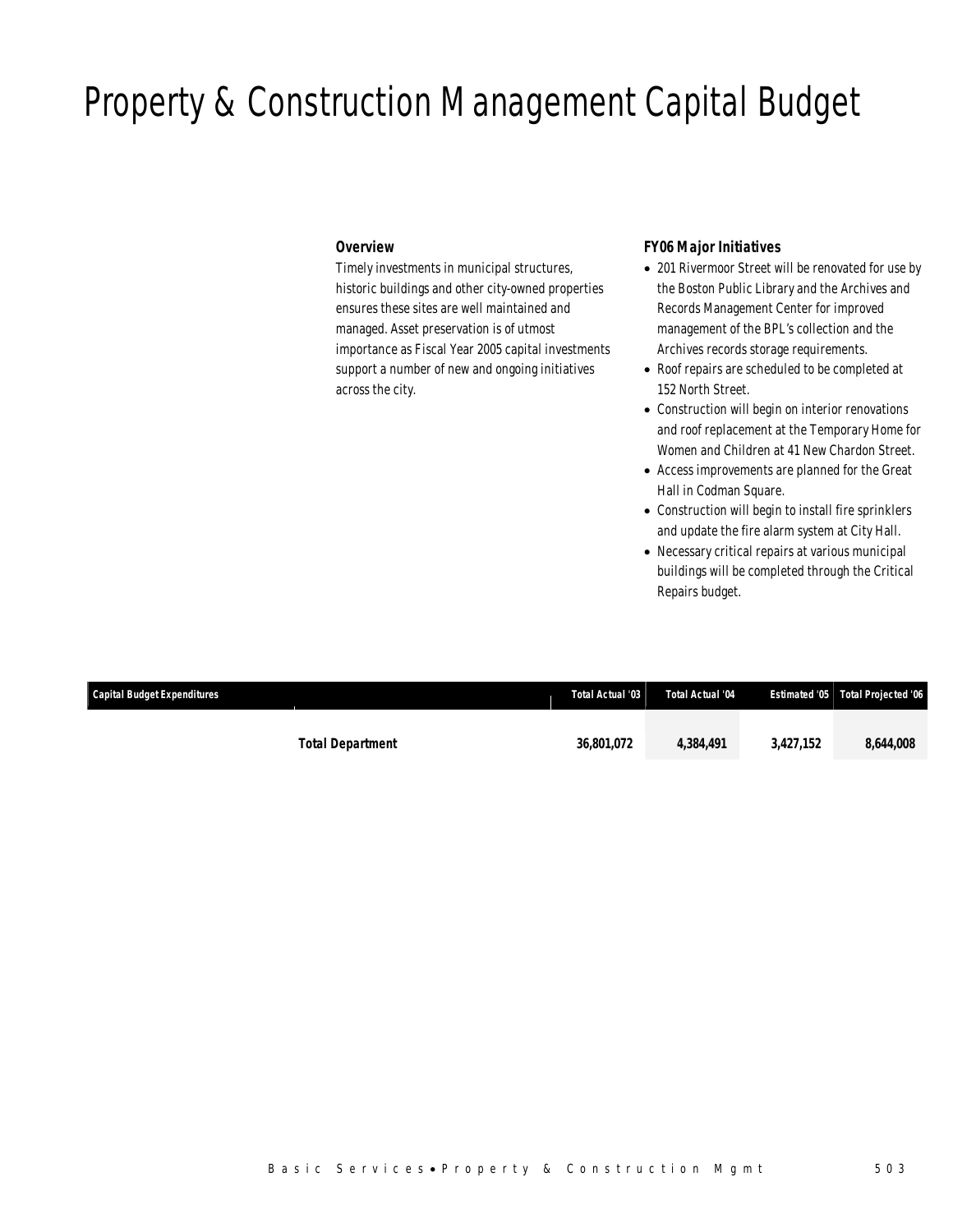#### *1010 MASSACHUSETTS AVENUE*

## *Project Mission*

Acquistion of building at 1010 Massachusetts Avenue and related parcels. *Managing Department,* Construction Management *Status,* Ongoing Program *Location,* Roxbury

| <b>Authorizations</b> |                                          |            |                  |                  |             |            |
|-----------------------|------------------------------------------|------------|------------------|------------------|-------------|------------|
|                       |                                          |            |                  |                  | Non Capital |            |
|                       | Source                                   | Existing   | FY <sub>06</sub> | Future           | Fund        | Total      |
|                       | City Capital                             | 33,100,000 | 0                | 0                | 0           | 33,100,000 |
|                       | Grants/Other                             | 0          | 0                | 0                | 0           | 0          |
|                       | Total                                    | 33,100,000 | 0                | 0                | 0           | 33,100,000 |
|                       | <b>Expenditures (Actual and Planned)</b> |            |                  |                  |             |            |
|                       |                                          | Thru       |                  |                  |             |            |
|                       | Source                                   | 6/30/04    | FY <sub>05</sub> | FY <sub>06</sub> | FY07-10     | Total      |
|                       | City Capital                             | 31.807.894 | 39.152           | 1,200,000        | 52.954      | 33.100.000 |
|                       | Grants/Other                             | 0          | 0                | 0                |             | $\left($   |
|                       | Total                                    | 31.807.894 | 39.152           | 1.200.000        | 52.954      | 33,100,000 |

## *1010 MASSACHUSETTS AVENUE COOLING TOWERS*

 *Project Mission* Replace cooling towers. *Managing Department,* Construction Management *Status,* In Construction *Location,* Roxbury

| <b>Authorizations</b> |          |                  |        |             |         |
|-----------------------|----------|------------------|--------|-------------|---------|
|                       |          |                  |        | Non Capital |         |
| Source                | Existing | FY <sub>06</sub> | Future | Fund        | Total   |
| City Capital          | 150,000  |                  |        |             | 150,000 |
| Grants/Other          |          |                  |        |             |         |
| Total                 | 150,000  |                  |        |             | 150,000 |

|              | Thru    |             |                  |         |         |
|--------------|---------|-------------|------------------|---------|---------|
| Source       | 6/30/04 | <b>FY05</b> | FY <sub>06</sub> | FY07-10 | Total   |
| City Capital |         | 30,000      | 120,000          |         | 150,000 |
| Grants/Other |         |             |                  |         |         |
| Total        |         | 30,000      | 120,000          |         | 150,000 |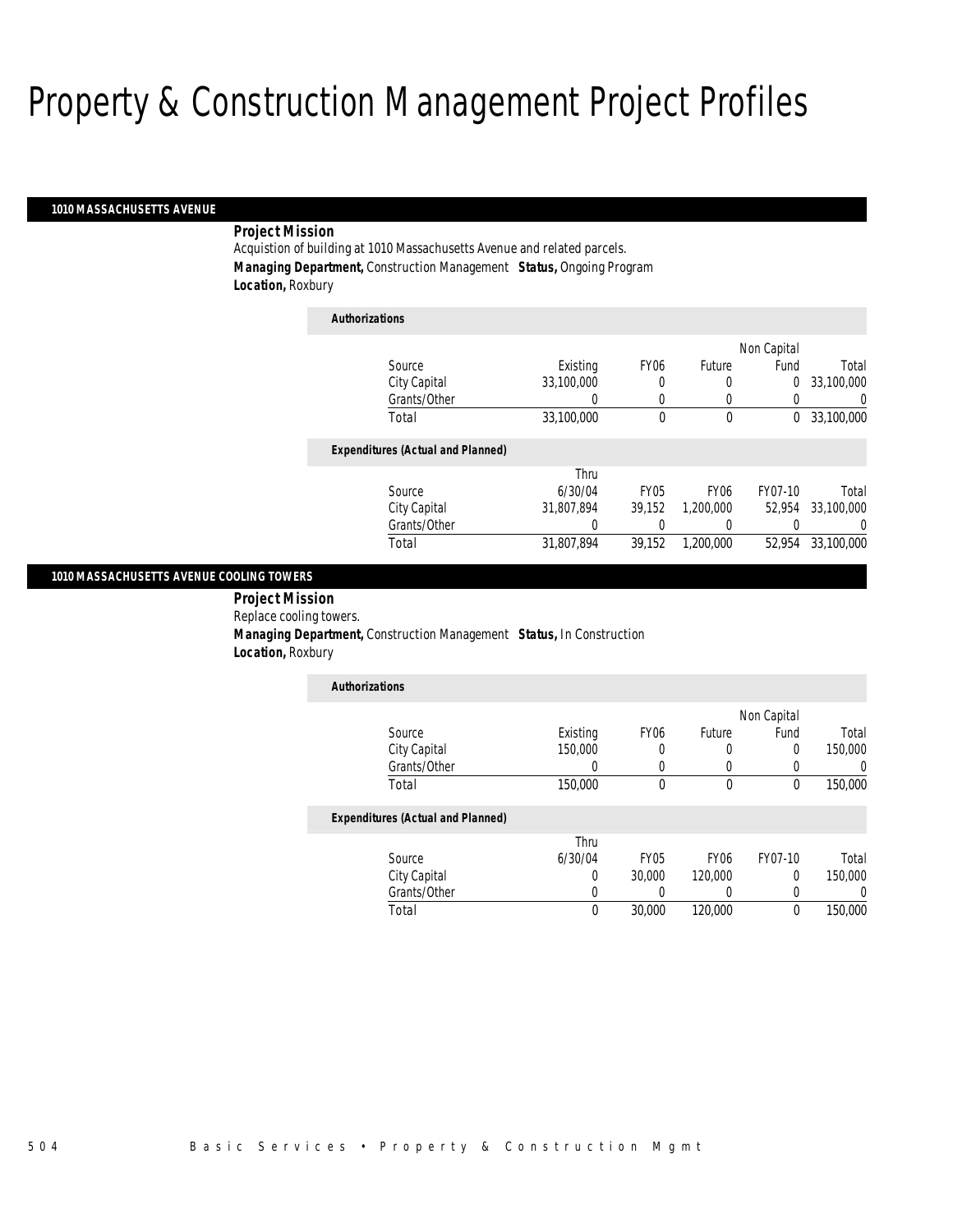### *152 NORTH STREET*

## *Project Mission*

Rezone heating and replace windows.

*Managing Department,* Construction Management *Status,* To Be Scheduled

*Location,* North End

| <b>Authorizations</b>                    |          |             |                  |             |         |
|------------------------------------------|----------|-------------|------------------|-------------|---------|
|                                          |          |             |                  | Non Capital |         |
| Source                                   | Existing | <b>FY06</b> | Future           | Fund        | Total   |
| City Capital                             | 89,000   | 0           | 883,000          | 0           | 972,000 |
| Grants/Other                             | $\left($ | 0           | $\left($         |             | 0       |
| Total                                    | 89,000   | 0           | 883,000          | 0           | 972,000 |
| <b>Expenditures (Actual and Planned)</b> |          |             |                  |             |         |
|                                          | Thru     |             |                  |             |         |
| Source                                   | 6/30/04  | <b>FY05</b> | FY <sub>06</sub> | FY07-10     | Total   |
| City Capital                             | 0        | 0           | $\Omega$         | 972.000     | 972,000 |
| Grants/Other                             | 0        |             | 0                |             | 0       |
| Total                                    | 0        | 0           | $\mathbf 0$      | 972,000     | 972,000 |

### *152 NORTH STREET*

## *Project Mission*

Replace roof and waterproof masonry. Replace electrical distribution panels. *Managing Department,* Construction Management *Status,* In Construction *Location,* Central Business District

| <b>Authorizations</b>                    |          |                  |                  |             |         |
|------------------------------------------|----------|------------------|------------------|-------------|---------|
|                                          |          |                  |                  | Non Capital |         |
| Source                                   | Existing | FY <sub>06</sub> | Future           | Fund        | Total   |
| City Capital                             | 818,000  |                  | 0                | 0           | 818,000 |
| Grants/Other                             | 0        |                  | 0                |             | 0       |
| Total                                    | 818,000  | 0                | 0                | 0           | 818,000 |
| <b>Expenditures (Actual and Planned)</b> |          |                  |                  |             |         |
|                                          | Thru     |                  |                  |             |         |
| Source                                   | 6/30/04  | FY05             | FY <sub>06</sub> | FY07-10     | Total   |
| City Capital                             | 35,008   | 100,000          | 529,000          | 153,993     | 818,000 |

Total 35,008 100,000 529,000 153,993 818,000

Grants/Other 0 0 0 0 0 0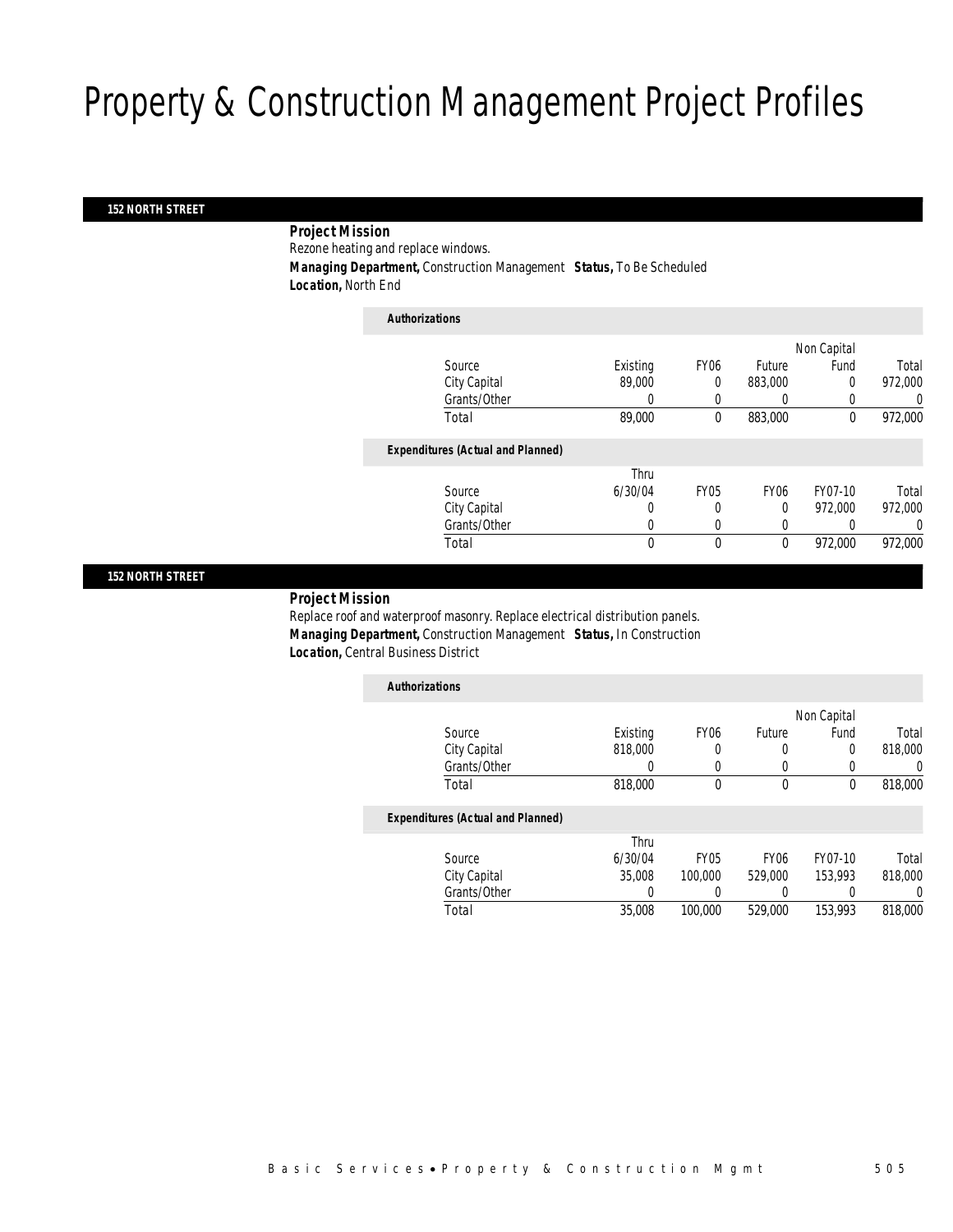#### *201 RIVERMOOR STREET*

## *Project Mission*

Renovate building for use as a new Boston Public Library collections storage facility and also for a new City Archives and Records Management Center.

*Managing Department,* Construction Management *Status,* New Project

*Location,* West Roxbury

## *Authorizations* Source **Existing** FY06 Future City Capital 0 10,000,000 0 0 10,000,000 Grants/Other 0 0 0 0 0 0

| Total                                    | 0       | 10,000,000  |                  |           | 10,000,000 |
|------------------------------------------|---------|-------------|------------------|-----------|------------|
| <b>Expenditures (Actual and Planned)</b> |         |             |                  |           |            |
|                                          | Thru    |             |                  |           |            |
| Source                                   | 6/30/04 | <b>FY05</b> | FY <sub>06</sub> | FY07-10   | Total      |
| City Capital                             |         |             | 700,000          | 9,300,000 | 10,000,000 |
| Grants/Other                             |         |             |                  |           |            |
|                                          |         |             |                  |           |            |

Total 0 0 700,000 9,300,000 10,000,000

Non Capital

Fund Total

### *400 FRONTAGE ROAD*

#### *Project Mission*

Replace HVAC split system. Reprogram/renovate communications center including new workstations, new ceilings, lighting, sound attenuation, emergency lights and power, painting.

*Managing Department,* Construction Management *Status,* In Design

*Location,* South Boston

| <b>Authorizations</b>                    |          |                  |             |             |                |
|------------------------------------------|----------|------------------|-------------|-------------|----------------|
|                                          |          |                  |             | Non Capital |                |
| Source                                   | Existing | FY <sub>06</sub> | Future      | Fund        | Total          |
| City Capital                             | 340,000  | 0                | 0           | 0           | 340,000        |
| Grants/Other                             | 0        | 0                | $\left($    |             | $\overline{0}$ |
| Total                                    | 340,000  | $\theta$         | $\theta$    | $\Omega$    | 340,000        |
| <b>Expenditures (Actual and Planned)</b> |          |                  |             |             |                |
|                                          | Thru     |                  |             |             |                |
| Source                                   | 6/30/04  | <b>FY05</b>      | <b>FY06</b> | FY07-10     | Total          |
| City Capital                             | 0        | 15,000           | 20,000      | 305,000     | 340,000        |
| Grants/Other                             | 0        | 0                | 0           |             | 0              |
| Total                                    | 0        | 15,000           | 20,000      | 305,000     | 340,000        |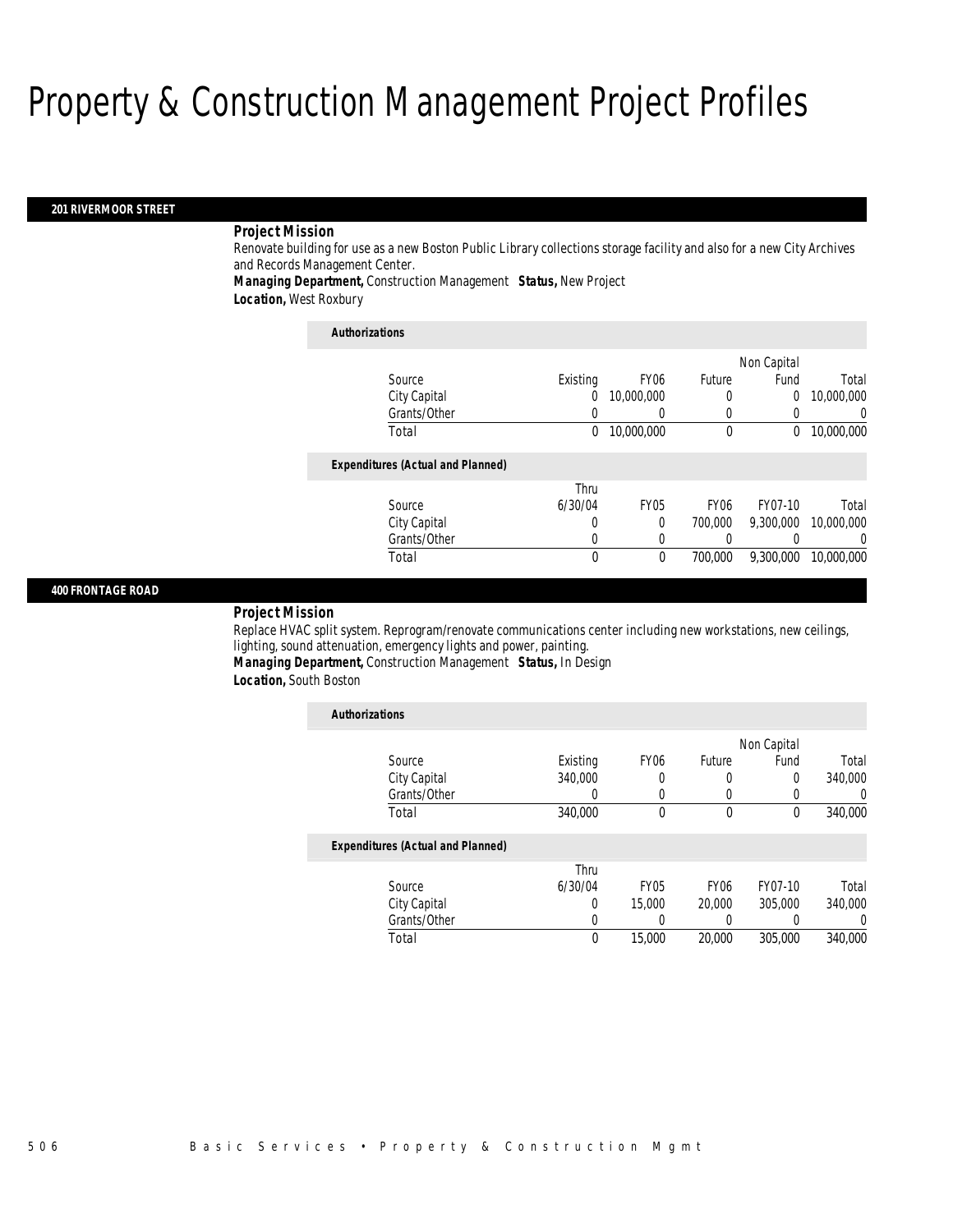### *41 NEW CHARDON STREET*

### *Project Mission*

Upgrade kitchen, remodel food storage including pantry and improve refrigeration for the temporary Home for Women and Children. Replace roof.

*Managing Department,* Construction Management *Status,* In Design

*Location,* Central Business District

#### *Authorizations*

|                                          |          |                  |             | Non Capital |         |
|------------------------------------------|----------|------------------|-------------|-------------|---------|
| Source                                   | Existing | FY <sub>06</sub> | Future      | Fund        | Total   |
| City Capital                             | 140,000  | 240,000          | 0           | 0           | 380,000 |
| Grants/Other                             |          |                  | 0           |             | 0       |
| Total                                    | 140,000  | 240,000          | $\mathbf 0$ | $\theta$    | 380,000 |
|                                          |          |                  |             |             |         |
| <b>Expenditures (Actual and Planned)</b> |          |                  |             |             |         |
|                                          | Thru     |                  |             |             |         |
| Source                                   | 6/30/04  | <b>FY05</b>      | <b>FY06</b> | FY07-10     | Total   |
| City Capital                             | $\Omega$ | 25,000           | 200,000     | 155,000     | 380,000 |
| Grants/Other                             | 0        |                  |             |             | 0       |
| Total                                    | 0        | 25,000           | 200,000     | 155,000     | 380,000 |
|                                          |          |                  |             |             |         |

## *43 HAWKINS STREET*

## *Project Mission*

Upgrade existing elevators to meet building code requirements. Upgrade heating system. *Managing Department,* Construction Management *Status,* In Design *Location,* Central Business District

| <b>Authorizations</b>                    |          |                  |                  |             |          |
|------------------------------------------|----------|------------------|------------------|-------------|----------|
|                                          |          |                  |                  | Non Capital |          |
| Source                                   | Existing | FY <sub>06</sub> | Future           | Fund        | Total    |
| City Capital                             | 279,338  | 0                | 0                | 0           | 279,338  |
| Grants/Other                             | 0        | 0                | 0                |             | 0        |
| Total                                    | 279,338  | 0                | $\boldsymbol{0}$ | $\mathbf 0$ | 279,338  |
| <b>Expenditures (Actual and Planned)</b> |          |                  |                  |             |          |
|                                          | Thru     |                  |                  |             |          |
| Source                                   | 6/30/04  | <b>FY05</b>      | <b>FY06</b>      | FY07-10     | Total    |
| City Capital                             | 1.530    | 20,000           | 232,808          | 25,000      | 279.338  |
| Grants/Other                             | 0        |                  | 0                |             | $\left($ |
| Total                                    | 1.530    | 20,000           | 232,808          | 25,000      | 279.338  |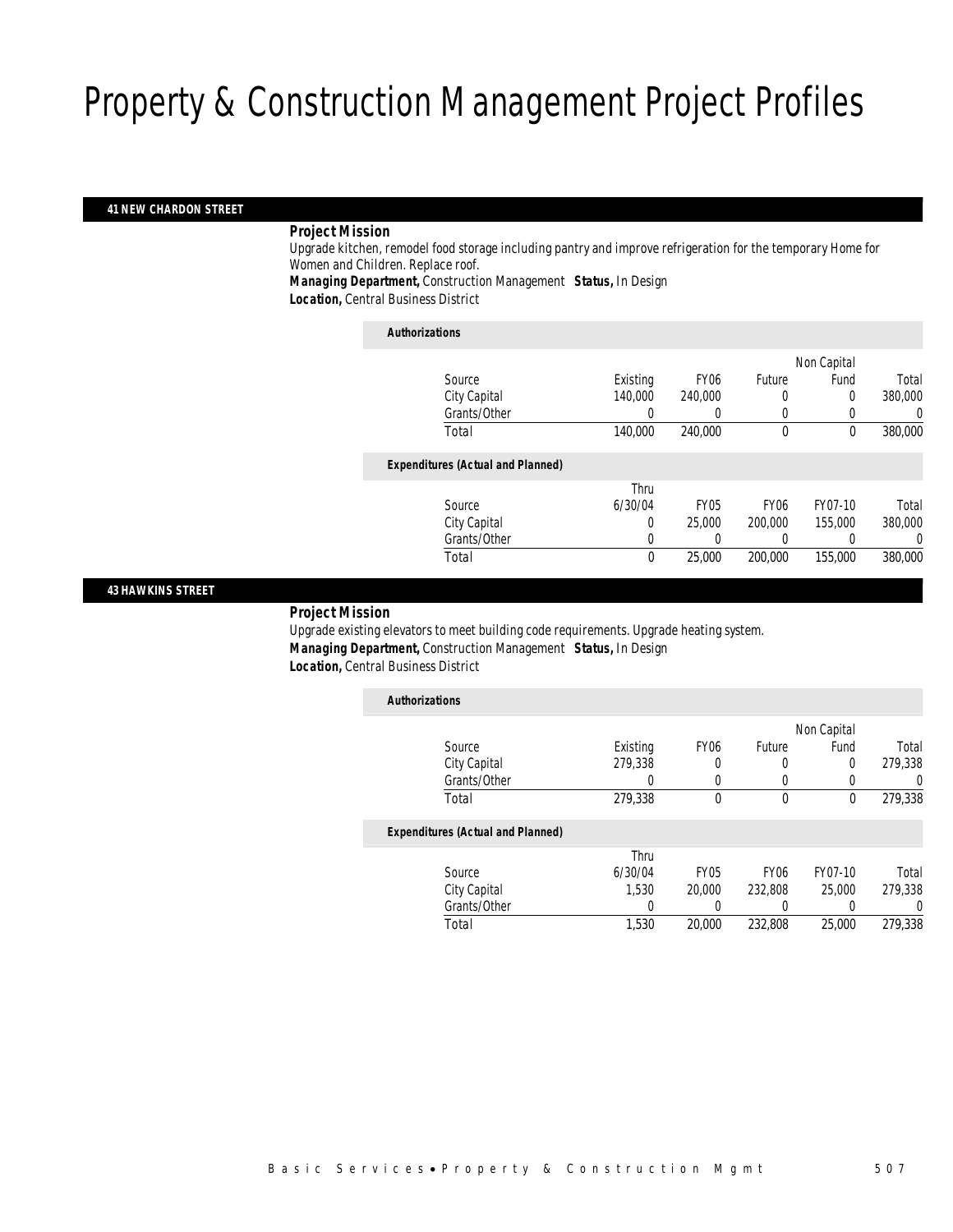#### *43 HAWKINS STREET ROOF*

*Project Mission* 

Replace roof.

*Managing Department,* Construction Management *Status,* New Project

*Location,* Central Business District

| <b>Authorizations</b>                    |          |                  |                  |             |          |
|------------------------------------------|----------|------------------|------------------|-------------|----------|
|                                          |          |                  |                  | Non Capital |          |
| Source                                   | Existing | FY <sub>06</sub> | Future           | Fund        | Total    |
| City Capital                             | U        | 0                | 570,000          | $\Omega$    | 570,000  |
| Grants/Other                             | 0        | 0                | $\left( \right)$ |             | 0        |
| Total                                    | 0        | 0                | 570,000          | $\Omega$    | 570,000  |
| <b>Expenditures (Actual and Planned)</b> |          |                  |                  |             |          |
|                                          | Thru     |                  |                  |             |          |
| Source                                   | 6/30/04  | <b>FY05</b>      | FY <sub>06</sub> | FY07-10     | Total    |
| City Capital                             | U        | 0                | 0                | 570.000     | 570,000  |
| Grants/Other                             | 0        | 0                | 0                |             | $\Omega$ |
| Total                                    | 0        | 0                | $\mathbf 0$      | 570,000     | 570,000  |

## *CITY HALL 4TH FLOOR COURTYARD*

*Project Mission* 

Waterproof brick and concrete, skylight repairs and necessary ancillary work on 4th floor courtyard. *Managing Department,* Construction Management *Status,* New Project *Location,* Central Business District

| <b>Authorizations</b> |          |                  |           |             |           |
|-----------------------|----------|------------------|-----------|-------------|-----------|
|                       |          |                  |           | Non Capital |           |
| Source                | Existing | FY <sub>06</sub> | Future    | Fund        | Total     |
| City Capital          |          | 500,000          | 3,075,000 |             | 3,575,000 |
| Grants/Other          |          |                  |           |             |           |
| Total                 |          | 500,000          | 3.075.000 |             | 3,575,000 |

|              | Thru    |             |                  |           |           |
|--------------|---------|-------------|------------------|-----------|-----------|
| Source       | 6/30/04 | <b>FY05</b> | FY <sub>06</sub> | FY07-10   | Total     |
| City Capital |         |             | 100.000          | 3.475.000 | 3,575,000 |
| Grants/Other |         |             |                  |           |           |
| Total        |         |             | 100,000          | 3.475.000 | 3,575,000 |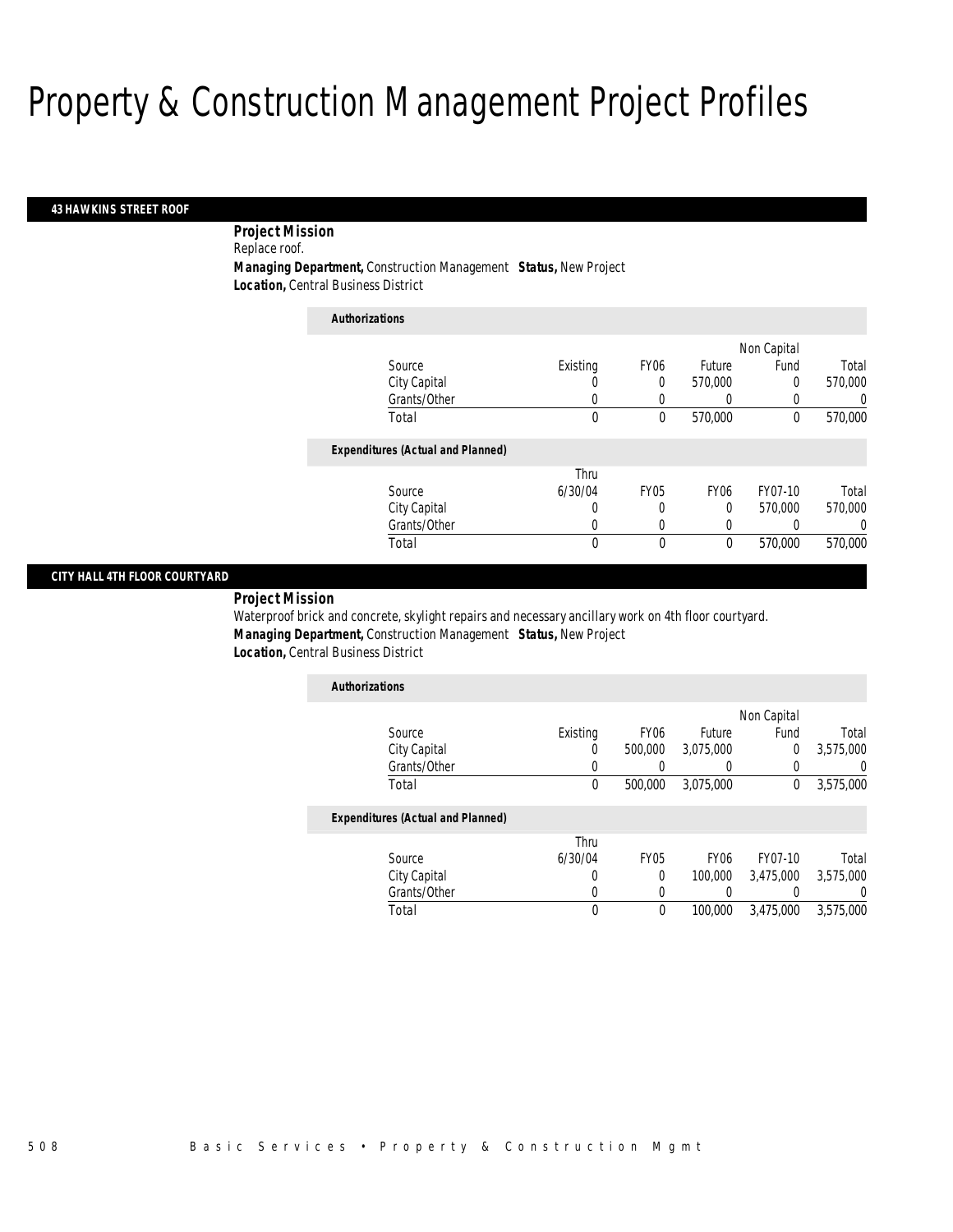## *CITY HALL COOLING TOWER*

## *Project Mission*

Replace existing cooling tower in the Dock Square parking garage. Install a new chiller for the Data Processing Department and upgrade an existing centrifugal chiller to a variable speed operation. *Managing Department,* Construction Management *Status,* To Be Scheduled *Location,* Central Business District

## *Authorizations*

| , , ,,,,,,,,,,,,,,,                      |          |             |                  |          |         |
|------------------------------------------|----------|-------------|------------------|----------|---------|
| Non Capital                              |          |             |                  |          |         |
| Source                                   | Existing | <b>FY06</b> | Future           | Fund     | Total   |
| City Capital                             | 475,000  |             | 0                | 0        | 475,000 |
| Grants/Other                             | 0        |             | 0                |          | 0       |
| Total                                    | 475,000  | 0           | $\theta$         | $\theta$ | 475,000 |
| <b>Expenditures (Actual and Planned)</b> |          |             |                  |          |         |
|                                          | Thru     |             |                  |          |         |
| Source                                   | 6/30/04  | <b>FY05</b> | FY <sub>06</sub> | FY07-10  | Total   |
| City Capital                             | 98,860   | 0           | $\Omega$         | 376.140  | 475,000 |
| Grants/Other                             | 0        | $\left($    | 0                |          | 0       |
| Total                                    | 98,860   | $\theta$    | $\theta$         | 376.140  | 475,000 |
|                                          |          |             |                  |          |         |

## *CITY HALL ELECTRICAL PANELS*

 *Project Mission* Replace electrical panels. *Managing Department,* Construction Management *Status,* In Construction *Location,* Central Business District

| <b>Authorizations</b>                    |          |                  |             |             |         |
|------------------------------------------|----------|------------------|-------------|-------------|---------|
|                                          |          |                  |             | Non Capital |         |
| Source                                   | Existing | <b>FY06</b>      | Future      | Fund        | Total   |
| City Capital                             | 240,000  | 0                | 0           | 0           | 240,000 |
| Grants/Other                             | 0        | 0                | 0           |             | 0       |
| Total                                    | 240,000  | 0                | $\mathbf 0$ | $\mathbf 0$ | 240,000 |
| <b>Expenditures (Actual and Planned)</b> |          |                  |             |             |         |
|                                          | Thru     |                  |             |             |         |
| Source                                   | 6/30/04  | FY <sub>05</sub> | <b>FY06</b> | FY07-10     | Total   |
| City Capital                             | 23.495   | 75,000           | 125,000     | 16.505      | 240,000 |
| Grants/Other                             | 0        |                  |             |             | 0       |
| Total                                    | 23,495   | 75,000           | 125,000     | 16,505      | 240,000 |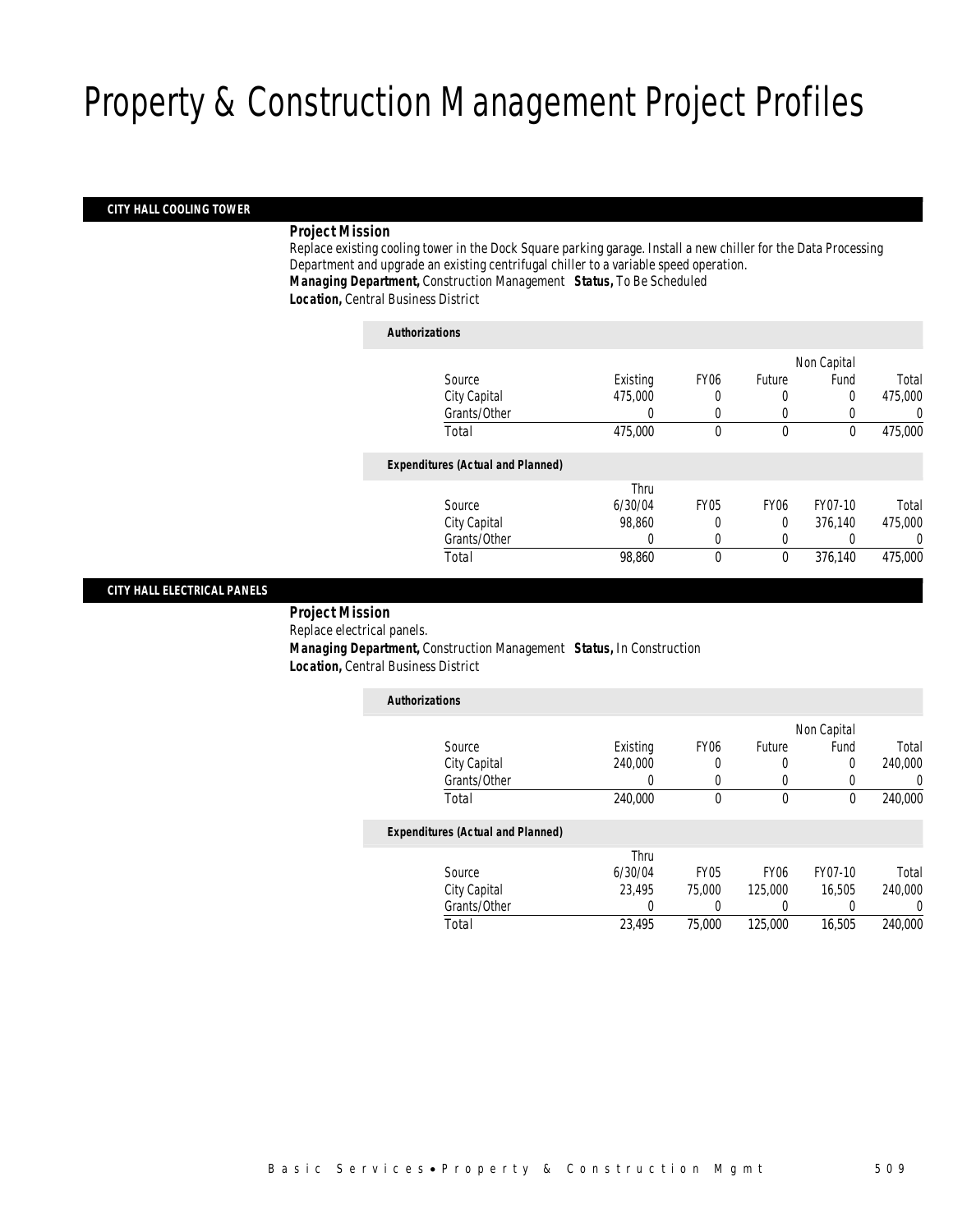#### *CITY HALL ENTRANCE DOORS*

## *Project Mission*

Replace all entrance doors and door systems at City Hall, including north, south and Congress Street entrances. *Managing Department,* Construction Management *Status,* To Be Scheduled *Location,* Central Business District

| <b>Authorizations</b>                    |          |             |                  |          |         |
|------------------------------------------|----------|-------------|------------------|----------|---------|
|                                          |          | Non Capital |                  |          |         |
| Source                                   | Existing | <b>FY06</b> | Future           | Fund     | Total   |
| City Capital                             | 380,000  | 0           | 0                | 0        | 380,000 |
| Grants/Other                             | 0        | 0           | 0                |          | 0       |
| Total                                    | 380,000  | 0           | $\theta$         | $\theta$ | 380,000 |
| <b>Expenditures (Actual and Planned)</b> |          |             |                  |          |         |
|                                          | Thru     |             |                  |          |         |
| Source                                   | 6/30/04  | <b>FY05</b> | FY <sub>06</sub> | FY07-10  | Total   |
| City Capital                             | 0        | $\Omega$    | 40.000           | 340,000  | 380,000 |
| Grants/Other                             | 0        | 0           | 0                |          | 0       |
| Total                                    | $\theta$ | $\theta$    | 40,000           | 340,000  | 380,000 |
|                                          |          |             |                  |          |         |

### *CITY HALL FIRE SAFETY*

## *Project Mission*

Replace fire alarm system, interior fire doors and install new sprinkler system at Boston City Hall. *Managing Department,* Construction Management *Status,* In Construction *Location,* Central Business District

| <b>Authorizations</b> |           |                  |        |             |           |
|-----------------------|-----------|------------------|--------|-------------|-----------|
|                       |           |                  |        | Non Capital |           |
| Source                | Existing  | FY <sub>06</sub> | Future | Fund        | Total     |
| City Capital          | 8,954,500 |                  |        |             | 8,954,500 |
| Grants/Other          |           |                  |        |             |           |
| Total                 | 8,954,500 |                  |        |             | 8,954,500 |

|              | Thru    |           |           |           |           |
|--------------|---------|-----------|-----------|-----------|-----------|
| Source       | 6/30/04 | FY05      | FY06      | FY07-10   | Total     |
| City Capital | 583.790 | 1,500,000 | 4.000.200 | 2.870.510 | 8.954.500 |
| Grants/Other |         |           |           |           |           |
| Total        | 583.790 | 1,500,000 | 4.000.200 | 2.870.510 | 8,954,500 |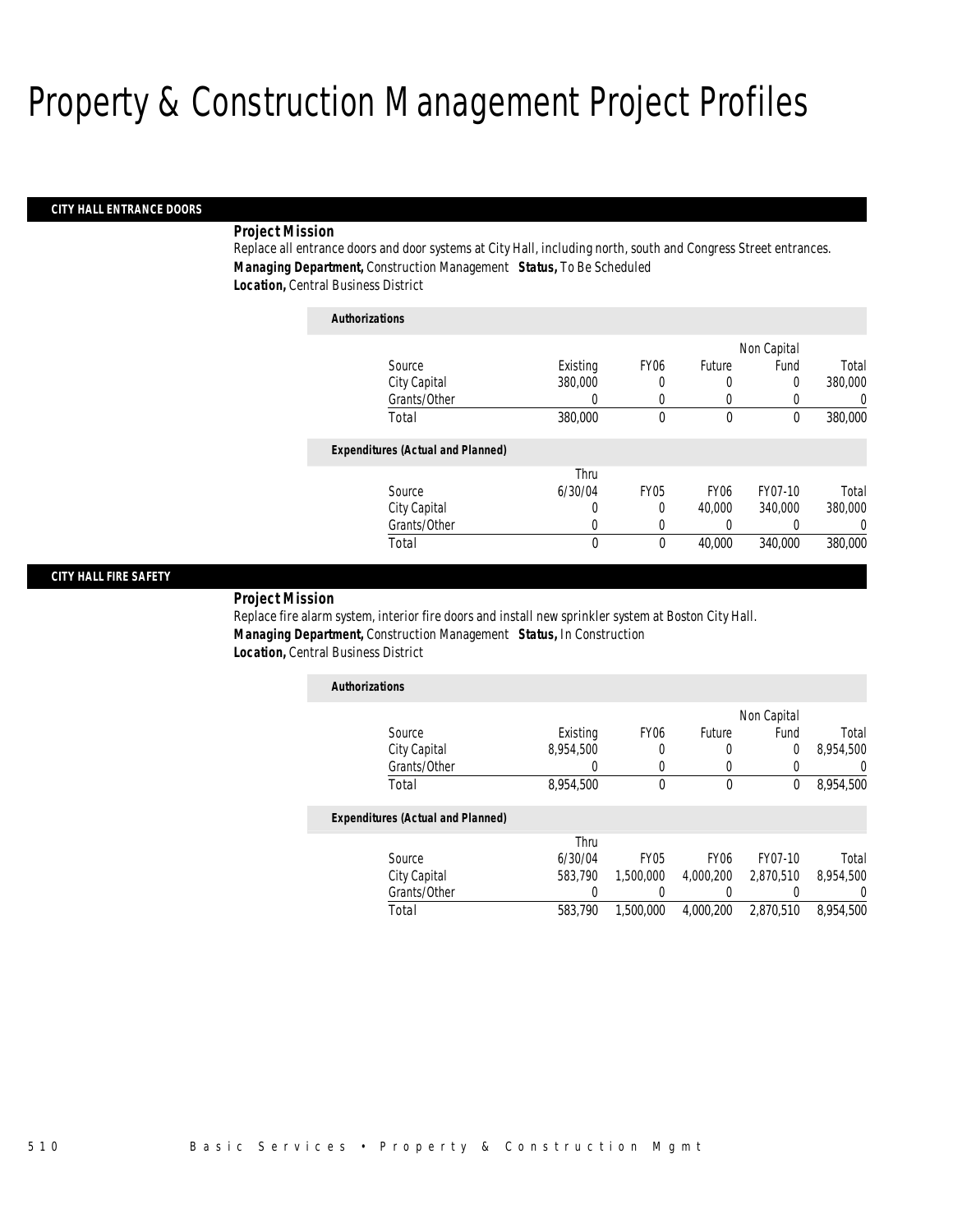### *CITY HALL GARAGE AND LOADING DOCK*

*Project Mission* 

Remove ceiling insulation and repair loading dock lift and bumpers. *Managing Department,* Construction Management *Status,* In Design *Location,* Central Business District

| <b>Authorizations</b>                    |          |                  |                  |             |          |
|------------------------------------------|----------|------------------|------------------|-------------|----------|
|                                          |          |                  |                  | Non Capital |          |
| Source                                   | Existing | FY <sub>06</sub> | Future           | Fund        | Total    |
| City Capital                             | 350,000  |                  | 0                | 0           | 350,000  |
| Grants/Other                             | 0        | 0                | 0                | 0           | 0        |
| Total                                    | 350,000  | $\theta$         | $\theta$         | $\Omega$    | 350,000  |
| <b>Expenditures (Actual and Planned)</b> |          |                  |                  |             |          |
|                                          | Thru     |                  |                  |             |          |
| Source                                   | 6/30/04  | <b>FY05</b>      | FY <sub>06</sub> | FY07-10     | Total    |
| City Capital                             | 0        | 50,000           | 100,000          | 200,000     | 350,000  |
| Grants/Other                             | 0        |                  | 0                |             | $\left($ |
| Total                                    | 0        | 50,000           | 100,000          | 200,000     | 350,000  |

### *CITY HALL LIGHTING*

### *Project Mission*

Lighting improvements include exterior canopy lights, lamps and ballasts for lighting not completed by the NSTAR Program, and all motorized light fixtures including the lobby area.

*Managing Department,* Construction Management *Status,* To Be Scheduled *Location,* Central Business District

| <b>Authorizations</b>                    |          |                  |        |                  |         |
|------------------------------------------|----------|------------------|--------|------------------|---------|
|                                          |          |                  |        | Non Capital      |         |
| Source                                   | Existing | FY <sub>06</sub> | Future | Fund             | Total   |
| City Capital                             | 542.575  | 0                | 0      | 0                | 542.575 |
| Grants/Other                             | 0        | 0                | 0      | $\left( \right)$ | 0       |
| Total                                    | 542,575  | 0                | 0      | 0                | 542,575 |
| <b>Expenditures (Actual and Planned)</b> |          |                  |        |                  |         |
|                                          | Thru     |                  |        |                  |         |
| Source                                   | 6/30/04  | <b>FY05</b>      | FY06   | FY07-10          | Total   |
| City Capital                             | 0        | 0                | 15,000 | 527.575          | 542.575 |
| Grants/Other                             | 0        |                  | 0      |                  | 0       |
| Total                                    | 0        | 0                | 15,000 | 527,575          | 542,575 |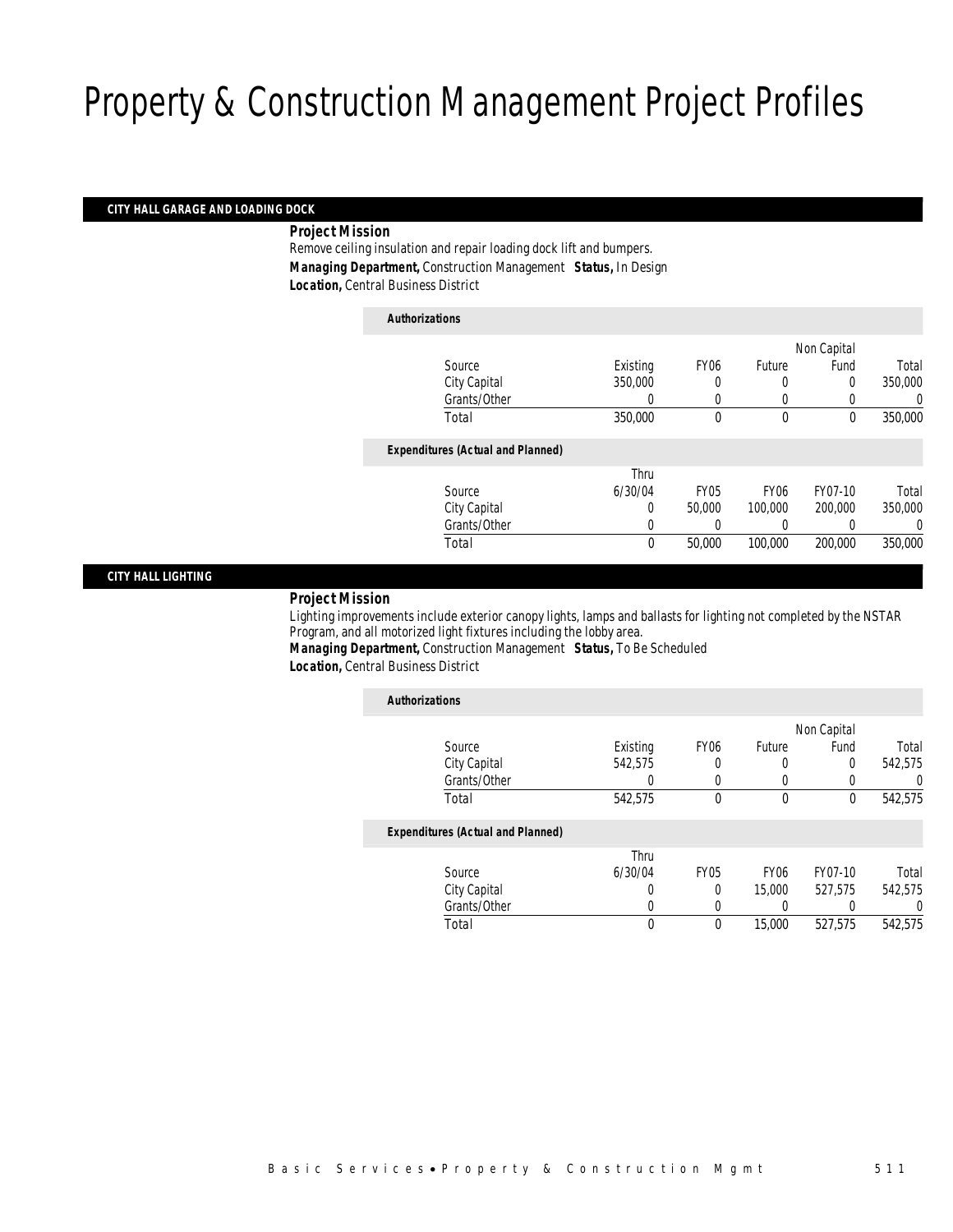#### *CITY HALL NORTH WATER MAIN*

 *Project Mission* Replace the north side water main. *Managing Department,* Construction Management *Status,* To Be Scheduled

*Location,* Central Business District

| <b>Authorizations</b>                    |          |             |                  |             |          |
|------------------------------------------|----------|-------------|------------------|-------------|----------|
|                                          |          |             |                  | Non Capital |          |
| Source                                   | Existing | <b>FY06</b> | Future           | Fund        | Total    |
| City Capital                             | 0        | 0           | 250,000          | 0           | 250,000  |
| Grants/Other                             | 0        | 0           | 0                |             | $\Omega$ |
| Total                                    | 0        | 0           | 250,000          | $\theta$    | 250,000  |
| <b>Expenditures (Actual and Planned)</b> |          |             |                  |             |          |
|                                          | Thru     |             |                  |             |          |
| Source                                   | 6/30/04  | <b>FY05</b> | FY <sub>06</sub> | FY07-10     | Total    |
| City Capital                             | 0        | 0           | 20,000           | 230,000     | 250,000  |
| Grants/Other                             | 0        | 0           | 0                | 0           | $\Omega$ |
| Total                                    | 0        | 0           | 20,000           | 230,000     | 250,000  |

#### *CITY HALL PLAZA*

*Project Mission* 

Repair plaza brickwork and ancillary repairs to railings, granite and fountain area. *Managing Department,* Construction Management *Status,* New Project *Location,* Central Business District

| <b>Authorizations</b> |          |                  |        |             |           |
|-----------------------|----------|------------------|--------|-------------|-----------|
|                       |          |                  |        | Non Capital |           |
| Source                | Existing | FY <sub>06</sub> | Future | Fund        | Total     |
| City Capital          | 0        | 2,000,000        |        |             | 2,000,000 |
| Grants/Other          |          |                  |        |             |           |
| Total                 |          | 2,000,000        |        |             | 2,000,000 |

### *Expenditures (Actual and Planned)*

|              | Thru    |             |                  |           |           |
|--------------|---------|-------------|------------------|-----------|-----------|
| Source       | 6/30/04 | <b>FY05</b> | FY <sub>06</sub> | FY07-10   | Total     |
| City Capital |         |             | 75,000           | 1.925.000 | 2,000,000 |
| Grants/Other |         |             |                  |           |           |
| Total        |         |             | 75,000           | 1.925.000 | 2,000,000 |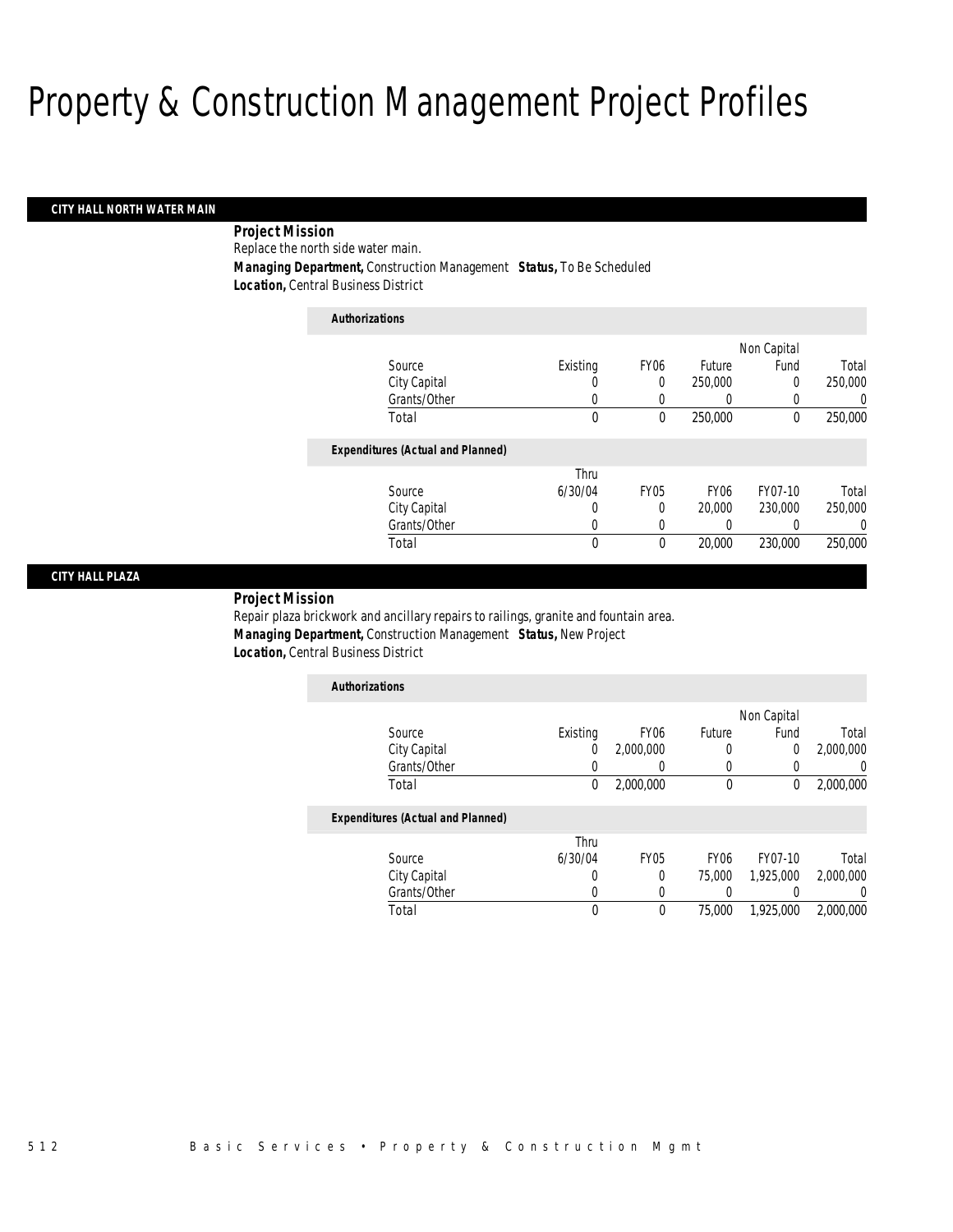## *CITY HALL SEALANT*

#### *Project Mission*

Study of waterproofing requirements for exposed vertical surfaces of the building including all caulking and construction joints.

*Managing Department,* Construction Management *Status,* To Be Scheduled *Location,* Central Business District

#### *Authorizations*

|                                          |          |                  |                  | Non Capital |        |
|------------------------------------------|----------|------------------|------------------|-------------|--------|
| Source                                   | Existing | FY <sub>06</sub> | Future           | Fund        | Total  |
| City Capital                             | U        | 0                | 50,000           | 0           | 50,000 |
| Grants/Other                             |          |                  |                  |             | O      |
| Total                                    | 0        | 0                | 50,000           | $\theta$    | 50,000 |
| <b>Expenditures (Actual and Planned)</b> |          |                  |                  |             |        |
|                                          | Thru     |                  |                  |             |        |
| Source                                   | 6/30/04  | <b>FY05</b>      | FY <sub>06</sub> | FY07-10     | Total  |
| City Capital                             | 0        | 0                | 0                | 50,000      | 50,000 |
| Grants/Other                             | 0        |                  | 0                |             | 0      |
| Total                                    | 0        | 0                | $\theta$         | 50,000      | 50,000 |
|                                          |          |                  |                  |             |        |

## *CITY HALL STUDY*

### *Project Mission* Engineering study of structural issues at City Hall. *Managing Department,* Construction Management *Status,* To Be Scheduled *Location,* Central Business District

| <b>Authorizations</b>                    |          |                  |        |             |          |
|------------------------------------------|----------|------------------|--------|-------------|----------|
|                                          |          |                  |        | Non Capital |          |
| Source                                   | Existing | FY <sub>06</sub> | Future | Fund        | Total    |
| City Capital                             | 150,000  | 0                | 0      | 0           | 150,000  |
| Grants/Other                             | 0        | $\left($         | 0      | 0           | $\left($ |
| Total                                    | 150,000  | 0                | 0      | 0           | 150,000  |
| <b>Expenditures (Actual and Planned)</b> |          |                  |        |             |          |
|                                          | Thru     |                  |        |             |          |
| Source                                   | 6/30/04  | <b>FY05</b>      | FY06   | FY07-10     | Total    |
| City Capital                             | 0        | 0                | 10,000 | 140,000     | 150,000  |
| Grants/Other                             | 0        | 0                | 0      |             | 0        |
| Total                                    | 0        | 0                | 10,000 | 140,000     | 150,000  |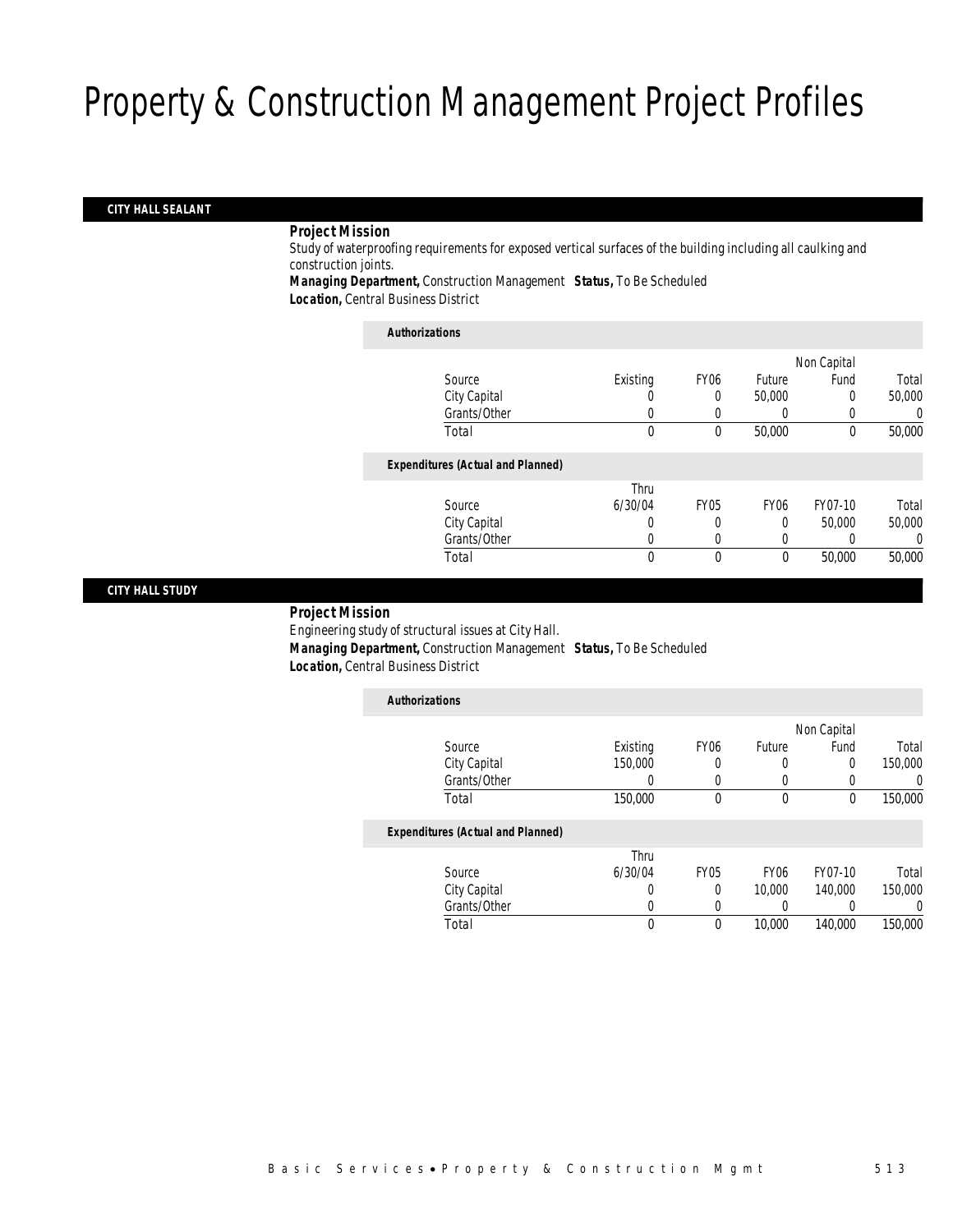#### *CITY HALL THIRD FLOOR ENTRANCE*

## *Project Mission*

Study feasibility of enclosing open canopied area outside third floor main entrance to increase capacity of lobby and relocate entrance to the building façade.

*Managing Department,* Construction Management *Status,* New Project

*Location,* Central Business District

| <b>Authorizations</b>                    |          |                  |             |             |         |
|------------------------------------------|----------|------------------|-------------|-------------|---------|
|                                          |          |                  |             | Non Capital |         |
| Source                                   | Existing | FY <sub>06</sub> | Future      | Fund        | Total   |
| City Capital                             |          | 150,000          | 0           | 0           | 150,000 |
| Grants/Other                             |          |                  | 0           |             |         |
| Total                                    | $\theta$ | 150,000          | $\theta$    | $\theta$    | 150,000 |
| <b>Expenditures (Actual and Planned)</b> |          |                  |             |             |         |
|                                          | Thru     |                  |             |             |         |
| Source                                   | 6/30/04  | <b>FY05</b>      | <b>FY06</b> | FY07-10     | Total   |
| City Capital                             |          | $\Omega$         | 0           | 150,000     | 150,000 |
| Grants/Other                             |          | 0                | 0           |             |         |
| Total                                    | 0        | 0                | 0           | 150,000     | 150,000 |

#### *CITY HALL WEATHERSTRIPPING*

*Project Mission* 

Replace weather stripping at all doors and windows at City Hall. *Managing Department,* Construction Management *Status,* To Be Scheduled *Location,* Central Business District

| <b>Authorizations</b>                    |                  |                  |                  |             |                  |
|------------------------------------------|------------------|------------------|------------------|-------------|------------------|
|                                          |                  |                  |                  | Non Capital |                  |
| Source                                   | Existing         | FY <sub>06</sub> | Future           | Fund        | Total            |
| City Capital                             | 307.500          |                  | 0                | 0           | 307,500          |
| Grants/Other                             | U                |                  |                  | 0           | 0                |
| Total                                    | 307,500          | $\theta$         | $\mathbf 0$      | 0           | 307,500          |
| <b>Expenditures (Actual and Planned)</b> |                  |                  |                  |             |                  |
|                                          | Thru             |                  |                  |             |                  |
| Source                                   | 6/30/04          | <b>FY05</b>      | FY <sub>06</sub> | FY07-10     | Total            |
| City Capital                             | $\left( \right)$ |                  | $\theta$         | 307.500     | 307,500          |
| Grants/Other                             | 0                |                  |                  |             | $\left( \right)$ |
| Total                                    | 0                | 0                | $\theta$         | 307.500     | 307.500          |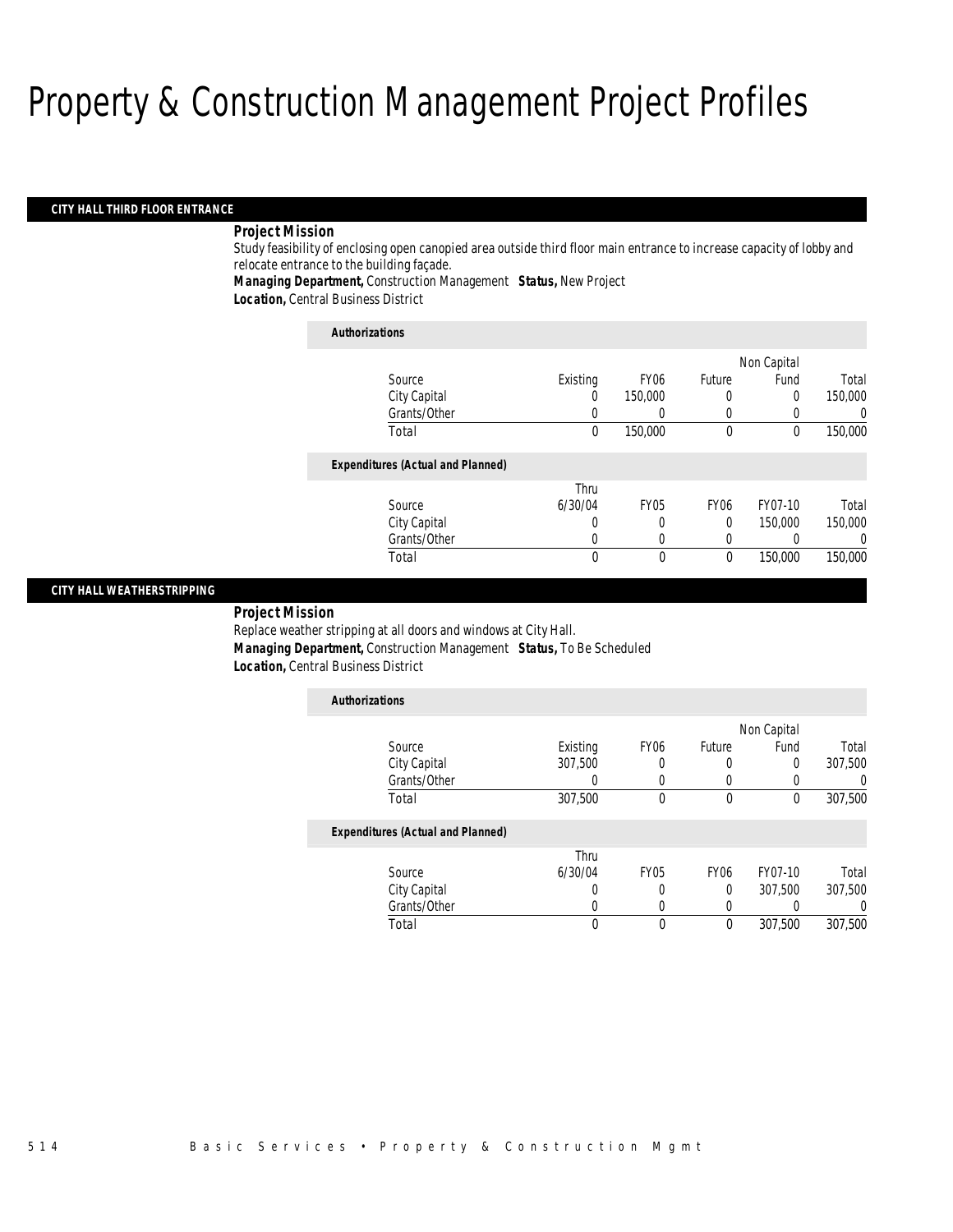### *CRITICAL FACILITY REPAIRS FY04*

*Project Mission* 

A critical repair fund to be used for emergency repairs to facilities managed by Property and Construction Management.

*Managing Department,* Construction Management *Status,* Ongoing Program *Location,* Citywide

#### *Authorizations*

|                                          |          |             |                  | Non Capital |         |
|------------------------------------------|----------|-------------|------------------|-------------|---------|
| Source                                   | Existing | <b>FY06</b> | Future           | Fund        | Total   |
| City Capital                             | 250,000  |             | 0                | 0           | 250,000 |
| Grants/Other                             | 0        |             | 0                |             | 0       |
| Total                                    | 250,000  | 0           | $\mathbf 0$      | 0           | 250,000 |
| <b>Expenditures (Actual and Planned)</b> |          |             |                  |             |         |
|                                          | Thru     |             |                  |             |         |
| Source                                   | 6/30/04  | <b>FY05</b> | FY <sub>06</sub> | FY07-10     | Total   |
| City Capital                             | 0        | 200,000     | 50,000           | 0           | 250,000 |
| Grants/Other                             | 0        |             |                  |             | 0       |
| Total                                    | 0        | 200,000     | 50,000           | $\theta$    | 250,000 |
|                                          |          |             |                  |             |         |

#### *CRITICAL FACILITY REPAIRS FY05*

*Project Mission* 

A critical repair fund to be used for emergency repairs to facilities managed by Property and Construction Management.

*Managing Department,* Construction Management *Status,* Ongoing Program *Location,* Citywide

| <b>Authorizations</b> |                                          |          |                  |             |             |         |
|-----------------------|------------------------------------------|----------|------------------|-------------|-------------|---------|
|                       |                                          |          |                  |             | Non Capital |         |
|                       | Source                                   | Existing | FY <sub>06</sub> | Future      | Fund        | Total   |
|                       | City Capital                             | 250,000  | 0                | 0           | 0           | 250,000 |
|                       | Grants/Other                             |          | 0                | 0           | 0           |         |
|                       | Total                                    | 250,000  | $\theta$         | $\theta$    | 0           | 250,000 |
|                       | <b>Expenditures (Actual and Planned)</b> |          |                  |             |             |         |
|                       |                                          | Thru     |                  |             |             |         |
|                       | Source                                   | 6/30/04  | FY <sub>05</sub> | <b>FY06</b> | FY07-10     | Total   |
|                       | City Capital                             | $\Omega$ | 250,000          | 0           | 0           | 250,000 |
|                       | Grants/Other                             |          | $\left($         | $\Omega$    | 0           |         |
|                       | Total                                    | $\theta$ | 250,000          | 0           | 0           | 250,000 |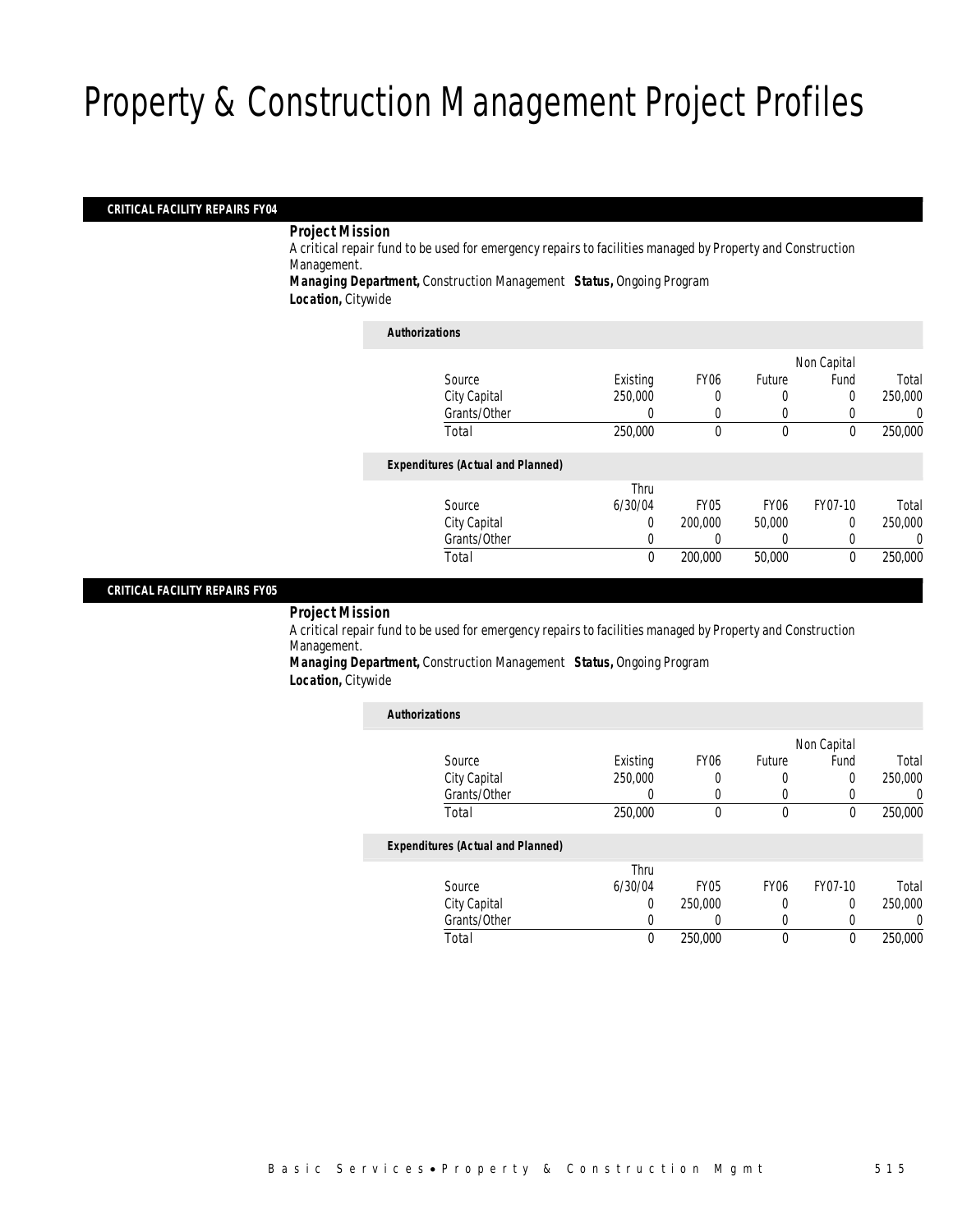#### *CRITICAL REPAIRS FY06*

## *Project Mission*

A critical repair fund to be used for emergency repairs to facilities managed by Property and Construction Management.

*Managing Department,* Construction Management *Status,* New Project

*Location,* Citywide

| <b>Authorizations</b>                    |          |                  |                  |             |          |
|------------------------------------------|----------|------------------|------------------|-------------|----------|
|                                          |          |                  |                  | Non Capital |          |
| Source                                   | Existing | FY <sub>06</sub> | Future           | Fund        | Total    |
| City Capital                             | 0        | 250,000          | 0                | 0           | 250,000  |
| Grants/Other                             | 0        |                  | 0                |             | $\left($ |
| Total                                    | $\theta$ | 250,000          | $\theta$         | $\theta$    | 250,000  |
| <b>Expenditures (Actual and Planned)</b> |          |                  |                  |             |          |
|                                          | Thru     |                  |                  |             |          |
| Source                                   | 6/30/04  | <b>FY05</b>      | <b>FY06</b>      | FY07-10     | Total    |
| City Capital                             | 0        | 0                | 250,000          | $\Omega$    | 250,000  |
| Grants/Other                             | U        | 0                | $\left( \right)$ |             | $\Omega$ |
| Total                                    | 0        | $\theta$         | 250,000          | $\Omega$    | 250,000  |

#### *EAST EAGLE STREET*

#### *Project Mission*

Site acquisition and remediation, design and construction for a combined municipal facility that will include a new police station, ambulance garage and public works yard as well as the creation of additional open space. *Managing Department,* Construction Management *Status,* To Be Scheduled *Location,* East Boston

| <b>Authorizations</b> |                                          |           |                  |             |             |            |
|-----------------------|------------------------------------------|-----------|------------------|-------------|-------------|------------|
|                       |                                          |           |                  |             | Non Capital |            |
|                       | Source                                   | Existing  | FY <sub>06</sub> | Future      | Fund        | Total      |
|                       | City Capital                             | 1.400.000 | 0                | 19,400,000  | $\theta$    | 20,800,000 |
|                       | Grants/Other                             | 0         | 0                |             |             | $\Omega$   |
|                       | Total                                    | 1,400,000 | $\Omega$         | 19,400,000  | $\theta$    | 20,800,000 |
|                       | <b>Expenditures (Actual and Planned)</b> |           |                  |             |             |            |
|                       |                                          | Thru      |                  |             |             |            |
|                       | Source                                   | 6/30/04   | <b>FY05</b>      | <b>FY06</b> | FY07-10     | Total      |
|                       | City Capital                             | 1.400.000 | 0                | $\Omega$    | 19,400,000  | 20,800,000 |
|                       | Grants/Other                             | 0         | 0                | $\Omega$    |             | 0          |
|                       | Total                                    | 1.400.000 | 0                | 0           | 19,400,000  | 20,800,000 |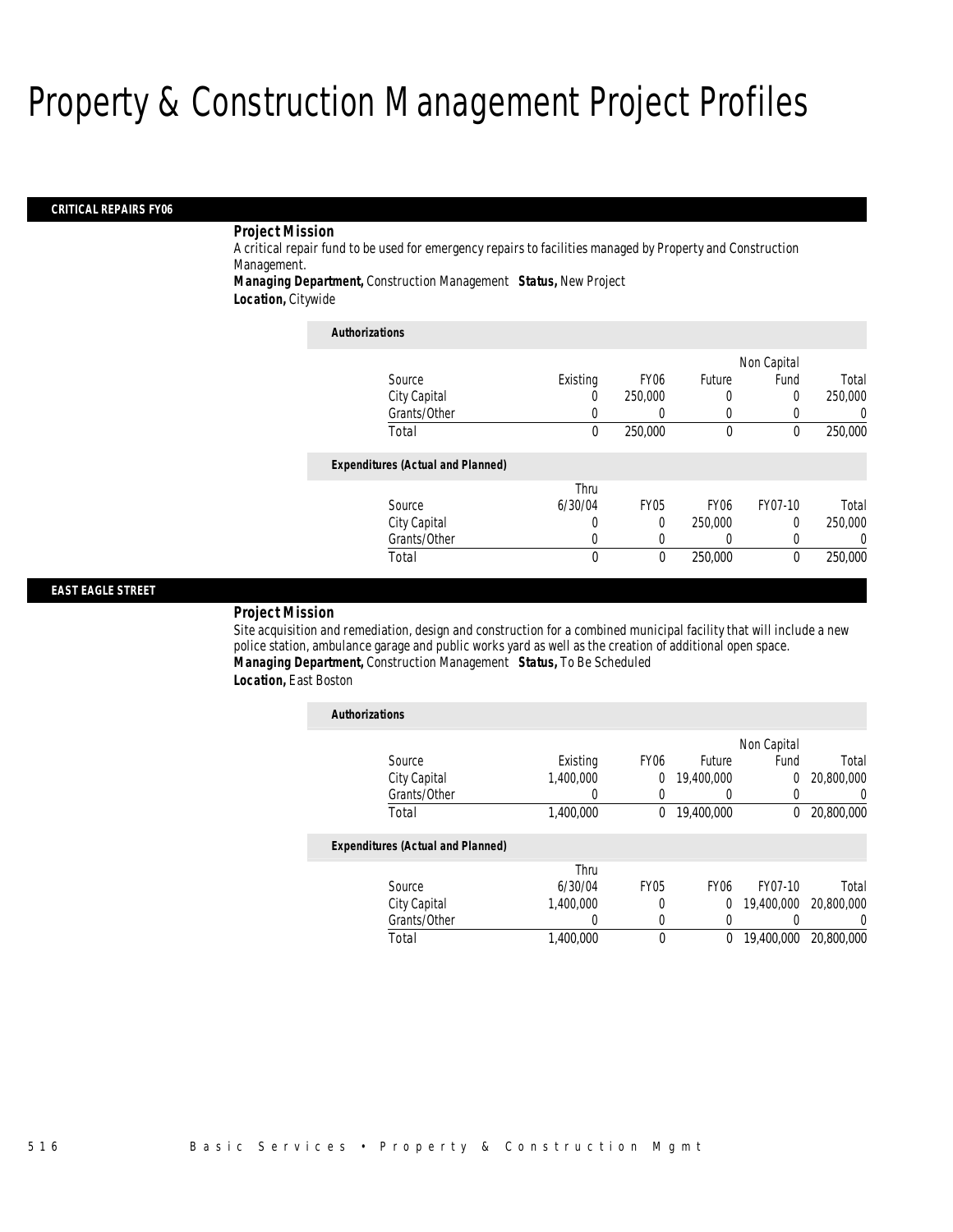#### *ENERGY CONSERVATION PROGRAM*

#### *Project Mission*

Develop and implement an energy conservation strategy citywide including lamp and ballast replacements and water conservation. Project will seek to maximize all available external funding sources including rebates provided by NSTAR and Keyspan.

*Managing Department,* Construction Management *Status,* To Be Scheduled *Location,* NA

| <b>Authorizations</b>                    |          |                  |             |             |          |
|------------------------------------------|----------|------------------|-------------|-------------|----------|
|                                          |          |                  |             | Non Capital |          |
| Source                                   | Existing | FY <sub>06</sub> | Future      | Fund        | Total    |
| City Capital                             | 717.000  | 0                | 0           | $\Omega$    | 717,000  |
| Grants/Other                             | 0        | 0                | 0           |             | 0        |
| Total                                    | 717,000  | 0                | $\theta$    | $\theta$    | 717,000  |
| <b>Expenditures (Actual and Planned)</b> |          |                  |             |             |          |
|                                          | Thru     |                  |             |             |          |
| Source                                   | 6/30/04  | <b>FY05</b>      | <b>FY06</b> | FY07-10     | Total    |
| City Capital                             | 0        | 0                | 0           | 717.000     | 717,000  |
| Grants/Other                             | 0        | 0                | 0           |             | $\left($ |
| Total                                    | 0        | 0                | $\theta$    | 717.000     | 717.000  |

### *FACILITIES ASSESSMENT STUDY*

#### *Project Mission*

Assess Property Management facilities and develop a ten year plan for capital renovations. *Managing Department,* Construction Management *Status,* To Be Scheduled *Location,* Citywide

| <b>Authorizations</b>                    |          |                  |             |             |                  |
|------------------------------------------|----------|------------------|-------------|-------------|------------------|
|                                          |          |                  |             | Non Capital |                  |
| Source                                   | Existing | FY <sub>06</sub> | Future      | Fund        | Total            |
| City Capital                             | 100,000  | 0                |             | $\Omega$    | 100,000          |
| Grants/Other                             | 0        | $\Omega$         | $\Omega$    | $\left($    | $\left( \right)$ |
| Total                                    | 100,000  | $\Omega$         | $\theta$    | 0           | 100,000          |
| <b>Expenditures (Actual and Planned)</b> |          |                  |             |             |                  |
|                                          | Thru     |                  |             |             |                  |
| Source                                   | 6/30/04  | <b>FY05</b>      | <b>FY06</b> | FY07-10     | Total            |
| City Capital                             | 0        | 0                | 0           | 100,000     | 100,000          |
| Grants/Other                             |          | 0                |             |             |                  |
| Total                                    |          | 0                | $\theta$    | 100,000     | 100,000          |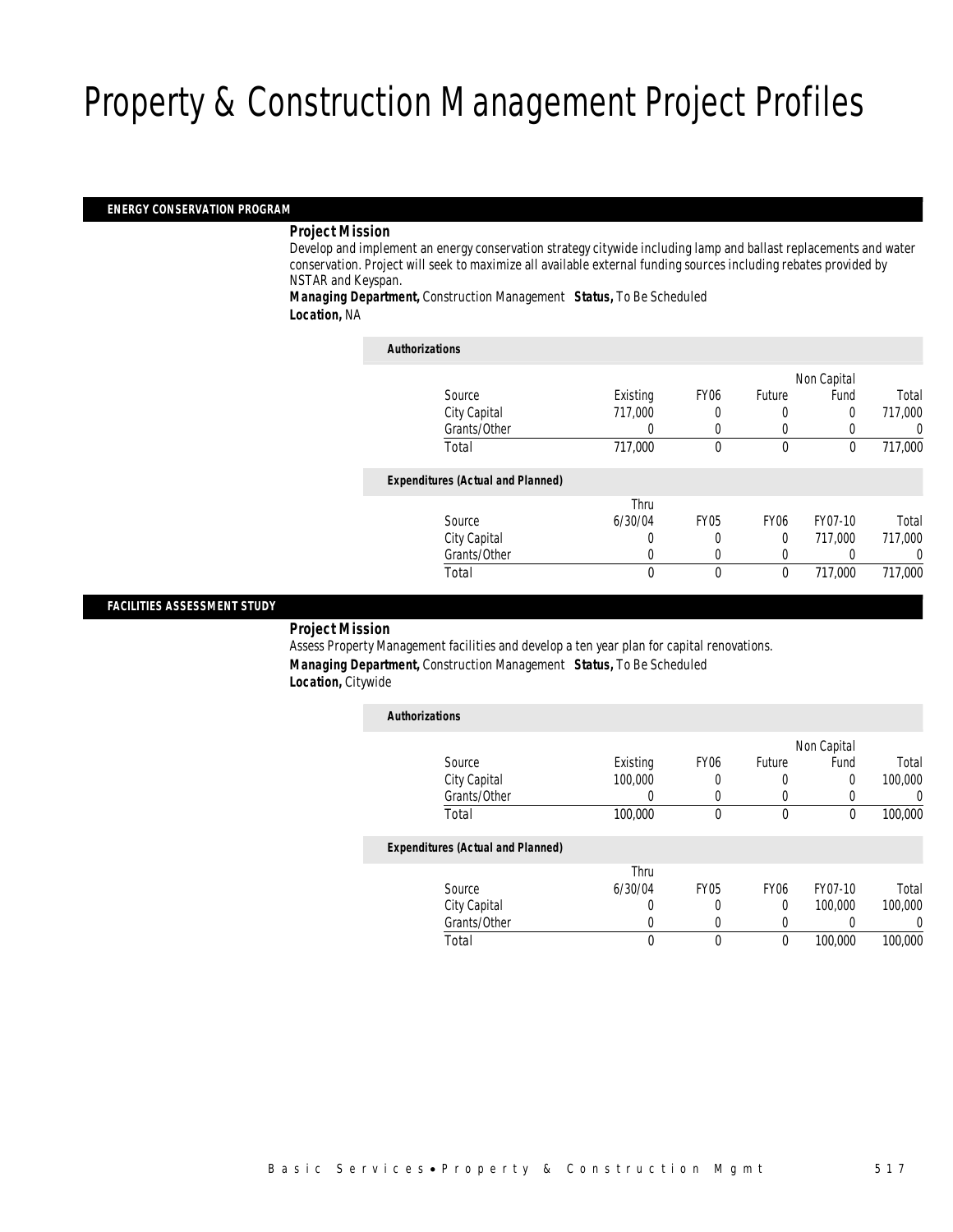#### *FAMILY JUSTICE CENTER*

### *Project Mission*

Renovate the former Boston Business School building for use by the Boston Police Department and the Suffolk County District Attorney's office.

*Managing Department,* Construction Management *Status,* New Project

*Location,* Allston/Brighton

| <b>Authorizations</b>                    |          |                  |             |             |                  |
|------------------------------------------|----------|------------------|-------------|-------------|------------------|
|                                          |          |                  |             | Non Capital |                  |
| Source                                   | Existing | FY <sub>06</sub> | Future      | Fund        | Total            |
| City Capital                             | O        | 300,000          | 0           | 0           | 300,000          |
| Grants/Other                             | O        | 0                | 0           | 0           | $\left( \right)$ |
| Total                                    | 0        | 300,000          | $\mathbf 0$ | 0           | 300,000          |
| <b>Expenditures (Actual and Planned)</b> |          |                  |             |             |                  |
|                                          | Thru     |                  |             |             |                  |
| Source                                   | 6/30/04  | <b>FY05</b>      | <b>FY06</b> | FY07-10     | Total            |
| City Capital                             | 0        | $\Omega$         | 150,000     | 150,000     | 300,000          |
| Grants/Other                             | O        | 0                |             |             | 0                |
| Total                                    | $\theta$ | $\mathbf{0}$     | 150,000     | 150,000     | 300,000          |

## *FANEUIL HALL ROOF*

## *Project Mission*

Replace roof. Repair and paint ceiling at top floor.

*Managing Department,* Construction Management *Status,* New Project

*Location,* Central Business District

| <b>Authorizations</b>                    |          |                  |                  |             |         |
|------------------------------------------|----------|------------------|------------------|-------------|---------|
|                                          |          |                  |                  | Non Capital |         |
| Source                                   | Existing | <b>FY06</b>      | Future           | Fund        | Total   |
| City Capital                             | 0        | 740,000          | 0                | 0           | 740,000 |
| Grants/Other                             |          |                  | 0                | 0           | 0       |
| Total                                    | 0        | 740,000          | $\mathbf 0$      | 0           | 740,000 |
| <b>Expenditures (Actual and Planned)</b> |          |                  |                  |             |         |
|                                          | Thru     |                  |                  |             |         |
| Source                                   | 6/30/04  | FY <sub>05</sub> | FY <sub>06</sub> | FY07-10     | Total   |
| City Capital                             | 0        | 0                | 50,000           | 690.000     | 740,000 |
| Grants/Other                             | 0        |                  |                  |             | 0       |
| Total                                    | 0        | $\Omega$         | 50,000           | 690.000     | 740,000 |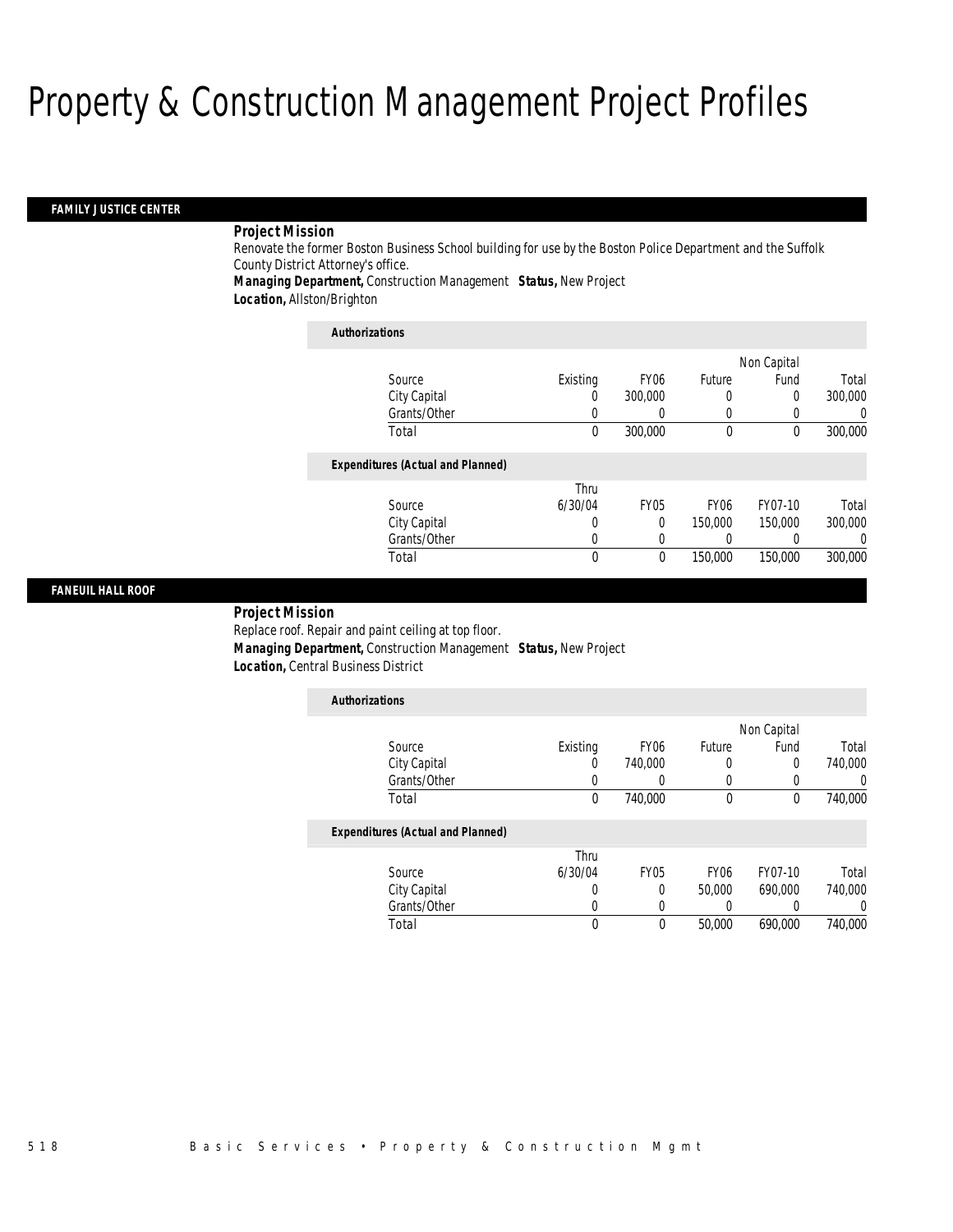#### *GREAT HALL AT CODMAN SQUARE*

### *Project Mission*

Improve access to building for persons with disabilities. *Managing Department,* Construction Management *Status,* In Design *Location,* Dorchester

| <b>Authorizations</b>                    |             |             |                  |             |         |
|------------------------------------------|-------------|-------------|------------------|-------------|---------|
|                                          |             |             |                  | Non Capital |         |
| Source                                   | Existing    | <b>FY06</b> | Future           | Fund        | Total   |
| City Capital                             | 100,000     | 380,000     | 0                | 0           | 480,000 |
| Grants/Other                             | 0           | 0           | 0                |             | 0       |
| Total                                    | 100,000     | 380,000     | $\theta$         | $\theta$    | 480,000 |
| <b>Expenditures (Actual and Planned)</b> |             |             |                  |             |         |
|                                          | Thru        |             |                  |             |         |
| Source                                   | 6/30/04     | <b>FY05</b> | FY <sub>06</sub> | FY07-10     | Total   |
| City Capital                             | 0           | 75,000      | 50,000           | 355,000     | 480,000 |
| Grants/Other                             | 0           | 0           |                  |             | 0       |
| Total                                    | $\mathbf 0$ | 75,000      | 50,000           | 355,000     | 480,000 |
|                                          |             |             |                  |             |         |

#### *N.I.C.E. PROGRAM*

## *Project Mission*

The Neighborhood Improvements through Capital Expenditures (NICE) Program will provide funds for improvements to city-owned property. Improvements will be identified by community committees and will be approved by the city after a selection process.

*Managing Department,* Construction Management *Status,* Ongoing Program *Location,* Citywide

| <b>Authorizations</b>                    |           |                  |             |             |           |
|------------------------------------------|-----------|------------------|-------------|-------------|-----------|
|                                          |           |                  |             | Non Capital |           |
| Source                                   | Existing  | FY <sub>06</sub> | Future      | Fund        | Total     |
| City Capital                             | 2,000,000 | 0                | 0           | $\Omega$    | 2,000,000 |
| Grants/Other                             | 0         | 0                | 0           | 150,000     | 150,000   |
| Total                                    | 2,000,000 | 0                | $\theta$    | 150,000     | 2.150.000 |
| <b>Expenditures (Actual and Planned)</b> |           |                  |             |             |           |
|                                          | Thru      |                  |             |             |           |
| Source                                   | 6/30/04   | <b>FY05</b>      | <b>FY06</b> | FY07-10     | Total     |
| City Capital                             | 1.317.056 | 150,000          | 150,000     | 382.944     | 2.000.000 |
| Grants/Other                             | 0         |                  | 0           |             | 0         |
| Total                                    | 1,317,056 | 150,000          | 150,000     | 382.944     | 2.000.000 |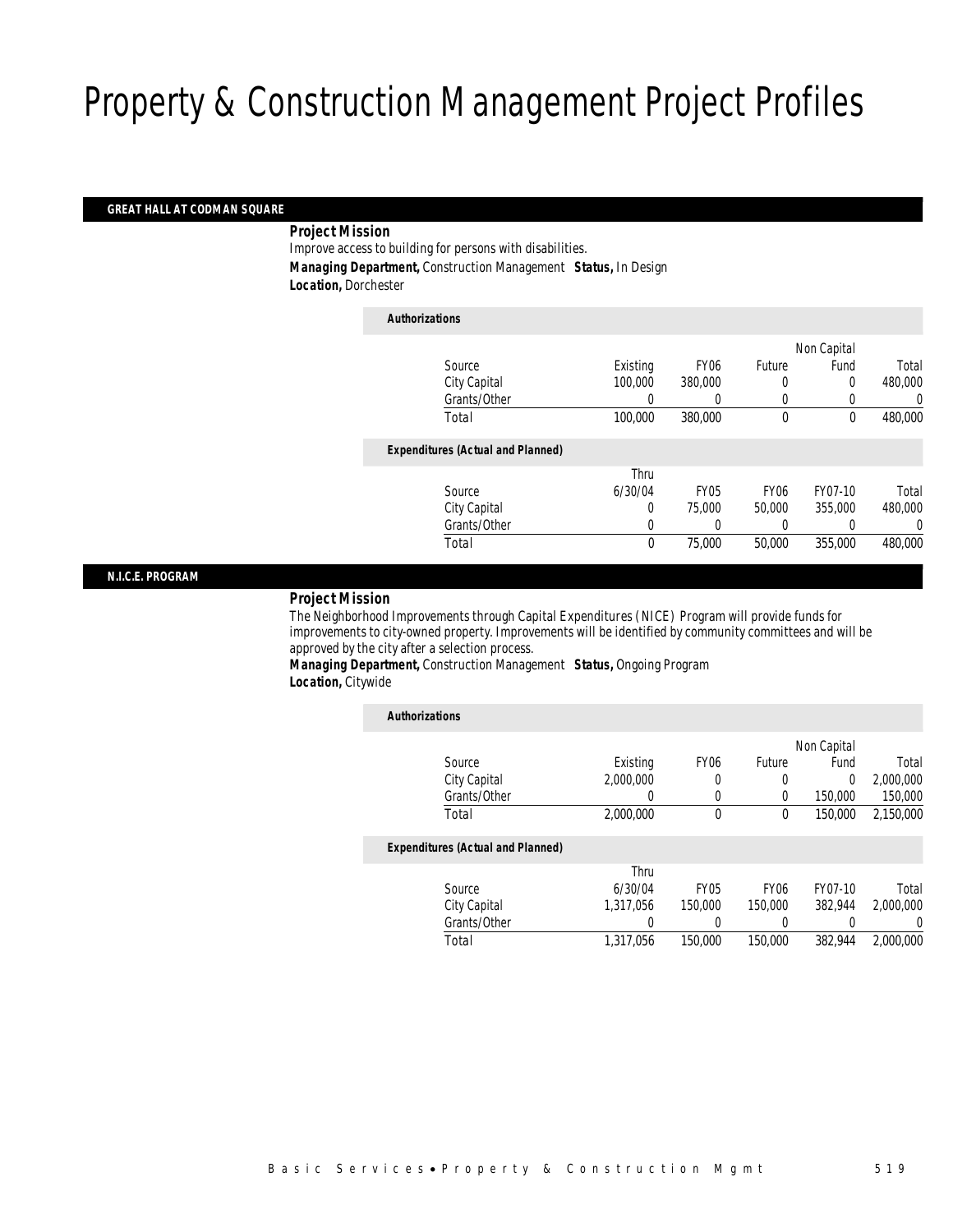#### *REMOVE/REPLACE UNDERGROUND STORAGE TANKS*

#### *Project Mission*

Removal and replacement of underground storage tanks owned by city departments. Project also includes soil remediation, testing and monitoring.

*Managing Department,* Construction Management *Status,* Ongoing Program

*Location,* Citywide

| <b>Authorizations</b>                    |                  |                  |             |             |           |
|------------------------------------------|------------------|------------------|-------------|-------------|-----------|
|                                          |                  |                  |             | Non Capital |           |
| Source                                   | Existing         | FY <sub>06</sub> | Future      | Fund        | Total     |
| City Capital                             | 3.100.000        | 0                | 0           | 0           | 3,100,000 |
| Grants/Other                             | 0                | 0                | 0           |             | 0         |
| Total                                    | 3.100.000        | $\theta$         | $\theta$    | 0           | 3,100,000 |
| <b>Expenditures (Actual and Planned)</b> |                  |                  |             |             |           |
|                                          | Thru             |                  |             |             |           |
| Source                                   | 6/30/04          | FY <sub>05</sub> | <b>FY06</b> | FY07-10     | Total     |
| City Capital                             | 2.253.413        | 325,000          | 400,000     | 121,587     | 3,100,000 |
| Grants/Other                             | $\left( \right)$ |                  |             |             | $\left($  |
| Total                                    | 2,253,413        | 325,000          | 400,000     | 121,587     | 3,100,000 |

#### *UNDERGROUND STORAGE TANKS*

#### *Project Mission*

Remove and replace as necessary underground heating oil tanks at approximately twenty-three locations. Project includes associated testing, monitoring and site remediation as needed.

*Managing Department,* Construction Management *Status,* To Be Scheduled

*Location,* Citywide

| <b>Authorizations</b>                    |           |                  |                  |             |                  |
|------------------------------------------|-----------|------------------|------------------|-------------|------------------|
|                                          |           |                  |                  | Non Capital |                  |
| Source                                   | Existing  | FY <sub>06</sub> | Future           | Fund        | Total            |
| City Capital                             | 1,700,000 | 0                | 835,000          | 0           | 2,535,000        |
| Grants/Other                             | 0         |                  |                  | 0           | $\left( \right)$ |
| Total                                    | 1,700,000 | $\Omega$         | 835,000          | 0           | 2,535,000        |
| <b>Expenditures (Actual and Planned)</b> |           |                  |                  |             |                  |
|                                          | Thru      |                  |                  |             |                  |
| Source                                   | 6/30/04   | <b>FY05</b>      | FY <sub>06</sub> | FY07-10     | Total            |
| City Capital                             | 0         |                  | 0                | 2,535,000   | 2,535,000        |
| Grants/Other                             | 0         | 0                | 0                |             | 0                |
| Total                                    | 0         | $\theta$         | $\theta$         | 2,535,000   | 2,535,000        |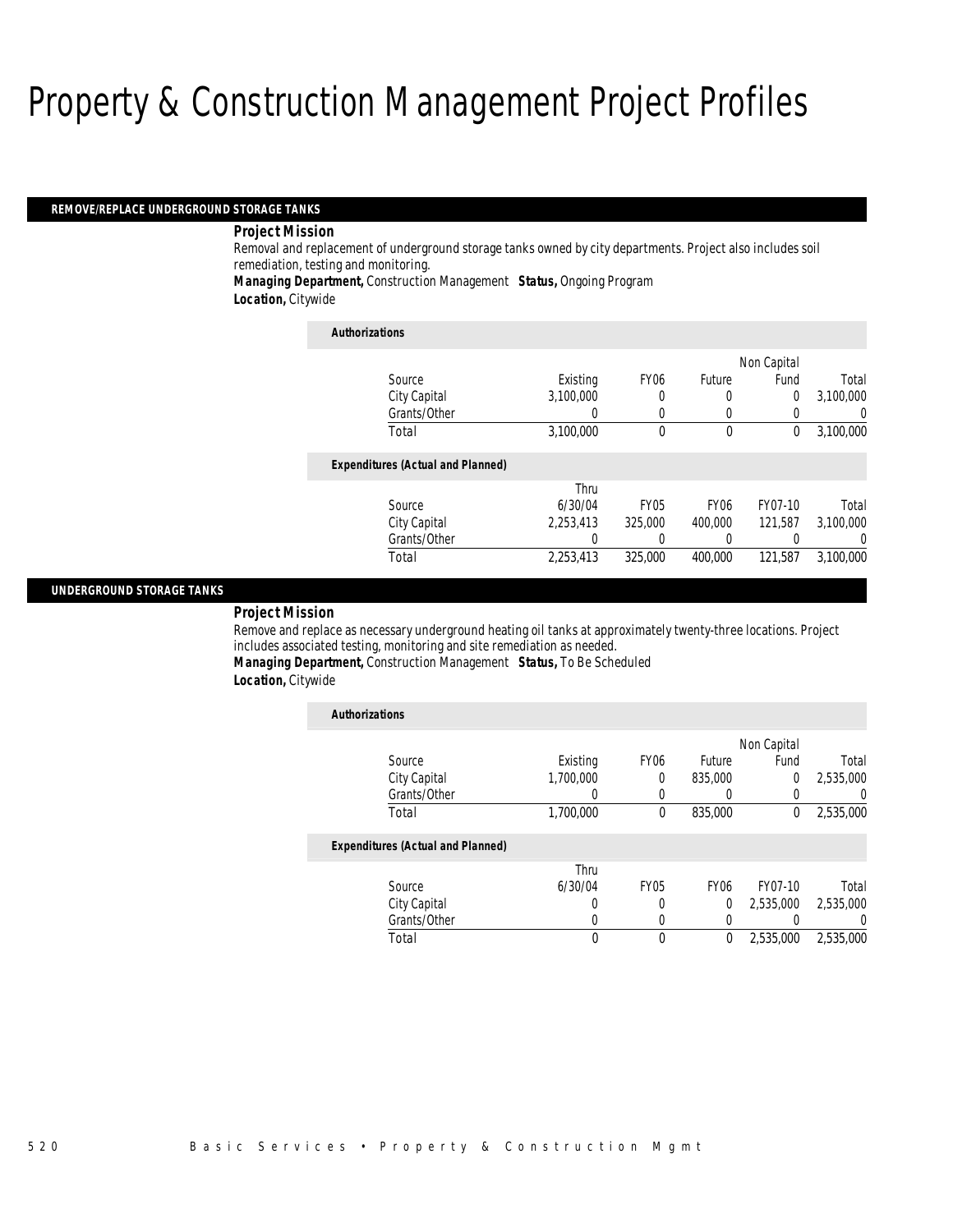### *UPHAMS CORNER MUNICIPAL BUILDING*

*Project Mission* 

Replace roof and gutters, install new boiler, renovate exterior entry, bathroom, stairway, and lighting. *Managing Department,* Construction Management *Status,* To Be Scheduled *Location,* Dorchester

| Authorizations                           |           |             |                  |             |           |
|------------------------------------------|-----------|-------------|------------------|-------------|-----------|
|                                          |           |             |                  | Non Capital |           |
| Source                                   | Existing  | <b>FY06</b> | Future           | Fund        | Total     |
| City Capital                             | 1.500.000 | 0           | 0                | 0           | 1,500,000 |
| Grants/Other                             |           |             | 0                |             | 0         |
| Total                                    | 1,500,000 | 0           | $\mathbf 0$      | 0           | 1,500,000 |
| <b>Expenditures (Actual and Planned)</b> |           |             |                  |             |           |
|                                          | Thru      |             |                  |             |           |
| Source                                   | 6/30/04   | <b>FY05</b> | FY <sub>06</sub> | FY07-10     | Total     |
| City Capital                             | 0         | 0           | $\overline{0}$   | 1.500.000   | 1,500,000 |
| Grants/Other                             | 0         | 0           | 0                |             | 0         |
| Total                                    | 0         | 0           | $\mathbf 0$      | 1,500,000   | 1,500,000 |
|                                          |           |             |                  |             |           |

### *UPHAMS CORNER MUNICIPAL BUILDING ACCESS*

*Project Mission* 

Improve access for persons with disabilities.

*Authorizations*

*Managing Department,* Construction Management *Status,* To Be Scheduled

*Location,* Dorchester

| <b>Authorizations</b>                    |          |                  |                  |             |                  |
|------------------------------------------|----------|------------------|------------------|-------------|------------------|
|                                          |          |                  |                  | Non Capital |                  |
| Source                                   | Existing | FY <sub>06</sub> | Future           | Fund        | Total            |
| City Capital                             | 317,000  |                  | 0                | 0           | 317,000          |
| Grants/Other                             | 0        |                  | $\left($         |             | $\left( \right)$ |
| Total                                    | 317,000  | $\Omega$         | $\theta$         | 0           | 317,000          |
| <b>Expenditures (Actual and Planned)</b> |          |                  |                  |             |                  |
|                                          | Thru     |                  |                  |             |                  |
| Source                                   | 6/30/04  | <b>FY05</b>      | FY <sub>06</sub> | FY07-10     | Total            |
| City Capital                             | 4,277    |                  | 0                | 312,723     | 317,000          |
| Grants/Other                             |          |                  |                  |             | 0                |

Total 4,277 0 0 312,723 317,000